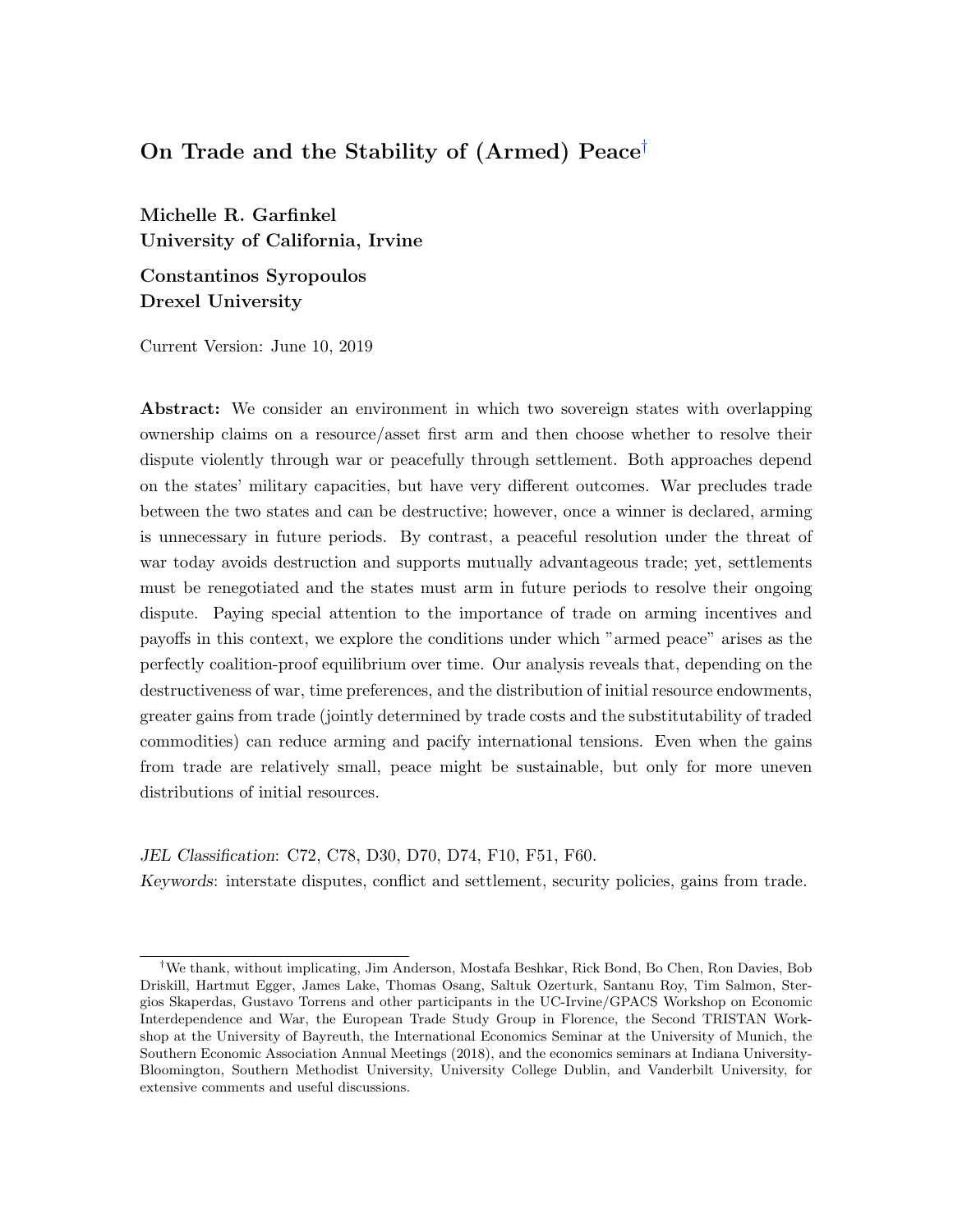If an economically self-sufficient man starts a feud against another autarkic man, no specific problems of "war-economy" arise. But if the tailor goes to war against the baker, he must henceforth produce his bread for himself.

Ludwig von Mises (1949, p. 824)

## 1 Introduction

To what extent does economic interdependence between countries induce more peaceful relations between them? The time-honored "liberal peace" hypothesis, advanced and extensively tested by scholars of international relations, states that, because war significantly reduces or completely destroys opportunities for trade, the cost of war rises as national economies become more highly integrated.<sup>[1](#page-1-0)</sup> With greater interdependence, therefore, we should expect extended peace (e.g., Polachek, 1980).<sup>[2](#page-1-1)</sup> The logic of the liberal peace hypothesis, however, abstracts entirely from arming decisions.[3](#page-1-2) On the one hand, such decisions are influenced by the anticipation of war or peace. On the other hand, by influencing the amount of resources available for production of tradable commodities, they condition the potential gains from trade and, consequently, the relative appeal of peace. As such, taking a general equilibrium approach to capture the interrelated choices of arming and conflict initiation (or peace) would yield a more complete analysis that can deepen our understanding of the links between trade and international relations.

Perhaps surprisingly since the liberal peace hypothesis builds on a very basic principle in economics (namely, that trade is mutually beneficial), theoretical research by economists on trade and conflict is relatively scant. Aside from Polachek's (1980) seminal contribution, Skaperdas and Syropoulos (2001) augment a Heckscher-Ohlin model of trade with conflict over resources between two identical and small countries. In that setting, depending on world prices, trade can amplify arming incentives and thus the associated security costs to such an extent so as to swamp any gains from trade. The analysis, however, considers just the case of two small countries that trade with the rest of the world, and thus does not address the possible importance of interdependence between them.<sup>[4](#page-1-3)</sup> Garfinkel et al. (2018)

<span id="page-1-0"></span><sup>&</sup>lt;sup>1</sup>While some have found that war has little to no significant effect on trade (e.g., Barbieri and Levy, 1999), Glick and Taylor (2010) present compelling evidence of a significantly negative and persistent effect.

<span id="page-1-1"></span><sup>&</sup>lt;sup>2</sup>Although the expansion of world trade along with the sharp drop in the frequency of interstate wars witnessed in the decades following the World War period would appear to support the optimism of this hypothesis, the evidence based on formal testing is somewhat mixed. Oneal and Russett (1997, 1999), for example, find that the likelihood of war breaking out between two countries depends negatively on the interdependence between them, whereas Barbieri (2002) presents evidence of no significant relation between trade and war. See Copeland (2015) for a comprehensive survey of alternative views and the empirical evidence regarding trade and war in the international relations literature.

<span id="page-1-2"></span><sup>3</sup>Global military spending as a fraction of GDP has fallen considerably since the end of the Cold War, but remains significant. In 2017, it totaled \$1,739 billion or 2.2 percent of global GDP (Tian et al., 2018).

<span id="page-1-3"></span><sup>4</sup>Also, see Garfinkel et al. (2015) who extend that analysis, examining possible asymmetries in initial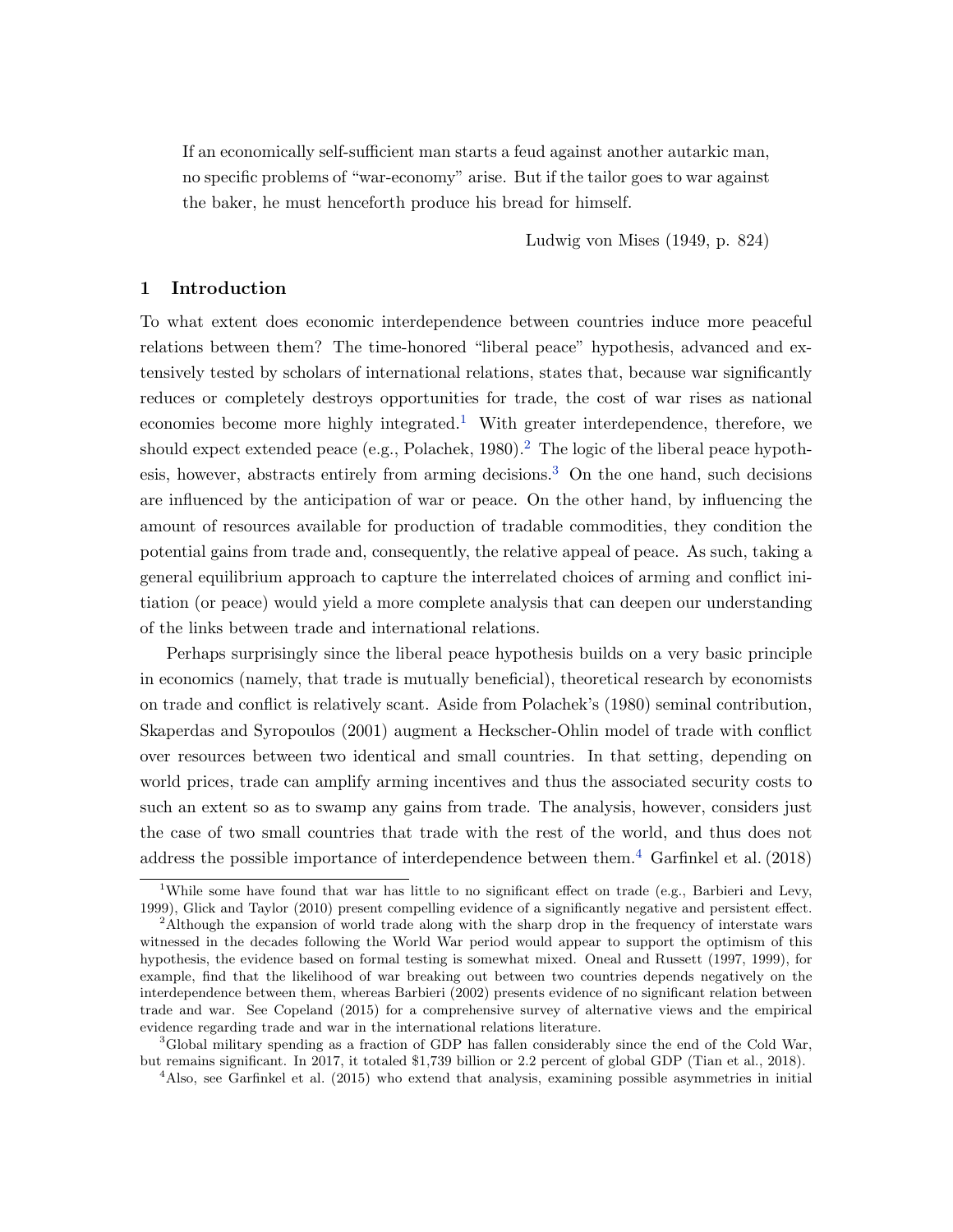explore the importance of economic interdependence in the context of interactions between two large countries that compete for claims to a resource and subsequently trade with each other. In that setting, where the endogeneity of arming and the accompanying resource costs impact world prices, trade typically induces lower arming and greater payoffs. But, neither this analysis nor Skaperdas and Syropoulos (2001) considers the cost of conflict to disrupt trade. Martin et al. (2008) study this disruptive effect, but abstract from the endogeneity of arming and, thus, the resource costs of conflict (however resolved) that can influence the terms of trade and thus the gains from trade.<sup>[5](#page-2-0)</sup>

In this paper, we combine these approaches to gain further insight into when and how trade openness, among other economic factors, matters for international relations. Our analysis builds on a model of trade where, along the lines of Armington (1969), each country produces a tradable intermediate product that can serve as an input in the production of a consumption good. Diversity of inputs enhances each country's ability to produce that final good, and herein lie the possible gains from trade. We augment that model with conflict over claims of ownership to an asset/resource used to produce the intermediate goods.<sup>[6](#page-2-1)</sup> A key feature of the analysis is its distinction between the mobilization of resources to arm and the deployment of those arms in open conflict, along the lines of Garfinkel and Skaperdas (2000) and McBride and Skaperdas (2014) and others.[7](#page-2-2)

The basic setup of the model is as follows. Once the contending countries have decided how much of their initial endowments to devote to arming, they choose how to resolve their dispute over the remaining resources—what we call the "residual" resource. One option involves open conflict or war, modeled as a winner-take-all contest, with both countries deploying their arms to improve their respective chances of victory and some fraction of the residual resource being destroyed as a result. At the same time, open conflict destroys the possibility of trade between the two countries. The other option involves "armed peace," in which the two countries negotiate a division, partly based on their first-stage arming choices, of the residual resource. Since no arms are actually deployed, this option implies no destruction. Furthermore, it leaves open the possibility of subsequent trade.<sup>[8](#page-2-3)</sup> Indeed,

resources as well as more general functional forms for preferences and technologies.

<span id="page-2-0"></span><sup>5</sup>Although Jackson and Nei (2015) take a novel approach to study this issue (one based on a network framework that views alliances as having both military and trade benefits), they too abstract from the endogenous determination of conflict costs.

<span id="page-2-1"></span><sup>&</sup>lt;sup>6</sup>The assumption of a materialistic motive for arming and war is consistent with the history of empire building, but also relevant in current conflicts over resources—e.g., the ongoing dispute between China, Taiwan, Vietnam, the Philippines, Indonesia, Malaysia, and Brunei over control of the Spratly and Paracel islands in the South China Sea (fueled by the suspected abundance of natural resources tied to those islands and the surrounding sea) that might escalate to war despite their trading relations.

<span id="page-2-3"></span><span id="page-2-2"></span><sup>7</sup>These analyses, however, do not consider trade between adversaries.

<sup>&</sup>lt;sup>8</sup>While unarmed peace is a possibility in our setting when gains from trade are sufficiently large, there always exists a unique equilibrium under settlement with strictly positive arming by both countries. Skaperdas and Syropoulos (2002) similarly study the interactions between large countries that compete for a productive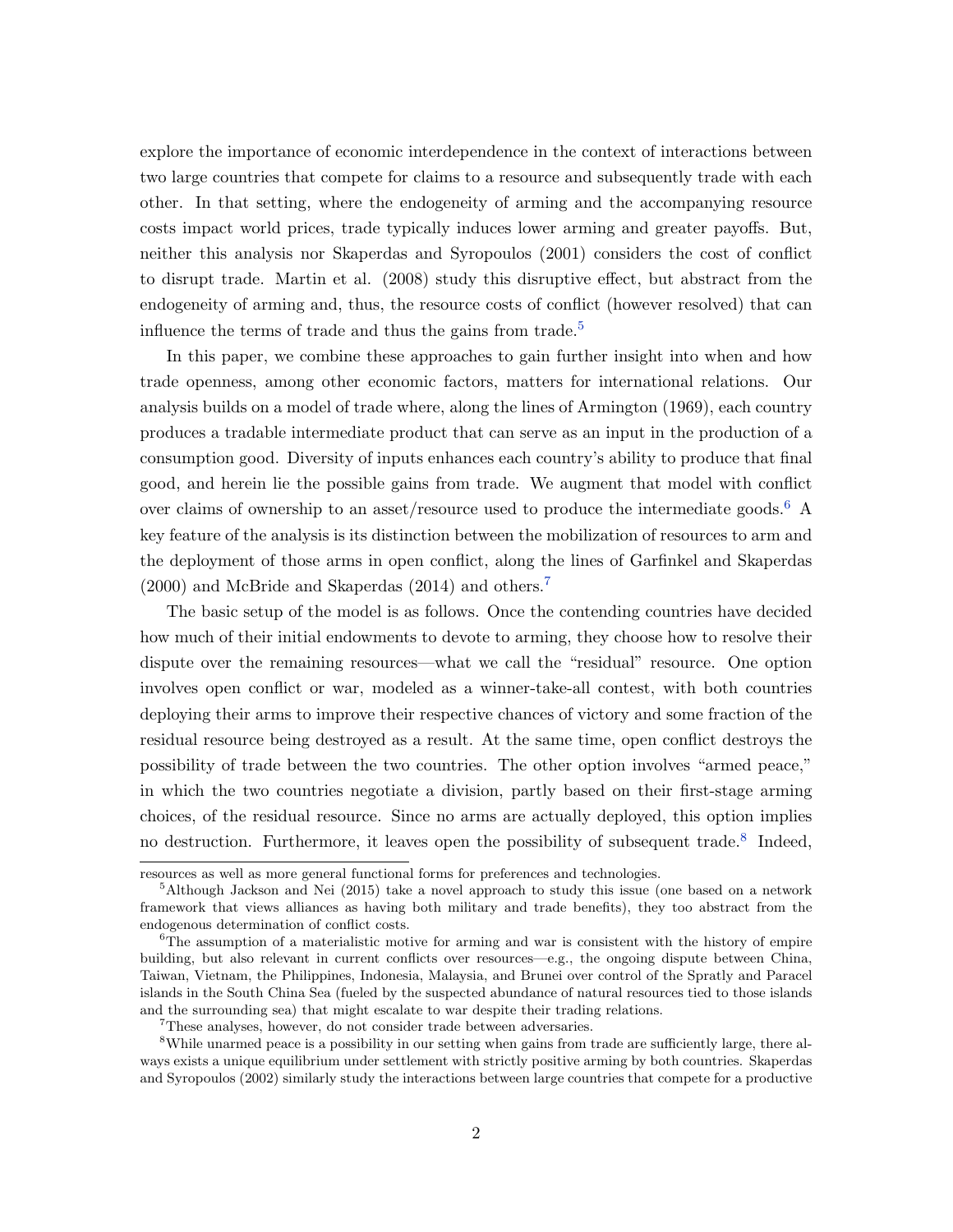whatever arms the contending countries choose, they always have a *short-run* incentive to negotiate a peaceful settlement.

But, when the countries take a longer-run perspective, settlement need not emerge in equilibrium. The reason is that settlement in the current period concerns the division of resources in that period only. Without being able to commit today to a division of the contested resource in the future, the countries must continue to arm beyond the current period to settle their ongoing dispute, implying the diversion of additional resources away from the production of goods for consumption. The possible appeal of open conflict is that it gives the victor a strategic advantage in future conflict, so that fighting today reduces future arming costs relative to those under settlement.<sup>[9](#page-3-0)</sup> In fact, despite its effect to rule out trade, open conflict is always a subgame perfect, Nash equilibrium in a multi-period setting. Although peaceful settlement may also emerge as an equilibrium outcome, depending on the possible gains from trade, time preferences, and the degree of conflict's destructiveness, it could be Pareto dominated by open conflict. In such cases, open conflict is a "strong perfect equilibrium" or, equivalently (since we are considering a two-country setting), a "perfectly coalition-proof" equilibrium (Bernheim et al., 1987).<sup>[10](#page-3-1)</sup>

A central component of our analysis involves identifying the conditions under which peaceful settlement is immune to both coalitional and unilateral deviations and, thus, emerges as the stable equilibrium outcome. Consistent with the findings of other analyses that distinguish between mobilization of resources to produce guns and the decision to use those guns in open conflict, we find that peaceful settlement is more likely to be the stable equilibrium outcome, when countries discount the future heavily (or equivalently, the shadow of the future is weak) and the destructive effects of war are large.

The main contribution of this paper, however, is to characterize the importance of trade openness in each country's optimizing choices as they depend on the initial distribution of ownership claims on resources. The key to this link is summarized in the per-period gains from trade, which as in standard trade models depend negatively on the elasticity of substitution between tradable inputs in the production of final consumption goods, the level of trade costs, and the unevenness of the initial distribution of resources.

Our analysis shows that there exists a threshold level of the destructiveness of war above which neither trade nor the initial distribution of resource ownership matters for the

resource via bargaining; but, with a focus on how the anticipation of trade affects their arming choices, they do not consider the choice between settlement and war.

<span id="page-3-0"></span><sup>9</sup>Fearon (1995) and Powell (2006) provide similar arguments based on the notion that negotiated settlements for future divisions are not enforceable, but they are distinct in their emphasis on the importance of exogenous shifts in power. Skaperdas and Syropoulos (1996) do not consider the choice between war and settlement, but similarly emphasize the effect of using military force today to enhance future payoffs.

<span id="page-3-1"></span><sup>&</sup>lt;sup>10</sup>We view this equilibrium concept especially relevant in our setting since the two parties in conflict presumably communicate with one another in the process of their negotiations.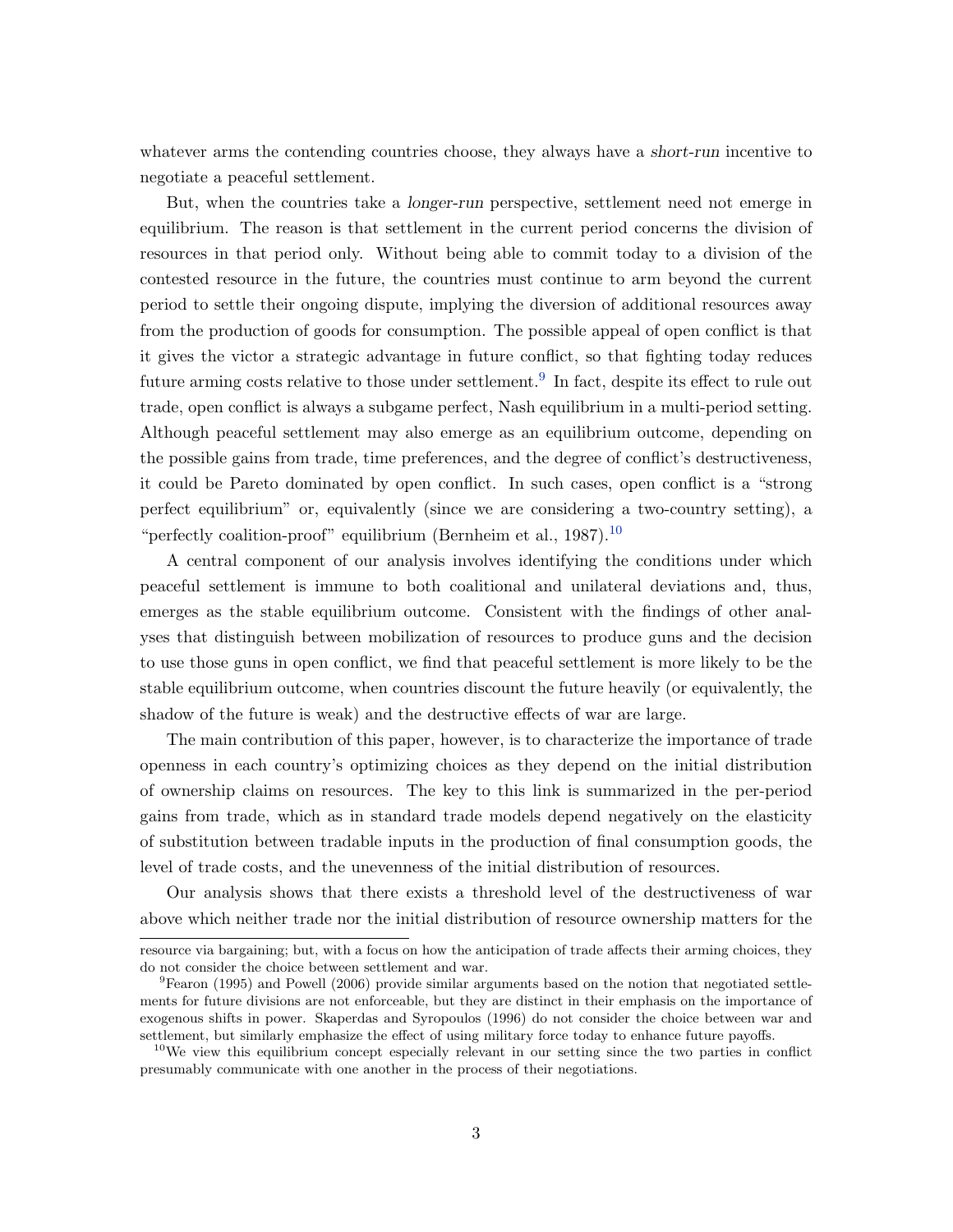stability of peace. Otherwise, trade can matter. In particular, we find that trade reduces equilibrium arming under settlement and that greater gains from trade raise the payoff of settlement relative to war. If large enough, these gains alone render armed peace stable for all possible initial resource distributions. But, if these gains are not sufficiently large, the initial distribution plays an important role, along with the destructiveness of war and the strength of the shadow of the future. Interestingly, in this case, while armed peace dominates open conflict for sufficiently even and for sufficiently uneven distributions of resources, unilateral deviations are profitable for at least one and possibly both countries when the distribution is sufficiently even. Accordingly, peace is stable only for sufficiently uneven resource distributions.

The potential influence of the distribution of initial resources operates through two distinct channels: the gains from trade that can be realized under settlement and the possible savings in future arming that can be realized under open conflict. Specifically, an even distribution of initial resource endowments maximizes the total gains from trade. Departures from that benchmark reduce those total gains, with the smaller country enjoying relatively more over its autarky payoff. This tendency alone suggests a positive link between the evenness of international resource ownership and the relative appeal of settlement. But, due to strategic complementarity in guns choices, total arming under settlement tends to be higher precisely when the countries are similar in size. As a result, the possible savings in future arming afforded by declaring war (instead of settling) tend to be larger. Even when settlement dominates war, making it immune to coalitional deviations for more even distributions, this possible savings could render unilateral deviations profitable, thereby undermining the stability of peace. The smaller is the destructiveness of conflict and/or the gains from trade or the larger is the salience of the future, the larger are the gains from such deviations. For more uneven distributions, the smaller country has more to gain from settlement and trade and generally little to gain by deviating from settlement. While the larger country has less to gain from settlement and trade, total arming is relatively small under this mode of conflict resolution in such cases, implying that the future savings in arming that could be realized with a unilateral deviation by the larger country are also relatively small. Thus, settlement with trade remains a possible stable outcome when the initial distribution of resources is sufficiently uneven.

Aside from the literature cited above, our analysis is related to a small literature in economics that studies the emergence of peace, resulting in the status quo, possibly supported by transfers in the presence of asymmetries in the initial resources. Most notably, Beviá and Corchón (2010) show, when the initial ownership of resources is the only source of asymmetry, peace with or without transfers is more likely to emerge under more even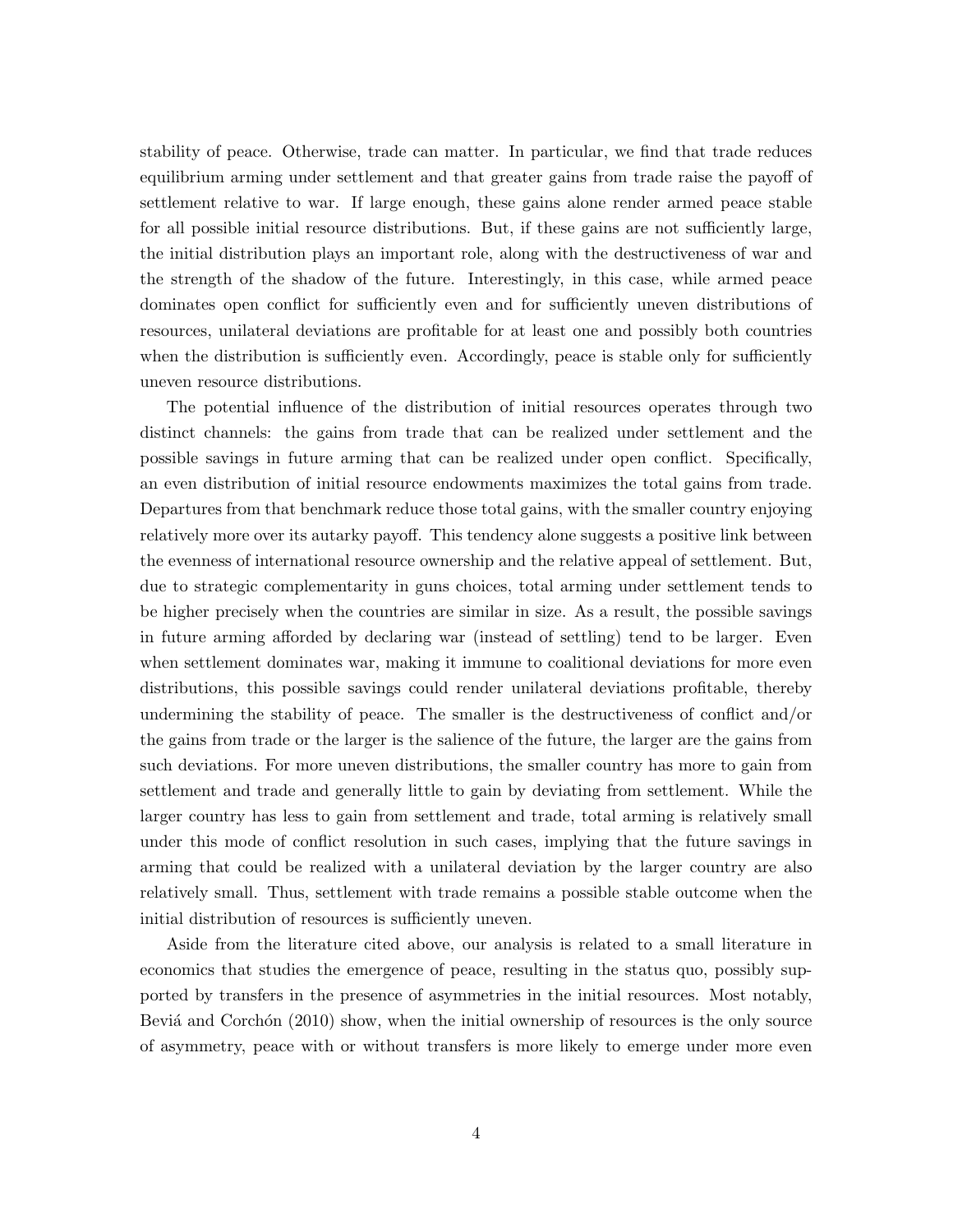distributions.<sup>[11](#page-5-0)</sup> Our analysis is also related to Vesperoni and Yildizparlak (2019), who explore the importance of inequality in the emergence of (multi-prize) conflict, finding that greater inequality is more conducive to peace. Although this finding is similar to ours, their underlying logic is quite different as it is based on their result that conflict tends to be more intense and thus more costly (relative to peace that preserves the status quo) when inequality is greater. But, more generally, the differences in the results in the present study and these analyses can largely be attributed to our focus on trade and peaceful negotiations supported by arming in a dynamic setting.

In the next section, we present a basic model of trade between two countries who dispute ownership claims to a productive resource, and describe the essential features of the two types of conflict resolution they can pursue—namely, open conflict and peaceful settlement. Then, in Section [3,](#page-10-0) we study the associated outcomes and payoffs and compare them to determine which mode of conflict resolution is immune to coalitional deviations. Highlighting the importance of trade in Section [4,](#page-28-0) we examine the conditions under which settlement is immune to unilateral deviations. Section [5](#page-31-0) discusses briefly how some of our simplifying assumptions could be relaxed to make our analysis richer without altering the thrust of our findings. Finally, we offer concluding remarks in Section [6.](#page-33-0) All technical details are relegated to the Appendix.

## 2 A Basic Model of Resource Conflict and Trade

Consider a global economy consisting of two countries  $(i = 1, 2)$  that interact over two periods. At the beginning of the first period, each country i holds a claim over an asset (e.g., land, water, or oil) that generates a stream of services per period of time denoted by  $R^i$ , where  $R^1 + R^2 = \overline{R}$ . However, these claims are not entirely secure. Instead, whatever resource  $R^i$  is held initially by country i is available only for the production of "military capacity" or "guns" for short. Each country i devotes  $G^i$  ( $\leq R^i$ ) units of its resource to guns, an irreversible and non-contractable investment, to contest the remaining units  $X^i = R^i - G^i$  for  $i = 1, 2$  that go into a common pool:  $\bar{X} \equiv \sum_i X^i = \bar{R} - \bar{G}^{12}$  $\bar{X} \equiv \sum_i X^i = \bar{R} - \bar{G}^{12}$  $\bar{X} \equiv \sum_i X^i = \bar{R} - \bar{G}^{12}$ 

<span id="page-5-0"></span> $11$ Jackson and Morelli (2007) also study the use of transfers to avoid the emergence of war; however, their focus is primarily on the importance of biases of the countries' leaders, where the gains from war confiscated by the leaders are disproportionately larger than the costs they bear. Absent such a bias in either country, peace supported by transfers is always feasible. This result is similar to our finding in a single-period setting that, for any given choice of guns by the two countries, they always have a short-run preference for settlement.

<span id="page-5-1"></span><sup>&</sup>lt;sup>12</sup>The analysis could be modified to consider the possibility that a fraction  $\kappa^i \in [0,1]$  of  $X^i$  is secure and the remaining  $(1 - \kappa^i) X^i$  units are subject to appropriation. For  $\kappa^i = \kappa$ , this modification would allow us to study the implications of various degrees of insecurity including the extreme case of perfect security ("Nirvana"), which arises when  $\kappa = 1$  and is the norm in standard neoclassical theory, and other intermediate cases, where  $\kappa \in (0,1)$ . We could also modify the analysis to consider  $\kappa^i = 1$  while  $\kappa^j = 0$  which implies that the contest is over just one country's residual resource. We abstract from these generalizations here. In the former case, they do not affect the key insights regarding the comparison between conflict and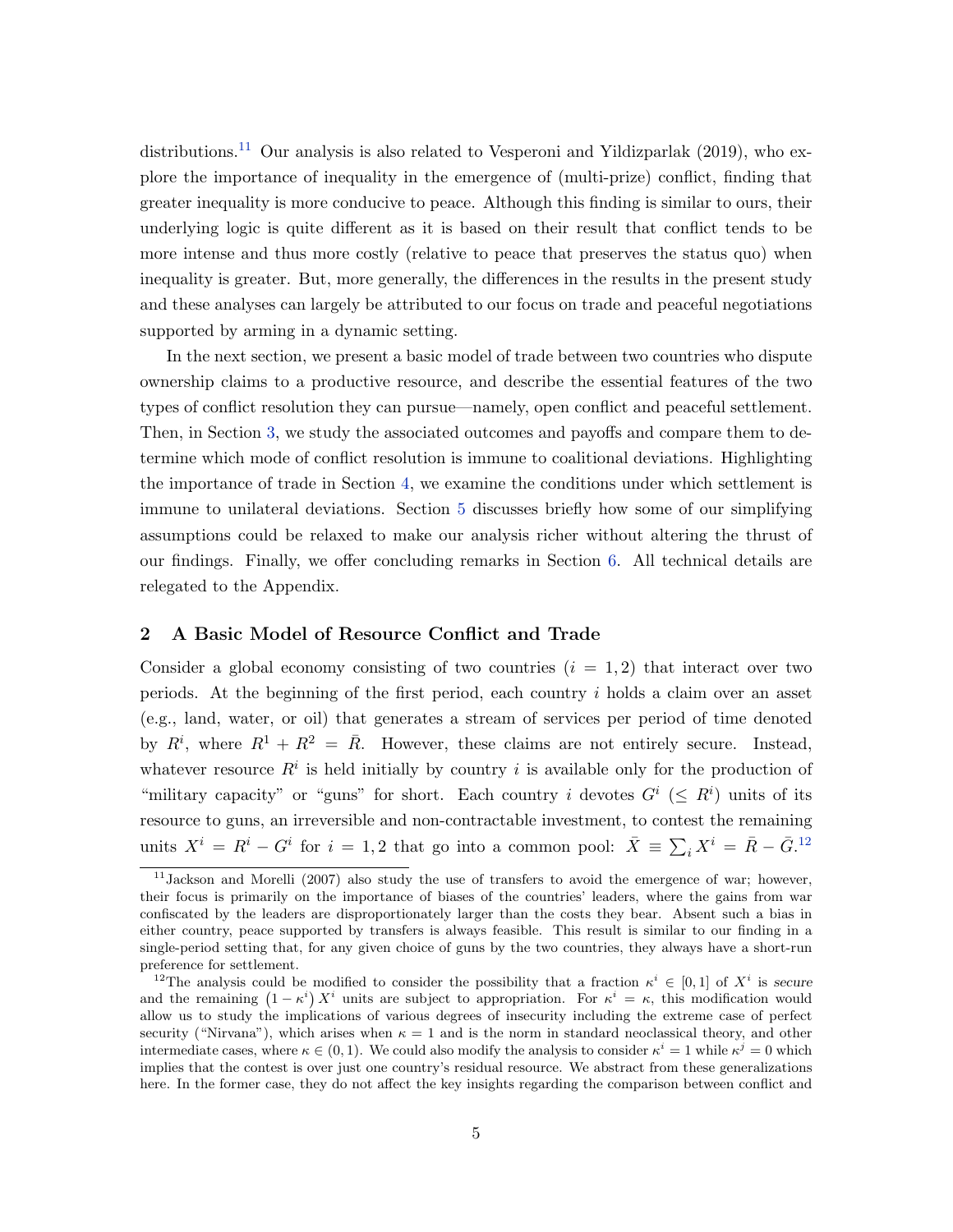Once ownership claims over the contested pool are resolved—either through warfare or a peaceful division—each country i produces, on a one-to-one basis with their secure holdings, a distinct and potentially tradable commodity  $Z<sup>i</sup>$ , used as an intermediate input in the production of a consumption good.<sup>[13](#page-6-0)</sup> Importantly, the technology for producing  $Z<sup>i</sup>$  in each country i is unique and inalienable.<sup>[14](#page-6-1)</sup>

In what follows, we present the details of our framework in two steps. First, we describe the mechanisms of conflict resolution that are available to the contending states. Then, we describe production and possible trade decisions, given the resources securely held by each country after their ownership claims have been resolved.

#### 2.1 Arming and the Resolution of Resource Disputes

From our brief description above, it should be clear that arming is socially costly. That is to say, each country's allocation to build its military capacity  $G^i$  reduces the aggregate size of the contested pool,  $\bar{X}$ . Nevertheless, each country has an incentive to arm to contest those resources. The precise benefit for each country depends on the manner in which they jointly resolve their ownership claims: open conflict or peaceful settlement.

Under open conflict/war, arming is the means by which a country improves its chances of victory. To be more precise, open conflict takes the form of a "winner-take-all" contest, where the probability of winning for country *i*, denoted by  $\phi^i$ , is

<span id="page-6-2"></span>
$$
\phi^i = \phi^i(G^i, G^j) = \begin{cases} G^i/\bar{G} & \text{if } \bar{G} > 0 \\ 1/2 & \text{if } \bar{G} = 0, \end{cases}
$$
 (1)

for  $i \neq j = 1, 2$ . According to [\(1\)](#page-6-2), country i's winning probability is increasing in its own guns  $(\phi_{G_i}^i > 0)$  and decreasing in the guns of its opponent  $(\phi_{G_i}^i < 0)$ . Furthermore, the conflict technology is symmetric, such that  $G^i = G^j = G \geq 0$  implies  $\phi^i = \phi^j = \frac{1}{2}$  $\frac{1}{2}$ .<sup>[15](#page-6-3)</sup>

Open conflict in the first period has three other important features. First, it can be destructive, leaving only a fraction  $\beta \in (0,1]$  of the common resource pool intact in the first

settlement. The latter case, though interesting in its own right, introduces a second source of asymmetry that complicates the analysis.

<span id="page-6-1"></span><span id="page-6-0"></span><sup>&</sup>lt;sup>13</sup>One could also interpret  $Z<sup>i</sup>$  as a final tradable good of value to consumers.

 $14$ Put differently, the contest prize does not include access to the "blueprints" to produce the foreign intermediate good. Our strategy of focusing on nationally differentiated goods that could be traded in world markets conforms to Armington (1969) and is adopted primarily for technical reasons—essentially to bypass some complications related to discontinuities in best-response functions—without altering our main results significantly (relative to, say, a more general Ricardian type model).

<span id="page-6-3"></span><sup>&</sup>lt;sup>15</sup>This functional form, first introduced by Tullock (1980), belongs to a more general class of contest success functions (CSFs),  $\phi^i(G^i, G^j) = h(G^i)/\sum_j h(G^j)$  where  $h(\cdot)$  is a non-negative and increasing function, axiomatized by Skaperdas (1996). See Hirshleifer (1989), who explores the properties of two important functional forms of this class, including the "ratio success function" where  $h(G) = G^b$  with  $b \in (0,1]$ . Though the results to follow remain qualitatively unchanged under this more general specification, we use the specification in [\(1\)](#page-6-2), assuming  $b = 1$  for simplicity (and, for our analysis of unilateral deviations from settlement, for tractability).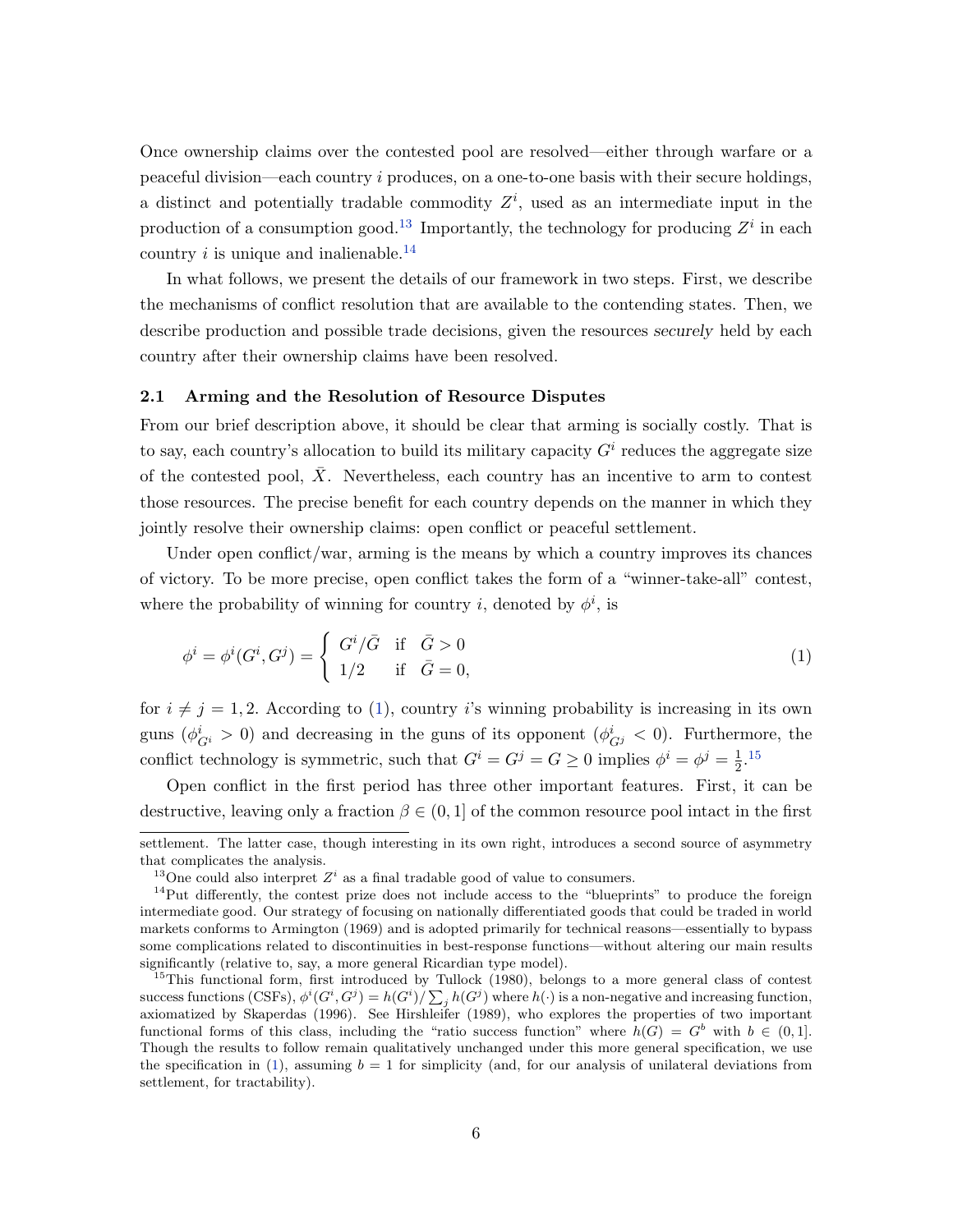and second periods. That this destructive effect persists beyond the period of conflict could be viewed as permanent damage to each country's technological apparatus/infrastructure, which reduces their effectiveness to transform the resource secured in the conflict into the intermediate input.<sup>[16](#page-7-0)</sup> In any case, for given arming choices, such destruction tends to detract from the relative appeal of conflict. Second, open conflict in the first period destroys opportunities for trade in that period and the next. This assumption, which is clearly extreme, also tends to detract from the relative appeal of conflict. Our rationale for imposing it here is to capture a salient feature of the liberal peace argument, that greater potential gains from trade imply a larger opportunity cost of conflict, thereby making it more likely that countries will opt for peaceful settlement. Finally, open conflict in the first period confers a strategic advantage on the victor in future disputes. In particular, the winner of war in the first period takes control not only of the contested pool after destruction  $\beta \bar{X}$ , but also of the resource that survives destruction  $\beta \bar{R}$  in the next period and without having to arm at that time.<sup>[17](#page-7-1)</sup> This last feature of open conflict is clearly extreme as well. However, it provides a useful benchmark that highlights the potential benefits of conflict under complete information.[18](#page-7-2)

The benefits of arming under peaceful settlement ("armed peace") derive from arming's effect to enhance a country's fallback (or "threat point") payoff, thereby enabling it to secure a larger share of the contested pool  $\bar{X}$  in the negotiations. A rationale for "cooperation" arises here because, for any given quantities of guns countries produce within a time period, negotiation and settlement (i) support bilateral trade and the payoff gains it yields, and (ii) avoid the destructive consequences of open conflict. Nonetheless, peaceful settlement is costly. Specifically, as each side tries to leverage its bargaining position by arming, it reduces what resources left for the production and trade of commodities and, thus, reduces the size of the bargaining set, as in the one-period settings of Skaperdas and Syropoulos (2002) and Garfinkel and Syropoulos  $(2018).^{19}$  $(2018).^{19}$  $(2018).^{19}$  Additionally, under the reasonable assumption that countries cannot enter into binding commitments regarding the future division of the resource when they settle in the first period, the dispute between the two countries reemerges in the next period, and more arming could be called for at that time.

<span id="page-7-0"></span> $16$ The analysis could be extended to entertain other types of destruction that would influence arming decisions (e.g., conflict could destroy resources at different rates depending on the time period considered) without altering the key insights of our analysis. However, allowing for the possibility that war's destructive effects are greater for the defeated side could have more substantive implications for each country's decision between war and peace. (See Garfinkel and Syropoulos (2019) who allow for such differential destruction, finding that war could be the equilibrium outcome even in a one-period setting.)

<span id="page-7-1"></span><sup>&</sup>lt;sup>17</sup>What we have in mind is that defeat in conflict undermines the losing side's capacity, organization, and possibly even its will to enter conflict in the future. Put differently, one could view conflict as crippling the losing side's ability to challenge the victor in future conflict. In Section [5,](#page-31-0) we discuss possible modifications to this assumption that leave our central results intact.

<span id="page-7-2"></span><sup>18</sup>See Fearon (1995), Garfinkel and Skaperdas (2000), Powell (2006) and Skaperdas and McBride (2014).

<span id="page-7-3"></span><sup>&</sup>lt;sup>19</sup>The endogeneity of the bargaining set also arises in settings without trade (see Anbarci et al., 2002).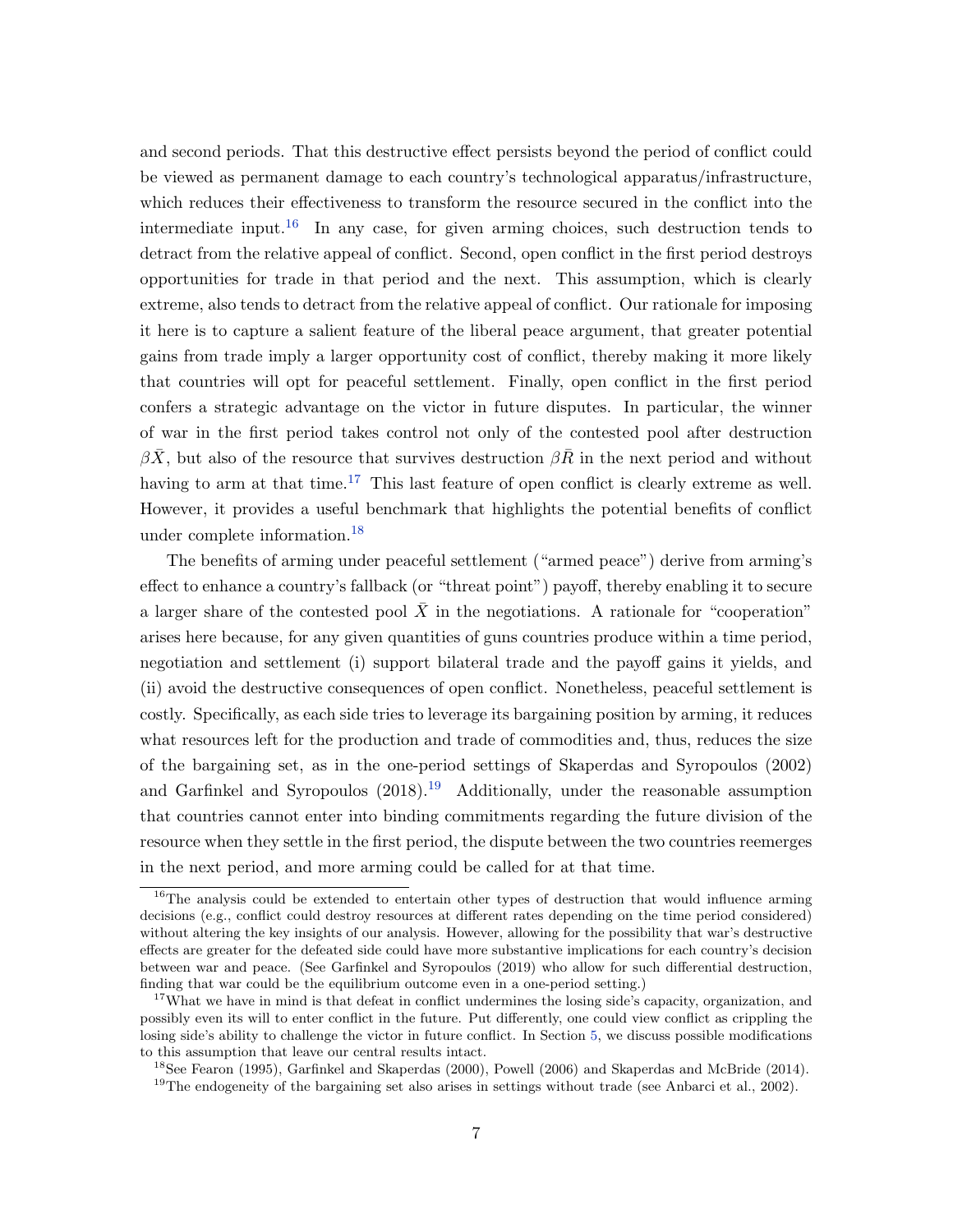Indeed, since conflict involves arming only in the first period while settlement need not eliminate the incentive to arm in either period, conflict could dominate settlement in terms of payoffs. Even if settlement delivers higher ex ante payoffs, one or both sides could find it optimal to deviate from this outcome unilaterally. We aim to identify the conditions under which settlement is stable (i.e., immune to coalitional and unilateral deviations that produce conflict). Our focus on sequential "coalition proof" equilibria seems appropriate in this context, because negotiations involve communication between the two countries. However, before turning to that analysis, we must specify the economic environment, including production and possible trade that play a prominent role in shaping the countries' preferences over open conflict and settlement.

#### 2.2 Production and Possible Trade

With the resources secured in the resolution of the dispute, country  $i$  produces on a oneto-one basis  $Z<sup>i</sup>$  units of its distinct intermediate input. For ease of exposition, we refer to this quantity as country i's "effective endowment," which can in turn be used to produce a consumption good. In the case that the dispute is settled peacefully,  $Z<sup>i</sup>$  is tradable, allowing each country i to employ the inputs produced by both countries. All markets are perfectly competitive, and the final good in each country  $i$  is produced according to the following constant elasticity of substitution (CES) technology:

<span id="page-8-0"></span>
$$
F(D_1^i, D_2^i) = \left[\sum_{j=1,2} (D_j^i)^{\frac{\sigma-1}{\sigma}}\right]^{\frac{\sigma}{\sigma-1}},\tag{2}
$$

where  $D_j^i$  denotes the quantity of intermediate good  $j \in \{1,2\}$  demanded and employed in country  $i \in \{1,2\}$  and  $\sigma > 1$  is the elasticity of substitution between inputs.

In this model, as in standard trade models, the gains from trade derive from the imperfect substitutability between intermediate inputs (i.e.,  $\sigma < \infty$ ). Our assumption that  $\sigma > 1$ , which is needed to ensure that autarky payoffs depend on arming, plays a role similar to the one in models of monopolistic competition, reflecting the value of diversity in productive inputs. Absent trade between the two countries (perhaps because war emerges between them),  $D_j^i = 0$  holds for  $i \neq j = 1, 2$ , implying that each country i produces  $F(\cdot) = Z^i$ units of the final good that yield the following payoff:

<span id="page-8-1"></span>
$$
w_A^i = Z^i, \ \ i = 1, 2,\tag{3}
$$

where the subscript " $A$ " identifies the autarkic regime.

Turning to the possibility of trade, let  $Y^i$  and  $p_j^i$  respectively denote country *i*'s income and domestic price for good  $j$  in any given time period. Then, as one can verify, country  $i$ 's expenditure or cost share on good j is given by  $\gamma_j^i \equiv (p_j^i/P^i)^{1-\sigma}$ , where  $P^i \equiv [\sum_j (p_j^i)^{1-\sigma}]^{\frac{1}{1-\sigma}}$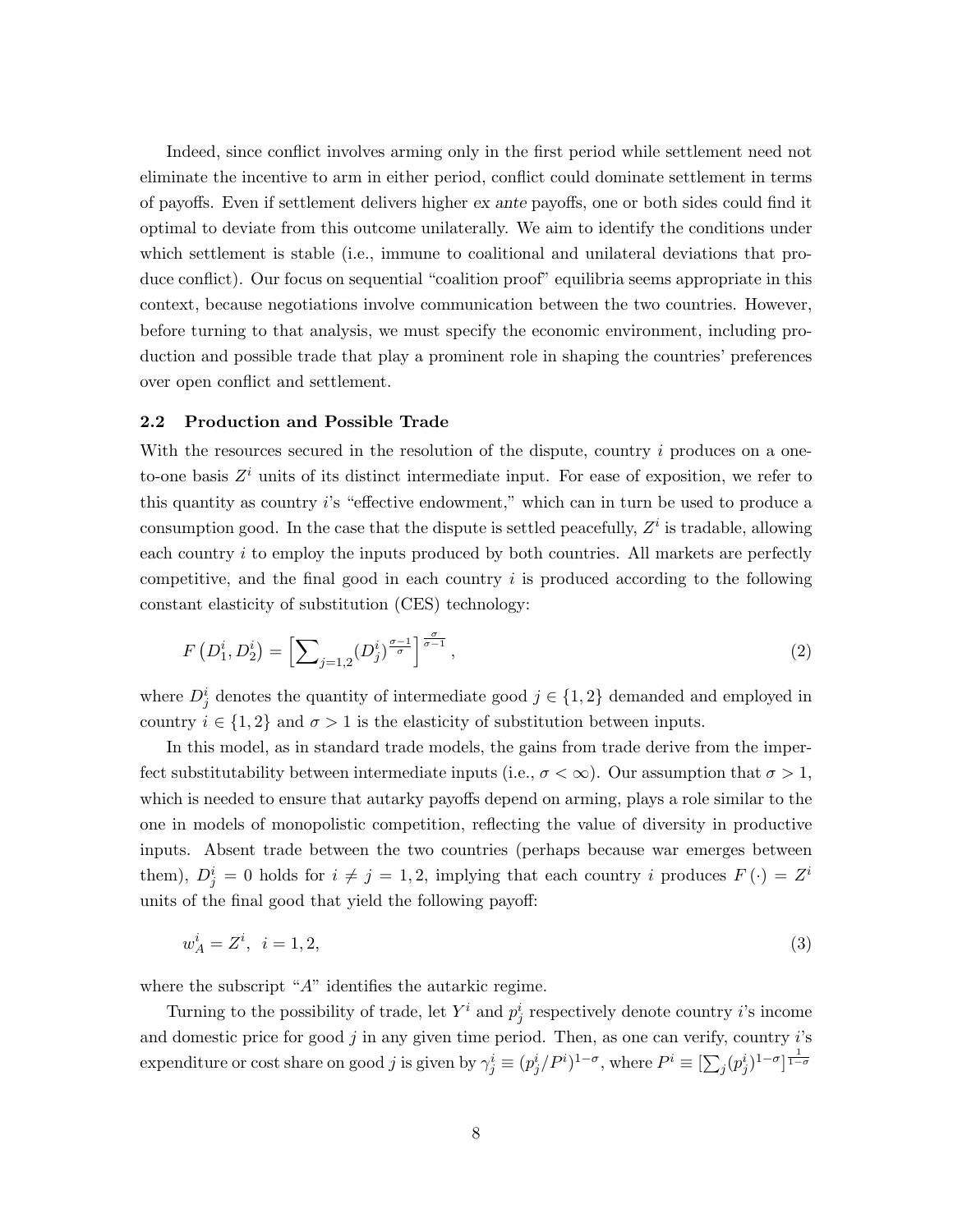is the price index in country  $i$ . In turn, the technology in  $(2)$  implies that the demand for good  $j = 1, 2$  in country i is given by  $D_j^i = \gamma_j^i Y^i / p_j^i$ . Thus, country i's indirect payoff is

<span id="page-9-3"></span>
$$
w^{i} = Y^{i}/P^{i}, \quad i = 1, 2,\tag{4}
$$

where  $Y^i = p_i^i Z^i$ .

Trade of intermediate goods takes place in the presence of "iceberg" type trade costs, reflecting geographic trade barriers. In particular, for each unit of the intermediate input j that country i imports,  $\tau - 1$  units "melt" or "shrink" in transit, so that  $\tau \geq 1$  must be shipped by its trading partner  $j \neq i = 1, 2$ .<sup>[20](#page-9-0)</sup> Let  $\pi_j$  be the "world" price of good  $j = 1, 2$ . Then  $\pi^i \equiv \pi_j/\pi_i$  and  $p^i \equiv p^i_j/p^i_i$  are the world and domestic relative prices of country i's importable, respectively. Competitive pricing and arbitrage imply these prices satisfy  $p^i = \tau \pi^i$  and, naturally, are endogenously determined through a world market-clearing condition. This condition requires the value of country  $i$ 's imports to be equal to the value of country j's exports (appropriately adjusted to take into account the "shrinkage" in transit); that is,  $\tau \pi_j D_j^i = \tau \pi_i D_i^j$  $i_i^j$  ( $i \neq j = 1, 2$ ). Applying the forms of the demand functions derived earlier and the fact that  $Y^i = p_i^i Z^i$ , we rewrite this condition as

<span id="page-9-1"></span>
$$
\pi^i = \gamma^i_j Z^i / \gamma^j_i Z^j,\tag{5}
$$

where  $\gamma_j^i$  can be rewritten as  $\gamma_j^i = (\tau \pi^i)^{1-\sigma} / [1 + (\tau \pi^i)^{1-\sigma}]$  for  $i \neq j = 1, 2$ . The (implicit) solution to [\(5\)](#page-9-1), denoted by  $\pi_T^i$  where "T" indicates the outcome under trade, is the relative price of country  $i$ 's importable that clears the world market.<sup>[21](#page-9-2)</sup>

Next, define  $\mu^i(\cdot) \equiv \left[1 + (\tau \pi_T^i)^{1-\sigma}\right]^{-\frac{1}{1-\sigma}}$   $(= p_i^i/P^i)$ . Substituting this definition (together with  $Y^i = p_i^i Z^i$  back in [\(4\)](#page-9-3) enables us to obtain the following expression for country i's payoff under trade:

<span id="page-9-5"></span>
$$
w_T^i = \mu^i(\cdot) Z^i, \quad i = 1, 2. \tag{6}
$$

As is the case under autarky, a country's payoff under trade depends on its capacity to produce intermediate good  $Z^i$ . However, because  $\mu^i(\cdot)$  depends on the world market clearing price  $\pi_T^i$  and this price depends on  $(Z^i, Z^j)$ , the payoff  $w_T^i$  now is a function of both countries' output levels  $(Z^i, Z^j)$ .<sup>[22](#page-9-4)</sup> A comparison of  $w_T^i$  in [\(6\)](#page-9-5) with  $w_A^i$  in [\(3\)](#page-8-1) reveals that country *i*'s gains from trade (given both countries' arming choices and thus  $Z<sup>i</sup>$ ) in relative

<span id="page-9-0"></span><sup>&</sup>lt;sup>20</sup>The analysis could be extended to consider the possible use of import tariffs. The analysis could also be extended to allow for asymmetric trade costs. We abstract from both possibilities here for simplicity.

<span id="page-9-2"></span><sup>&</sup>lt;sup>21</sup>Inspection of [\(5\)](#page-9-1) reveals that  $\pi_T^i$  depends on  $(Z^i, Z^j)$ ,  $\sigma$ , and  $\tau$ . It is easy to confirm that this solution exists and is unique. Furthermore, one can verify that, in the special case of unimpeded trade (where  $\tau = 1$ ), the world market clearing price is given by  $\pi_T^i = (Z^i/Z^j)^{1/\sigma}$ .

<span id="page-9-4"></span><sup>&</sup>lt;sup>22</sup>We describe how  $\pi_T^i$ ,  $w_T^i$  and  $\mu^i$  depend on all variables of interest below, relegating formal details to the Appendix.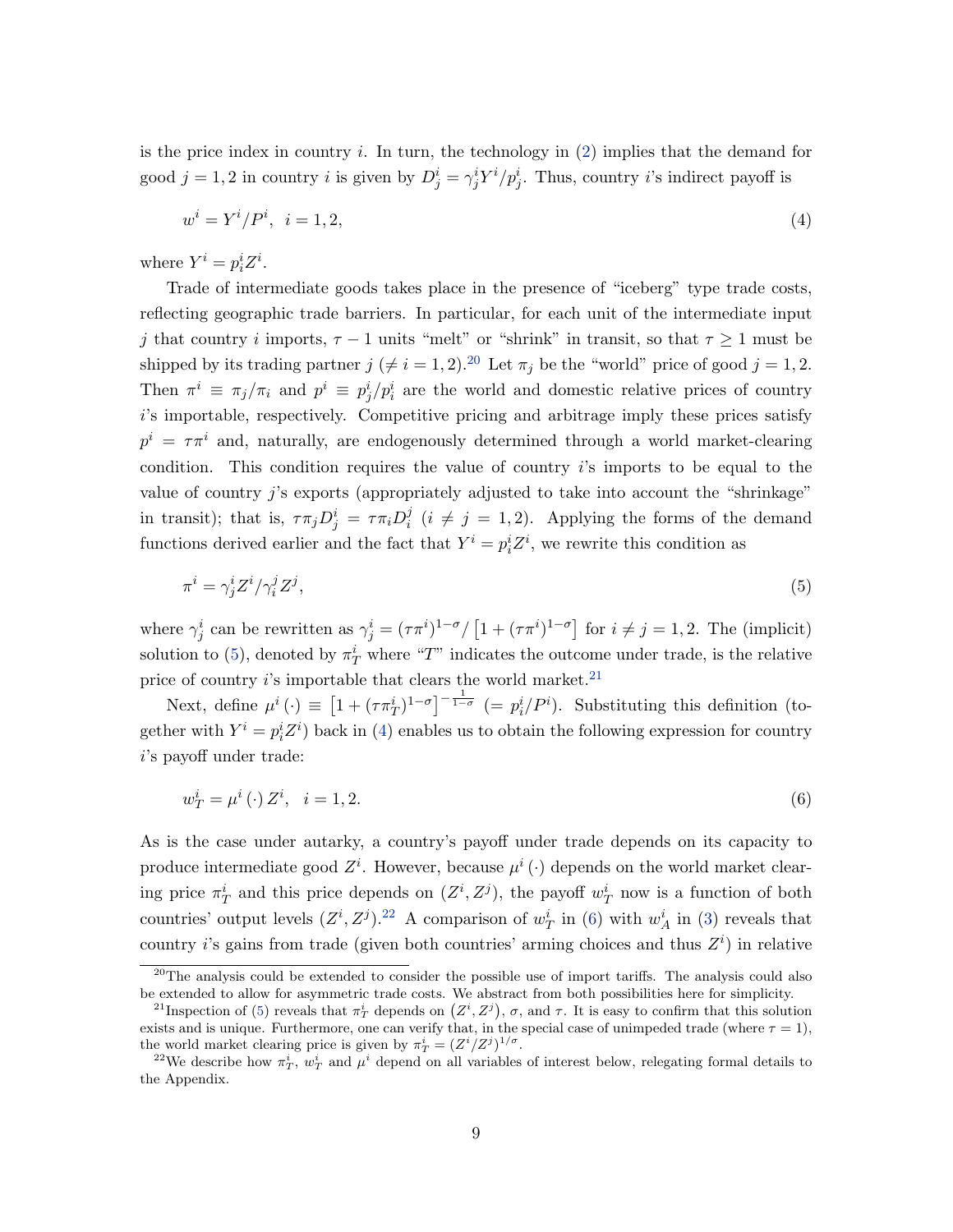terms are captured by  $\mu^{i}(\cdot) > 1$ , reflecting the diversity of distinct inputs in the production of the final good (i.e.,  $\sigma < \infty$ ). As discussed in Section [3.2,](#page-16-0) these gains are endogenously determined, decreasing in both the degree of similarity between traded goods ( $\sigma$ ) and trade costs  $(\tau \uparrow)$ , with  $\lim_{\sigma \to \infty} w_T^i = \lim_{\tau \to \infty} w_T^i = w_A^i$ .<sup>[23](#page-10-1)</sup>

#### 2.3 Sequence of actions

Let  $\lambda^i$  be the fraction of the common pool  $\bar{X}$  that state i would obtain under settlement in a given period. The sequence of actions in period  $t = 1$  is as follows:

**Stage 1.** Each state i chooses  $G^i$  ( $\leq R^i$ ), treating its rival's decision  $G^j$  ( $j \neq i$ ) as given. Stage 2. The two countries enter into negotiations about how to divide the contested pool,

- $\bar{X} = \sum_i (R^i G^i) = \bar{R} \bar{G} \ge 0$ , in the current period.
- 2a. If both states agree on a division,  $\bar{X}$  is distributed accordingly. Country i's effective endowment becomes  $Z^i = \lambda^i \overline{X}$ .
- 2b. If negotiations fail, the two sides enter into open conflict over  $\bar{X}$ . The effective endowments are  $Z_W = \beta \bar{X}$  for the winner and  $Z_L = 0$  for the loser.
- Stage 3. If the two sides agree to settle their claims and no deviation from the agreement is recorded, the contenders engage in competitive trade of their intermediate goods,  $Z<sup>i</sup>$ . Conflict and deviations from settlement foreclose on current and future trade.

What happens in period  $t = 2$  depends on the outcome of the two countries' interactions in period  $t = 1$ . If war breaks out in period  $t = 1$ , the defeated side is no longer in contention. Thus, there is no arming in period  $t = 2$ , and the winner enjoys the stream of benefits associated with controlling  $\beta R$  units of the services of the primary resource at that time. If peaceful settlement arises in period  $t = 1$ , the three stages specified above are repeated in period  $t = 2$ . For reasons that will become apparent below, conflict can be part of the equilibrium only in period  $t = 1$ ; that is, settlement in period  $t = 1$  always leads to settlement in period  $t = 2$ .

## <span id="page-10-0"></span>3 Equilibria under Conflict and Settlement

Having specified the model's essential elements, we now go on to describe the countries' expected payoff functions when interactions occur over the two-period time horizon. We then describe countries' arming incentives and decisions both under war and peace to prepare the groundwork for our subsequent analysis of equilibria of the extended game.

<span id="page-10-1"></span><sup>&</sup>lt;sup>23</sup>See Arkolakis et al. (2012) who discuss the importance of  $\sigma$  in this and other trade models. The analysis could be extended to allow each country to produce both tradable intermediate inputs (through differential access to the relevant technologies, as in standard Ricardian type trade models). It could also be extended to allow for the possibility of trading a fixed number of differentiated goods or an endogensouly determined number of varieties, as in Krugman (1980). Neither extension would change the key insights of our analysis.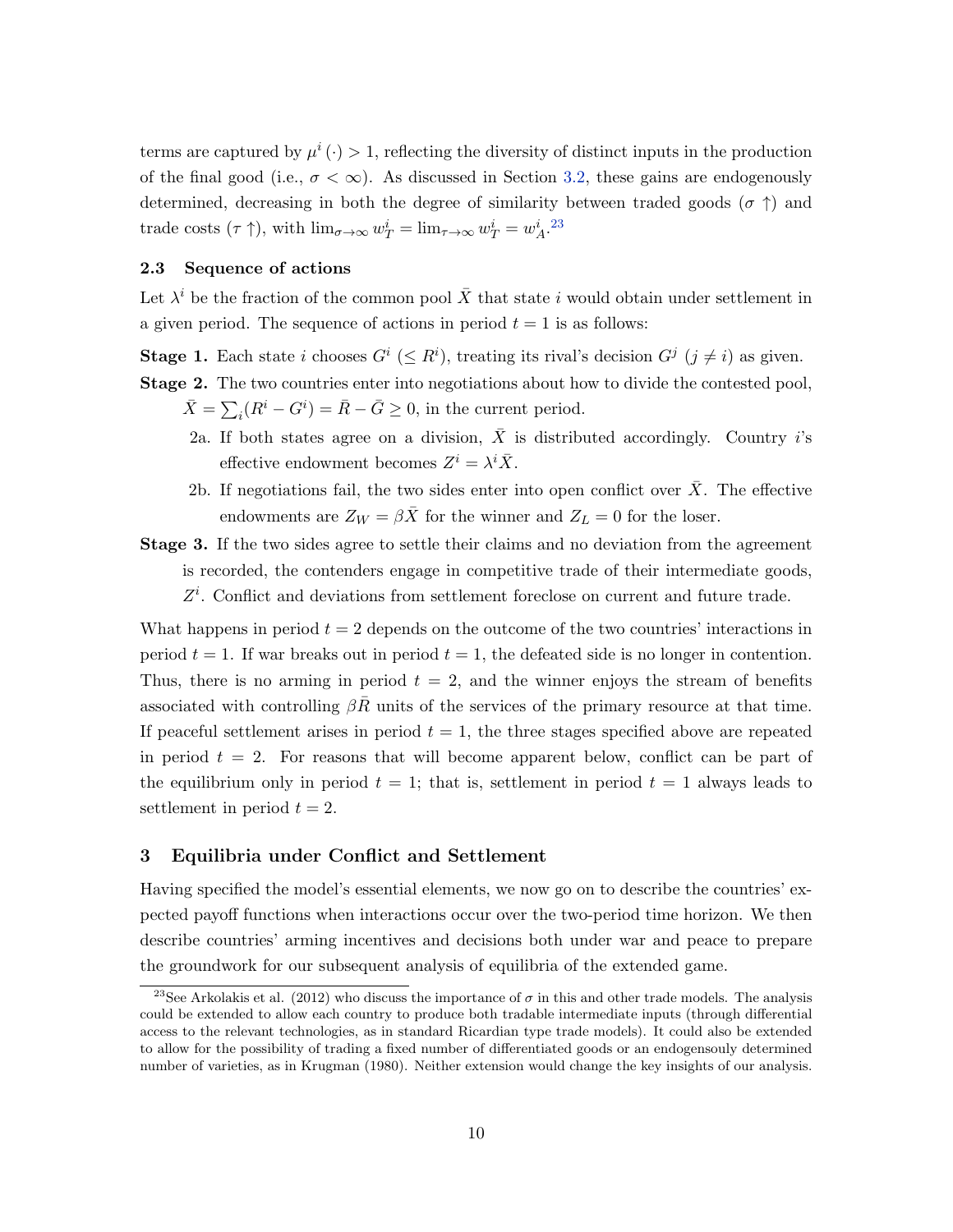## 3.1 Open Conflict

Let  $u^i(G^i, G^j)$  be country i's expected one-period payoff function under open conflict in the first period. Since conflict destroys any trading opportunities, equation [\(3\)](#page-8-1) implies that country i's payoff contingent on the outcome of the war is linear in its effective resource endowment or intermediate good output level,  $Z_W \equiv \beta \bar{X} = \beta (\bar{R} - \bar{G}) \geq 0$  in the case of victory and  $Z_L = 0$  in the case of defeat. Thus, country *i*'s expected current-period payoff  $u^i$  can be written as follows:

<span id="page-11-1"></span>
$$
u^{i} \equiv u^{i}(G^{i}, G^{j}) = \phi^{i} Z_{W}^{i} + (1 - \phi^{i}) Z_{L}^{i} = \phi^{i} \beta \bar{X}, i \neq j = 1, 2.
$$
 (7)

The dependence of this payoff on arming by both countries operates through the probability of winning  $\phi^i$  and through the determination of the common pool being contested  $\bar{X}$ .<sup>[24](#page-11-0)</sup>

Now let  $\delta \in [0,1]$  denote the countries' (common) discount factor and  $U^i$  denote country is expected discounted lifetime payoff under overt conflict divided by  $1 + \delta$ , which we refer to as its "average" payoff under conflict. Since country i controls  $\beta \bar{R}$  with probability  $\phi^i$ and gets nothing with probability  $1 - \phi^i$  in period  $t = 2$ , its average payoff is

$$
U^{i} \equiv U^{i}(G^{i}, G^{j}) = \frac{1}{1+\delta} \left[ u^{i}(G^{i}, G^{j}) + \phi^{i} \beta \delta \bar{R} \right], i \neq j = 1, 2.
$$

Using [\(7\)](#page-11-1) in the above equation and rearranging terms gives

<span id="page-11-2"></span>
$$
U^i = \frac{\beta}{1+\delta} \phi^i \left( \bar{X} + \delta \bar{R} \right), \quad i \neq j = 1, 2,
$$
\n<sup>(8)</sup>

where  $\bar{X} = \bar{R} - \bar{G}$ .

## 3.1.1 Incentives to Arm under Open Conflict

The extent to which each country i arms in period  $t = 1$ , in anticipation of conflict, depends on the solution to  $\max_{G^i} U^i$ , s.t.,  $X^i = R^i - G^i \geq 0$  for  $i = 1, 2$ . Differentiation of country i's expected payoff  $U^i$  in [\(8\)](#page-11-2) with respect to  $G^i$  gives:

<span id="page-11-3"></span>
$$
U_{G^i}^i = \frac{\beta}{1+\delta} \left[ \phi_{G^i}^i \left( \bar{X} + \delta \bar{R} \right) - \phi^i \right], \quad i = 1, 2,
$$
\n
$$
(9)
$$

The first term inside the square brackets of [\(9\)](#page-11-3) (multiplied by  $\beta/(1+\delta)$ ) represents country i's average discounted marginal benefit to arming. This benefit captures the effect of a marginal increase in  $G^i$  to improve country i's probability of winning the war and controlling the output stream of  $\beta \bar{X}$  and  $\beta \bar{R}$ . The second term (multiplied by  $\beta/(1+\delta)$ ) represents country is opportunity cost of arming due to the reduction in the size of the pool  $X$ .

<span id="page-11-0"></span><sup>&</sup>lt;sup>24</sup>Note that, if in period  $t = 1$  the countries settled their resource dispute peacefully, it is this payoff that each country would consider when choosing between war and peace in period  $t = 2$ .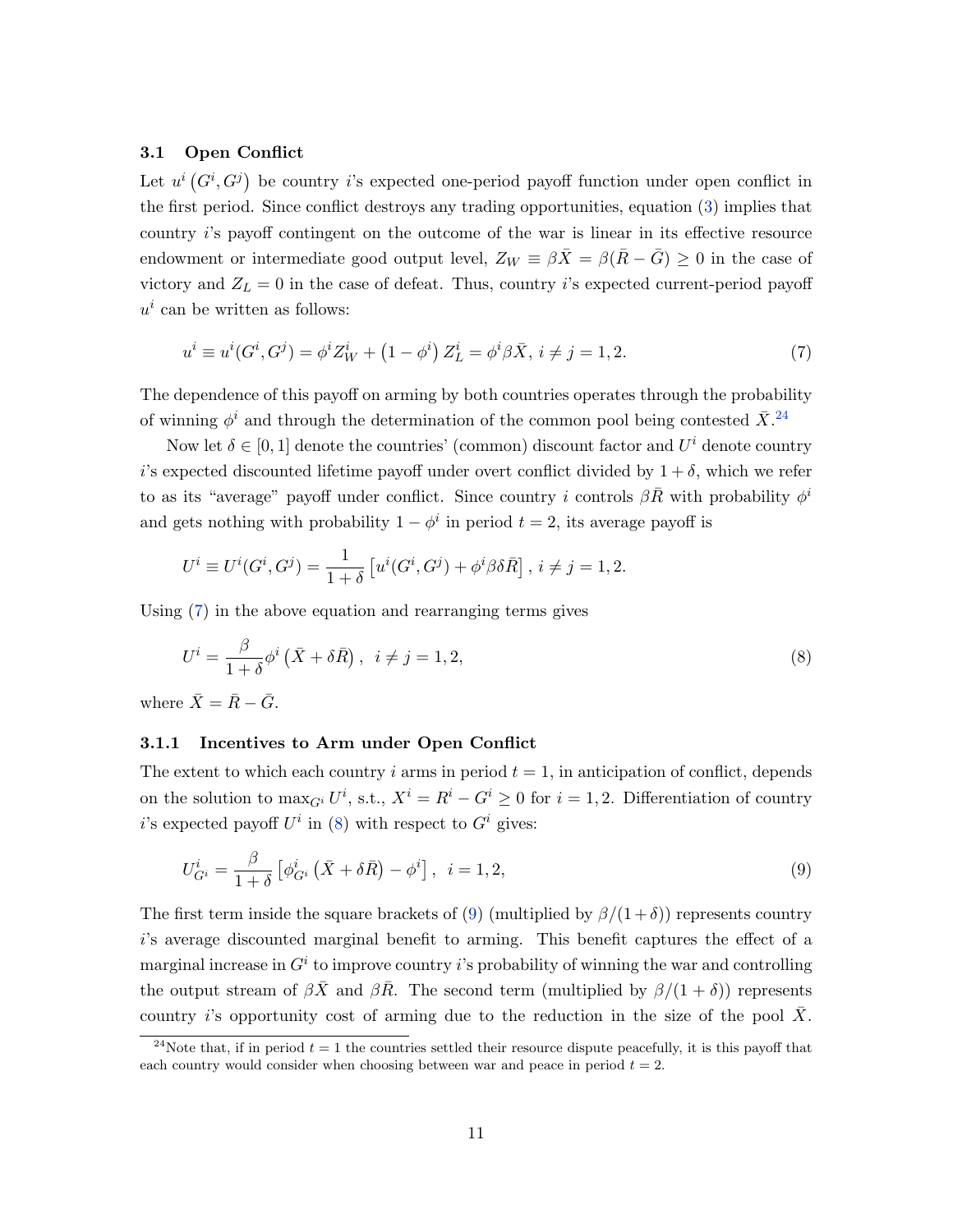Inspection of the expression inside the square brackets of [\(9\)](#page-11-3) reveals that (i) an increase in the aggregate initial resource  $(R)$  that implies a larger prize and (ii) a stronger shadow of the future  $(\delta)$  that increases the future valuation of that prize each augment the net marginal benefit to arming. By contrast, an increase in the destructiveness of open conflict  $(\beta \downarrow)$ has no impact on this marginal condition. Finally, observe that an increase in the rival's guns  $G<sup>j</sup>$  influences the net marginal benefit of arming to country i through the conflict technology  $\phi^i$  and the current-period prize  $\bar{X}$ .

To proceed, let  $B_c^i(G^j; \cdot)$  denote country *i*'s best reply to  $G^j > 0$   $(j \neq i)$  under conflict. One can easily verify that the first-order condition (FOC) implied by [\(9\)](#page-11-3) together with the resource constraint that possibly binds in country i's arming choice imply the following best-response functions:

<span id="page-12-2"></span><span id="page-12-1"></span>
$$
B_c^i(G^j; \delta, R^i, \bar{R}) = \min\{R^i, \tilde{B}_c^i(G^j)\}, \ i \neq j = 1, 2,
$$
\n(10a)

where  $\widetilde{B}^i_c(G^j)$  is country *i*'s unconstrained best-response function<sup>[25](#page-12-0)</sup> that solves  $U^i_{G^i} = 0$ :

$$
\widetilde{B}_c^i(G^j) \equiv -G^j + \sqrt{(1+\delta)\,\bar{R}G^j}.\tag{10b}
$$

The expressions in [\(10\)](#page-12-1) reveal the importance of the opponent's arming  $G<sup>j</sup>$ , the aggregate quantity of the initial resource  $\overline{R}$ , its distribution  $(R^i, R^j)$ , and the strength of the shadow of the future  $\delta$  in jointly determining the shape of country i's best-response function  $B_c^i(G^j)$ . Inspection of  $(10b)$ , in particular, reveals that the country i's incentive to arm in anticipation of open conflict depends positively on its rival's choice  $G^j$  when  $\widetilde{B}^i_c(G^j) > G^j$  and negatively so when  $\widetilde{B}_c^i(G^j) < G^j$ .<sup>[26](#page-12-3)</sup> Consistent with our discussion regarding [\(9\)](#page-11-3), increases in  $\overline{R}$  and in the strength of the shadow of the future  $\delta$  augment country i's arming incentives. Of course, changes in these parameters need not translate into changes in equilibrium arming. Also relevant here are the countries' resource constraints and thus the distribution of initial ownership claims to  $\bar{R}$ .

Denote the quantity of guns country i produces in this equilibrium by  $G_c^i$ , and define the following

<span id="page-12-4"></span>
$$
R_L^c \equiv \left[1 - \frac{1}{2}(1 - \delta)\right] \frac{1}{2}\bar{R} \text{ and } R_H^c \equiv \left[1 + \frac{1}{2}(1 - \delta)\right] \frac{1}{2}\bar{R},\tag{11}
$$

where "L"  $(H)$ " identifies the "low" ("high") endowment threshold in anticipation of conflict  $(c)$  that together determine the parameter space for which neither country is resource constrained in its arming choice. Clearly,  $R_H^c + R_L^c = \bar{R}$  and  $R_H^c - R_L^c = (1 - \delta) \frac{1}{2} \bar{R} \ge 0$ 

<span id="page-12-0"></span><sup>&</sup>lt;sup>25</sup>Here and below, to limit notational cluttering, we suppress the dependence the best-response function on resources and the other parameters of the model.

<span id="page-12-3"></span><sup>&</sup>lt;sup>26</sup>One can verify that the slope of  $\widetilde{B}^i_c(G^j)$  where  $\widetilde{B}^i_c(G^j) = G^j$  equals 0 since  $d\widetilde{B}^i_c/dG^j = -U^i_{G^iG^j}/U^i_{G^iG^i}$ and, by [\(1\)](#page-6-2) with [\(9\)](#page-11-3),  $U_{G^iG^j}|_{G^i=G^j}=0$ .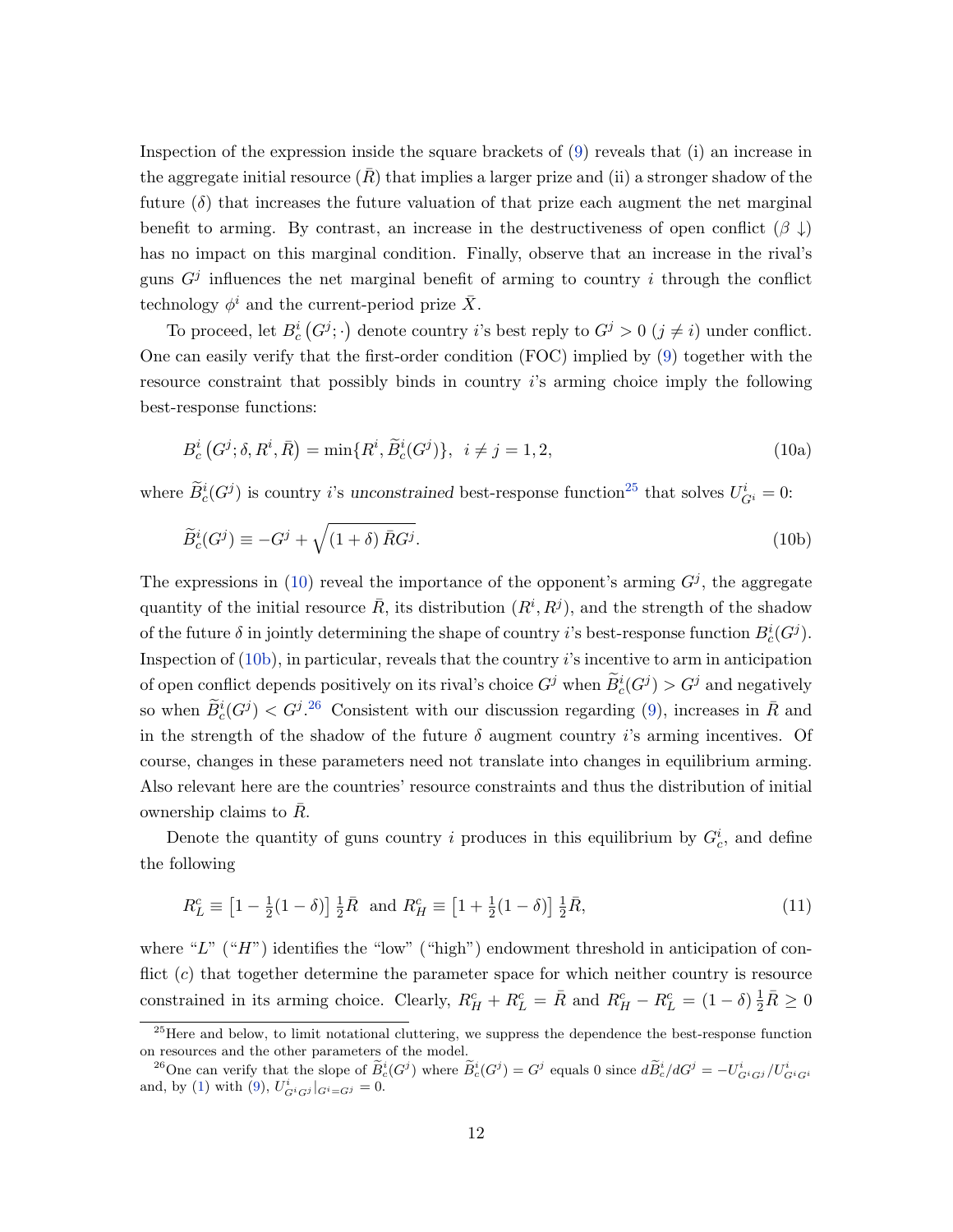<span id="page-13-2"></span>for  $\delta \leq 1$ . Using the properties of  $B_c^i(G^j; \cdot)$  implied by [\(10\)](#page-12-1), together with the aggregate resource constraint  $R^i + R^j = \overline{R}$  and [\(11\)](#page-12-4), leads to the following characterization of equilibrium security policies when open conflict is anticipated in the second stage:

**Proposition 1** (Arming under open conflict.) Under open conflict, there exists a unique equilibrium, with strictly positive arming by both contenders:  $G_c^i > 0$  for  $i = 1, 2$ . Given any  $\bar{R}$  such that  $R^i + R^j = \bar{R}$ , equilibrium arming decisions are independent of conflict's rate of destruction  $(1 - \beta)$ , but depend on the distribution of  $\overline{R}$  across the two countries and the rate of discount  $(\delta)$  as follows:

- (a) If  $R^i \in [R_L^c, R_H^c]$  for  $i = 1$  (and thus for  $i = 2$ ), then  $G_c^i = R_L^c(\delta)$  for  $i = 1, 2$ .
- (b) If  $R^i \in (0, R_L^c]$  for  $i = 1$  or 2, then  $G_c^i = R^i < G_c^j = \widetilde{B}_c^j \left( R^i, \delta \right)$  for  $j \neq i$ .
- (c)  $dG_c^i/d\delta > 0$  for  $R^i \in (R_L^c, \bar{R})$  and  $d(R_H^c R_L^c)/d\delta < 0$  with  $\lim_{\delta \to 1} R_L^c = \lim_{\delta \to 1} R_H^c =$  $\bar{R}/2$ .

This proposition establishes that the equilibrium outcome under open conflict involves strictly positive arming by both countries. Furthermore, an uneven ownership of initial claims to  $R$  across the two countries matters only insofar as that distribution implies one country is constrained in its production of guns.<sup>[27](#page-13-0)</sup> Specifically, part (a) shows that, when the configuration of initial asset ownership is sufficiently even (i.e.,  $R^i \in [R_L^c, R_H^c]$  for  $i = 1, 2$ ), the two countries produce an identical amount of guns (i.e.,  $G_c^i = G_c = R_L^c$  for  $i = 1, 2$ ), and that quantity is invariant to changes in the initial distribution of  $\bar{R}^{28}$  $\bar{R}^{28}$  $\bar{R}^{28}$ 

However, as shown in part (b), when the configuration of initial ownership claims is sufficiently uneven (i.e.,  $R^i \in (0, R_L^c]$ ), the smaller country *i*'s guns choice is constrained by its resource endowment:  $G_c^i = R^i$ ; at the same time, the larger country (j) continues to operate on its unconstrained best-response function shown in [\(10b\)](#page-12-2), and generally arms by more than its smaller adversary. In such cases, a redistribution of initial resources from the larger country  $j$  to the smaller country  $i$  relaxes country  $i$ 's resource constraint, causing it to increase its arming one-for-one with the increase in  $R<sup>i</sup>$ . The decrease in the larger country's initial resource  $(R<sup>j</sup>)$  has no direct effect on its arming choice; however, by the strategic complementarity of its best-response function (i.e.,  $\partial B_c^j(G^i)/\partial G^i > 0$  when  $B_c^j(G^i) > G^i$ ), country  $j$  increases its arming in response to country  $i$ 's more aggressive security policy. As a result, a redistribution of initial resource endowments towards the smaller country results in a new equilibrium outcome where both countries arm by more. An implication here is that aggregate arming under conflict  $\bar{G}_c = G_c^i + G_c^j$  is maximized when neither country

<span id="page-13-1"></span><span id="page-13-0"></span><sup>&</sup>lt;sup>27</sup>Observe from the definition of  $R<sub>L</sub><sup>c</sup>$  in [\(11\)](#page-12-4), at most one country can be resource constrained.

<sup>&</sup>lt;sup>28</sup>That the equilibrium in guns is symmetric  $(G_c^i = G_c^j)$ , even when the contenders have (mildly) uneven resources initially, might seem surprising. However, the result follows from the assumption that they contest the same prize  $(\bar{X} + \bar{\delta}\bar{R})$  and the symmetric specification of  $\phi^i$  in [\(1\)](#page-6-2), implying that  $U^i_{G^i}$  shown in [\(9\)](#page-11-3) can be equal to zero for both countries only if  $G^i = G^j$ .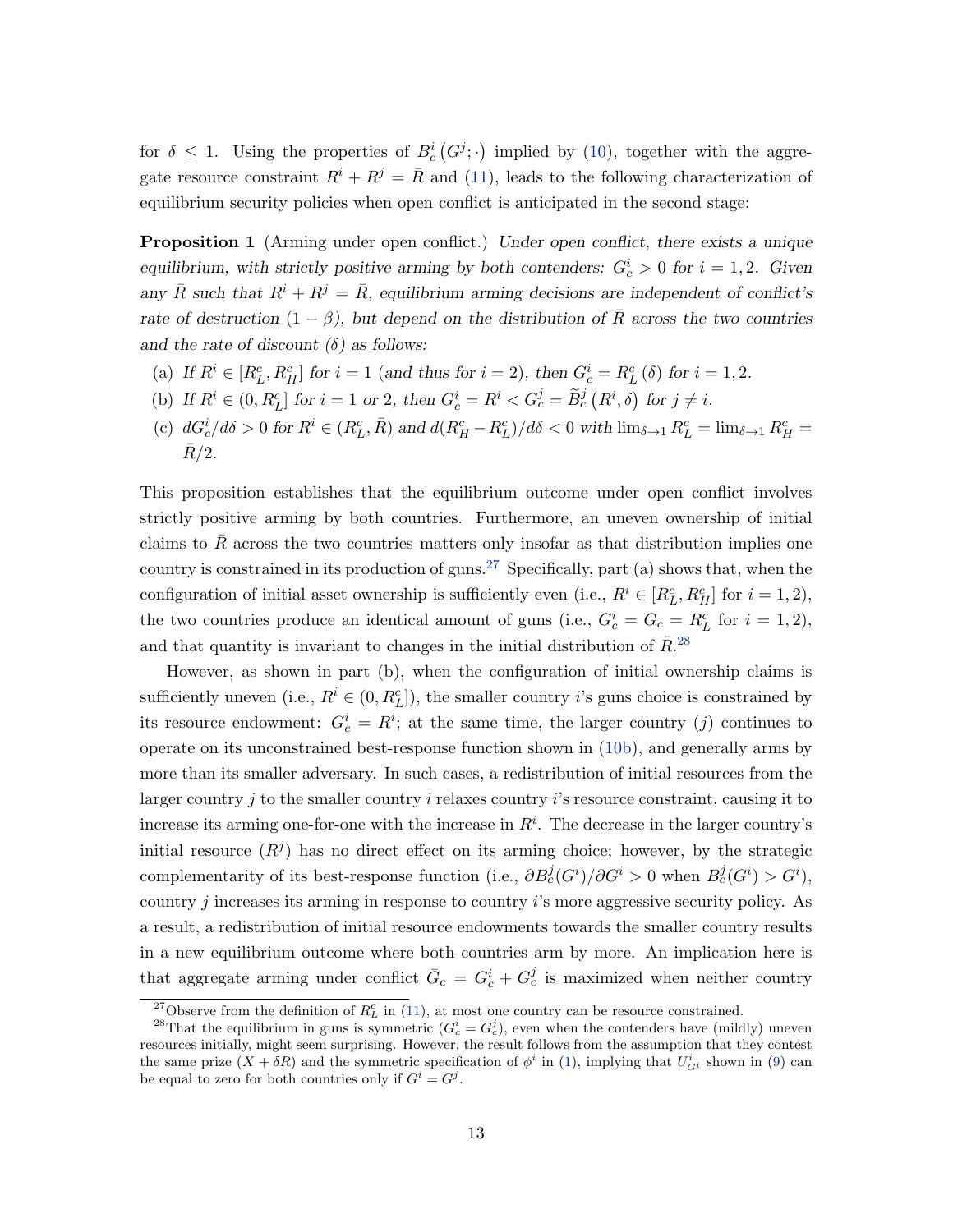is resource constrained:  $\bar{G}_c = 2R_L^c$ . By contrast, a redistribution of  $\bar{R}$  from the smaller (constrained) country  $i$  to the larger country  $j$  implies less equilibrium arming by both and thus less aggregate arming:  $\bar{G}_c < 2R_L^c$ .

Part (c) shows that, while the rate of conflict's destruction  $(1 - \beta)$  has no effect on equilibrium arming, an increase in the strength of the shadow of the future  $(\delta)$  induces greater arming by countries that are not resource constrained, as it increases the value of the contest prize. However, since the aggregate quantity of the initial resource  $R$  remains unchanged, an increase in  $\delta$  shrinks the range of initial resource allocations for which both countries are unconstrained, collapsing to a single point at  $R_L^c = R_H^c = \bar{R}/2$  as  $\delta \to 1$ ; at this limit, the dispute over ownership claims results in the full dissipation of total productive resources (i.e.,  $\bar{X} = 0$ ). These results are illustrated in Fig. [1\(](#page-37-0)a), which shows country i's equilibrium arming as a function of the distribution of initial resource ownership for alternative values of  $\delta$ .

#### 3.1.2 Equilibrium Payoffs under Open Conflict

Building on our characterization of equilibrium arming choices when countries anticipate open conflict, we now examine how their corresponding equilibrium payoffs,  $U_c^i$   $(i = 1, 2)$ , depend on the distribution of initial resource ownership  $(R^i, R^j)$ . When evaluating the effects of exogenous changes in this initial distribution on country  $i$ 's payoff, it is important to account not only for the direct effects, but also the possible indirect effects that operate through the conflict technology  $\phi^i$  as they can induce changes in the equilibrium choices,  $G_c^i$  and  $G_c^j$ . Of course, by the envelope theorem, when country *i*'s resource constraint is not binding, the effect of a change in its own arming  $G^i$  on its own payoff  $U_c^i$  vanishes; otherwise, exogenous changes in the parameters that enable country  $i$  to move closer to its unconstrained optimum improve its payoff. In contrast, a change in country i's rival arming  $G_c^j$  always adversely affects its payoff  $U_c^i$ , first by reducing its probability of winning the war  $\phi^i$  and second by reducing the overall size of the common resource pool  $\bar{X}$ .

<span id="page-14-0"></span>The next proposition shows how the just described indirect effects of arming decisions combine with the direct effects of changes in conflict's rate of destruction, the shadow of the future and the distribution of initial resource ownership to influence average payoffs  $U_c^i$ .

**Proposition 2** (Payoffs under open conflict.) For all  $R^i \in (0, \bar{R})$ , equilibrium payoffs under open conflict are decreasing in conflict's rate of destruction  $(1 - \beta)$ . The payoff effects of changes in the shadow of the future  $(\delta)$  and in the distribution of initial resource ownership  $(R^i, R^j)$  depend on whether one of the country is resource constrained in its arming decision:

- (a) If  $R^i \in [R_L^c, R_H^c]$  for  $i = 1$  or 2, then for  $i = 1, 2, U_c^i = \beta \frac{\bar{R}}{4}$  $\frac{R}{4}$  and
	- (i)  $dU_c^i/dR^i = 0$
	- (ii)  $dU_c^i/d\delta = 0$ .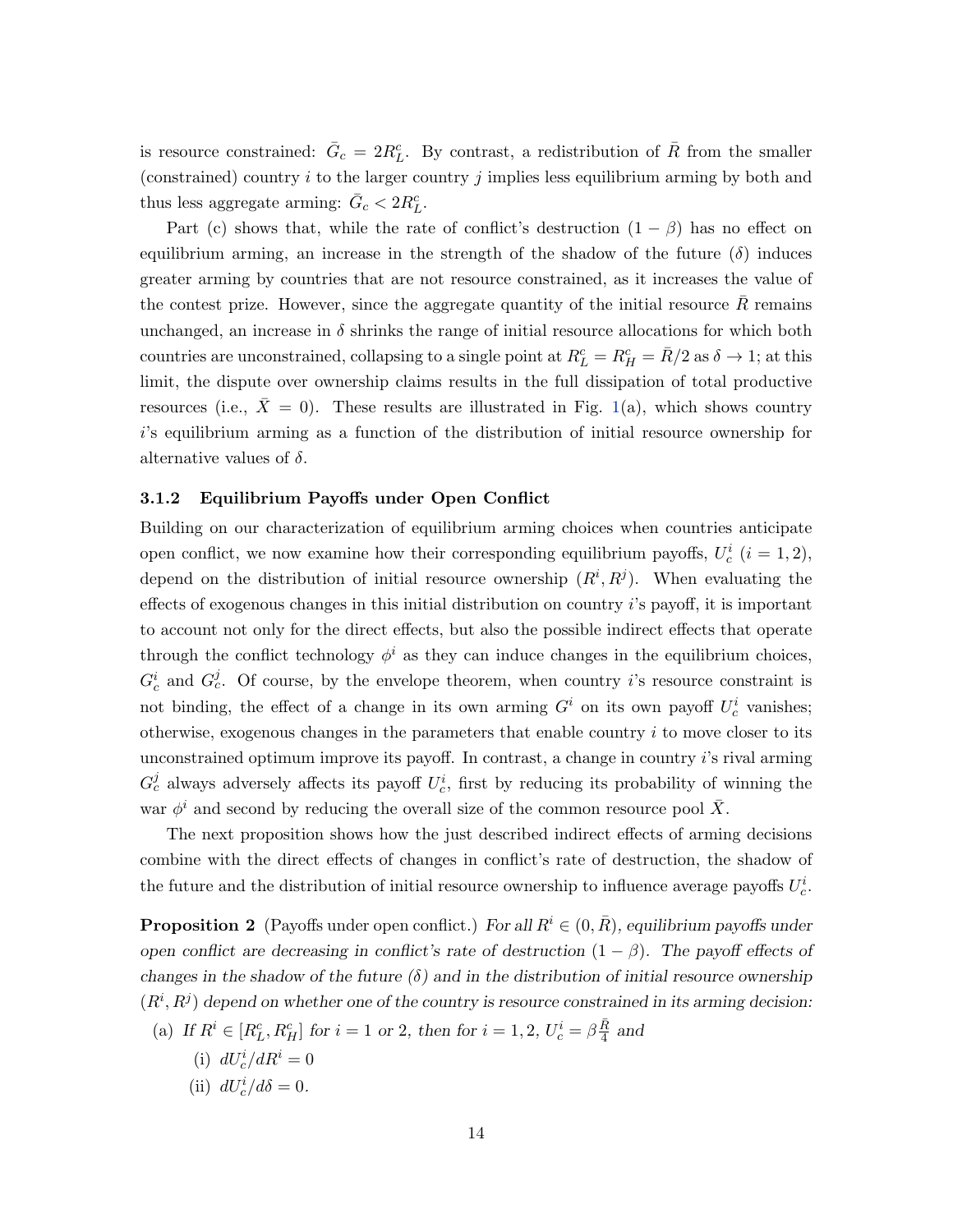- (b) If  $R^i \in (0, R_L^c]$  for  $i = 1$  or 2, then
	- (i)  $dU_c^i/dR^i > 0$ ,  $d^2U_c^i/(dR^i)^2 < 0$  and  $\lim_{R^i \to 0} U_c^i = 0$ , whereas  $dU_c^j/dR^j > 0$ ,  $d^2U_c^j/(dR^j)^2 > 0$  and  $\lim_{R^j \to \bar{R}} U_c^j = \beta \bar{R}$
	- (ii)  $dU_c^i/d\delta < 0$ , while  $dU_c^j/d\delta > 0$ .

Since arming is independent of  $\beta$ , changes in that parameter influence payoffs of both countries only directly, and positively so. Fig. [1\(](#page-37-0)b) illustrates the remaining parts of the proposition.

The intuition for part (a.i), which characterizes the countries' payoffs in anticipation of conflict in the case where the initial distribution is sufficiently even, follows from Proposition  $1(a)$  $1(a)$  and equation [\(8\)](#page-11-2). Specifically, in this benchmark case, since countries arm identically, their payoffs are identical; similarly, since their arming choices are invariant to any reallocation of the initial resource  $(R^i, R^j)$  within  $[R_L^c, R_H^c]$ , so too are their payoffs.

The intuition behind part (b.i), which taken as a whole implies that the unconstrained country's payoff is greater than that of the constrained country (i.e.,  $U_c^j > U_c^i$ ), can be fleshed out by studying the effects of resource redistributions outside the range of  $[R_L^c, R_H^c]$ , using Proposition  $1(b)$  $1(b)$ . When country i's resource constraint binds in the production of guns such that  $G^i = R^i$ , an exogenous shift in the total resource towards that country relaxes its resource constraint, thereby inducing it to arm more and adding to its payoff (i.e., since  $U_{G}^{i} > 0$ ). As previously described, the larger (and unconstrained) opponent j  $(\neq i)$  responds by adopting a more aggressive stance in its security policy and that has a negative effect on the smaller country's payoff. In the Appendix, we show that the positive payoff effect due to increases in the smaller country's own arming  $G^i = R^i$  dominates the adverse effect due to increases in the arming of its larger rival  $G<sup>j</sup>$ , with the net marginal effect falling as  $R^i$  rises. By contrast, an exogenous shift in the total resource  $\bar{R}$  towards the larger and unconstrained country  $i$  has no direct effect on that country's payoff. Furthermore, by the envelope theorem, the indirect effect on its payoff due to changes in its own arming  $G<sup>j</sup>$ vanishes. However, the smaller opponent  $i \neq j$  behaves less aggressively as its resource endowment falls, and that indirect effect improves country  $i$ 's payoff. Since, in this case,  $G<sup>i</sup>$  falls faster than  $G<sup>j</sup>$ , country j's payoff rises at an increasing rate.

Parts (a.ii) and (b.ii) of the proposition show that the full impact of an increase in the discount factor  $\delta$  on a country's average payoff also depends on whether the country's resource constraint on its arming decision is binding or not. Of course, as can be seen from [\(8\)](#page-11-2), for given arms and thus given  $\bar{X}$ , an increase in  $\delta$  has a direct effect to increase each country's payoff. But, as noted in part (c) of Proposition [1,](#page-13-2) a stronger shadow of the future  $(\delta \uparrow)$  fuels the arming incentives of an unconstrained country which imparts a negative indirect effect on the opponent. Part (a.ii) shows that, if both countries are unconstrained, the direct and indirect (strategic) effects perfectly offset each other, such that an increase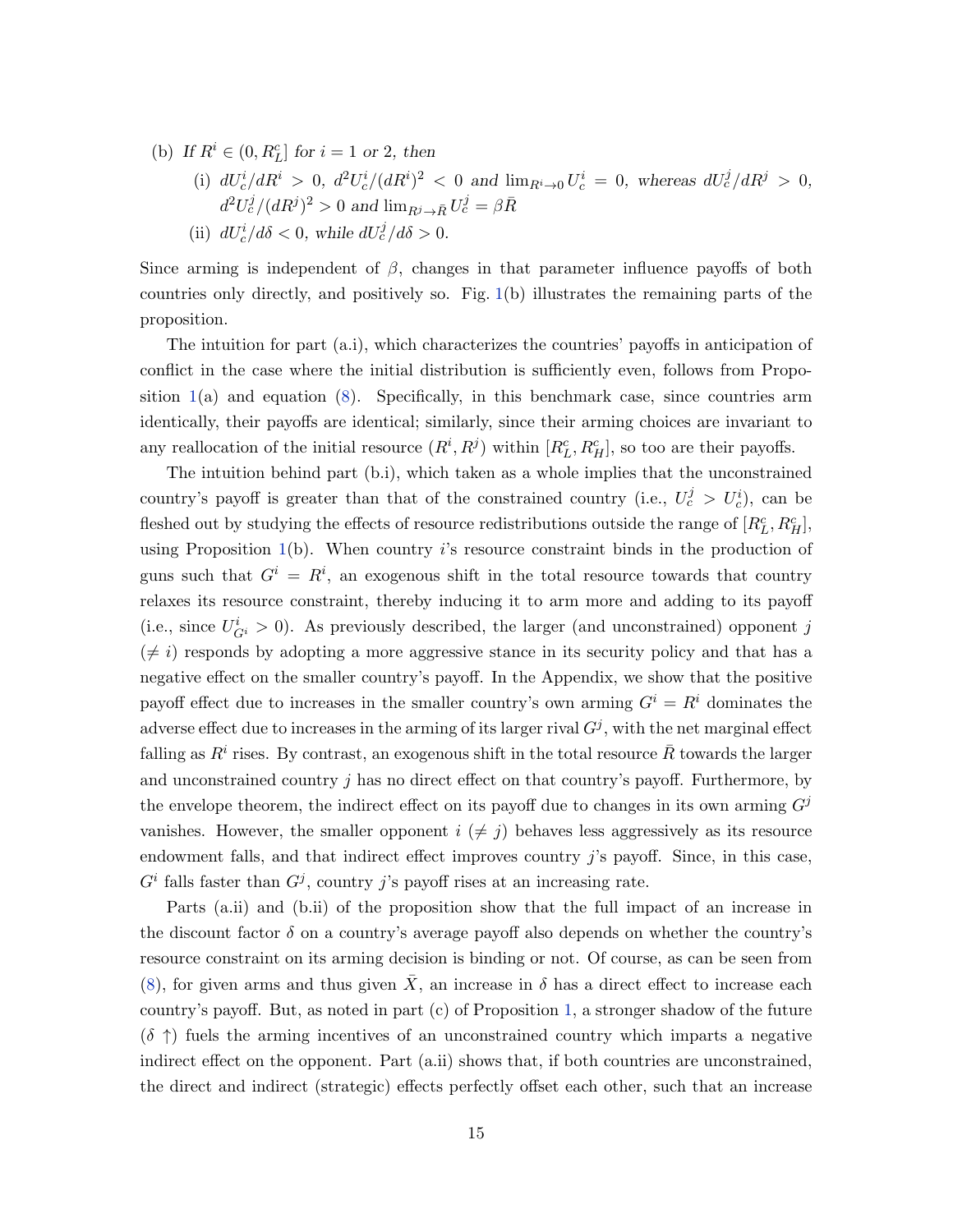in  $\delta$  leaves both countries' payoffs unchanged. Turning to part (b.ii), an increase in  $\delta$  that induces (unconstrained) country  $j$  to take a more aggressive stance in its arming policy generates an adverse indirect effect on country i's payoff. In the Appendix, we show that the indirect effect of an increase in  $\delta$  on the constrained country's payoff  $U_c^i$  dominates the direct effect, thus implying  $dU_c^i/d\delta < 0$ . By contrast, since country *i*'s arming remains unchanged, an increase in  $\delta$  has no indirect effects on the unconstrained country's  $(j's)$ payoff; only the positive direct effect matters, thus implying  $dU_c^j/d\delta > 0$ .

## <span id="page-16-0"></span>3.2 Peaceful Settlement

The outcome when countries settle their resource dispute peacefully is considerably more complex, since it also involves trade. We start by studying how the outcome and thus payoffs under trade depend on guns  $(G^i, G^j)$  and an arbitrary division of a given  $\overline{X}$ . Such a preliminary analysis allows us to characterize the condition that must be satisfied for that division and guns under a particular bargaining protocol—namely, one that splits the current-period surplus.<sup>[29](#page-16-1)</sup> With that characterization, we then can study the countries' arming incentives and equilibrium payoffs in anticipation of peaceful settlement.

## 3.2.1 Splitting the Surplus

Let  $\lambda^i$  be an arbitrary division of the total residual resource  $\bar{X}$ , so that  $Z^i = \lambda^i \bar{X}$ , and let  $\omega^i \equiv \mu^i \lambda^i$ , where as previously defined  $\mu^i \equiv \left[1+(\tau \pi_T^i)^{1-\sigma}\right]^{-\frac{1}{1-\sigma}}$  measures the relative gains from trade for country i and  $\pi_T^i = \pi_T^i(\lambda^i)$  represents the world relative price of country i's importable that clears global markets  $(5)$ .<sup>[30](#page-16-2)</sup> Using this notation, we rewrite country *i*'s one-period payoff under settlement  $w_T^i = \mu^i Z^i$ , shown in [\(6\)](#page-9-5), as

<span id="page-16-4"></span>
$$
v^{i} \equiv v^{i}(\lambda^{i}, \bar{G}; \tau, \sigma) = \omega^{i} \bar{X}, \quad i \neq j = 1, 2. \tag{12}
$$

This payoff depends on the division  $\lambda^i$  through  $\omega^i$  and on guns through  $\bar{X}$ .<sup>[31](#page-16-3)</sup>

However, the countries' arming choices in the first stage also influence payoffs under settlement indirectly through the negotiation process that determines  $\lambda^{i}$ . To see how this works under the "split-the-surplus" rule of division, suppose that the countries resolved

<span id="page-16-1"></span> $^{29}$ Our focus on an even split of the current-period surplus instead of the current and future surplus helps to maintain tractability. This focus possibly induces a slight bias in the overall preference for fighting, but without changing our key insights. Also, see Garfinkel and Syropoulos (2018) who compare the efficiency properties of several prominent division rules, including rules based on splitting-the-surplus, Nash bargaining and equal sacrifice, in a setting with trade similar to the present paper, but just one period.

<span id="page-16-2"></span><sup>&</sup>lt;sup>30</sup>The dependence of  $\pi^i$  on  $\lambda^i$ , fully described in Lemma [A.1](#page-43-0) in the Appendix, follows from [\(5\)](#page-9-1) where  $\pi_T^i = \gamma_j^i Z^i / \gamma_i^j Z^j = \gamma_j^i \lambda^i / \gamma_i^j \lambda^j$  and  $\gamma_j^i = \gamma_j^i(p^i)$  where  $p^i = \tau \pi_T^i$ . (Note that  $\pi_T^i$  does not depend directly on guns.) Lemma [A.2](#page-45-0) in the Appendix then goes on to describe the dependence of  $\gamma_j^i$  on  $\lambda^i$ . Lemma [A.3](#page-45-1) shows the importance of  $\sigma$  and  $\tau$  in shaping  $\pi_T^i$ .

<span id="page-16-3"></span><sup>&</sup>lt;sup>31</sup>The properties of  $\omega^i$ , established in Lemma [A.4,](#page-47-0) are discussed in some detail below. Lemma [A.5](#page-50-0) compares  $w_T^i = \omega^i \bar{X} = \mu^i \lambda^i \bar{X}$  and  $w_A^i = \lambda^i \bar{X}$  for given guns (and thus  $\bar{X}$ ) and an identical division of that resource  $\lambda^i$  to highlight how the gains from trade alone to country i depend on  $\lambda^i$ .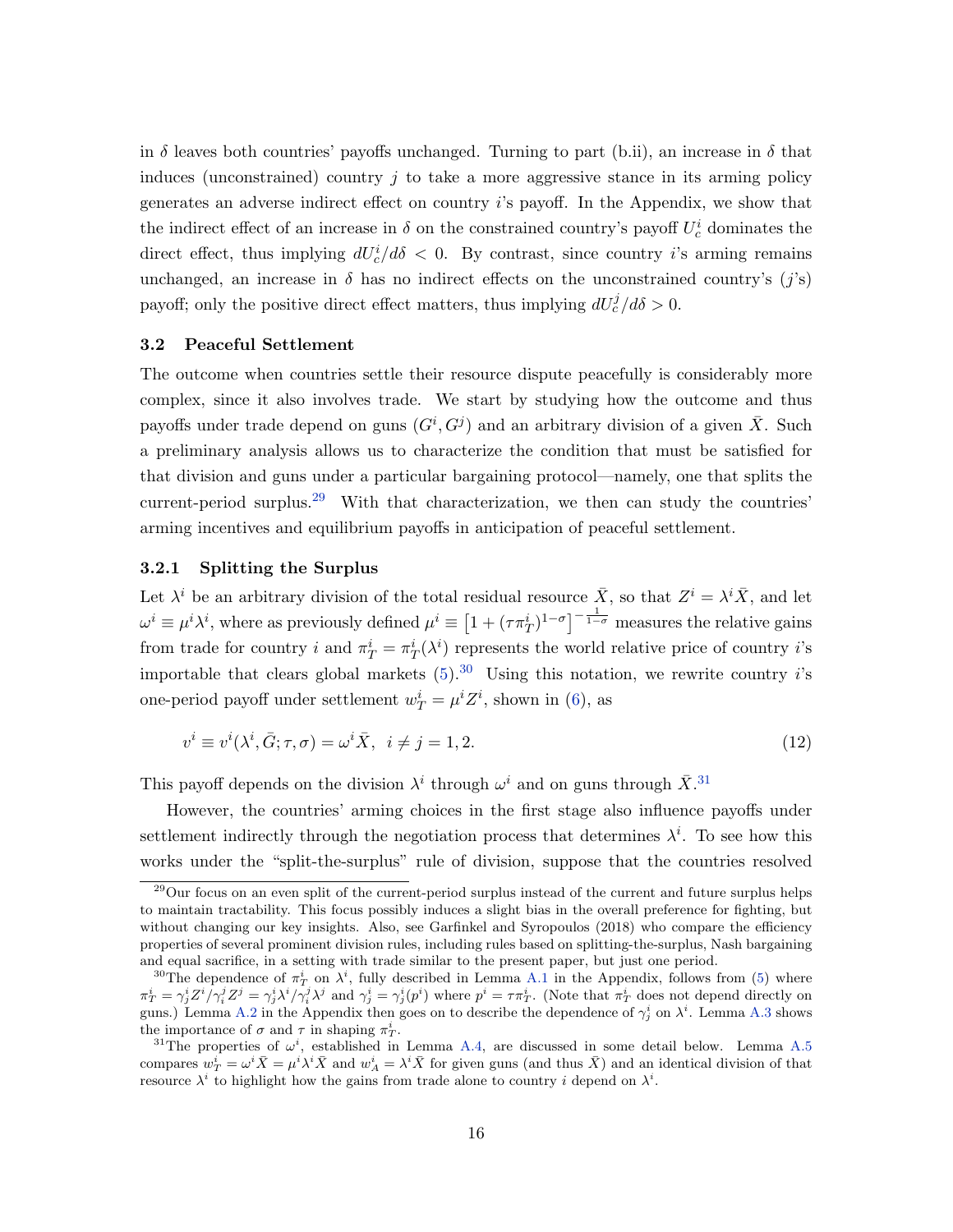their resource dispute in period  $t = 1$  peacefully, and consider period  $t = 2$  after they have made their arming choices  $(G^i, G^j)$ .<sup>[32](#page-17-0)</sup> The surplus in that period, denoted by S, is defined as the payoff gains the two countries could realize jointly from peaceful settlement over open conflict:  $S \equiv v^i + v^j - u^i - u^j$ . Given the first-stage arming choices  $(G^i, G^j)$ , with  $\bar{G} < \bar{R}$ so that  $\bar{X} > 0$ , a positive surplus exists due to the avoidance of open conflict's destructive effects and the gains from trade.<sup>[33](#page-17-1)</sup>

The split-the-surplus division defines  $\lambda^i$  in that period implicitly as the solution to  $(v^{i} - u^{i}) - (v^{j} - u^{j}) = 0$ , given  $(G^{i}, G^{j})$ . Using [\(7\)](#page-11-1) and [\(12\)](#page-16-4) and dividing both sides by  $\overline{X}$  $(> 0)$ , that condition can be rewritten as

<span id="page-17-2"></span>
$$
\Psi^{i} = \Psi(\lambda^{i}, G^{i}, G^{j}; \sigma, \tau, \beta) \equiv \omega^{i} - \omega^{j} - \beta(\phi^{i} - \phi^{j}) = 0, \quad i \neq j = 1, 2.
$$
\n(13)

As [\(13\)](#page-17-2) reveals, the guns each side i brings to the negotiation table  $(G<sup>i</sup>)$  given the rival's guns  $(G<sup>j</sup>)$  influences its relative bargaining position through  $\phi<sup>i</sup> - \phi<sup>j</sup>$ , thereby influencing its share under settlement. Noting that  $\lambda^i$  is an argument in  $\omega^i$  and  $\omega^j$ , assume for now  $\lambda^{i} = \lambda^{i}(G^{i}, G^{j})$  is a unique solution to [\(13\)](#page-17-2).<sup>[34](#page-17-3)</sup>

The problem facing country i in period  $t = 2$  can now be described as follows:

<span id="page-17-5"></span>
$$
\max_{G^i} v^i(\lambda^i, \bar{G}; \cdot), \text{ s.t. } G^i \in [0, R^i], i \neq j = 1, 2.
$$
 (14)

Let  $G_s^i$  and  $v_s^i$  ("s" for "settlement") denote country i's  $(= 1, 2)$  equilibrium arming and its associated payoff, respectively.

Turning to period  $t = 1$  decisions and supposing they are made in anticipation of settlement that period, country i chooses  $G^i$  to maximize

$$
V^{i} = \frac{1}{1+\delta} \left[ v^{i} \left( G^{i}, G^{j}, \lambda^{i} (G^{i}, G^{j}; \cdot); \cdot \right) + \delta \max \left( v_{s}^{i}, u_{c}^{i} \right) \right]
$$

subject to  $G^i \in [0, R^i]$  and  $u_c^i = U_c^i|_{\delta=0}$ . But, the presence of gains from trade under peace and/or the presence of destruction under war only imply  $v_s^i = \max (v_s^i, u_c^i)$ .<sup>[35](#page-17-4)</sup> Thus, due to stationarity, the solution to the 2-period problem under settlement is identical to the one described in [\(14\)](#page-17-5) in period  $t = 2$ . Since this implies  $V_s^i = v_s^i$  for  $i = 1, 2$ , it suffices to examine the equilibrium of the stage game in [\(14\)](#page-17-5).

<span id="page-17-0"></span><sup>&</sup>lt;sup>32</sup>Recall that, under conflict in period  $t = 1$ , the defeated country effectively vanishes. Hence, settlement is feasible in period  $t = 2$  only if it is preceded by settlement in period  $t = 1$ .

<span id="page-17-1"></span><sup>&</sup>lt;sup>33</sup>The world gains from peace, per unit of  $\bar{X}$  (> 0), are given by  $\Omega \equiv S/\bar{X} = \omega^i + \omega^j - \beta$ . Lemma [A.6](#page-50-1) shows that  $\Omega$  is strictly concave in  $\lambda^i$ , with  $\lim_{\lambda^i \to 0} \Omega = \lim_{\lambda^i \to 1} \Omega = 1 - \beta$ , reaching a maximum at  $\lambda^i = \frac{1}{2}$ . The lemma shows further that  $\Omega$  rises with increases in the degree of input heterogeneity  $(\sigma \downarrow)$ and globalization ( $\tau \downarrow$ ) that jointly amplify the gains from trade through  $\omega^i$  and  $\omega^j$ .  $\Omega$  also increases with increases in conflict's destructive effects  $(\beta \downarrow)$ , which of course can be avoided through peaceful settlement.

<span id="page-17-3"></span><sup>34</sup>Lemma [1](#page-18-0) below addresses this issue.

<span id="page-17-4"></span> $^{35}\mathrm{See}$  also footnote [50.](#page-28-1)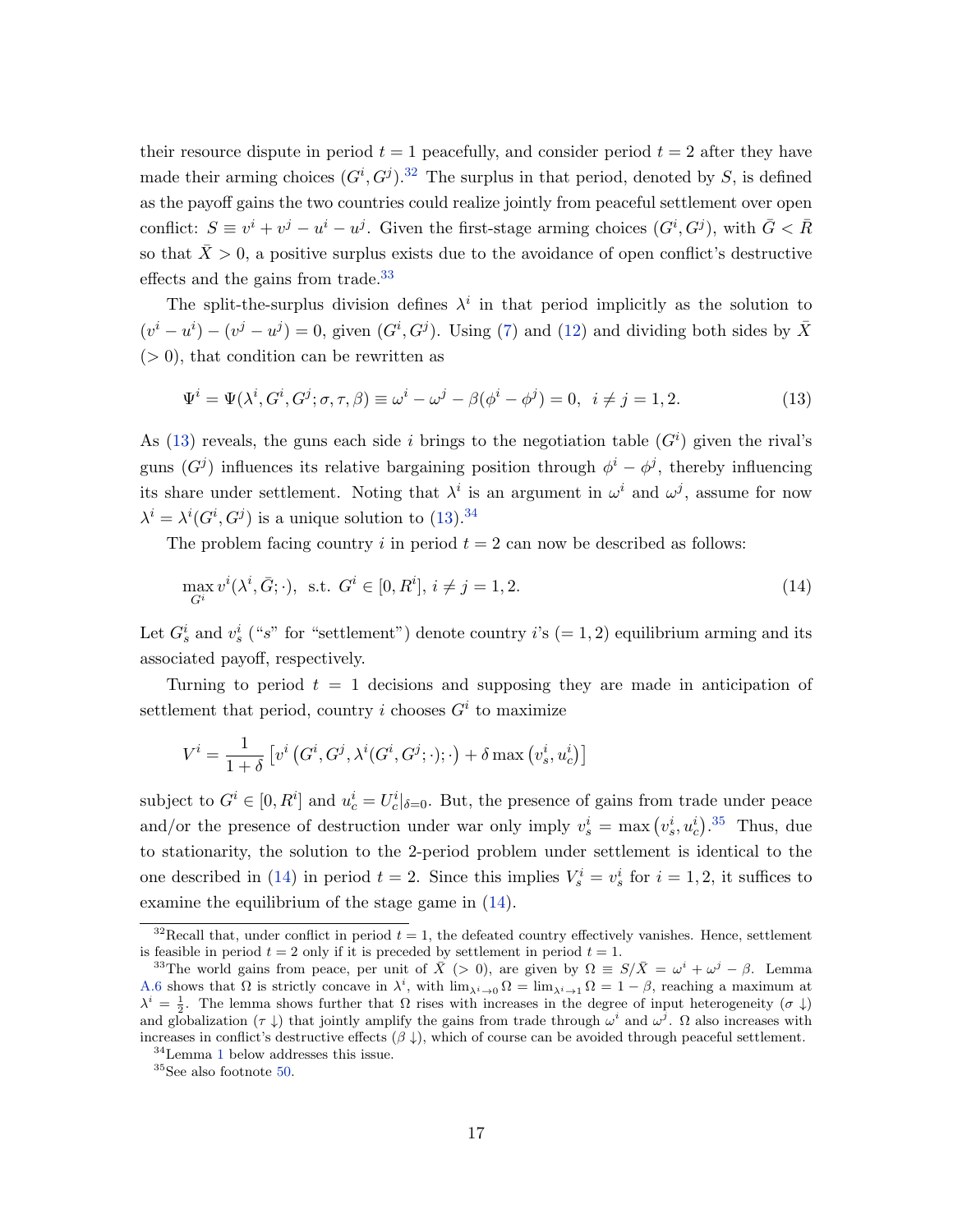Going back to the condition  $\Psi^i = 0$  shown in [\(13\)](#page-17-2), it is clear that  $\lambda^i$  depends on the payoffs  $\omega^i$  and  $\omega^j$  and the conflict technology  $\phi^i$  in [\(1\)](#page-6-2). But, as mentioned earlier,  $\omega^i$  and  $\omega^j$ themselves depend on  $\lambda^i$ . Keeping in mind that changes in  $\lambda^i$  are necessarily accompanied by changes in  $\lambda^j$  and conversely so that  $d\lambda^j = -d\lambda^i$ , differentiation of  $\omega^i = \mu^i \lambda^i$  using [\(5\)](#page-9-1) gives

<span id="page-18-2"></span>
$$
\omega_{\lambda^i}^i = \mu^i \left( 1 - \frac{\gamma_j^i / \lambda^j}{\Delta} \right), \ i \neq j = 1, 2,
$$
\n(15a)

where

<span id="page-18-5"></span>
$$
\Delta = 1 + (\sigma - 1)(\gamma_i^i + \gamma_j^j). \tag{15b}
$$

Since  $\sigma > 1$  by assumption,  $\Delta > 1$  holds.<sup>[36](#page-18-1)</sup> The first term inside the parentheses in [\(15a\)](#page-18-2) (multiplied by  $\mu^{i}$ ) is the direct effect of shifting a fraction of the common pool to country *i*. This effect is positive because, at constant prices, an increase in  $\lambda^{i}$  expands country *i*'s income. The second term (also multiplied by  $\mu^{i}$ ) is negative, because the expansion (contraction) of country i's  $(j's)$  resource base reduces the relative supply of i's  $(j's)$  importable (exportable), forcing the world relative price of country *i*'s importable good  $\pi_T^i$  to rise and thereby adversely affecting country  $i$ 's terms of trade.<sup>[37](#page-18-3)</sup> As one can verify by differentiating [\(15a\)](#page-18-2) with respect to  $\lambda^i$ ,  $\omega^i$  is strictly concave in  $\lambda^i$ , reaching a maximum at  $\lambda^i_T \in (\frac{1}{2})$  $(\frac{1}{2}, 1).^{38}$  $(\frac{1}{2}, 1).^{38}$  $(\frac{1}{2}, 1).^{38}$ 

Building on the properties of  $\omega^i$ , Lemma [A.7](#page-51-0) presented in the Appendix characterizes the dependence of  $\Psi^i$  on  $\lambda^i$ , showing that  $\Psi^i$  is strictly quasiconcave (resp., quasiconvex) in  $\lambda^i$  for  $\lambda^i \in \left[\frac{1}{2}\right]$  $(\frac{1}{2}, 1]$  (resp.,  $\lambda^i \in [0, \frac{1}{2}]$  $\frac{1}{2}$ ). In addition, this lemma shows that  $\Psi^i$  attains a unique maximum (resp., minimum) at  $\lambda_{\max}^i$  (resp.,  $\lambda_{\min}^i$ ), such that  $\lambda_{\max}^i = 1 - \lambda_{\min}^i \in (\frac{1}{2})$  $(\frac{1}{2}, 1)$  for  $\sigma - \tau < 1$ , whereas  $\lambda_{\text{max}}^i = 1$  for  $\sigma - \tau \ge 1$ . In turn, we have the following:

<span id="page-18-0"></span>Lemma 1 Under the split-the-surplus sharing rule, there exist unique upper and lower bounds on the division of  $\bar{X}$ , labeled  $\bar{\lambda}^i = {\lambda^i \mid \Psi^i|_{\phi^i=1} = 0}$  and  $\underline{\lambda}^i = {\lambda^i \mid \Psi^i|_{\phi^i=0} = 0}$ , such that  $\overline{\lambda}^i + \underline{\lambda}^i = 1$  where  $\overline{\lambda}^i \in (\frac{1}{2})$  $\frac{1}{2}, \lambda_{\text{max}}^i$ . Notably,  $\overline{\lambda}^i = \lambda_{\text{max}}^i = 1$  only if  $\sigma - \tau \ge 1$  and  $\beta = 1$ . Moreover, for any feasible  $(G^i, G^j)$ , there is a unique division  $\lambda^i = {\lambda^i \mid \Psi^i (\lambda^i) = 0}$ for  $\phi^i \in (0,1)$  in  $[\underline{\lambda}^i, \overline{\lambda}^i]$  with the following properties:

(a) 
$$
\lambda^i = \lambda(G^i, G^j)
$$
 is symmetric in  $G^i$  and  $G^j$ , so that  $G^i \geq G^j \Longrightarrow \lambda^i \geq \lambda^j$ .

(b) 
$$
\lambda_{G^i}^i = -\frac{\Psi_{\zeta^i}^i}{\Psi_{\lambda^i}^i} = \frac{2\beta\phi_{G^i}^i}{\omega_{\lambda^i}^i + \omega_{\lambda^j}^j} > 0 \text{ and } \lambda_{G^j}^i = -\frac{\Psi_{G^j}^i}{\Psi_{\lambda^i}^i} = \frac{2\beta\phi_{G^j}^i}{\omega_{\lambda^i}^i + \omega_{\lambda^j}^j} < 0.
$$

<span id="page-18-1"></span> $36\Delta > 0$  is the Marshall-Lerner condition for stability of equilibrium, given in this setting by  $\Delta \equiv \varepsilon^i + \varepsilon^j - 1$ , where  $\varepsilon^i = -(\partial D_j^i/\partial p_j^i)/(D_j^i/p_j^i) = 1+(\sigma-1)\gamma_i^i$  for  $i \neq j = 1, 2$  denotes country i's price-elasticity of imports.  $37$ See Lemma  $A.1$ .

<span id="page-18-4"></span><span id="page-18-3"></span><sup>&</sup>lt;sup>38</sup>See Lemma [A.4,](#page-47-0) which also establishes that  $\omega^i$  and  $\omega^j$  are symmetric functions (of  $\lambda^i$  and  $\lambda^j$ ) and describes the dependence of  $\lambda_T^i$  on the elasticity of substitution  $\sigma$  and trade costs  $\tau$ .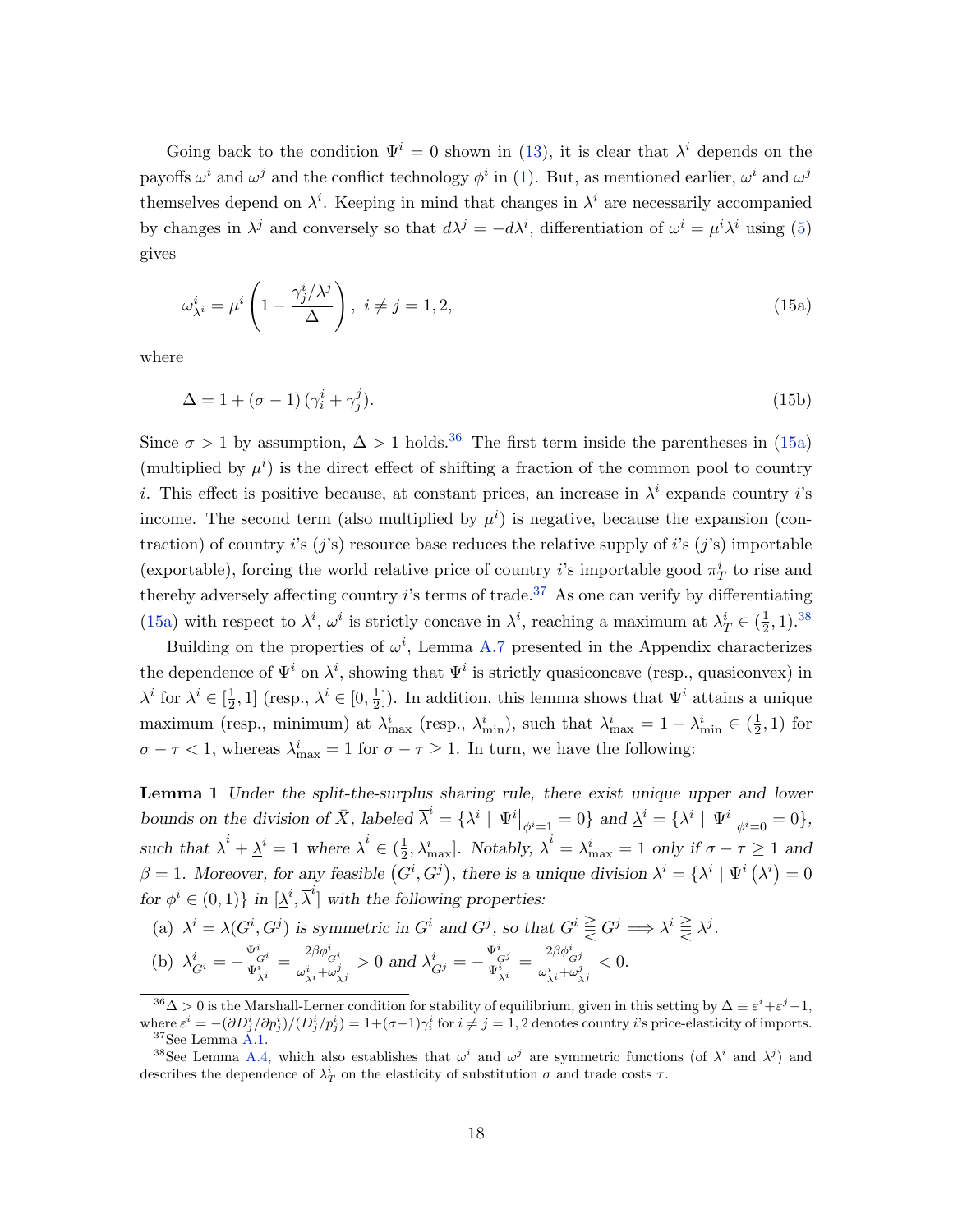$$
\text{(c)}\ \ \lambda_{\beta}^i=-\tfrac{\Psi_{\beta}^i}{\Psi_{\lambda^i}^i}=\tfrac{\phi^i-\phi^j}{\omega_{\lambda^i}^i+\omega_{\lambda^j}^j}\ \ \text{and}\ \ \lambda_{\xi}^i=-\tfrac{\Psi_{\xi}^i}{\Psi_{\lambda^i}^i}=-\tfrac{\omega_{\xi}^i-\omega_{\xi}^j}{\omega_{\lambda^i}^i+\omega_{\lambda^j}^j}\ \ \text{for}\ \xi\in\{\tau,\sigma\}.
$$

Lemma [1](#page-18-0) shows that, under the split-the-surplus sharing rule, there is a unique division  $\lambda^{i}$ of  $\bar{X}$  taking on a value in  $[\underline{\lambda}^i, \overline{\lambda}^i]$ , where the lower bound equals the share country i would receive if it chose  $G^i = 0$  (with  $G^j > 0$ ) and the upper bound equals the share it would receive if its rival chose  $G^{j} = 0$  (with  $G^{i} > 0$ ). Importantly, these bounds need not coincide with the corresponding winning probabilities under conflict given the countries' gun choices (i.e., respectively,  $\phi^i = 0$  and  $\phi^i = 1$ ), that would be relevant if negotiations were to break down. In particular,  $[\underline{\lambda}^i, \overline{\lambda}^i] \subset [0, 1]$  if either there is destruction under conflict  $(\beta < 1)$  or, for given trade costs, the countries' traded goods are sufficiently dissimilar ( $\sigma - \tau < 1$ ). This aspect of the split-the-surplus protocol is noteworthy because it implies that under settlement—in contrast to conflict—each country could secure a strictly positive fraction of the common pool, even when it does not arm. The symmetric structure of  $\lambda^{i} = \lambda(\cdot)$  is due to the symmetric nature of  $\Psi(\cdot)$  in [\(13\)](#page-17-2). Parts (b) and (c), which also follow from the properties of  $\Psi(\cdot)$ , describe the dependence of  $\lambda^i$  on the countries' arming choices and the exogenous parameters  $\xi \in {\beta, \tau, \sigma}$ .

## 3.2.2 Incentives to Arm under Peaceful Settlement

With the results in Lemma [1,](#page-18-0) we now turn to study the countries' incentives to arm under peaceful settlement. Recognizing the dependence of  $\lambda^i$  on guns as shown in Lemma [1\(](#page-18-0)b), differentiation of  $(12)$  with respect to  $G<sup>i</sup>$  gives

<span id="page-19-0"></span>
$$
v_{G^i}^i = \omega_{\lambda^i}^i \lambda_{G^i}^i \bar{X} - \omega^i = \frac{\omega_{\lambda^i}^i}{\omega_{\lambda^i}^i + \omega_{\lambda^j}^j} 2\beta \phi_{G^i}^i \bar{X} - \omega^i.
$$
\n(16)

The second term in both equations on the RHS of  $(16)$  is country i's marginal cost of arming  $(MC<sup>i</sup>)$ . This cost is the payoff reduction country i suffers due to the reduction in the size of common pool  $\bar{X}$  and coincides with its per unit of  $\bar{X}$  payoff under peace. Since  $MC^{i} \equiv \omega^{i} \equiv \mu^{i} \lambda^{i}$ , the opportunity cost to arming varies in proportion to the country's relative gains from trade  $(\mu^i)$  and its share  $(\lambda^i)$  of the common pool. The first term in both equations of the RHS of [\(16\)](#page-19-0) represents country *i*'s marginal benefit to arming  $(MB<sup>i</sup>)$ . This term reflects the effect of an increase in guns by country i to increase its production of the intermediate input (captured by  $\lambda_{G^i}^i \bar{X}$ ) that, in turn, expands its income but also worsens its terms of trade (jointly captured by  $\omega_{\lambda^i}^i$ , shown in [\(15a\)](#page-18-2)). Clearly, country i would never produce guns to the point where the deterioration in its terms of trade swamps the payoff increase due to the increase in its income, as that implies  $\omega_{\lambda^i}^i < 0$  and thus  $MB<sup>i</sup> < 0$ . Observe further that  $MB<sup>i</sup>$  is increasing in the size of the common pool  $\bar{X}$ and thus decreasing in  $\bar{G}$ . In addition, by [\(1\)](#page-6-2),  $\lim_{G^i\to 0}\phi_{G^i}^i$  is arbitrarily large for  $G^j = \epsilon$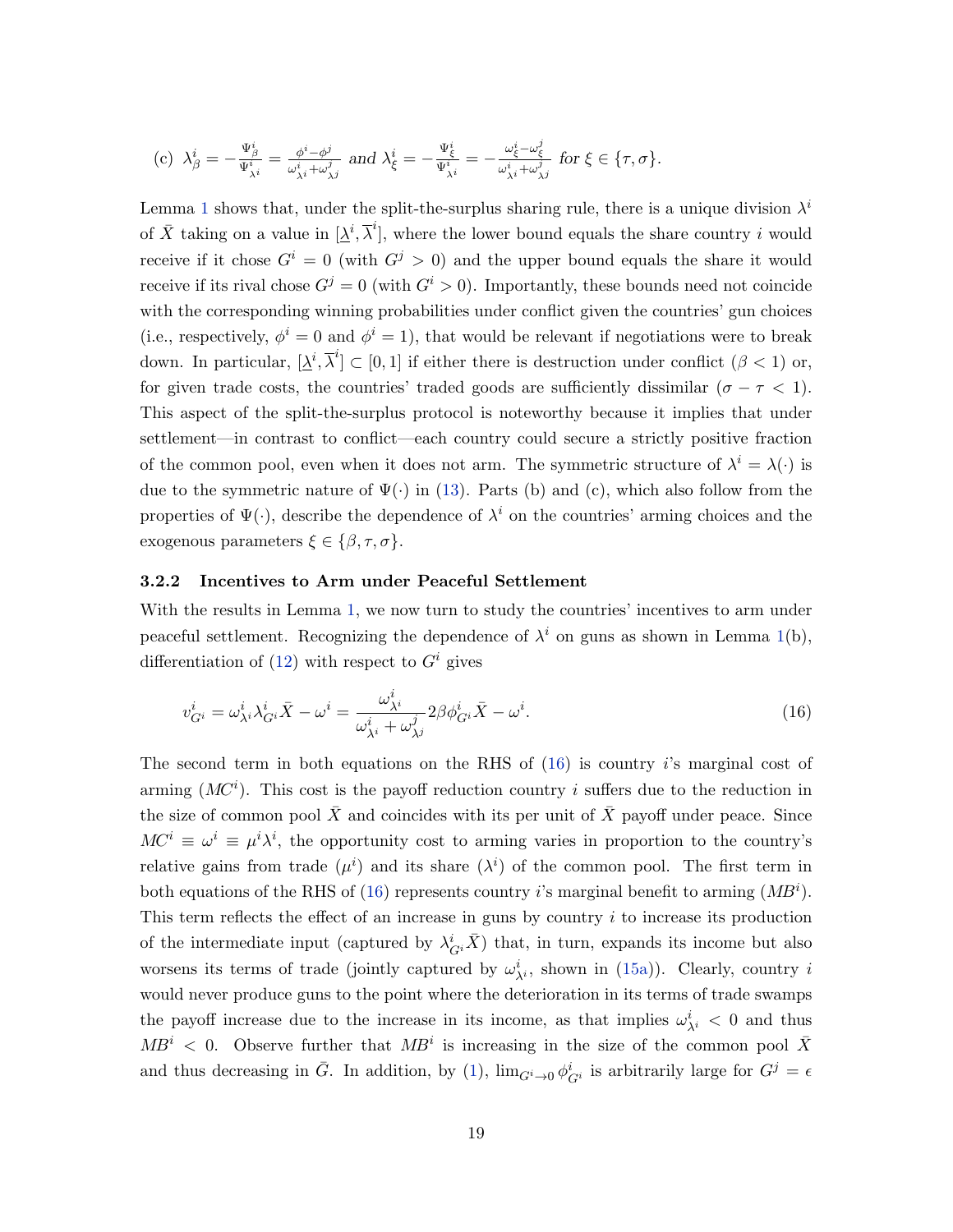arbitrarily close to but greater than 0; at the same time, then,  $MB<sup>i</sup>$  becomes arbitrarily large. Thus, as is true under open conflict, when country i's rival produces an arbitrarily small but positive quantity of guns, country  $i$  will produce a positive quantity of guns as well, to influence the division of the prize in its favor. This last point raises the following question: What is a country's optimal arming choice when its rival produces no guns?

We consider both possibilities, starting with the case that a country's rival produces a positive quantity of guns. Given  $G^j > 0$ , the extent to which country i arms under settlement, like under conflict, depends on the sensitivity of  $MB<sup>i</sup>$  and  $MC<sup>i</sup>$  to changes in guns  $G<sup>i</sup>$  and on the distribution of initial resource ownership. In view of the possibility that a country's resource constraint can bind in the production of guns under settlement, we distinguish this case from the case where the country is not resource constrained again using a tilde "∼" over variables and functions (e.g.,  $\tilde{v}^i$  denotes country *i*'s unconstrained per period payoff and  $\widetilde{B}_s^i(G^j)$  its unconstrained best-response function).<sup>[39](#page-20-0)</sup> In Lemma [A.8,](#page-54-0) we establish some useful properties of  $\tilde{v}^i$  that ensure existence and uniqueness of equilibrium.

To proceed, suppose that neither country's arming is constrained by its initial resource endowment, which implies  $\tilde{v}_{G_i}^i = 0$  for  $i = 1, 2$ . Then, from the definitions of  $MB^i$  and  $MC^i$ and equations  $(16)$ ,  $(15a)$ , and  $(1)$ , the following must hold:

$$
\frac{MB^i}{MB^j} = \frac{MC^i}{MC^j} \Rightarrow \frac{\omega^i_{\lambda^i} \phi^i_{G^i}}{\omega^j_{\lambda^j} \phi^j_{G^j}} = \frac{\omega^i}{\omega^j} \Rightarrow \left(\frac{G^j}{G^i}\right) \left[\frac{1 - \frac{\gamma^i_j}{\lambda^j \Delta}}{1 - \frac{\gamma^j_i}{\lambda^i \Delta}}\right] = \frac{\lambda^i}{\lambda^j},
$$

for  $i \neq j$ . Now suppose,  $G^{j}/G^{i} < 1$  for  $i \neq j$ . By Lemma [1\(](#page-18-0)a), this supposition implies  $\lambda^{i}/\lambda^{j} > 1$ . Thus, for the last equality in the expression above to hold, the value of the expression inside the square brackets must exceed 1. Because  $\pi_T^i$  is increasing in  $\lambda^i$  and countries have symmetric technologies,  $\pi_T^i > 1$  holds.<sup>[40](#page-20-1)</sup> This inequality, in turn, implies (from the world market clearing condition [\(5\)](#page-9-1))  $\frac{\lambda^i \gamma_j^i}{\lambda^i j}$  $\frac{\lambda}{\lambda^j \gamma_i^j} > 1$ , which can be rewritten as

$$
\frac{\gamma^i_j}{\lambda^j}>\frac{\gamma^j_i}{\lambda^i}~\Rightarrow~\frac{\gamma^i_j}{\lambda^j\Delta}>\frac{\gamma^j_i}{\lambda^i\Delta}~\Rightarrow~\frac{1-\frac{\gamma^i_j}{\lambda^j\Delta}}{1-\frac{\gamma^j_i}{\lambda^i\Delta}}<1,
$$

thereby contradicting our supposition that  $G^{j}/G^{i} < 1$ . Since this argument also applies to the case of  $G^{j}/G^{i} > 1$ , the equilibrium in security policies must be symmetric (i.e.,  $G^i = G^j$  when both countries' arming decisions are unconstrained by their respective initial resources.

Maintaining our assumption that the resource constraint on guns binds for neither coun-

<span id="page-20-0"></span><sup>&</sup>lt;sup>39</sup>Since a country's arming decision could be constrained by its initial resource endowment, its actual (possibly constrained) best reply function is  $B_s^i(G^j; \sigma, \tau, \beta, R^i, \overline{R}) = \min\{R^i, \widetilde{B}_s^i(G^j)\}\)$  for  $i = 1, 2$ .

<span id="page-20-1"></span> $40$ See Lemma [A.1\(](#page-43-0)a).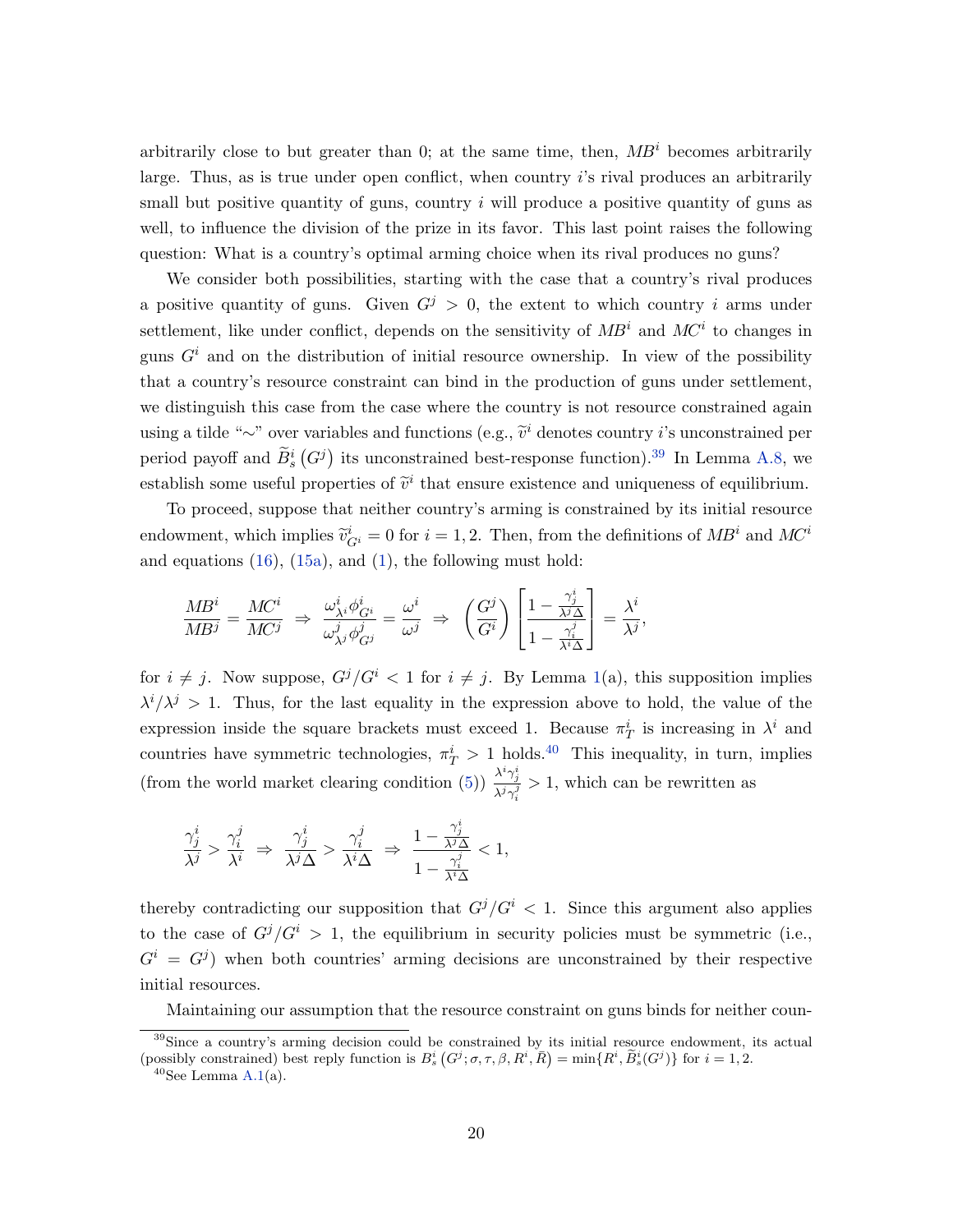try  $i = 1, 2$ , Lemma [1\(](#page-18-0)a) implies that  $\lambda^{i} = \lambda^{j} = \frac{1}{2}$  $\frac{1}{2}$ . In turn, Lemma [A.1\(](#page-43-0)c) presented in the Appendix and based on the world market-clearing condition implies  $\pi_T^i = 1$ , while Lemma [A.2\(](#page-45-0)b) implies  $\gamma_j^i = \gamma_i^j \leq \frac{1}{2}$  $\frac{1}{2}$  (with equality if  $\tau = 1$ ). Then, we evaluate country *i*'s relative gains from trade as follows:  $\mu^{i} = \mu \equiv \left[1 + \tau^{1-\sigma}\right]^{-\frac{1}{1-\sigma}}, \omega^{i} = \mu/2$  and  $\omega^{i}_{\lambda^{i}} = \omega^{j}_{\lambda^{i}}$  $\frac{\jmath}{\lambda^j}$  for  $i \neq j = 1, 2$ . Furthermore, since  $G^i = G^j$ , the conflict technology [\(1\)](#page-6-2) implies  $\phi_{G^i}^i = 1/2\overline{G}$ for  $i = 1, 2$ , where as previously defined  $\overline{G} = G^{i} + G^{j}$ . Applying these results to [\(16\)](#page-19-0), simplifying the resulting expression, and setting it equal to 0 yield

$$
\widetilde{v}_{G^i}^i = \frac{1}{2}\beta \left( \overline{X}/\overline{G} - m \right) = 0, \text{ where } m \equiv \mu/\beta \ge 1 \text{ for } i = 1, 2.
$$

Since  $\bar{X} = \bar{R} - \bar{G}$ , we can solve for the symmetric solution as  $G_s^i = G_s = \frac{\bar{R}/2}{1+m}$  $\frac{R/2}{1+m}$  for  $i = 1, 2$ . Clearly,  $G_s$  is independent of the shadow of the future  $\delta$ ; however, it is decreasing in the gains from trade and in the rate of destruction, jointly captured by  $m = \mu/\beta$ .

Moreover, resource constraints and thus the initial distribution of resources matter here. Define the following threshold values of resources under peaceful settlement:

<span id="page-21-1"></span>
$$
R_L^s \equiv \frac{1}{2} \left[ 1 - \frac{m}{1+m} \right] \bar{R} \text{ and } R_H^s \equiv \frac{1}{2} \left[ 1 + \frac{m}{1+m} \right] \bar{R}.
$$
 (17)

Building on the ideas above along with these expressions, the next proposition characterizes the equilibrium in arming under settlement for the entire parameter space, including the possibility that neither country arms:

<span id="page-21-0"></span>**Proposition 3** (Arming under peaceful settlement.) Under peaceful settlement, there exist combinations of parameter values for  $\beta$ ,  $\sigma$ , and  $\tau$  such that both countries choose not to arm at all:  $G_s^i = 0$ , for  $i = 1, 2$ . However, for all combinations, there also exists a unique equilibrium in which both countries arm:  $0 < G_s^i \leq R^i$ , with equality for at most one country. Equilibrium guns and shares in this case have the following properties:

- (a) If  $R^i \in [R_L^s, R_H^s]$ , then  $G_s^i = G_s = \frac{\bar{R}/2}{1+m} = R_L^s(m)$  for  $i = 1, 2$ , where  $m \equiv \mu/\beta$ , and  $\lambda_s^i=\frac{1}{2}$  $\frac{1}{2}$ .
- (b) If  $R^i \in (0, R_L^s)$  for  $i = 1$  or 2, then  $G_s^i = R^i$ ,  $G_s^j = \tilde{B}_s^j(R^i, \cdot)$ ,  $\lambda_s^i \in (\underline{\lambda}^i, \frac{1}{2})$  $(\frac{1}{2})$  and  $\lambda_s^j = 1 - \lambda_s^i \in (\frac{1}{2})$  $\frac{1}{2}, \overline{\lambda}^i$ ).
- (c)  $d(R_H^s R_L^s)/dm > 0$ , and if  $R^i \in (0, R_L^s)$  for  $i = 1$  or 2, then  $dG_s^j/d\xi > 0$  for  $\xi \in {\{\sigma, \tau\}}$  and  $dG_s^j/d\beta > 0$  (resp., < 0) for  $R^i$  close to  $R^s_L$  (resp., 0).

The anticipation of peaceful settlement gives rise to a unique equilibrium in arming with positive quantities of guns produced by both countries. As in the case where both countries anticipate open conflict, uneven factor ownership matters only when it causes one country's resource constraint to limit its production of guns. Specifically, part (a) shows that, when the distribution of initial resource ownership is sufficiently even, the resource constraint on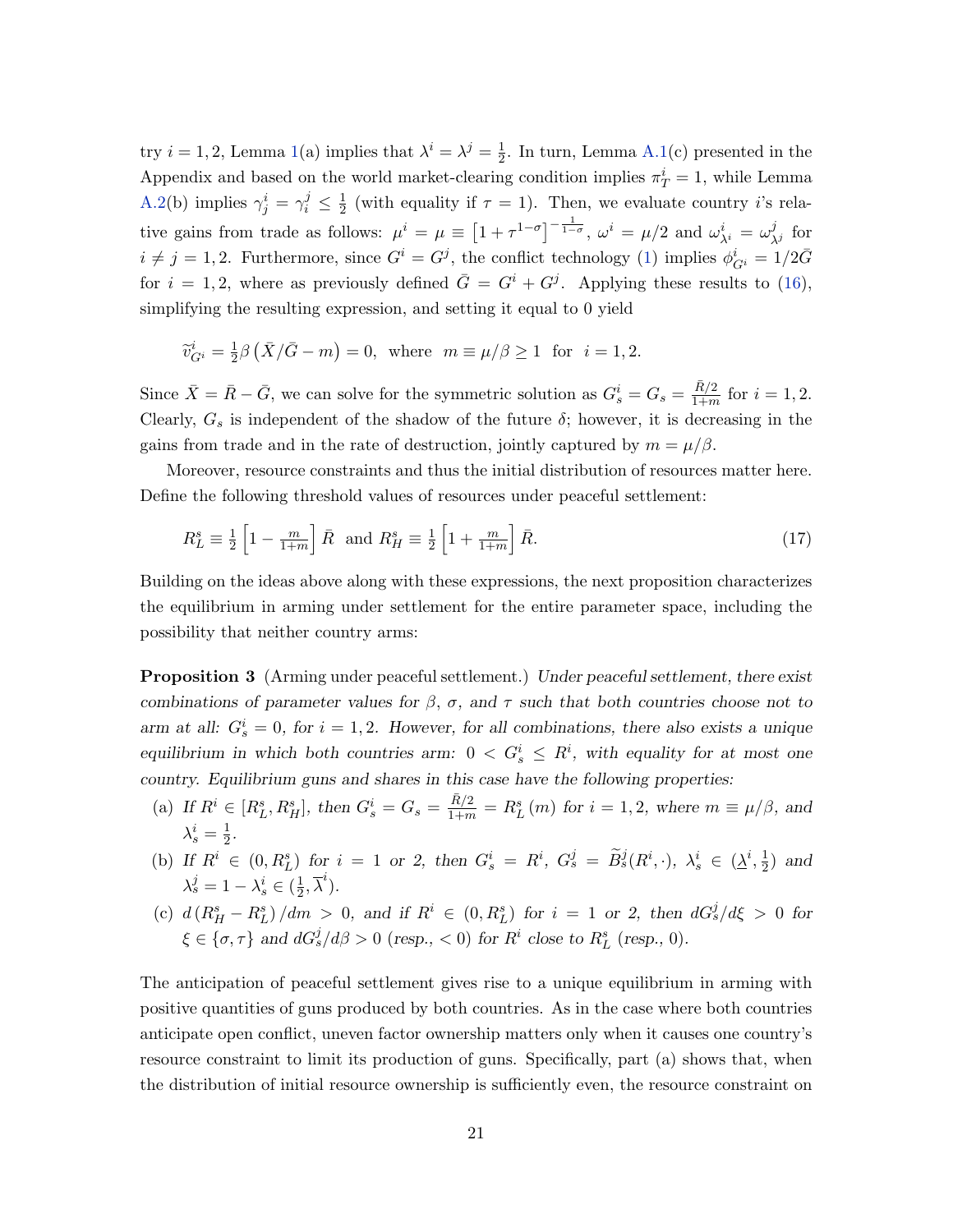arming in the first stage of period  $t = 1$  binds for neither country and that implies they produce equal quantities of guns:  $G_s^i = G_s = R_L^s$ .<sup>[41](#page-22-0)</sup> Part (b) shows, in contrast, if initial resource ownership is sufficiently uneven, the less endowed country specializes completely in the production of arms in period  $t = 1$  whereas its more affluent adversary diversifies its production and, at the same, arms by relatively more. By the same logic in the case of open conflict, total equilibrium arming  $\bar{G} = G_s^i + G_s^j$  rises with transfers of the resource to the smaller country, and is maximized at  $\bar{G} = 2R_L^s$  when the distribution is sufficiently even.

How do the parameters related to the gains from trade  $(\mu^i,$  which depends negatively on the elasticity of substitution  $\sigma$  and on barriers to trade  $\tau$ ) and the destructiveness of conflict  $(1 - \beta)$  matter here? As one can easily see from the solution when neither country is resource constrained  $(G_s^i = R_L^s = \frac{\bar{R}/2}{1+m})$  $\frac{R/2}{1+m}$ , equilibrium arming is decreasing in  $m \equiv \mu/\beta$ where  $\mu = \mu^i$  is evaluated at  $\lambda^i = \frac{1}{2}$  $\frac{1}{2}$ . Thus, with a decrease in the gains from trade ( $\mu \downarrow$ due to  $\sigma \uparrow$  or  $\tau \uparrow$ ) or a decrease in conflict's destructive effects  $(\beta \uparrow)$ , equilibrium arming under settlement rises. Because such parameter changes generally amplify the incentive to arm and have no effect on  $R$ , they naturally shrink the range of initial resource endowments for which neither country is resource constrained, as pointed out in the first component of Proposition  $3(c)$  $3(c)$ . In the case that country i is resource constrained, decreases in the gains from trade or in the destructiveness of conflict do not influence its arming. However, as stated in the second component of part  $(c)$ , the unconstrained country  $(j)$  responds to decreased gains from trade with higher arming. In addition, a decrease in the degree of conflict's destruction could decrease or increase the unconstrained country j's arming depending on whether the rival's resource  $R^i$  is close to  $R^s_L$  or close to zero. Fig. [2\(](#page-38-0)a) illustrates the dependence of a country's arming under settlement on the distribution of initial resource ownership, and also shows how the size of the gains from trade (measured inversely by  $\sigma$  assuming  $\beta = \tau = 1$ ) matters.<sup>[42](#page-22-1)</sup>

Finally, let us turn to the outcome under settlement with no arming or "unarmed peace." For such an outcome to be a possible equilibrium (in addition to the one with arming), neither country  $i$  should have an incentive to produce a positive quantity of guns given the opponent chooses  $G^{j} = 0$ . If country i were to arm, it would do so by just an infinitesimal amount, since that is all that is needed to secure the maximum share of the contested pool,  $\overline{\lambda}^i$ . Thus, given  $G^j = 0$ , country i would be choosing between  $\lambda^i = \frac{1}{2}$  $\frac{1}{2}$  (when  $G^i = 0$ ) and  $\lambda^{i} = \overline{\lambda}^{i}$  (when  $G^{i} = \epsilon > 0$ ). And, for  $G^{i} = G^{j} = 0$  to be a possible equilibrium given  $\xi \in {\sigma, \tau}$ ,  $v^i$  evaluated at  $\lambda^i = \frac{1}{2}$  $\frac{1}{2}$  and  $\bar{G} = 0$  must be greater than  $v^i$  evaluated at  $\lambda^i = \bar{\lambda}^i$ 

<span id="page-22-0"></span><sup>&</sup>lt;sup>41</sup>Similar to our characterization of equilibrium arming under conflict, symmetry arises here due to the symmetric nature of the marginal benefits and costs of arming in this case. Interestingly, as suggested earlier (see footnote [33\)](#page-17-1) and shown in Lemma [A.6,](#page-50-1) this outcome is precisely the one a benevolent social planner would choose for any given  $\bar{G} < \bar{R}$ . The difference here, of course, is that arming is endogenously determined.

<span id="page-22-1"></span><sup>&</sup>lt;sup>42</sup>Ignore the pink curve for now. As will become apparent shortly, assuming  $\beta = \tau = 1, \delta = 0$  and  $\sigma = \infty$ implies that  $G_s^i = G_c^i$ .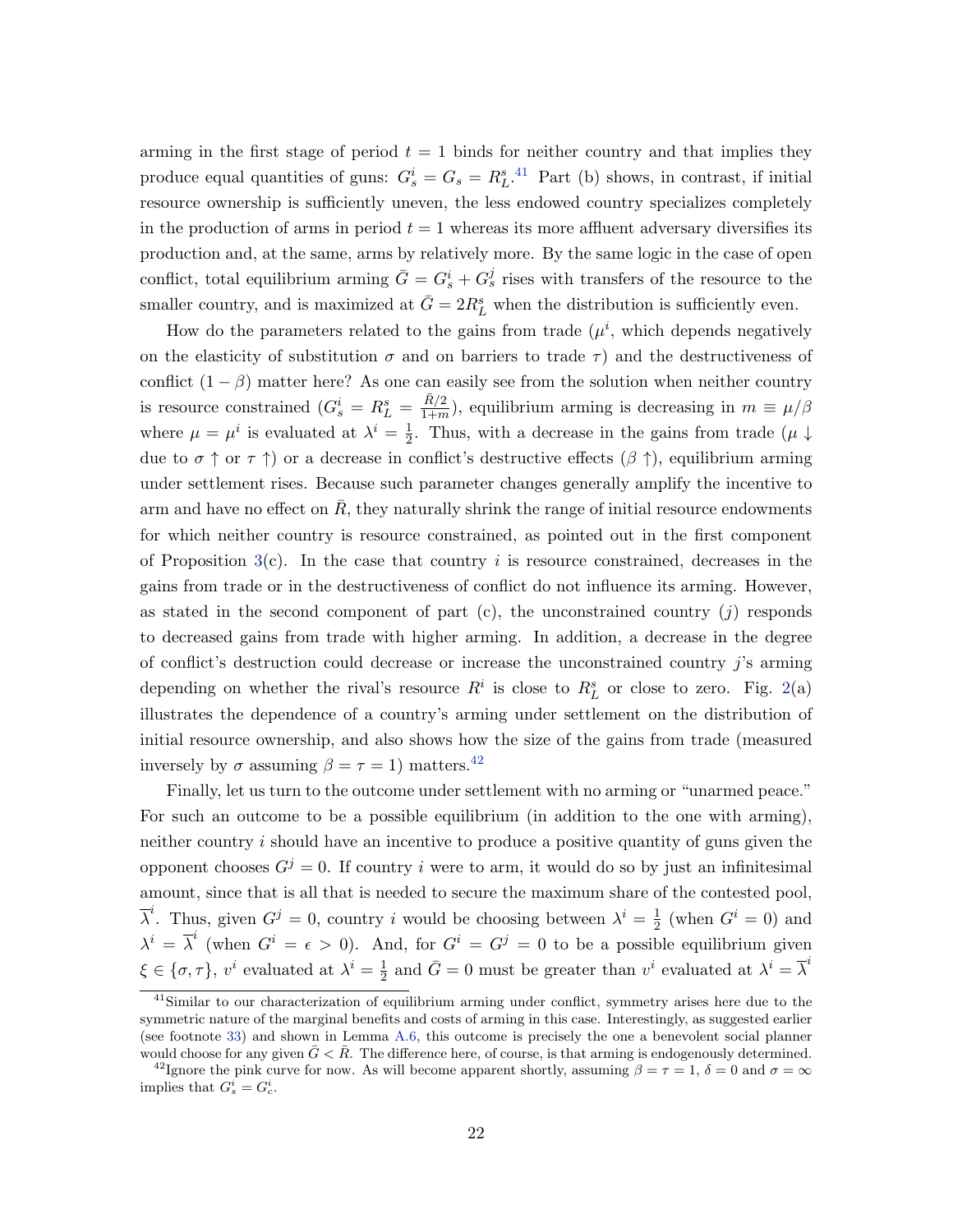and  $\bar{G} = \epsilon$ . In the Appendix, we demonstrate that this ranking in payoffs is possible, in the case where war generates no destruction  $(\beta = 1)$  and there are no obstacles to trade under settlement  $(\tau = 1)$ , but only when  $\sigma \in \left[\frac{3}{2}\right]$  $\frac{3}{2}$ , 2. The upper-limit restriction on  $\sigma$  requires that the gains from trade are sufficiently large.<sup> $43$ </sup> However, the lower-limit restriction suggests that this outcome is fragile. A numerical analysis shows further that marginal increases in either the degree of conflict's destructiveness or trade costs dramatically shrinks the parameter space (in terms of  $\sigma$ ) for which unarmed peace can be an equilibrium outcome.<sup>[44](#page-23-1)</sup>

## 3.2.3 Equilibrium Payoffs under Peaceful Settlement

Let us now take a closer look at equilibrium payoffs under settlement. We focus on the payoffs that would arise if peace and settlement arose in both periods, in which case (as discussed earlier) a country's average discounted payoff  $V_s^i$  coincides with its per period (stationary) payoff  $v_s^i$  defined in [\(12\)](#page-16-4). The next proposition summarizes the salient findings in this context.

<span id="page-23-2"></span>Proposition 4 (Payoffs under peaceful settlement.) In equilibria under peaceful settlement, with or without arming, a country's average discounted payoff  $V_s^i$  is independent of the shadow of the future,  $\delta$ . In equilibria with no arming,  $V_s^i = V_s^j = \mu \bar{R}/2$ , which does not depend on the rate of destruction  $1 - \beta$ , but does rise with decreases in the elasticity of substitution  $\sigma$  and trade costs  $\tau$  that expand the gains from trade  $\mu$ . In equilibria with positive arming  $(G_s^i > 0, i = 1, 2), V_s^i$  depends on initial resource ownership, the rate of conflict's destruction  $1 - \beta$ , the elasticity of substitution  $\sigma$  and trade costs  $\tau$  as follows:

- (a) If  $R^i \in [R_L^s, R_H^s]$  for  $i = 1, 2$ , then  $V_s^i = V_s^j = \frac{\beta m^2}{1+m} \bar{R}/2$ , where  $m \equiv \mu/\beta$  and  $dV_s^i/d\xi < 0$  for  $\xi \in {\beta, \tau, \sigma}.$
- (b) If  $R^i \in (0, R_L^s)$  for  $i = 1$  or 2, then  $\lim_{R^i \nearrow R_L^s} dV_s^i / dR^i \leq 0$  and  $\lim_{R^i \to 0} dV_s^i / dR^i > 0$ , whereas  $dV_s^j/dR^j > 0$  and  $d^2V_s^j/(dR^j)^2 > 0$ . In addition,
	- (i)  $dV_s^i/d\beta < 0$  while  $dV_s^i/d\xi < 0$  for  $\xi \in {\tau, \sigma}$ .
	- (ii)  $dV_s^j/d\beta > 0$  while  $dV_s^j/d\xi < 0$  for  $\xi \in {\tau, \sigma}$ .
- (c) If  $\sigma < \infty$  and  $\tau < \infty$ , then  $V_s^i > 0$  for  $R^i$  close to zero and  $V_s^j > \bar{R}$  for  $R^j$  close to  $\bar{R}$ .

The payoffs under unarmed peace and the implications stated in the proposition are precisely what one would expect based on our (static) model of trade if there were no dispute at all

<span id="page-23-0"></span><sup>&</sup>lt;sup>43</sup>Our characterization of  $\omega^i$  in the Appendix (see Lemma [A.4\(](#page-47-0)a)) shows that for sufficiently large gains from trade (or sufficiently small  $\sigma$  given  $\tau$ ), each country i would prefer  $\lambda^i = \frac{1}{2}$  to  $\lambda^i = 1$ . Given  $\beta = \tau = 1$ , this critical value is  $\sigma = 2$ . At the same time, Lemma [1](#page-18-0) implies that for  $\sigma < 2$ ,  $\overline{\lambda}^i < 1$ , such that with  $G^j = 0$  and  $G^i = \epsilon > 0$ , country j receives a positive share of  $\overline{X}$ .

<span id="page-23-1"></span><sup>&</sup>lt;sup>44</sup>With a focus on the case of a symmetric distribution of initial resources  $(R^{i} = R^{j})$ , Garfinkel and Syropoulos (2018) show that, provided the gains from trade are sufficiently large (i.e.,  $\sigma \in (1,2]$  assuming  $\beta = \tau = 1$ , unarmed peace is the unique equilibrium under settlement when based on the equal-sacrifice bargaining protocol (instead of the split-the-surplus protocol considered here).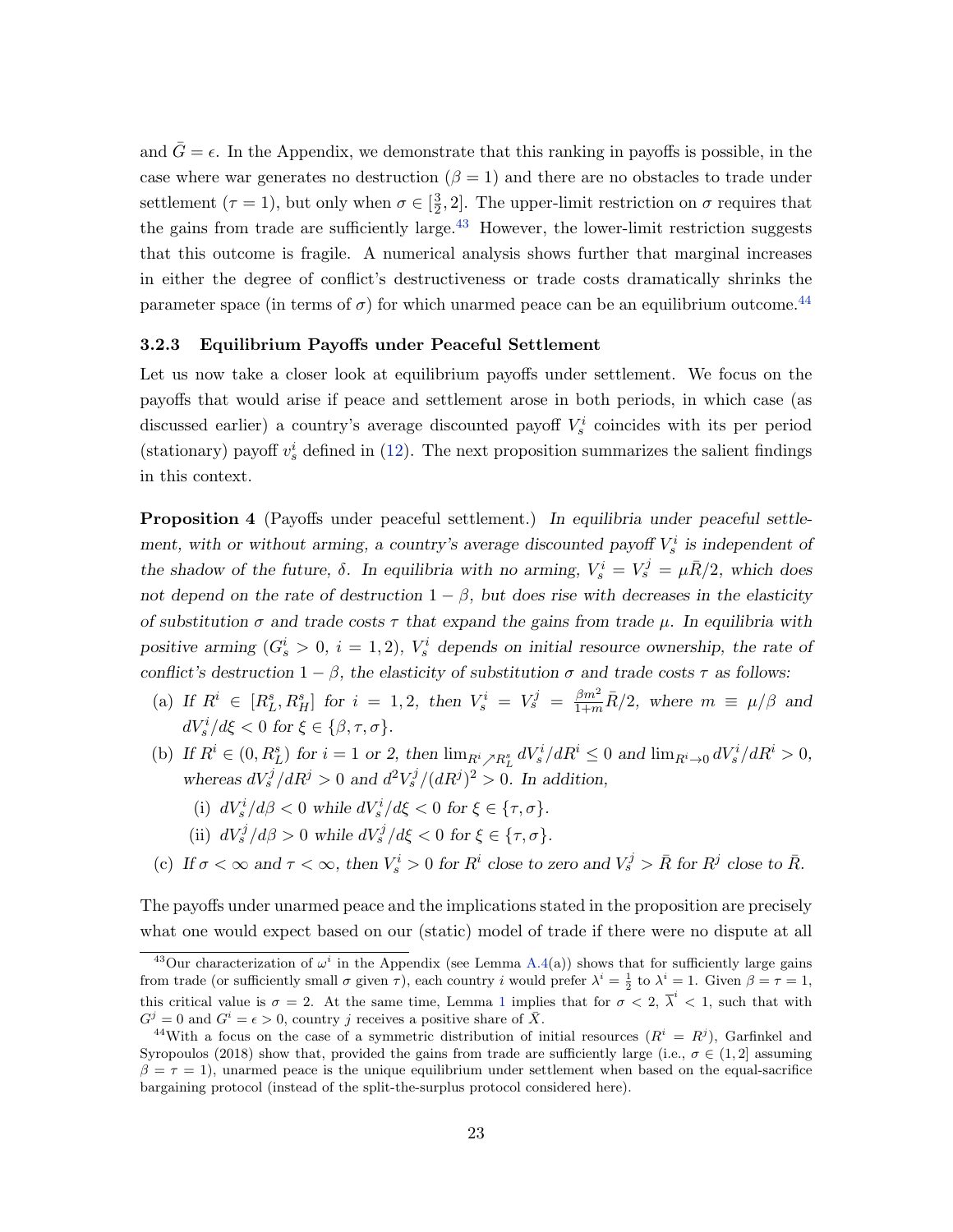over resource claims and each country held an equal share of total resources,  $R^i = \bar{R}/2$ . However, the actual payoffs shown under armed peace obtain even with an asymmetric distribution of resources.

Turning to the case of armed peace, part (a) establishes the welfare implications when the distribution of initial claims of ownership is sufficiently even. Specifically, since the two countries arm identically, each receives an equal share  $\lambda^{i} = \frac{1}{2}$  $\frac{1}{2}$ , implying identical payoffs. These payoffs are decreasing in the same parameters that fuel arming incentives in this case—namely, decreases in open conflict's destruction  $(\beta \uparrow)$  and in the gains from trade ( $\sigma \uparrow$ and  $\tau \uparrow$  that imply  $\mu \downarrow$ ). Furthermore, any reallocation of R across the two countries that keeps their endowments in  $[R_L^s, R_H^s]$  leave arming and thus equilibrium payoffs unchanged.<sup>[45](#page-24-0)</sup>

Part (b) shows what happens in the case where country i is resource-constrained (and thus country  $j$  is not). In particular, the constrained country's payoff is non-monotonic in its own initial resource  $R^i$ , increasing in  $R^i$  for lower initial endowments, decreasing in  $R^i$  for larger values and thus reaching a maximum in  $R^i \in (0, R_L^s)$ . Meanwhile, the unconstrained country's payoff is increasing and convex in its own endowment. This set of results suggests that a redistribution of R away from the constrained country  $(i)$  towards the unconstrained country  $(j)$  could be welfare improving in a Pareto sense.

The first components of (b.i) and (b.ii) show the contrasting payoff effects of a decrease in the destructiveness of open conflict  $(\beta \uparrow)$  across the two countries. The unconstrained country's payoff  $V_s^j$  increases in  $\beta$  because (i) for given guns with  $G_s^j > G_s^i$  the direct effect of an increase in this parameter is to enhance that country's leverage in negotiations (Lemma [1\(](#page-18-0)c)) and (ii) the inability of the constrained country's to adjust its guns choice means there is no strategic effect. The negative effect of an increase in  $\beta$  on the constrained country's payoff  $V_s^i$  derives largely from the direct effect to lower that country's leverage (for  $G_s^i < G_s^j$ ) in negotiations. When  $R^i$  is moderately high, the strategic effect is negative and reinforces the direct effect; even when  $R<sup>i</sup>$  is small such that the strategic effect is positive, it is swamped by the negative direct effect (Proposition  $3(c)$  $3(c)$ ). The second components of parts (b.i) and (b.ii) show that each country, whether constrained or not, benefits as the gains from trade rise (i.e.,  $\sigma \downarrow$  and  $\tau \downarrow$ ). These results together with those from part (a) indicate that for all possible distributions of  $\overline{R}$  where each country initially holds a strictly positive amount of the resource, both countries necessarily benefit from enhanced gains from trade. See Fig. [2\(](#page-38-0)b) which illustrates (in green) a country's payoffs for various distributions of initial resource ownership and gains from trade reflected solely in different values of  $\sigma$ .<sup>[46](#page-24-1)</sup>

<span id="page-24-0"></span><sup>&</sup>lt;sup>45</sup>Observe that, when the gains from trade are sufficiently large such that unarmed peace is a possible outcome along with armed peace, unarmed peace dominates armed peace in a Pareto sense for such distributions of  $R<sup>i</sup>$ . One can show such a ranking remains intact for resource distributions outside the range considered in part (a) of the proposition, provided that the distribution of initial resources is not too uneven.

<span id="page-24-1"></span><sup>&</sup>lt;sup>46</sup>Ignore the pink curve for now.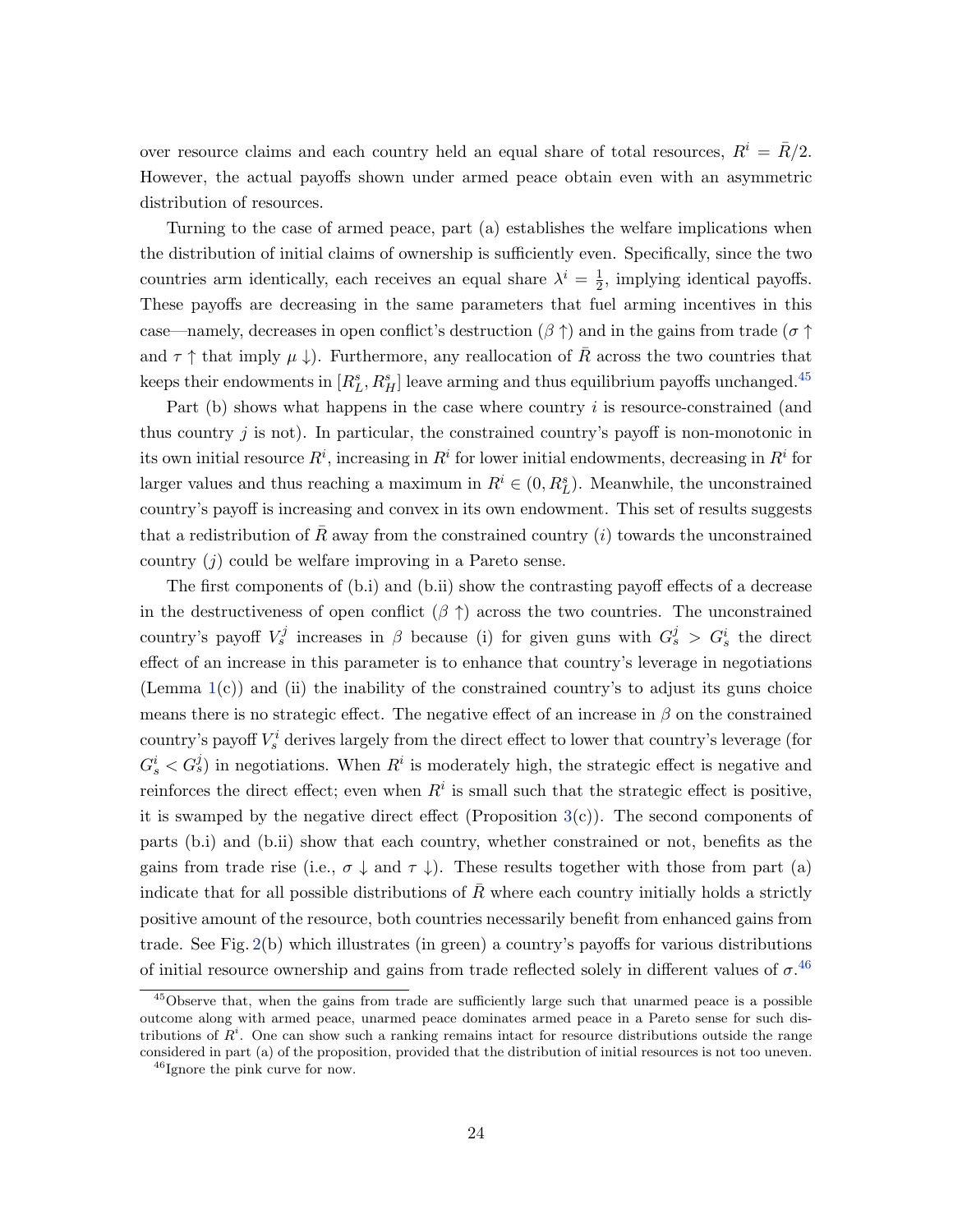Finally, part (c) establishes that the payoffs for both countries under settlement are strictly greater then their respective payoffs when one country initially has a claim to nearly all of R. This result, which holds for all  $\beta \leq 1$ , builds on the gains from trade, suggesting that under settlement, the unconstrained country  $(i)$  finds it appealing to arm in a way that effectively permits the relatively smaller country  $(i)$  to produce more of its tradable good and thereby take greater advantage of the opportunities for trade. Since more trade is mutually advantageous, country j's rival (country i) also finds this arrangement appealing.

#### 3.3 Armed Peace versus War

In this section we examine how arming and payoffs differ across peaceful settlement (with arming) and war. It should be clear that the possible avoidance of war's destructive effects  $(\beta < 1)$  and the possible realization of the gains from trade  $(\mu^{i} > 1$  for  $i = 1, 2)$  add to the relative appeal of peaceful settlement. The relative appeal of war, by contrast, derives from the possibility of emerging as the winner and capturing the residual and future resources without having to arm in the future. The influence of this consideration is more important when the shadow of the future  $(\delta > 0)$  is larger. Also at play here is how arming incentives compare across the two modes of conflict resolution.

To start, let us consider the following benchmark case: suppose there is no destruction  $(\beta = 1)$ , no gains from trade (i.e., either  $\sigma \to \infty$  or  $\tau \to \infty$ ), and countries do not value the future  $(\delta = 0)$ . Since there are no gains from trade,  $\mu^{i} = 1$  and thus  $\omega^{i} \equiv \mu^{i} \lambda^{i} = \lambda^{i}$ for both  $i = 1, 2$ . As such, the condition in [\(13\)](#page-17-2) that must hold under the split-the-surplus rule for any feasible pair of guns  $(G^i, G^j)$  implies  $\lambda^i = \phi^i$ . Furthermore, note from [\(15a\)](#page-18-2) these assumptions imply that  $\omega_{\lambda^i}^i = 1$ . One can see, then, that the unconstrained country's incentives to arm under war and settlement, respectively shown in equations [\(9\)](#page-11-3) and [\(16\)](#page-19-0), are identical, implying that  $[R_L^c, R_H^c] = [R_L^s, R_H^s]$  and  $G_c^i = G_s^i$  for  $i = 1, 2$  and any initial distribution of resources  $R$ . The next proposition establishes how departures from this benchmark case matter for equilibrium arming under the two regimes.

<span id="page-25-0"></span>**Proposition 5** (A comparison of arming.) If  $\delta > 0$ ,  $\mu^i > 1$  for  $i = 1, 2$ , and/or  $\beta < 1$ , then we have the following:

- (a) the resource constraint on arms binds for a larger set of factor allocations under conflict than under settlement (i.e.,  $[R_L^c, R_H^c] \subset [R_L^s, R_H^s]$ );
- (b)  $G_c^i \geq G_s^i$ , with strict inequality for at least one country.

Parts (a) and (b) of the proposition can be visualized with the help of Fig. [3,](#page-39-0) which illustrates how arming under conflict and settlement differ when  $\delta = 1$  and either  $\mu^{i} > 1$  for  $i = 1, 2$  or  $\beta < 1$ . The color pink is reserved for variables related to conflict and green for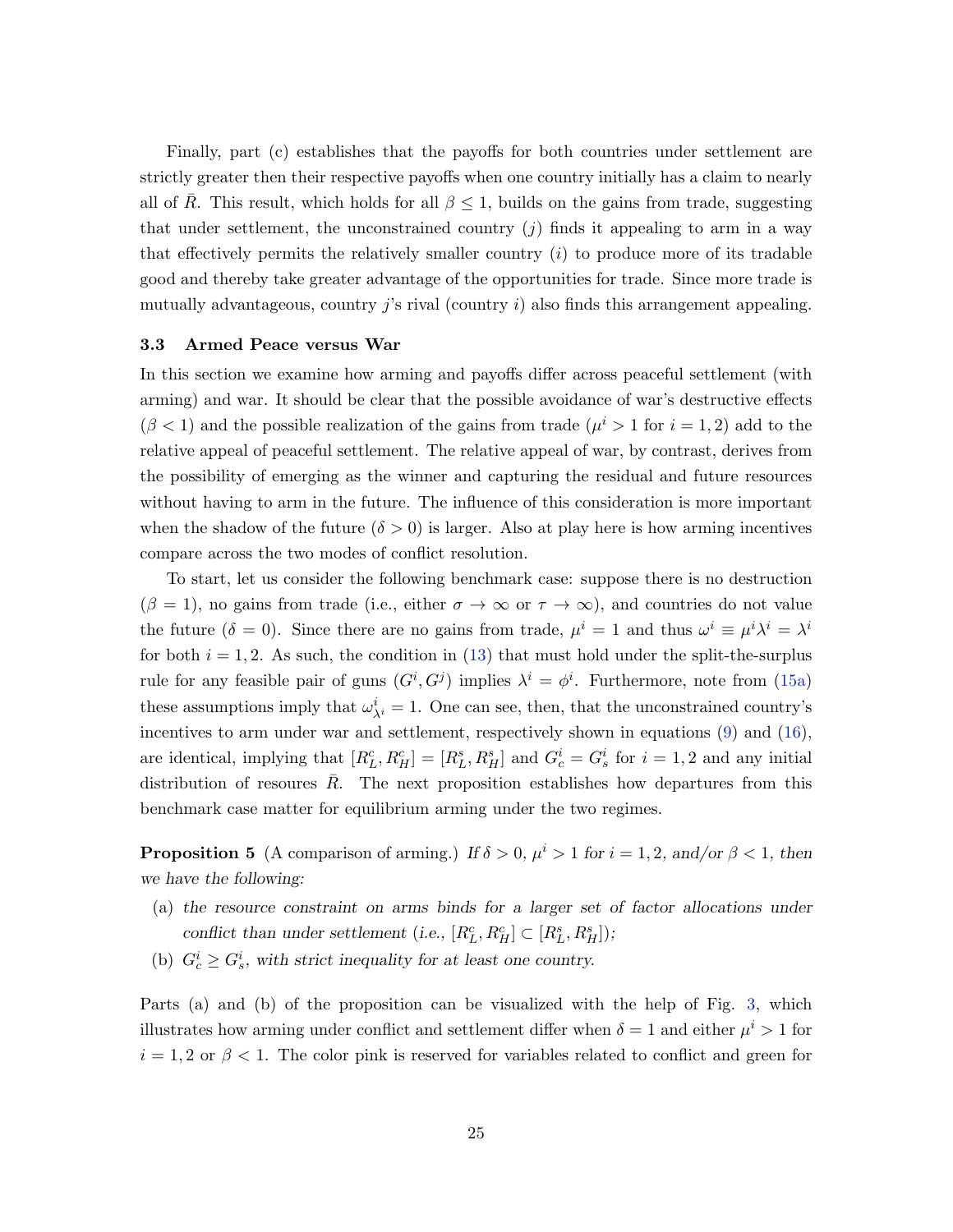variables related to settlement.<sup>[47](#page-26-0)</sup> Importantly, settlement reduces each country i's incentive to arm given the other country's  $(j)$  choice and, thus, induces lower arming by both than under conflict in period  $t = 1$ . As such, settlement reduces social waste in period  $t = 1$ . However, because arming is a recurrent use of resources under settlement but not under war, a comparison of payoffs under these regimes is a bit more involved.

How payoffs under conflict  $U_c^i$  and settlement  $V_s^i$  compare is an interesting question in its own right, but such a comparison also sheds light on which outcome is more likely to be observed when both are possible. Suppose country  $i$  expects country  $j$  to declare war and to prepare accordingly in the first period. Then, country i's best reply would be to arm for war and make the same declaration. Country  $j$ 's best strategy would be the same. Hence, open conflict is always a possible outcome. However, because countries can communicate freely in the process of their negotiations, one would expect them to pursue a mode of conflict resolution that best advances both their mutual and self interests. Thus, if both countries' average discounted payoffs under settlement  $V_s^i$  exceeded those under open conflict  $U_c^i$ , open conflict would not be a coalition-proof equilibrium, and we would expect the two countries to coordinate on the settlement outcome.

Let us return momentarily to the benchmark case where countries do not value the future ( $\delta = 0$ ), there is no destruction under war ( $\beta = 1$ ) and no gains from trade to be realized under settlement (i.e., either  $\sigma = \infty$  or  $\tau = \infty$  implying  $\mu^{i} = 1$  for  $i = 1, 2$ ). Clearly, in this benchmark case, war and settlement are equivalent, so that  $U_c^i = V_s^i$  for all  $R^i \in (0, \bar{R})$ , as indicated by the solid green curve in Fig. [2\(](#page-38-0)b) associated with  $\sigma = \infty$ .

Now suppose the shadow of the future  $\delta$  increases above zero. Proposition [4](#page-23-2) establishes that an increase in  $\delta$  leaves  $V_s^i$  unchanged. By contrast, the increase in  $\delta$  causes  $U_c^i$  to decrease for  $R^i \in (0, R_L^c)$ , remain unchanged at  $U_c^i = V_s^i = \beta \frac{\bar{R}}{4}$  $\frac{R}{4}$  for  $R^i \in [R_L^c, R_H^c]$  (while shrinking the size of that range), and to increase for  $R^i \in (R_H^c, \bar{R})$ , as shown in Proposition [2](#page-14-0) and illustrated in the context of Fig. [1\(](#page-37-0)b). Thus, an increase in  $\delta$  leaves  $U_c^i$  unchanged and equal to  $V_s^i$  for sufficiently even distributions of  $\bar{R}$ ; for sufficiently uneven distributions, we have  $U_c^i < V_s^i$  when  $R^i \in (0, R_L^c)$  and  $U_c^i > V_s^i$  when  $R^i \in (R_H^c, \bar{R})$ . Fig. [2\(](#page-38-0)b) illustrates this ranking of payoffs with the pink curve representing  $U_c^i$  when  $\delta = 1$ , in which case the range  $(R_L^c, R_H^c)$  shrinks to a single point,  $R_L^c = R_H^c = \bar{R}/2$ . In less extreme cases, given  $\mu^i = 1$ and  $\beta = 1$ , an increase in  $\delta$  above 0 alone makes war more appealing relative to settlement for one country i when its rival (j) is resource constrained under conflict,  $R^i \in (R_H^c, \overline{R})$ ; meanwhile, its constrained rival  $(j)$  has a preference for settlement.

Next, consider a series of increases in the gains from trade  $\mu$  from 1, due to a reduction in  $\tau$  and/or in  $\sigma$ , keeping  $\delta = \beta = 1$  fixed in the background.<sup>[48](#page-26-1)</sup> Although  $U_c^i$  (again, depicted

<span id="page-26-0"></span><sup>47</sup>Ignore the blue curves for now.

<span id="page-26-1"></span><sup>&</sup>lt;sup>48</sup>Keep in mind that, while  $\mu$  is defined as  $\mu^i$  evaluated at a symmetric distribution  $\lambda^i = \frac{1}{2}$ ,  $\mu^i$  differs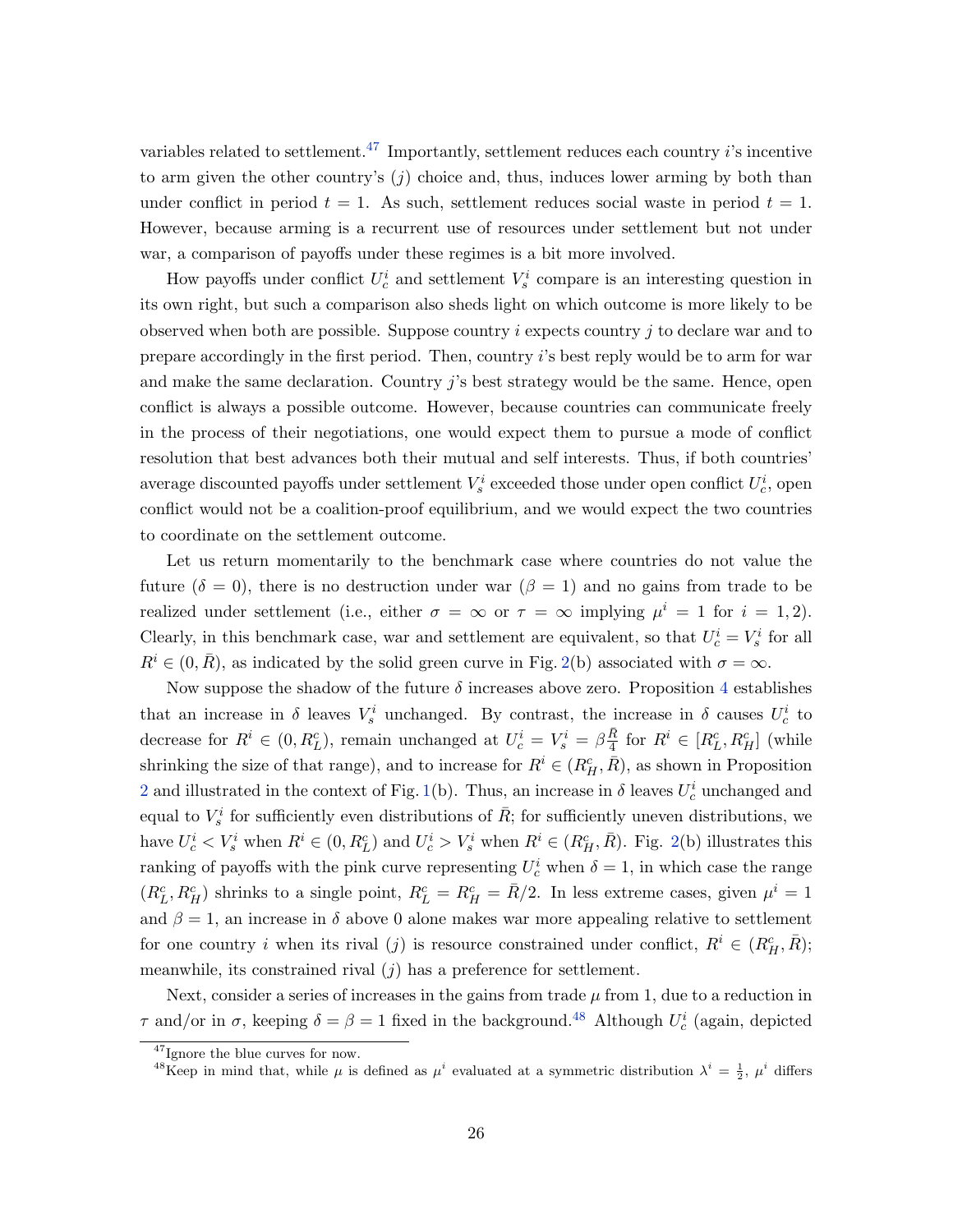by the pink curve in Fig. [2\(](#page-38-0)b)) is independent of such gains, Proposition [4](#page-23-2) establishes that  $V_s^i$  increases at each  $R^i \in (0, \bar{R})$ , as shown by the upward shift of the green curves in Fig. [2\(](#page-38-0)b). Importantly, initial increases in these gains (starting from  $\mu = 1$ ) imply  $V_s^i > U_c^i$  for both i only when the initial distribution of  $R$  across the two countries is sufficiently even (up to point A in the figure) and when it is sufficiently uneven (beyond point  $B$  in the figure). But, once  $\mu$  rises above a threshold level (associated with point C), settlement dominates conflict for all possible  $R^i \in (0, \bar{R})$ . Note that, while Fig. [2\(](#page-38-0)b) shows the extreme cases of  $\delta = 0$  and  $\delta = 1$ , the thrust of the above argument holds true for any  $\delta \in [0, 1]$ .

Finally, let us consider the destructiveness of war. Returning to our benchmark assumptions that  $\delta = 0$ ,  $\mu = 1$ , and  $\beta = 1$ , an increase in war's destructive effects  $(\beta \downarrow)$  expands the set of asset allocations for which neither country is constrained in its arming under peaceful settlement; and, more importantly for our purposes here, a decrease in  $\beta$  implies  $V_s^i > U_c^i$ for all allocations of  $R^i \in (0, \bar{R})$ .<sup>[49](#page-27-0)</sup> Thus, when  $\delta = 0$  and  $\beta < 1$ , settlement dominates war under all resource allocations  $R^i \in (0, \bar{R})$  even when there are no gains from trade  $(\mu = 1)$ . For larger values of  $\delta > 0$ , there exists a threshold rate of destruction  $1 - \beta_0$ , such that when  $\beta < \beta_0$  peaceful settlement dominates war for all  $R^i \in (0, \bar{R})$ , again even when  $\mu = 1$ .

<span id="page-27-1"></span>The next proposition builds on and extends these ideas:

**Proposition 6** (Immunity to coalitional deviations.) For any given  $\delta \in (0,1]$ , there exists a threshold level of destruction  $1 - \beta_0 \equiv 1 - \beta_0 (\delta) \in (0,1)$  with  $\partial \beta_0 / \partial \delta < 0$  and a gainsfrom-trade threshold level  $\mu_0 \equiv \mu_0 (\delta, \beta) > 1$  with  $\partial \mu_0 / \partial \delta > 0$  and  $\partial \mu_0 / \partial \beta > 0$ , such that settlement dominates conflict (i.e.,  $V_s^i > U_c^i$  for  $i = 1, 2$ ) under the following circumstances:

- (a) if  $\beta \in (0, \beta_0]$ , then for any  $R^i \in (0, \bar{R})$ ;
- (b) if  $\beta \in (\beta_0, 1]$  and
	- (i)  $\mu \geq \mu_0$ , then for any  $R^i \in (0, \bar{R})$
	- (ii)  $\mu < \mu_0$ , then only for sufficiently even and sufficiently uneven international allocations of asset ownership.

Thus, peaceful settlement is immune to coalitional deviations under a variety of conditions. In particular, when war is sufficiently destructive  $\beta \leq \beta_0$ , settlement dominates war for all  $R^i \in (0, \bar{R})$  regardless of the size of the gains from trade. The threshold rate of destruction  $1 - \beta_0$  is increasing in the salience of the future  $\delta$ . Even when war is not sufficiently destructive, sufficiently large gains from trade render settlement dominant over trade. The threshold level  $\mu_0$  is increasing in  $\beta$  and increasing in  $\delta$ . But, when conflict is not very destructive and the gains from trade are moderate such that  $\mu < \mu_0$ , settlement dominates

across countries for  $R^i \notin [R^s_L, R^s_H]$ .

<span id="page-27-0"></span><sup>&</sup>lt;sup>49</sup>For  $R^i \in [0, R_H^s]$ ,  $V_s^i$  rises while  $U_c^i$  falls as  $\beta$  falls. For  $R^i \in (R_H^s, \bar{R})$ ,  $V_s^i$  falls, but is tempered by the favorable strategic effect as  $R^i \to 0$ ; at the same time,  $U_c^i$  falls in proportion with the fall in  $\beta$ .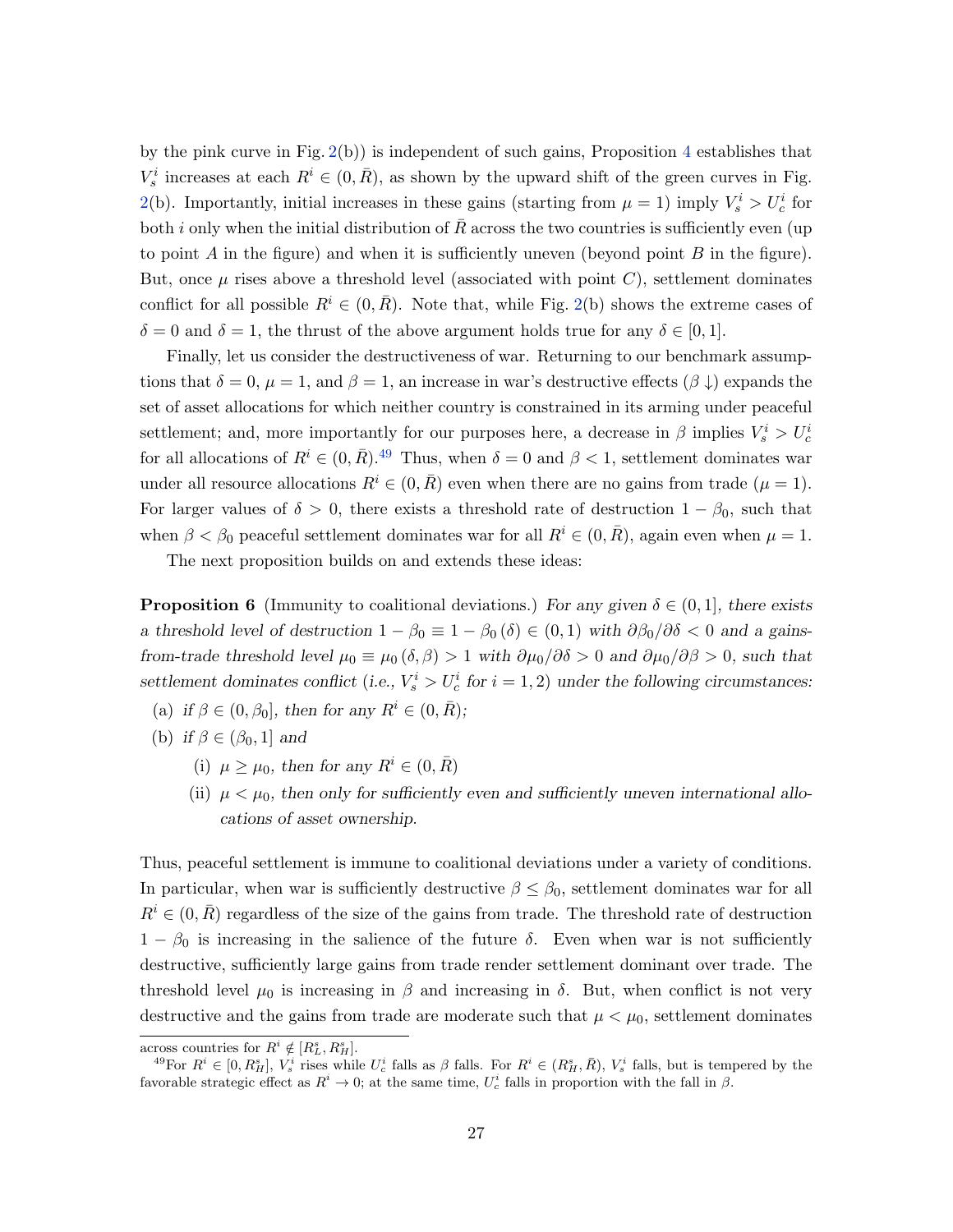conflict for both countries under two distinct types of situations, illustrated in Fig. [2\(](#page-38-0)b): (i) when the international distribution of resource ownership is sufficiently even; and (ii) when this distribution is sufficiently uneven.<sup>[50](#page-28-1)</sup>

#### <span id="page-28-0"></span>4 Unilateral Deviations and the Stability of Armed Peace

For settlement to arise as a perfectly coalition-proof equilibrium, it must not only dominate open conflict, but also be immune to unilateral deviations from it. Suppose in the first stage of period  $t = 1$ , each country i anticipates that it will choose settlement in the second stage and that its rival j will do the same. Given that expectation, each country  $i = 1, 2$  will produce  $G_s^i$ . Now, let us suppose that one country i contemplates a possible deviation from this configuration in period  $t = 1.51$  $t = 1.51$  There are two possible deviations. First, given both countries' first-stage gun choices made in anticipation of settlement  $(G_s^i, G_s^j)$ , country i could choose to declare "war" in the second stage. Second, a country i could deviate by choosing another quantity of guns in the first stage of period  $t = 1$  ( $G_d^i$ , where "d" stands for "deviation," given  $G^j = G_s^j$ ) in anticipation that it will choose war in the second stage, and then proceed to declare war. Clearly, the first possibility is relevant when country *i*'s arming decision under settlement is limited by its resource endowment  $R^i$  ( $\leq R^s_L$ ). The second possibility arises when the country *i*'s resource constraint on its arming is not binding. Because conflict inevitably breaks out once country i violates the negotiated settlement either way, its optimal arming under a unilateral deviation is given by its best reply to  $G_s^j$   $(j \neq i = 1, 2)$  shown in  $(10)$ ,  $G_d^i = B_c^i(G_s^j; \delta, R^i, \bar{R})$ .<sup>[52](#page-28-3)</sup>

We now describe the salient features of this best reply with the help of Fig. [3](#page-39-0) in the special case of  $\delta = 1$  that implies  $R_L^c = R_H^c = \bar{R}/2^{.53}$  $R_L^c = R_H^c = \bar{R}/2^{.53}$  $R_L^c = R_H^c = \bar{R}/2^{.53}$  Following our earlier convention, green (pink) curves in this figure represent the best-response functions under settlement (open conflict) for all possible allocations of asset ownership. The blue curve shows country 1's payoff-maximizing arming  $G_d^1 = B_c^1(G_s^2; \cdot)$  given  $G_s^2$  under a unilateral deviation for

<span id="page-28-1"></span> $50$ To gain insight on how payoffs under open conflict and settlement would compare in period  $t = 2$ (provided that war did not break out in period  $t = 1$ ), one could compare these payoffs by setting  $\delta = 0$ . Such a comparison would show that, if either  $\mu > 1$  while  $\beta = 1$  or if  $\mu = 1$  while  $\beta < 1$ , then each country would prefer peaceful settlement over war in the second stage in  $t = 2$  for any given pair of feasible guns. This preference is magnified by the effect of the anticipation of settlement to induce less arming in the first stage (Proposition [5\(](#page-25-0)b)). As such, settlement strictly dominates conflict in the second period whenever  $\beta$  < 1 and/or  $\mu$  > 1.

<span id="page-28-2"></span><sup>&</sup>lt;sup>51</sup>Settlement is immune to unilateral deviations in period  $t = 2$  because when  $\delta = 0$  each country's average discounted payoff under an optimal deviation coincides which its payoff under conflict. Thus, for settlement to be the unique equilibrium of the second period (given settlement in the first period), it is sufficient that settlement strictly dominates conflict, which is the case when either  $\beta < 1$ ,  $\mu > 1$  or both (see footnote [50\)](#page-28-1).

<span id="page-28-3"></span><sup>&</sup>lt;sup>52</sup>Note that a country would not deviate by choosing another quantity of guns  $G_d^i \neq G_s^i = B_s^i(G_s^j; \cdot)$ , without also declaring war in the second stage. That is to say, if country i anticipates choosing (along with country j) settlement in the second stage, then it's optimizing choice of guns is given by  $G_s^i = B(G_s^j; \cdot)$ .

<span id="page-28-4"></span><sup>&</sup>lt;sup>53</sup>Consideration of other values of  $\delta$  is straightforward and thus omitted. Note that this figure holds for any  $\beta \leq 1$  and  $\mu \geq 1$  as long as one is satisfied as a strict inequality.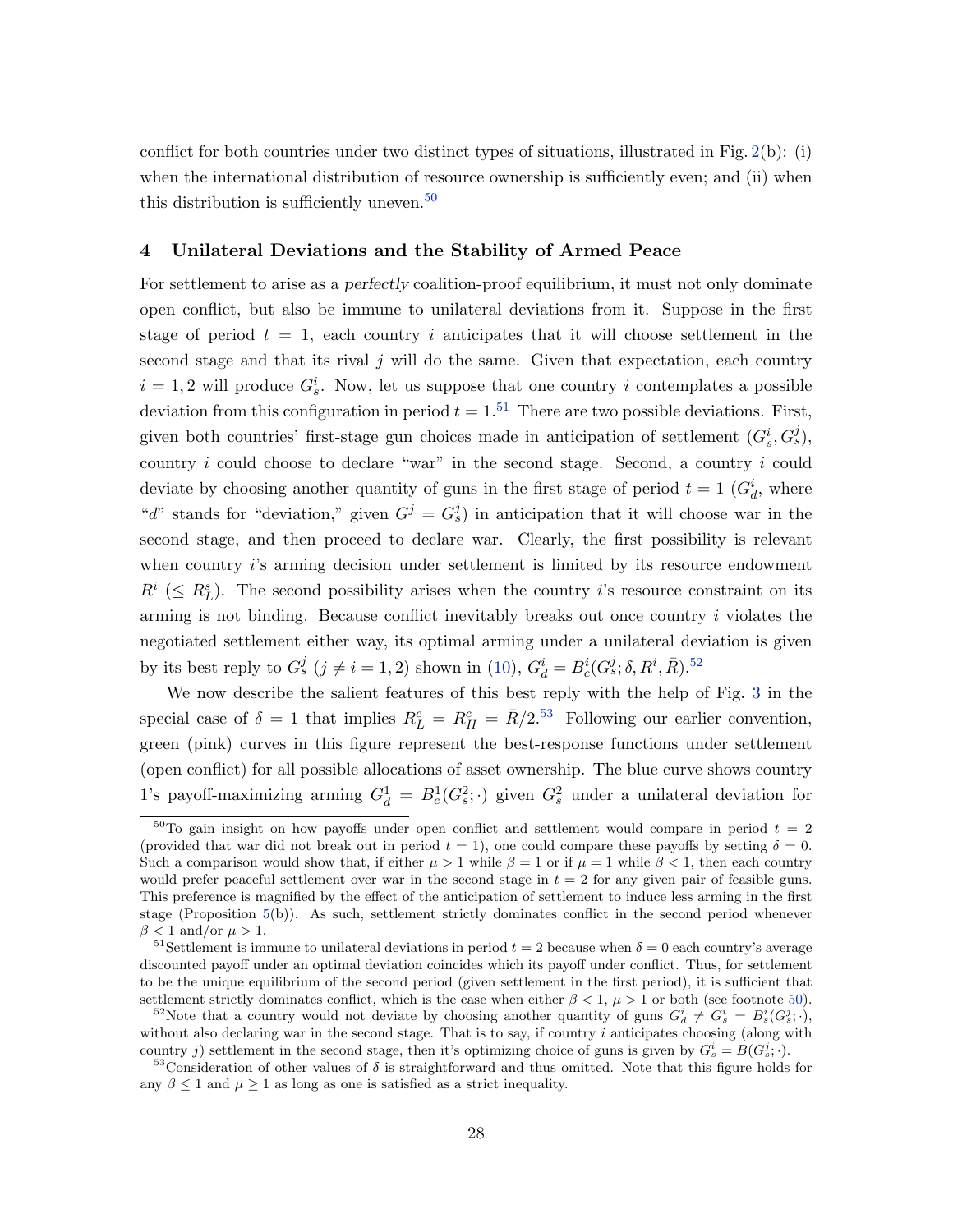alternative configurations of initial resource ownership. The arrows indicate the direction of change in country 1's guns as  $R^1$  increases and  $R^2$  decreases along the  $\bar{R}\bar{R}$  line.

To characterize  $G_d^i$ , we distinguish between four intervals of asset allocations for  $R^i$ : (i)  $(0, R_L^s)$ ; (ii)  $(R_L^s, R_L^d)$ ; (iii)  $(R_L^d, R_H^s)$ ; and (iv)  $(R_H^s, R)$ , where  $R_L^d$  denotes the threshold level of country i's resource, below which it is resource-constrained in its arming under a unilateral deviation.<sup>[54](#page-29-0)</sup> For the first two intervals, country  $i$ 's optimal, unilateral deviation in arming is constrained by its resource endowment. More precisely, in case (i) illustrated in the figure by asset allocations on the segment  $\bar{R}D_{2}'$  of the  $\bar{R}\bar{R}$  line, country *i* is constrained under settlement, implying that its unilateral deviation involves no adjustment in arming, only a declaration of war:  $G_d^i = B_c^i(G_s^j; \cdot) = G_s^i = R^i$ . In case (ii) depicted by allocations on the  $D_2'D_1''$  $i_1$  segment, country *i*'s optimal deviation entails both a declaration of war and producing a larger quantity of guns as compared with settlement, but only as much as its endowment:  $G_d^i = B_c^i(G_s^j; \cdot) = R^i > G_s^i = G_s^j = R_L^s$ . For the last two intervals, country i is no longer resource constrained. Specifically, in case (iii) shown by allocations on the  $D_1'' D_2''$ 2 segment, country i's optimal deviation is given by its unconstrained best-response function under conflict, while its rival's arming remains at the unconstrained equilibrium under settlement,  $G_s^j = G_s = R_L^s$ :  $G_d^i = \widetilde{B}_c^i(R_L^s) = R_L^d$ . In case (iv) illustrated by allocations on the  $D'_1 \overline{R}$  segment, country j's arming  $G_s^j$  is constrained by its endowment, while country i operates along its best-response function under conflict:  $G_d^i = \widetilde{B}_c^i(R^j)$ , which equals precisely the amount of its arming under conflict. For additional clarity, we illustrate the above ideas in Fig. [4\(](#page-40-0)a) where  $G_d^1$  is shown with the blue curves in the special case of  $\delta = 1$ ,  $\beta = 1$  and  $\mu = \mu_0$ , the threshold value of the gains from trade that ensure settlement dominates conflict. The figure also shows, to allow for easier comparisons, the quantities of guns produced under settlement (green curves) and conflict (pink curves).

Next, we ask: when are the unilateral deviations described above profitable? Let  $W_d^i$  $U^{i}(G_d^i, G_s^j; \cdot)$  denote the payoff to country i under such deviations, including the case where  $G_d^i = G_s^i$  (i.e., i declares war without adjusting its guns relative to settlement.) Again considering the special case where  $\delta = 1$ ,  $\beta = 1$  and  $\mu = \mu_0$ , Fig. [4\(](#page-40-0)b) shows both countries' payoffs under settlement and conflict for various distributions of initial resource ownership. It also illustrates country 1's payoff under an optimal deviation (the blue curve). Key here is our starting point:  $\mu = \mu_0$ . In particular, this assumption implies by the definition of  $\mu_0$  that, for allocations of the resource  $R^i \in (R_L^s, R_H^s)$  (or intervals (ii) and (iii)),  $V_s^i(R^i)$  =  $U_c^i(R_H^s)$  holds; in addition, since country *i*'s optimal deviation is given by  $G_d^i = \tilde{B}_c^i(G_s) = R_L^d$ for  $R^i \in (R^d_L, R^s_H)$  (interval (iii)) where  $G^j_s = R^s_L$ , we have  $W^i_d(R^i) = U^i_c(R^s_H)$ . Thus, for interval (iii) when  $\mu = \mu_0$ ,  $W_d^i(R^i) = V_s^i(R^i)$ , meaning that a unilateral deviation by

<span id="page-29-0"></span><sup>&</sup>lt;sup>54</sup>That  $R^d_L > R^s_L$  follows from our finding in Proposition [5,](#page-25-0) that country *i*'s incentive to arm for any given  $G^j$  is higher under open conflict than under settlement.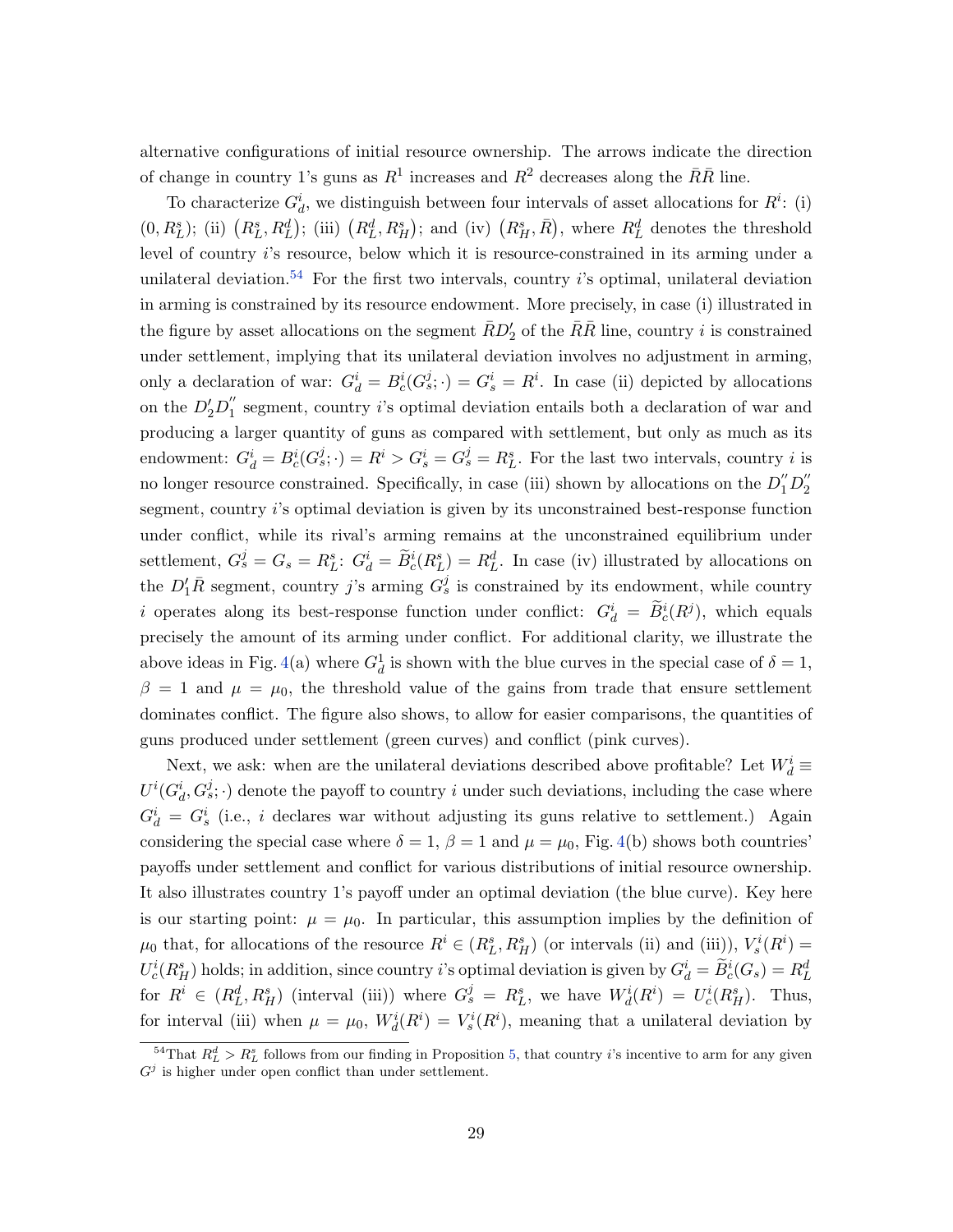country i provides no payoff gains relative to settlement. In such cases, the gains from trade that can be realized under settlement match precisely the expected gains from a unilateral deviation that involve the possibility of emerging as the victor in conflict and not having to arm in the second period.<sup>[55](#page-30-0)</sup> In interval (iv) where  $R^i \in (R_H^s, \overline{R})$ ,  $G_d^i = G_c^i$ , such that the payoff to a country that deviates unilaterally coincides with its payoff under conflict:  $W_d^i(R^i) = U_c^i(R^i)$ . But, by the definition of  $\mu = \mu_0$ , settlement dominates open conflict for this range of resource allocations, implying that the larger country  $i$  has no incentive deviate from settlement.

What about the other intervals where  $i$  is the smaller country? We already know from above that the definition of  $\mu_0$  implies, when  $R^i = R^d_L$ ,  $W^i_d(R^d_L) = V^i_s(R^d_L) = V^i_s(R^s_H) =$  $U_c^i(R_H^s)$ , such that country i has no incentive to deviate from settlement at that point. We also know that, as  $R^i$  falls into interval (ii) where  $R^i \in (R_L^s, R_L^d)$ , country *i*'s payoff under settlement remains unchanged. At the same time, its resource constraint on arming under a unilateral deviation kicks in, becoming increasingly severe and thereby pushing its deviation payoff  $W_d^i(R^i)$  further and further below  $V_s^i(R^i)$  as  $R^i \to R_L^s$ . As  $R^i$  falls further, moving into interval (i) where  $R^i \in (0, R^s_L)$ , so does its deviation payoff and eventually it approaches 0 as  $R^i \rightarrow 0.56$  $R^i \rightarrow 0.56$  While country is settlement payoff eventually starts to decline as well as  $R<sup>i</sup>$  falls within interval (i), that payoff remains above its deviation payoff, approaching a positive amount by virtue of the gains from trade  $\mu > 1$  as  $R^i \to 0.57$  $R^i \to 0.57$  As such, when  $\mu = \mu_0$ , neither country has an incentive to deviate from settlement for any resource allocation  $R^i \in (0, \bar{R})$ ; furthermore, any increase in  $\mu$  above  $\mu_0$ , implying greater gains from trade, tilts the balance even more towards settlement.

<span id="page-30-3"></span>Given the benchmark established above, we now describe the vulnerability of settlement to unilateral deviations as follows:

**Proposition 7** (Immunity to unilateral deviations.) For any given  $\delta \in (0,1]$ , settlement is immune to unilateral deviations (i.e.,  $V_s^i > W_d^i$  for  $i = 1, 2$ ) under the following circumstances:

- (a) if  $\beta \in (0, \beta_0]$ , then for any  $R^i \in (0, \bar{R})$ ;
- (b) if  $\beta \in (\beta_0, 1]$  and
	- (i)  $\mu \geq \mu_0$ , then for any  $R^i \in (0, \bar{R})$
	- (ii)  $\mu < \mu_0$ , then only for sufficiently uneven international distributions of resource ownership.

<span id="page-30-0"></span><sup>&</sup>lt;sup>55</sup>More generally, if  $\beta < 1$  which would imply a smaller value of  $\mu_0$  relative to what is drawn in Fig. [2\(](#page-38-0)b), the equality  $W_d^i(R^i) = V_s^i(R^i)$  would also reflect the benefit of settlement to avoid war's destruction.

<span id="page-30-1"></span><sup>&</sup>lt;sup>56</sup>Observe  $U_c^1(R^1) < W_d^1(R^1)$  for  $R^1 \in (0, R_L^s)$  as shown in Fig. [4\(](#page-40-0)b), simply because the optimizing deviation operates on  $B_c^1(G^2; \cdot)$  but with  $G^2 = G_s^2 < G_c^2$ .

<span id="page-30-2"></span><sup>&</sup>lt;sup>57</sup>Even when  $\mu = \mu_0 = 1$ , any positive destruction  $\beta < 1$  under war implies the same ranking for  $R^i > 0$ .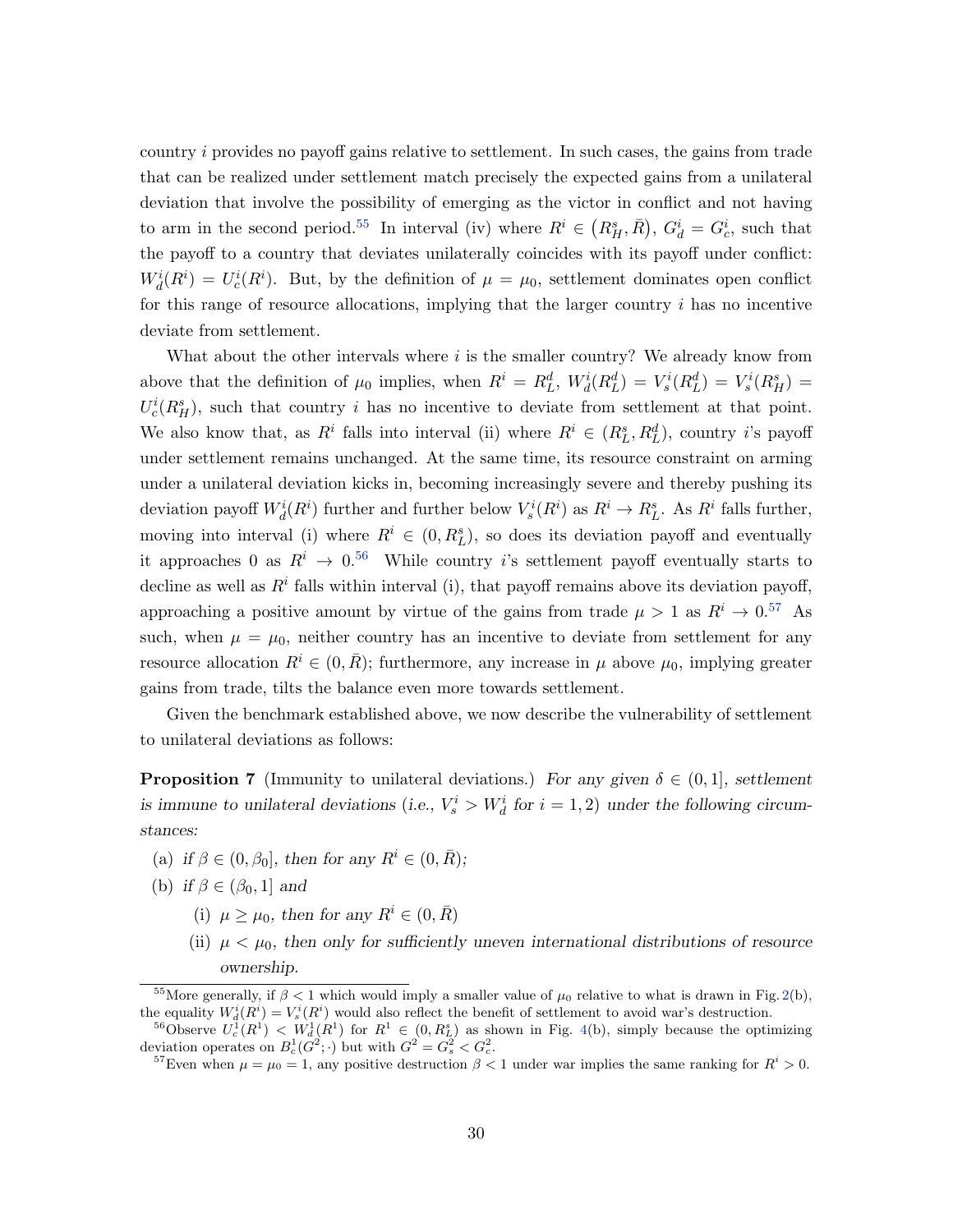Consistent with the liberal peace hypothesis, when the gains from trade are sufficiently large (i.e.,  $\mu \geq \mu_0$ ), peace is stable under all possible configurations of initial resource distributions. Even for  $\mu < \mu_0$ , settlement remains immune to unilateral deviations, but only for asset allocations within the intervals  $[0, R_L^s]$  and  $[R_H^s, R]$ . For such allocations, the gains from trade to the smaller country alone are sufficiently large to make unilateral deviations unprofitable. The gains from trade to the larger country are not very large; but, because arming tends to be smaller for such allocations, the potential future savings in arming from wiping out the adversary are not large enough to make a unilateral deviation profitable. For more symmetric asset allocations that lie within the interval  $[R_L^s, R_H^s]$ , the overall gains from peaceful settlement fall short of the expected benefits of unilaterally deviating from that outcome—namely, to gain an edge in conflict by arming more and to enjoy the resource savings associated with not having to arm in the subsequent period. Although armed peace Pareto dominates war for such allocations, at least one country and possibly both are eager to deviate from settlement, thereby undermining its stability.[58](#page-31-1) A larger degree of dissimilarity between traded commodities ( $\sigma \downarrow$ ) and/or lower trade costs  $(\tau \downarrow)$  imply greater gains from trade, thereby making it more likely that peace prevails as the stable equilibrium for any given distribution of initial resource ownership. Yet, the stronger is shadow of the future  $(\delta \uparrow)$  and/or the lower is the destructiveness of war  $(\beta \uparrow)$ , the less likely it is that peace arises as the stable equilibrium.

## <span id="page-31-0"></span>5 Generalizations and Qualifications

While our analysis is based on a very stylized model, relaxing some of the simplifying assumptions would not change the analysis substantively. For example, extending the model to include more than two periods, or even an infinite horizon, and supposing that the victor in open conflict holds a strategic advantage forever, or just for a finite number of periods (more than two), would amplify the relative appeal of war and thus shrink the parameter space for which peace prevails. Relaxing the assumption that war's destructive effects are exogenous and supposing, in particular, they depend positively on arms deployed could work in the opposite direction, adding to the stability of peace. In addition, consideration of rules of division under peace that are less sensitive to the threat-point payoff (e.g., rules based on equal-sacrifice or Nash bargaining protocols) would similarly make the stability of peace more likely, whereas rules based more directly on the conflict technology would tend to make the stability of peace less likely.<sup>[59](#page-31-2)</sup> However, with any of these modifications, the implications for how the key parameters matter in determining the stability of peace would

<span id="page-31-1"></span><sup>&</sup>lt;sup>58</sup>But, one can show that, when unarmed peace is another possible outcome (i.e., assuming  $\beta = \tau = 1$  and  $\sigma \in [\frac{3}{2}, 1]$ , it is immune to such deviations. Since, as noted above, unarmed peace Pareto dominates armed peace in such cases, it emerges as the stable outcome.

<span id="page-31-2"></span><sup>&</sup>lt;sup>59</sup> Indeed, a rule of division based only on the CSF in [\(1\)](#page-6-2) would preclude the possibility of unarmed peace.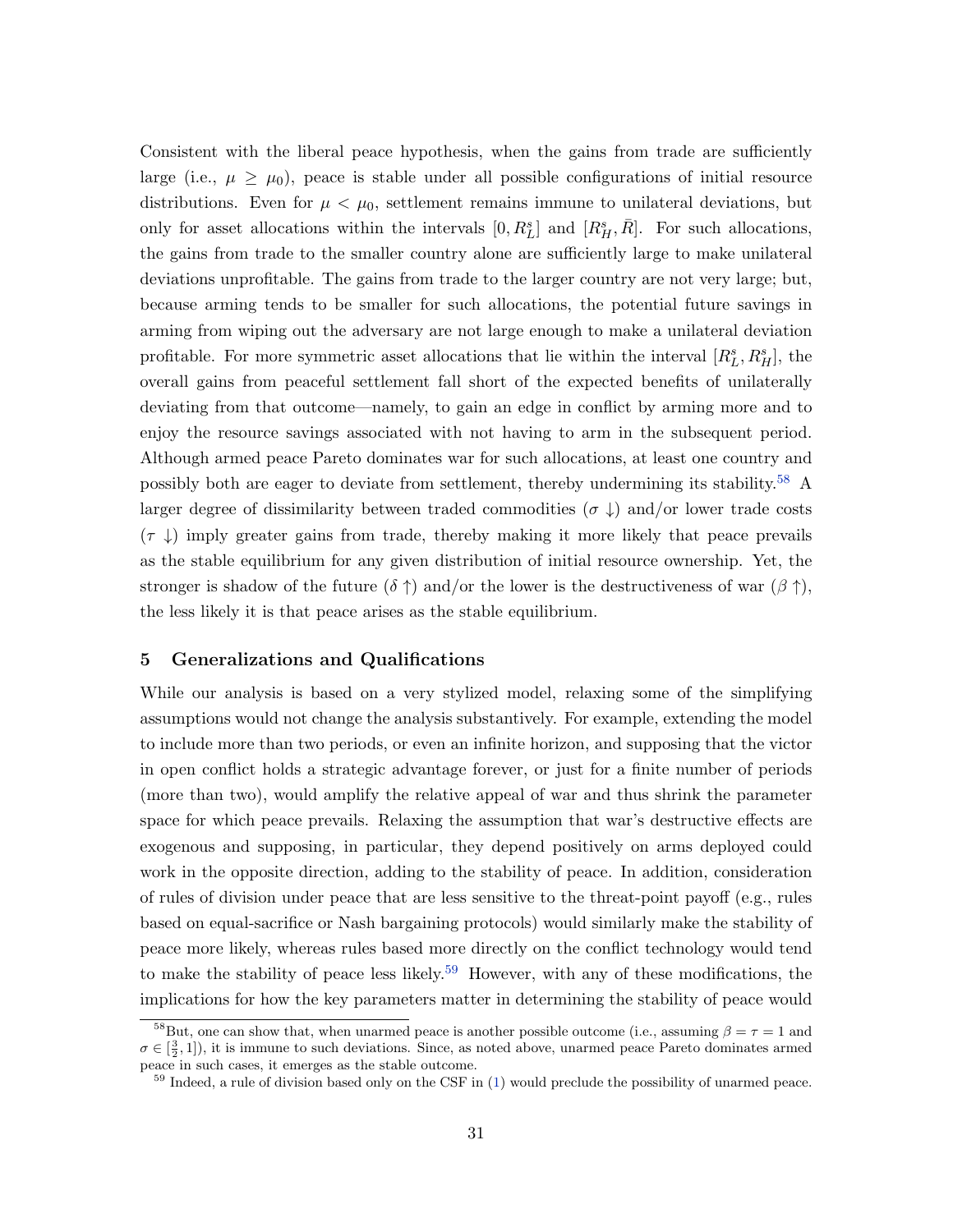not change qualitatively.

Let us consider other modifications that would allow us to address possible objections related to the assumption that the defeated country is put out of contention in the future. One possibility is to relax the assumption that all of the countries' residual resources are contestable. To the extent that a fraction of the countries' resources is secure, the defeated nation would be able to threaten the victor of the first-period war via "rebellion" in future interactions. Accordingly, the victor would have to devote some of its second-period resources to suppress such activity and more generally maintain "law and order," whereby it could protect its own resource and extract its winnings from the losing side. But, this future expense for the victor would reduce the expected payoff of war relative to peaceful settlement as well as the expected profitability of unilateral deviations, such that the parameter space for which war is the stable equilibrium shrinks.

In a similar but distinct approach, we could suppose instead that the winner of war (e.g., an imperial power) can, in both periods, extract the distinct intermediate good that the defeated country would have produced with its resources (net of destruction) and traded under peace; but, to do so successfully, the victor may have to incur a sunk cost in each period. Financed with some of the victor's output of the intermediate good it produces, this sunk cost can be interpreted as an investment in facilitating local production, monitoring order, and punishing insurgents. Since the victor appropriates the produced and potentially tradable intermediate good (as opposed to the defeated side's effective resource), one could view this alternative scenario as "colonial" or "forced" trade.<sup>[60](#page-32-0)</sup> Giving the victor access to the other country's distinct intermediate good increases the value of the prize under open conflict relative to what we studied above. However, the investments required of the victor to obtain those goods reduces the value of the prize. Indeed, although such expenditures bring benefits to the imperial power, they could over time cause a significant strain on that country's economy—what Kennedy (1987) has coined "imperial overstretch." Insofar as this effect is likely to dominate, one would expect the amount of equilibrium arming under the anticipation of war to fall. While this indirect effect alone would raises the expected payoff under conflict, it could be swamped by the direct effect of the required investment by the victor in each period. Hence, under these modifications to our model, open conflict could be less appealing relative to armed peace. These modifications could also reduce the payoff under a unilateral deviation, and thus expand the parameter space under which peace arises as the stable equilibrium outcome.

Finally, let us suppose that victory in a war in the first period brings no direct future reward in terms of the defeated country's resources in the second period, only the victor's

<span id="page-32-0"></span> $60$ Under this alternative scenario, the winner's resource net of destruction in the second period would be fully secure, while the loser's resource would be fully insecure.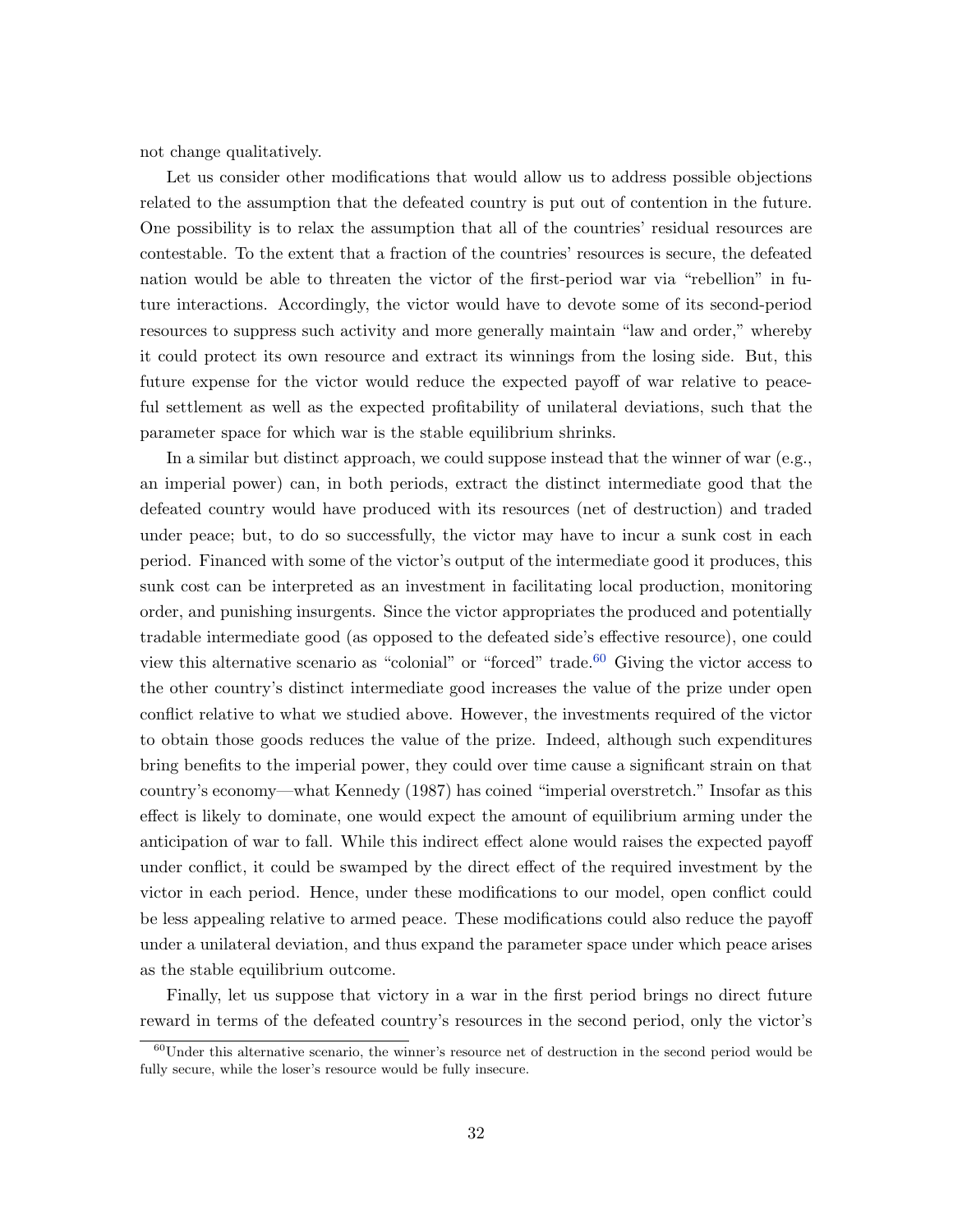own resource net of destruction. Under this modification, with a reduced prize from victory in open conflict, the parameter space for which peace is the stable equilibrium naturally expands. However, underscoring the importance of the costs of peace and the possible value of war to avoid these costs, this modification would not eliminate the possibility that war emerges as the stable equilibrium.

#### <span id="page-33-0"></span>6 Concluding Remarks

The liberal peace hypothesis has much intuitive appeal. Greater interdependence between national economies implies larger potential gains from trade; and, insofar as interstate conflict disrupts the realization of those gains, one would expect countries in potential conflict to resolve their differences peacefully. In a setting where countries dispute initial resource ownership claims and with a focus on equilibria that are immune to both coalitional and unlateral deviations, our analysis shows how the endogenous choice of conflict resolution depends on the potential gains from trade as determined jointly by trade costs and the elasticity of substitution between traded commodities. If those gains are sufficiently large, then peaceful settlement will emerge as the stable equilibrium outcome for all distributions of initial ownership claims. However, the actual threshold level of gains itself depends on other factors, including the destruction of open conflict and the salience of the future. The less destructive is open conflict and the more salient is the future, the larger is that threshold. Moreover, there also exists a threshold degree of destruction, above which peaceful settlement emerges for any initial distribution of resources, regardless of the magnitude of the gains from trade. Even when conflict is not sufficiently destructive and the gains from trade are small, peace could emerge as the stable equilibrium, but only when the international distribution of initial resource ownership is sharply uneven.

An interesting extension of the analysis would be to allow one country to make a pure resource transfer to the other country in advance of their arming decisions. The aim of this line of research would be to sort out the set of conditions under which transfers help to promote peace as the stable equilibrium outcome. For example, a transfer from the larger country to the smaller country would, for given guns, augment the possible gains from trade, and that effect alone would increase the chances for peace. However, if the smaller country is resource constrained in its arming prior to the transfer, the countries' arming choices and their threat-point payoffs would also be affected, possibly undermining the stability of peace. Alternatively, a transfer from the smaller country to the larger country that would result in a greater disparity in resources could make peaceful settlement a more likely outcome.

Another potentially fruitful extension left for future research involves the consideration of trade policies. In particular, allowing countries to use trade policies would influence the size and the disposition of the surplus in the shadow of war. Such an extension would make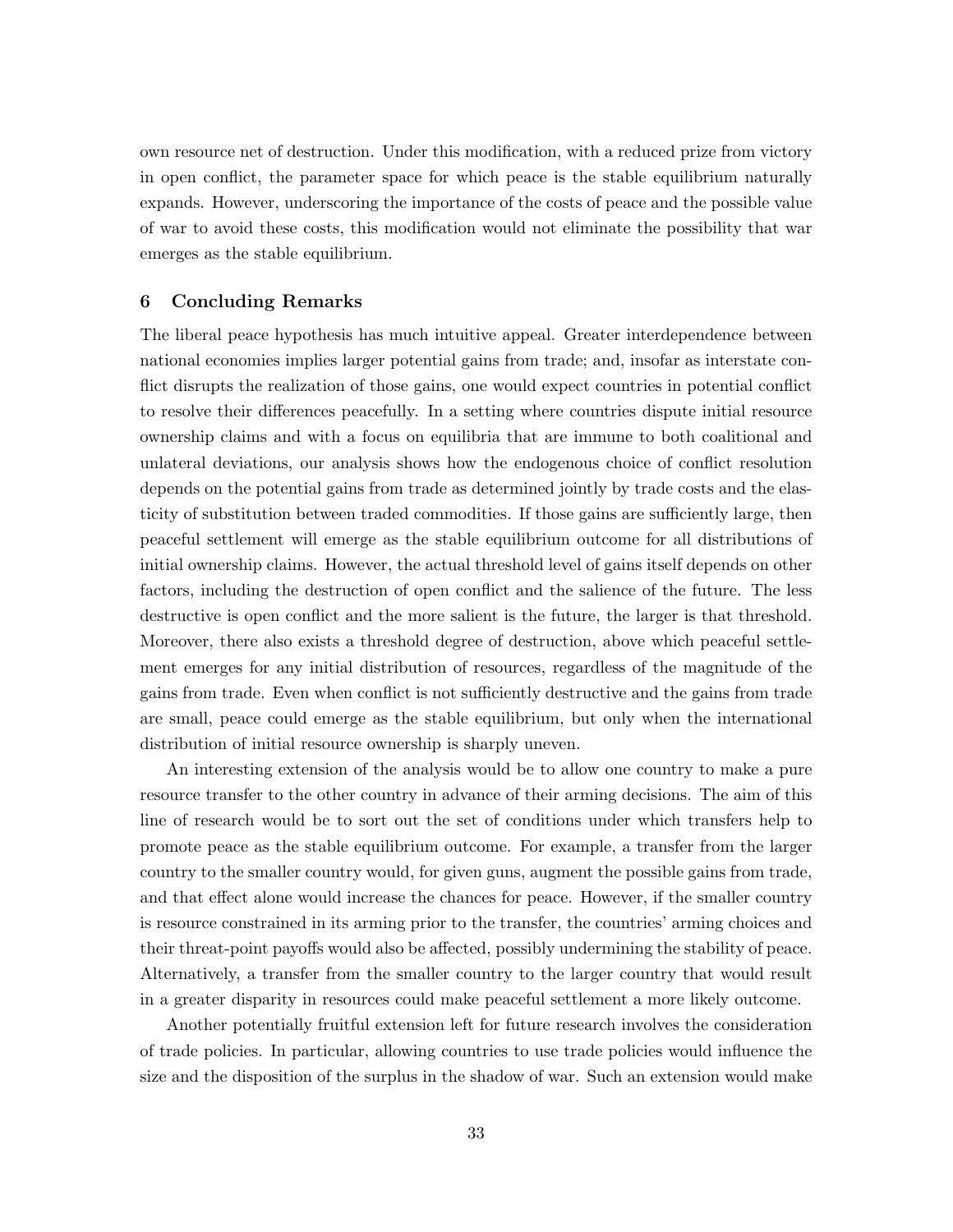it possible to explore possible interactions between security and trade policies in dynamic environments.

The analysis could also be extended to consider more than the two countries (say, three) each possessing a unique technology for producing an intermediate good distinct from that produced by the others. Assuming that the third country is not in dispute with the other two, one could ask how the possibility of trade between all three influences the prospects for peace. Furthermore, one could study the opportunities and incentives of the third, friendly country to intervene in the conflict between the two adversaries as well as the importance of alliances.

## References

- Amano, A., (1966). "International Factor Movements and the Terms of Trade," Canadian Journal of Economics 32(4), 510-519.
- Anbarci, N., Skaperdas, S., and Syropoulos, C., (2002). "Comparing Bargaining Solutions in the Shadow of Conflict: How Norms against Threats Can Have Real Effects," Journal of Economic Theory 106(1), 1–16.
- Arkolakis, C., Costinot, A., and Rodríguez-Clare, A., (2012). "New Trade Models, Same Old Gains?" American Economic Review 102(1), 94–130.
- Armington, P.S., (1969). "A Theory of Demand for Products Distinguished by Place of Production," International Monetary Fund Staff Papers 16(1), 159-176.
- Barbieri, K., (2002). The Liberal Illusion: Does Trade Promote Peace? Ann Arbor: The University of Michigan Press.
- Barbieri, K. and Levy, J.S., (1999). "Sleeping with the Enemy: The Impact of War on Trade," Journal of Peace Research 36(4), 463–479.
- Bernheim, B. Douglas, Peleg, B., and Whinston, M.D., (1987). "Coalition-Proof Nash Equilibria: I. Concepts," Journal of Economic Theory 42(1), 1–12.
- Beviá, C. and Corchón, L., (2010). "Peace Agreements without Commitment," Games and Economic Behavior 68(2), 469–487.
- Bhagwati, J.N, Brecher, R.A. and Hatta, T., (1983). "The Generalized Theory of Transfers and Welfare: Bilateral Transfers in a Multilateral World," American Economic Review, 73(4), 606–618.
- Brecher, R.A. and Bhagwati, J.N., (1982). "Immiserizing Transfers from Abroad," Journal of International Economics 13(3-4), 353–364.
- Copeland, D.C., (2015) Economic Interdependence and War. Princeton: Princeton University Press.
- Fearon, J., (1995). "Rationalist Explanations for War," International Organization 49(3),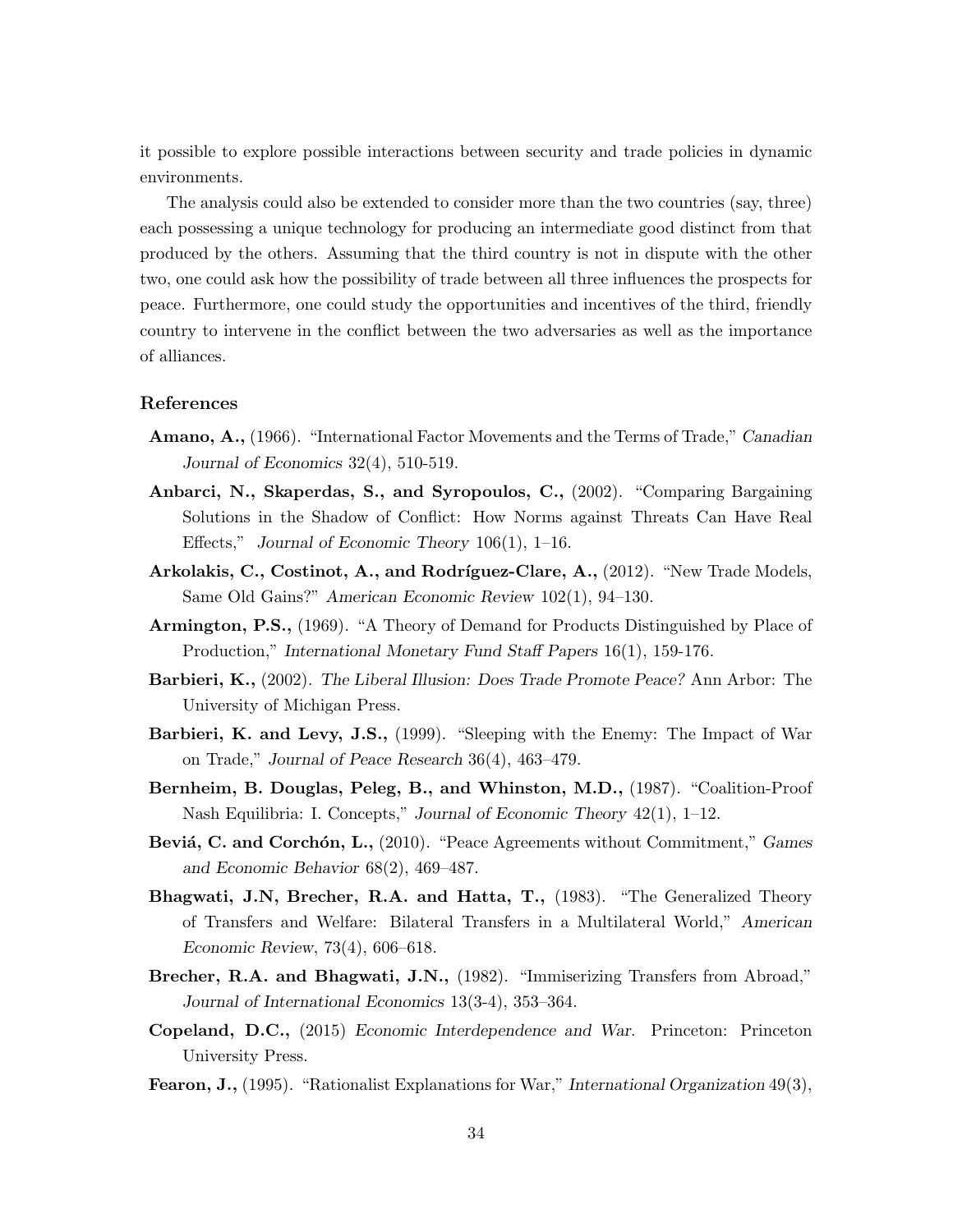379–414.

- Garfinkel, M.R. and Skaperdas S., (2000). "Conflict without Misperceptions or Incomplete Information: How the Future Matters," Journal of Conflict Resolution 44(6), 793–807.
- Garfinkel, M.R., Skaperdas S., and Syropoulos, C., (2015). "Trade and Insecure Resources," Journal of International Economics 95(1), 98–114.
- **Garfinkel, M.R. and Syropoulos, C.,**  $(2018)$ . "Rules for Dividing a Disputed Resource in the Context of the Classical Liberal Argument for Peace," Peace Economics, Peace Science and Public Policy 24(1), 2–17.
- Garfinkel, M.R. and Syropoulos, C., (2019). "Problems of Commitment in Arming and War: How Insecurity and Destruction Matter," Public Choice 178(3-4), 349–369.
- Garfinkel, M.R., Syropoulos, C., and Yotov, Y., (2018). "Arming in the Global Economy: The Importance of Trade with Enemies and Friends," unpublished paper.
- Glick, R and Taylor, A.M., (2010) "Collateral Damage: Trade Disruption and the Economic Impact of War," Review of Economics and Statistics 92(1), 102–127.
- Grossman, G.M., (1984). "The Gains from International Factor Factor Movements," Journal of International Economics 17(1-2), 73–83.
- Hirshleifer, J., (1989)."Conflict and Rent-Seeking Success Functions: Ratio vs. Difference Models of Relative Success," Public Choice 63(2), 101–112.
- Jackson, M.O. and Morelli, M., (2007). "Political Bias and War," American Economic Review 97(4), 1353–1373.
- Jackson, M.O. and Nei, S., (2015). "Networks of Military Alliances, Wars and International Trade," PNAS 112(50), 15277–15284.
- Kennedy, P. , (1987). The Rise and Fall of the Great Powers: Economic Change and Military Conflict from 1500 to 2000, New York: Random House.
- Krugman, P., (1980). "Scale Economies, Product Differentiation, and the Pattern of Trade," American Economic Review 70(5), 950–959.
- Martin, P., Mayer, T., and Thoenig, M., (2008). "Make Trade Not War," Review of Economic Studies 75(3), 865–900.
- McBride, M. and Skaperdas, S., (2014). "Conflict, Settlement and the Shadow of the Future," Journal of Economic Behavior and Organization 105, 75–89.
- Oneal, J.R. and Russett, B.M., (1997). "The Classical Liberals Were Right: Democracy, Interdependence and Conflict, 1950–1985," International Studies Quarterly 41(2), 267–293.
- Oneal, J.R. and Russett, B.M., (1999). "The Kantian Peace: The Pacific Benefits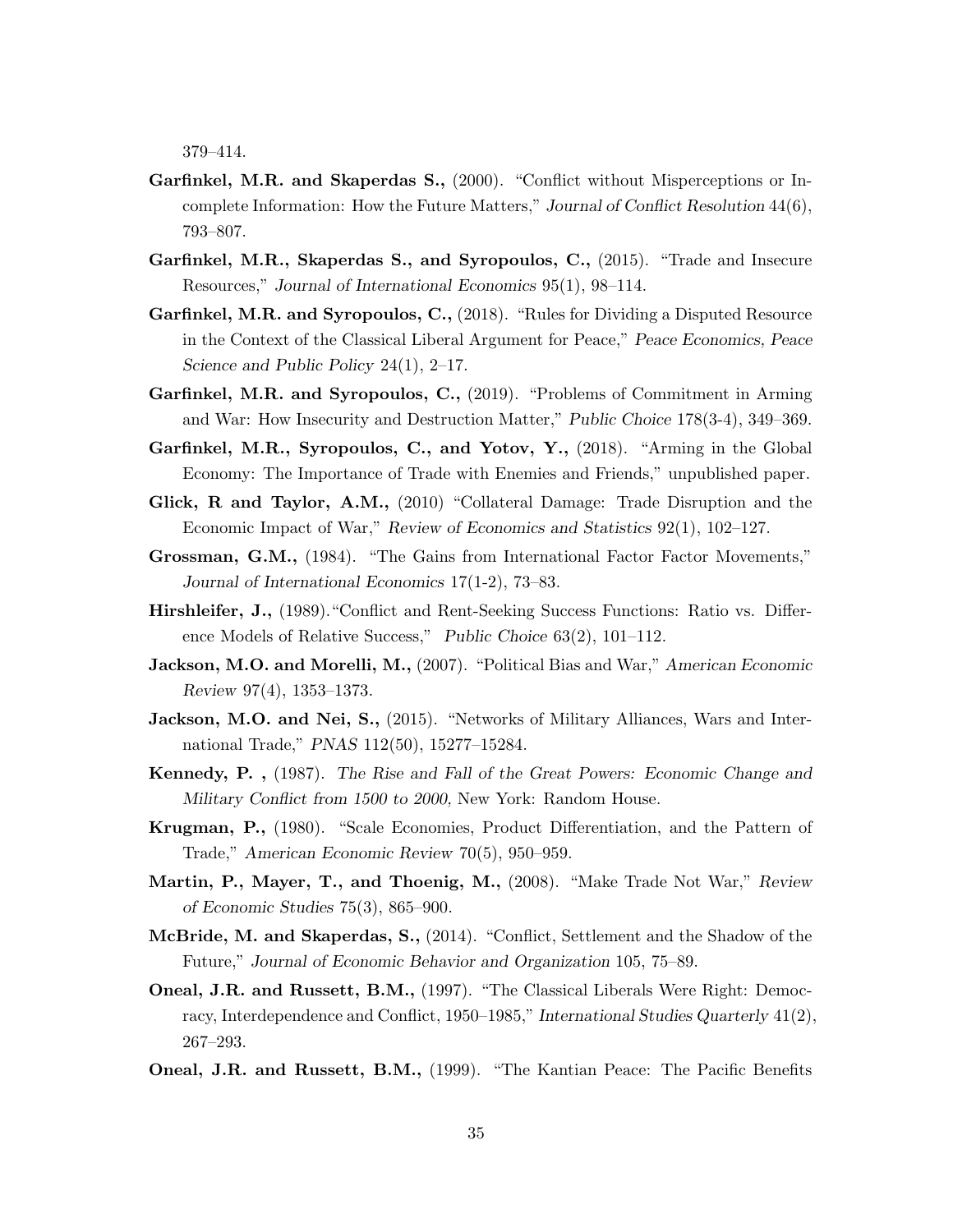of Democracy, Interdependence and International Organizations, 1855–1992" World Politics 52(1), 1–37.

- Polachek, S.W., (1980). "Conflict and Trade," Journal of Conflict Resolution 24(1), 55–78.
- Powell, R., (2006). "War as a Commitment Problem," International Organization 60(1), 169–203.
- Skaperdas, S., (1996). "Contest Success Functions," Economic Theory 7(2), 283-290.
- Skaperdas, S. and Syropoulos, C., (1996). "Can the Shadow of the Future Harm Cooperation?" Journal of Economic Behavior and Organization 29(3), 355–372.
- Skaperdas, S. and Syropoulos, C., (2001). "Guns, Butter, and Openness: On the Relationship between Security and Trade," American Economic Review: Papers and Proceedings 91(2), 353–357.
- Skaperdas, S. and Syropoulos, C., (2002). "Insecure Property and the Efficiency of Exchange," Economic Journal 112(476), 133–146.
- Tian, N., Fleurant, A., Kuimova, A., Wezeman, P.D. and Wezeman, S.T., (2018). "Trends in World Military Expenditure, 2017," SIPRI Fact Sheet, May 2018.
- Tullock, G., (1980). "Efficient Rent Seeking," in Buchanan, J.M., Tollison, R.D. and Tullock, G. (eds), Toward a Theory of the Rent Seeking Society, College Station: Texas A&M University Press, 3–15.
- Vesperoni, A. and Yildizparlak, A., (2019). "Inequality and Conflict Outbreak," Social Choice and Welfare (forthcoming).
- von Mises, L., (1948). Human Action, New Haven: Yale University Press.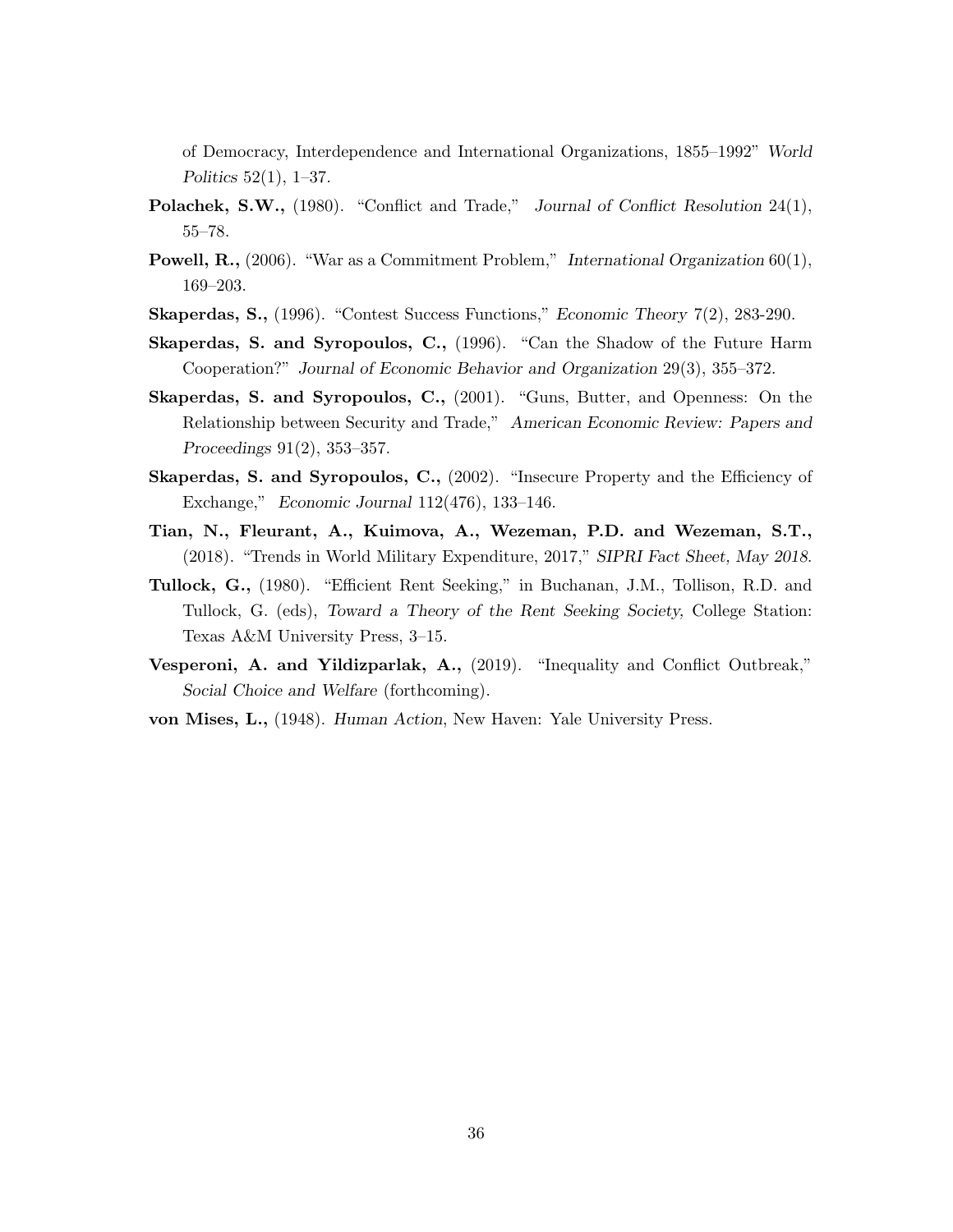

<span id="page-37-0"></span>Figure 1: Arming and Payoffs under Conflict for Alternative Distributions of Initial Resource Ownership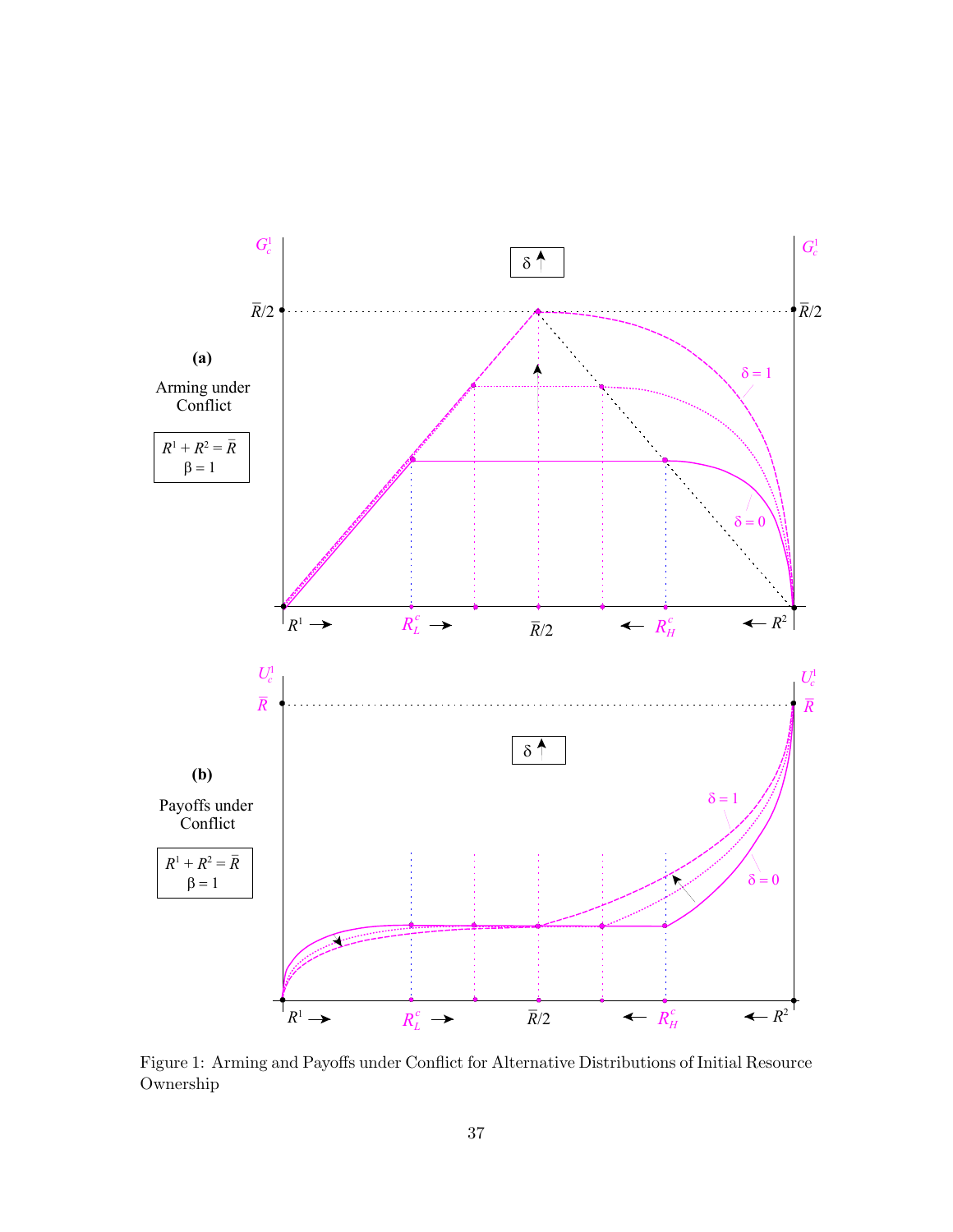

<span id="page-38-0"></span>Figure 2: Arming and Payoffs under Settlement for Alternative Distributions of Initial Resource Ownership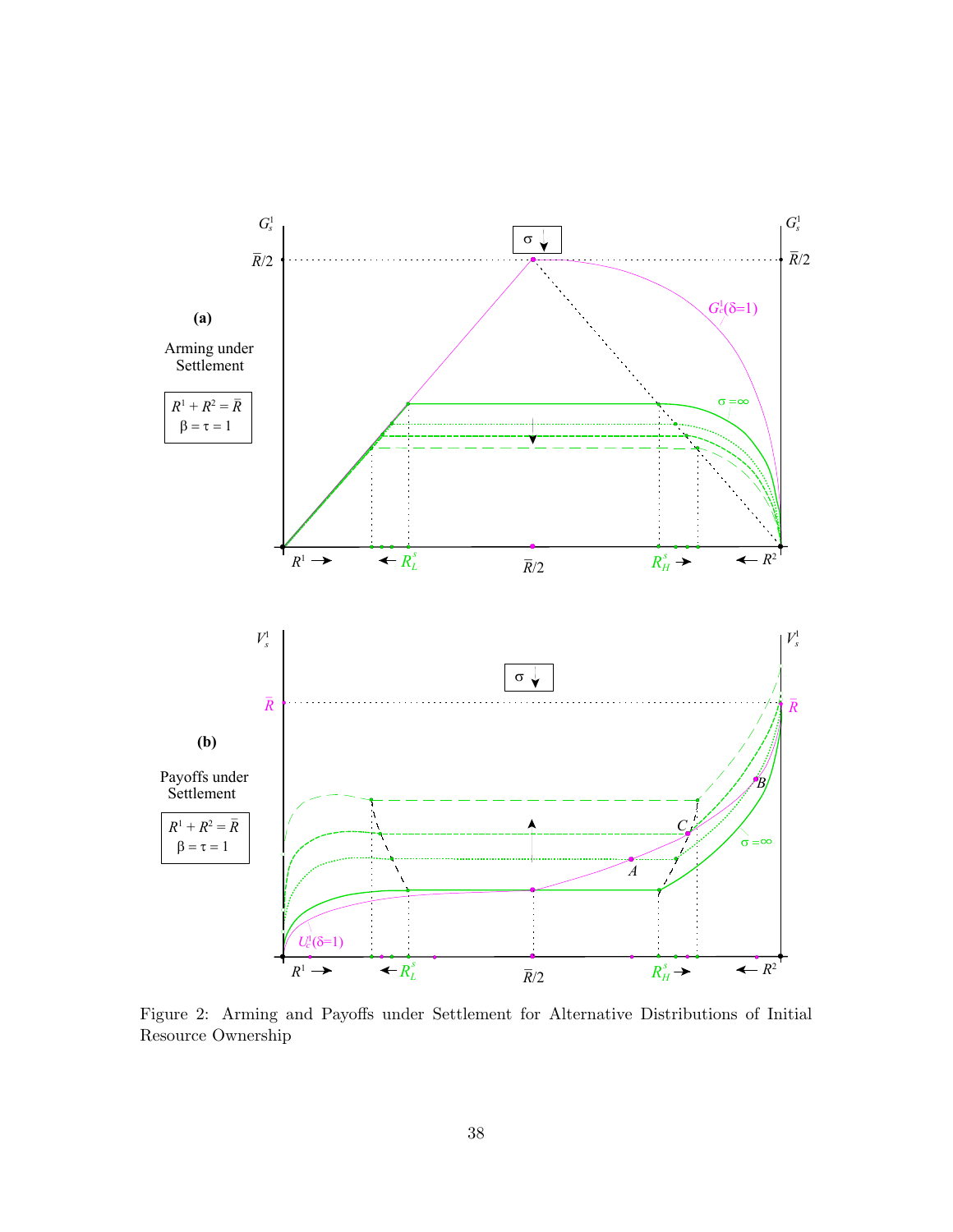

<span id="page-39-0"></span>Figure 3: Best-Response Functions under War and Settlement and Unilateral Deviations from Settlement

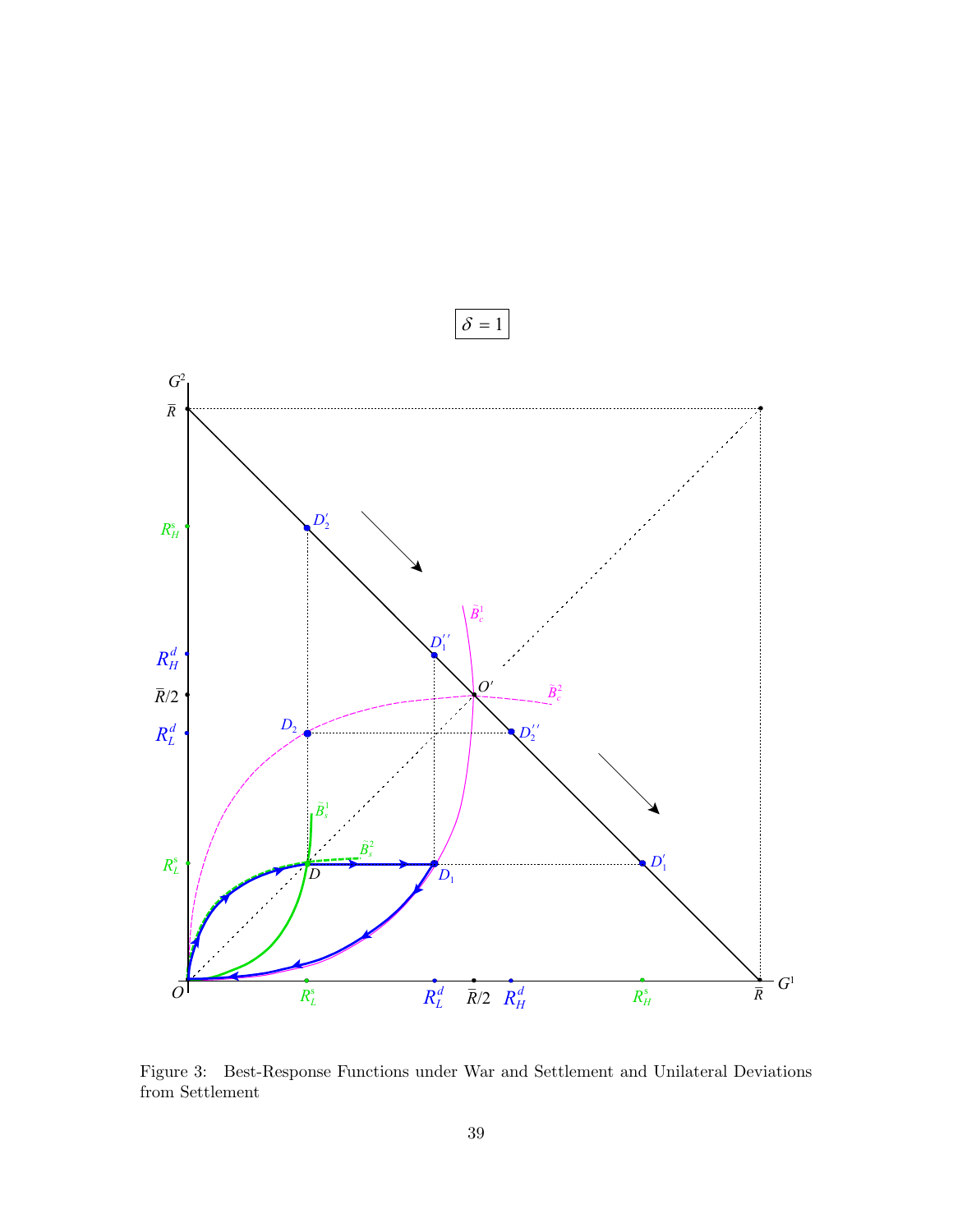

<span id="page-40-0"></span>Alternative Distributions of Initial Resource Ownership for Alternative Distributions of Asset Ownership Figure 4: Arming and Payoffs under Conflict, Settlement, and Unilateral Deviations for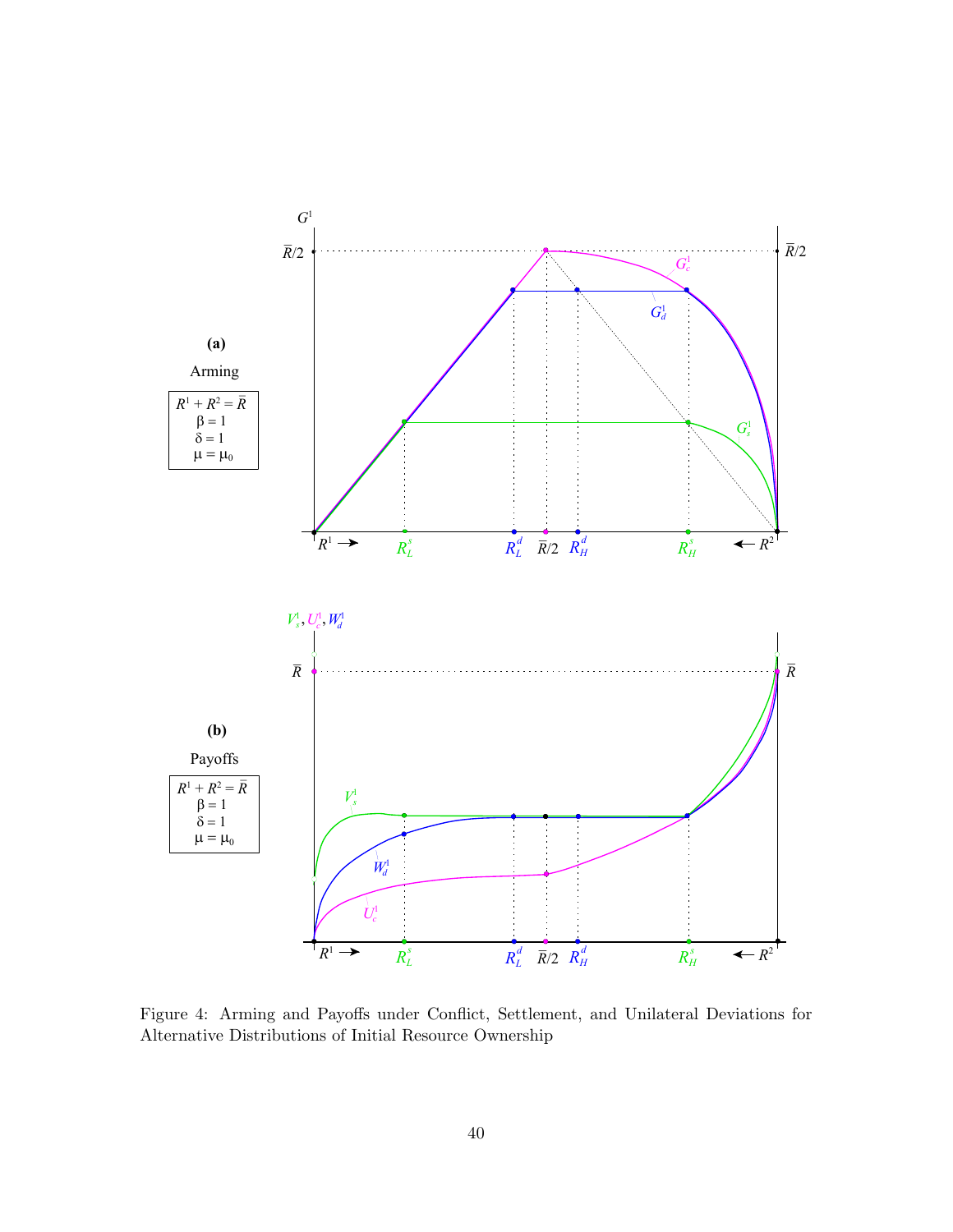# A Appendix

**Proof of Proposition [1.](#page-13-2)** The proof follows from the discussion in the text, along with the best-response functions shown in  $(10)$  and the critical values for R shown in  $(11)$ .

**Proof of Proposition [2.](#page-14-0)** That  $U_c^i$  for  $i = 1, 2$  depends positively on  $\beta$  for all  $R^i \in (0, \bar{R})$ follows from the finding in Proposition [1,](#page-13-2) that equilibrium arming is independent of  $\beta$ , and the fact that an increase  $\beta$  implies more of the residual resource remains after conflict for employment by the victor in the production of its intermediate good.

Part (a). From Proposition [1\(](#page-13-2)a), when neither country is resource constrained in its arming decision, we have the symmetric solution  $G_c = R_L \equiv \frac{1}{4}$  $\frac{1}{4}(1+\delta)\overline{R}$  implying  $\phi^i = \phi^j = \frac{1}{2}$  $\frac{1}{2}$  and  $\bar{X} = \bar{R} - 2G_c = \frac{1}{2}$  $\frac{1}{2}(1-\delta)\bar{R}$ . Then, the specification for average payoffs in [\(8\)](#page-11-2) gives  $U_c^i = \beta \frac{\bar{R}}{4}$  $\frac{R}{4}$ , which is independent of the distribution of  $\bar{R}$  and time preferences  $\delta$ .

Part  $(b)$ . Turning to the case of sufficiently uneven distributions that imply country i is resource constrained, while country j is not, Proposition [1\(](#page-13-2)b) shows that  $G_c^i = R^i$  and, with [\(10b\)](#page-12-2), implies

$$
G_c^j = \widetilde{B}_c^j(R^i) = -R^i + \sqrt{(1+\delta)\overline{R}R^i}.
$$

Appropriately differentiating the expression above, imposing  $d\bar{R}=0$ , gives:

<span id="page-41-0"></span>
$$
\frac{dG_c^j}{dR^i} = \frac{G_c^j - R^i}{2R^i} > 0
$$
\n(A.1a)

$$
\frac{dG_c^j}{d\delta} = \frac{R^i}{\overline{G}_c} \frac{\overline{R}}{2} > 0,\tag{A.1b}
$$

where  $\bar{G}_c = R^i + G_c^j$ .

A change in a country's own initial resource affects its payoff shown in [\(8\)](#page-11-2) directly only through its effect on  $\bar{R}$ . But, since our focus here is on changes in the distribution of  $\bar{R}$ such that  $dR^i = -dR^j$ , we need to consider only the indirect effects as follows:

$$
\frac{dU_c^i}{dR^i} = U_{G^i}^i + U_{G^j}^i \frac{dG_c^j}{dR^i} = \frac{\beta}{1+\delta} \left( \left[ \phi_{G^i}^i \left( \bar{X} + \delta \bar{R} \right) - \phi^i \right] + \left[ \phi_{G^j}^i \left( \bar{X} + \delta \bar{R} \right) - \phi^i \right] \frac{dG_c^j}{dR^i} \right)
$$
\n
$$
= \frac{\beta}{1+\delta} \left[ \frac{G_c^j - R^i}{2R^i} \right] > 0 \tag{A.2a}
$$
\n
$$
\frac{dU_c^j}{dR^i} = U_{G^i}^j \frac{dG_c^i}{dR^i} + U_{G^j}^j \frac{dG_c^j}{dR^i} = \frac{\beta}{1+\delta} \left\{ \left[ \phi_{G^i}^j \left( \bar{X} + \delta \bar{R} \right) - \phi^j \right] + \left[ 0 \right] \frac{dG_c^j}{dR^i} \right\}
$$
\n
$$
\beta \left[ G_c^j \right]
$$

<span id="page-41-2"></span><span id="page-41-1"></span>
$$
=-\frac{\beta}{1+\delta}\left[\frac{G_c^j}{R^i}\right]<0.\tag{A.2b}
$$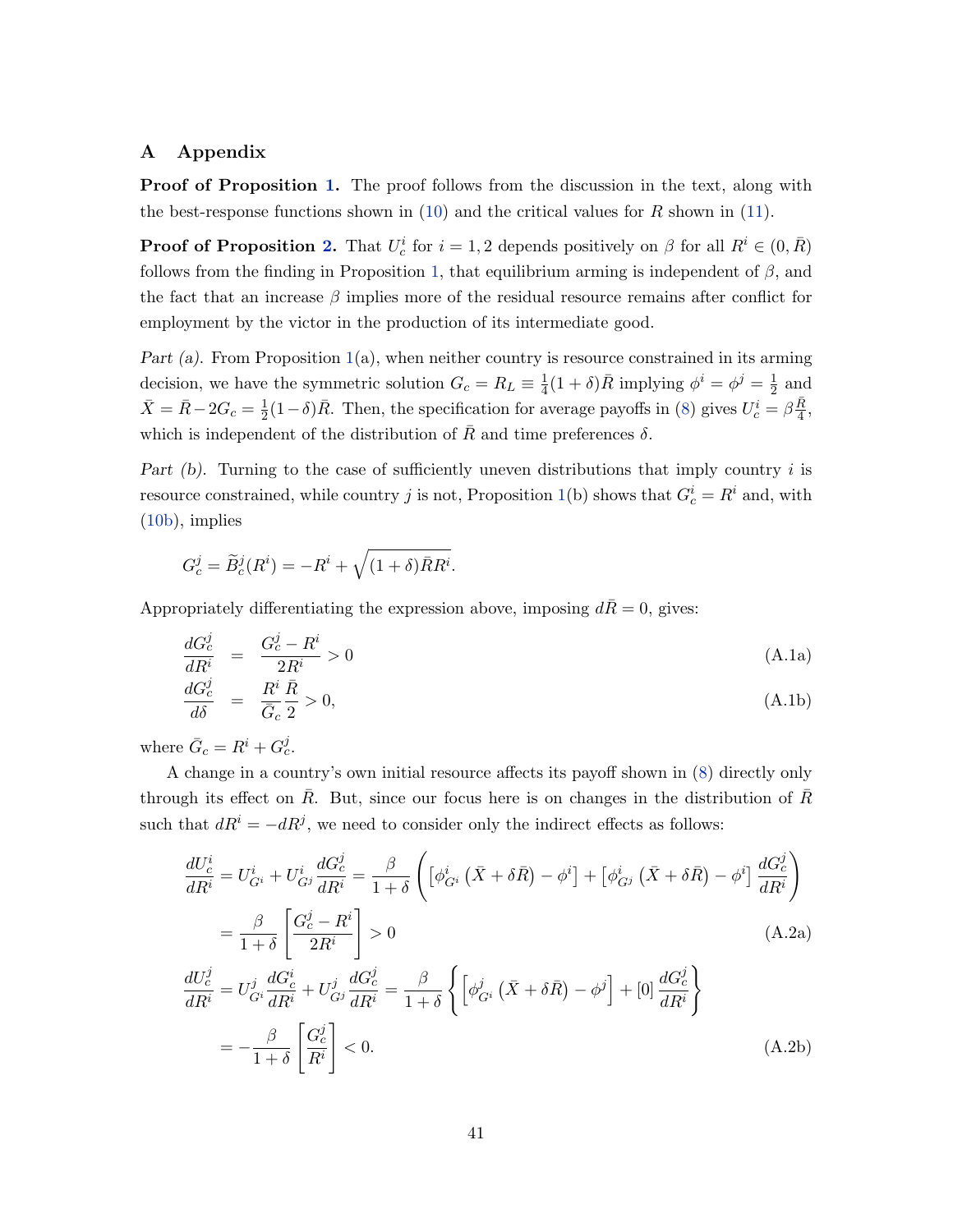The above expressions can be obtained using country j's FOC based on [\(9\)](#page-11-3),  $U_{Gj}^j = 0$ , to eliminate  $(X + \delta R)$ ,  $(A.1a)$  and the properties of the conflict technology in [\(1\)](#page-6-2). To establish the limit results, we use [\(8\)](#page-11-2) keeping in mind that, while  $\lim_{R^i\to 0} G^i = 0$  and  $\lim_{R^i\to 0} G^j = 0$ ,  $\lim_{R^i \to 0} \phi^j = \lim_{R^i \to 0} \{1 - \sqrt{R^i/(1+\delta)\bar{R}}\} = 1.$ 

Differentiation of [\(A.2a\)](#page-41-1) and [\(A.2b\)](#page-41-2) with respect to  $R<sup>i</sup>$  while using [\(A.1a](#page-41-0)) gives

<span id="page-42-0"></span>
$$
\frac{d^2U_c^i}{(dR^i)^2} = -\frac{\beta}{1+\delta} \left[ \frac{\bar{G}_c}{2\left(R^i\right)^2} \right] < 0 \tag{A.3a}
$$

<span id="page-42-1"></span>
$$
\frac{d^2U_c^j}{(dR^i)^2} = \frac{\beta}{1+\delta} \left[ \frac{\bar{G}_c}{2\left(R^i\right)^2} \right] > 0. \tag{A.3b}
$$

Equation [\(A.3a\)](#page-42-0) reveals that the constrained country's average payoff  $U_c^i$  is concave in  $R^i$ . Furthermore, since  $dR^j = -dR^i$  implies, by [\(A.3b\)](#page-42-1),  $d^2U_c^j/(dR^j)^2 = d^2U_c^j/(dR^i)^2 > 0$ , it follows that the unconstrained country's equilibrium average payoff is convex in its own endowment  $R^j$ . This completes the proof of (b.i) that deals with endowment redistributions.

Turning to part (b.ii), we examine the influence of  $\delta$  on payoffs in [\(8\)](#page-11-2). Accounting for both the direct and indirect welfare effects, we have for the constrained country  $i$ :

<span id="page-42-2"></span>
$$
\frac{dU_c^i}{d\delta} = U_\delta^i + U_{G^j}^i \frac{dG_c^j}{d\delta} = \beta \frac{\phi^i \bar{R} (1+\delta) - \phi^i (\bar{X} + \delta \bar{R})}{(1+\delta)^2} + \beta \left[ \frac{\phi_{G^j}^i (\bar{X} + \delta \bar{R}) - \phi^i}{1+\delta} \right] \frac{dG_c^j}{d\delta}
$$
\n
$$
= \frac{\beta \phi^i}{(1+\delta)^2} \left[ \bar{G}_c - \frac{1}{2} (1+\delta) \bar{R} \right].
$$
\n(A.4)

The last expression above makes use of the definitions  $\bar{X} = \bar{R} - \bar{G}_c$ ,  $\phi^i = G_c^i / \bar{G}_c = R^i / \bar{G}_c$ , and  $\phi^j + \phi^i = 1$ , along with the implication of [\(1\)](#page-6-2) that  $\phi^i_{G^j} = -\phi^j_C$  $\int_{G^j}$  in country j's FOC (which requires  $\phi_{\alpha}^{j}$  $\frac{d^j}{G^j}(\bar{X} + \delta \bar{R}) = \phi^j$  and [\(A.1b\)](#page-41-0). To evaluate the sign of [\(A.4\)](#page-42-2), observe that when neither country's arming decision is constrained by its initial resource endowment, the aggregate quantity of guns under conflict  $\bar{G}_c$  equals  $2R^c_L = \frac{1}{2}$  $\frac{1}{2}(1+\delta)\bar{R}$ . But, assuming that country *i* is resource constrained  $G_c^i = R^i$ , we have  $R^i < R_L^c$ , which implies  $G_c^j >$  $R<sup>i</sup>$ . Owing to strategic complementarity exhibited by the unconstrained country's bestresponse function, it follows that  $\bar{G}_c < 2R_L^c$ , such that the expression shown in [\(A.4\)](#page-42-2) is negative. Thus, the direct (and positive) effect of an increase in  $\delta$  on  $U_c^i$  is dominated by the indirect (and negative) effect of  $\delta$  on the unconstrained rival's arming (which rises), implying that the constrained country's average discounted payoff necessarily falls. For the unconstrained country j, the direct effect of an increase in  $\delta$  on  $U_c^j$  is strictly positive, while there is no indirect effect since  $G_c^i = R^i$ . As such, an increase in  $\delta$  necessarily augments the unconstrained country's average discounted payoff  $U_c^j$ .  $||$ 

Some Comparative Statics under Trade. Let a "<sup>^"</sup> over variables denote percent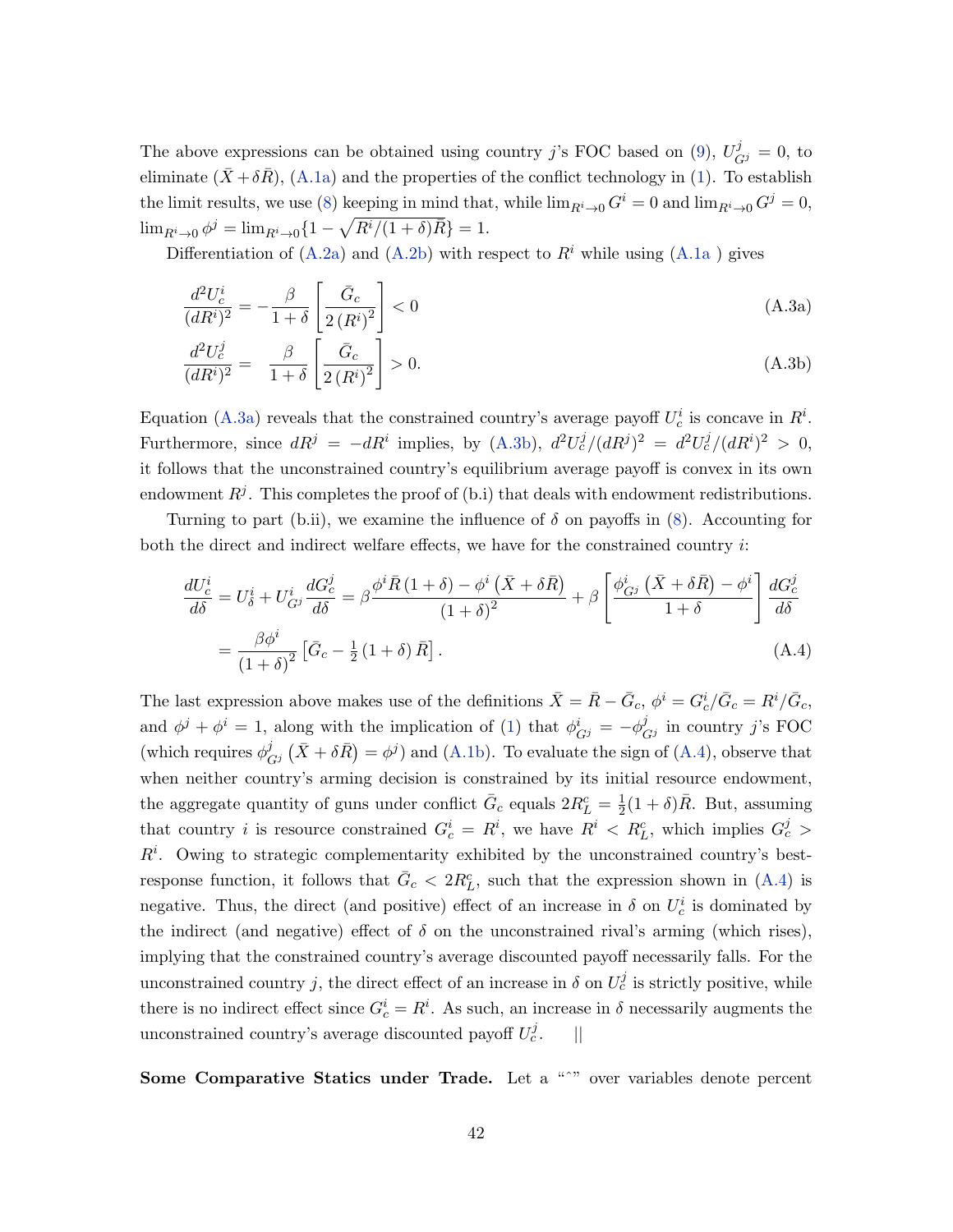change (e.g.,  $\hat{x} \equiv dx/x$ ). The definitions of expenditure shares  $\gamma_j^i = (p^i)^{1-\sigma}/[1+(p^i)^{1-\sigma}]$ and domestic prices  $p^i = \tau \pi_T^i$  imply

<span id="page-43-1"></span>
$$
\widehat{\gamma}_j^i = -(\sigma - 1)\gamma_i^i(\widehat{\pi}_T^i + \widehat{\tau}) - \gamma_i^i \ln(p^i) d\sigma.
$$

Logarithmically differentiating [\(5\)](#page-9-1) and simplifying the resulting expression gives

$$
\widehat{\pi}_T^i = \frac{1}{\Delta} \left\{ \widehat{Z}^i - \widehat{Z}^j + (\sigma - 1)(\gamma_j^i - \gamma_i^j)\widehat{\tau} - \left[ \gamma_i^i \ln(p^i) - \gamma_j^j \ln(p^j) \right] d\sigma \right\},\tag{A.5}
$$

where, as previously shown in [\(15b\)](#page-18-5),  $\Delta = 1 + (\sigma - 1)(\gamma_i^i + \gamma_j^j)$  $j_j$ ) > 1. Hence, increases in country *i*'s effective endowment  $Z^i$  affects its terms of trade adversely. Exactly the opposite is true for an increase in  $Z<sup>j</sup>$ . Equation [\(A.5\)](#page-43-1) also reveals that the effect of an increase in trade costs  $\tau$  on country *i*'s terms of trade  $\pi_T^i$  depends qualitatively on the ranking of the two countries' expenditure shares of their respective importables. Similarly, the impact of the elasticity of substitution  $\sigma$  on  $\pi_T^i$  depends on the manner in which internal prices compare internationally. As we will see shortly, both rankings depend on the distribution of  $\bar{X}$  or the effective endowments,  $Z^i$  and  $Z^j$ .

To gain some understanding of how this distribution of  $X$  matters not only for equilibrium prices, but also for the countries' payoffs and their gains from trade, we suppose for now that  $Z^i = \lambda^i \bar{X}$  for  $i = 1, 2$ , where  $\lambda^i \geq 0$  (implying  $\lambda^j = 1 - \lambda^i \leq 1$ ) is an arbitrary division of the common pool  $\bar{X}$  (=  $\bar{R} - \bar{G} > 0$ ). Additionally, keep  $\bar{R}, \bar{G}$  (and thus  $\bar{X}$ ) fixed in the background. The next two lemmas describe how  $\lambda^i$  affects  $\pi_T^i$  and  $\gamma_j^i$  respectively.

**Lemma A.1** Country *i*'s terms of trade  $\pi_T^i$  depends on the division  $\lambda^i$  of a given  $\bar{X}$  for  $i \neq j = 1, 2$ , as follows:

- <span id="page-43-0"></span>(a)  $\partial \pi_T^i / \partial \lambda^i > 0$  and, for  $\lambda^i > \lambda^j$ ,  $\partial^2 \pi_T^i / (\partial \lambda^i)^2 \geq 0$ .
- (b)  $\lim_{\lambda^i \to 0} \pi_T^i = 0$ ,  $\lim_{\lambda^i \to 1/2} \pi_T^i = 1$  and  $\lim_{\lambda^i \to 1} \pi_T^i = \infty$ .
- (c) If  $\lambda^i \geq \frac{1}{2}$  $\frac{1}{2}$  then  $\pi^i_T \geq 1$  and  $p^i \geq p^j$ .

**Proof:** Part (a). Because the supply of country i's intermediate input is  $Z^i = \lambda^i \overline{X}$  we have  $\hat{Z}^i - \hat{Z}^j = \hat{\lambda}^i - \hat{\lambda}^j = \left(\frac{1}{\lambda^i} + \frac{1}{\lambda^j}\right) d\lambda^i$  in [\(A.5\)](#page-43-1) for any given  $\bar{X}$ . Since  $\Delta > 0$ , we thus have

$$
\frac{\partial \pi_T^i}{\partial \lambda^i} = \frac{1}{\lambda^i \lambda^j \Delta} > 0,
$$

which proves the first portion of part (a).

To prove the convexity of  $\pi_T^i$  in  $\lambda^i$  for  $\lambda^i \geq \lambda^j$ , we differentiate the expression above with respect to  $\lambda^i$ , keeping in mind that  $\lambda^j = 1 - \lambda^i$  and using the definition of  $\Delta$  in [\(15b\)](#page-18-5) and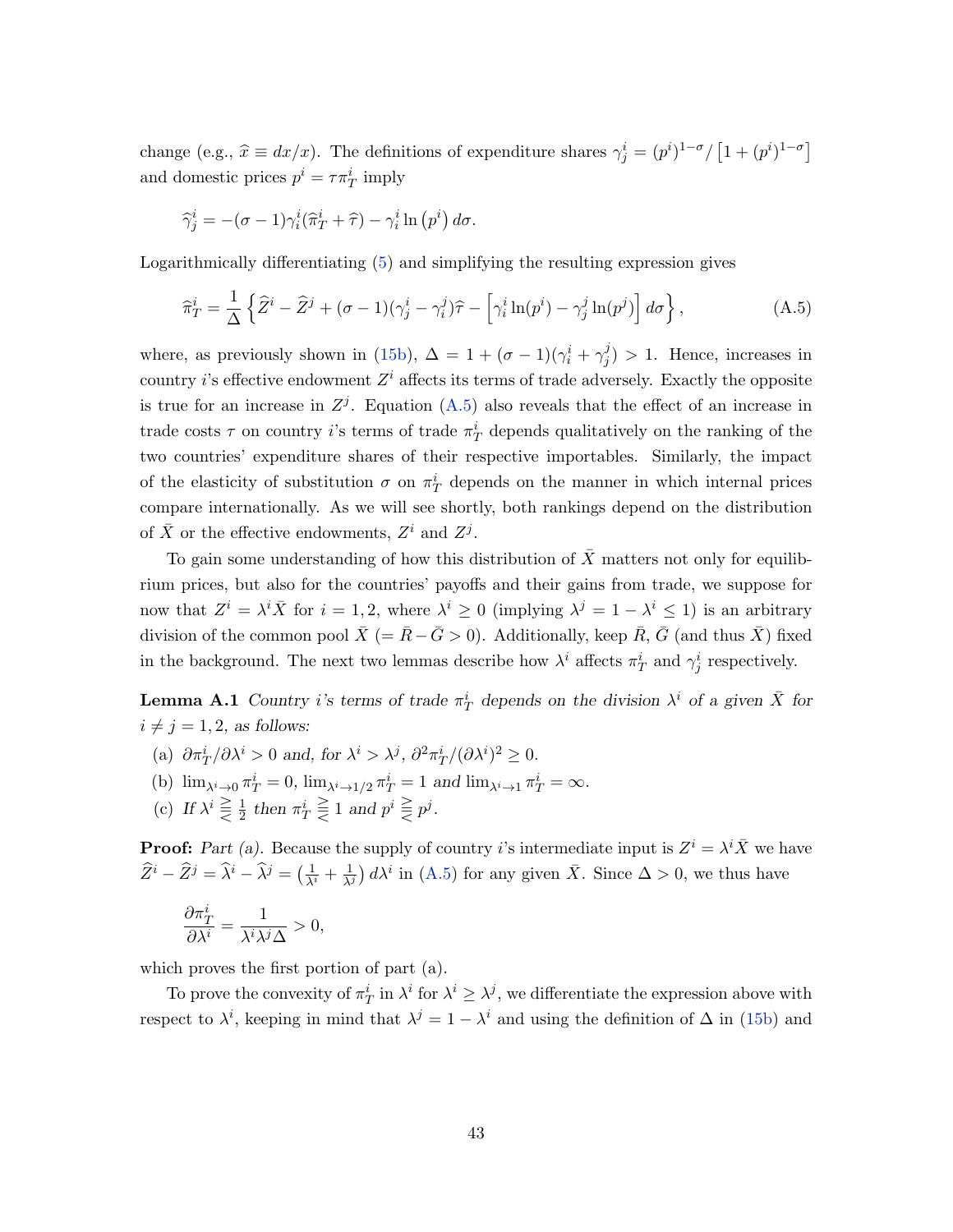the facts that  $p^i = \tau \pi_T^i$ ,  $\pi_T^j = 1/\pi_T^i$  and  $\pi_T^i \left( \partial \gamma_j^i / \partial \pi_T^i \right) = -(\sigma - 1) \gamma_i^i \gamma_j^i$  for  $i \neq j = 1, 2$ :

$$
\frac{\partial^2 \pi_T^i}{(\partial \lambda^i)^2} = \frac{\lambda^i - \lambda^j}{(\lambda^i \lambda^j)^2 \Delta} + \frac{(\sigma - 1)}{\lambda^i \lambda^j \Delta^2} \left[ \pi_T^i \left( \frac{\partial \gamma_j^i}{\partial \pi_T^i} \right) + \pi_T^j \left( \frac{\partial \gamma_i^j}{\partial \pi_T^j} \right) \right] \frac{\partial \pi_T^i}{\partial \lambda^i}
$$
  
= 
$$
\frac{\lambda^i - \lambda^j}{(\lambda^i \lambda^j)^2 \Delta} + \frac{(\sigma - 1)^2}{\pi_T^i (\lambda^i \lambda^j)^2 \Delta^3} \left( \gamma_j^j \gamma_i^j - \gamma_i^i \gamma_j^i \right).
$$

The first term in the last line of the expression above is non-negative due to our assumption that  $\lambda^i \geq \lambda^j$ . Hence, it is sufficient to show that the second term is non-negative as well. Using the definitions of the expenditure shares in terms of internal prices gives

$$
\gamma_j^j \gamma_i^j - \gamma_i^i \gamma_j^i = \frac{(p^j)^{1-\sigma}}{\left[1 + (p^j)^{1-\sigma}\right]^2} - \frac{(p^i)^{1-\sigma}}{\left[1 + (p^i)^{1-\sigma}\right]^2} = \frac{\left[(p^i)^{\sigma-1} - (p^j)^{\sigma-1}\right] \left[(p^i p^j)^{\sigma-1} - 1\right]}{\left[1 + (p^i)^{\sigma-1}\right]^2 \left[1 + (p^j)^{\sigma-1}\right]^2}
$$

$$
= \frac{(p^j)^{\sigma-1} \left[\left(\pi_T^i\right)^{2(\sigma-1)} - 1\right] \left[\tau^{2(\sigma-1)} - 1\right]}{\left[1 + (p^i)^{\sigma-1}\right] \left[1 + (p^j)^{\sigma-1}\right]}.
$$

Since  $\tau \geq 1$ , the desired result follows from part (c) of the lemma (shown below), that  $\lambda^i \gtreqqless \frac{1}{2}$  $\frac{1}{2}$  implies  $\pi_T^i \geq 1$ , thereby establishing the convexity of  $\pi_T^i$  in  $\lambda_i$  for  $\lambda^i > \lambda^j$ .

Part (b). The expenditure shares can be written, using  $p^i = \tau \pi_T^i$  and noting  $\pi_T^j = 1/\pi_T^i$ , as

<span id="page-44-0"></span>
$$
\gamma_j^i = \frac{1}{1 + \tau^{\sigma - 1} (\pi_T^i)^{\sigma - 1}} \text{ and } \gamma_i^j = \frac{(\pi_T^i)^{\sigma - 1}}{(\pi_T^i)^{\sigma - 1} + \tau^{\sigma - 1}},
$$
\n(A.6)

where  $\hat{\gamma}_j^i = -(\sigma - 1) \left(1 - \gamma_j^i\right) \hat{\pi}_T^i$ . Substituting these expressions along with  $Z^i = \lambda^i \bar{X}$  and  $Z^{j} = (1 - \lambda^{i})\overline{X}$  into the world market clearing condition [\(5\)](#page-9-1), after some rearranging, gives

$$
\left[\frac{1+\tau^{\sigma-1}(\pi_T^i)^{\sigma-1}}{\tau^{\sigma-1}+(\pi_T^i)^{\sigma-1}}\right](\pi_T^i)^{\sigma} = \frac{\lambda^i}{1-\lambda^i}.
$$
\n(A.7)

To proceed, we study the behavior of  $\pi_T^i$  on the LHS of the condition above as  $\lambda^i$  varies on the RHS. Now observe that the RHS behaves as follows: (i)  $\lim_{\lambda^i \to 0} RHS = 0$ , (ii)  $\lim_{\lambda^i \to 1/2} RHS = 1$ , and (iii)  $\lim_{\lambda^i \to 1} RHS = \infty$ . Clearly, the limits of the LHS must match the respective limits of the RHS in all three cases. In what follows, keep in mind that, for any finite  $\tau \geq 1$  and  $\sigma > 1$ ,  $\tau^{\sigma-1}$  in the LHS is finitely positive. In case (i), the expression inside the square brackets of the LHS is finitely positive for all  $\pi_T^i \geq 0$ . Therefore,  $\lim_{\lambda^i \to 0}$  LHS = 0 only if  $\lim_{\lambda^i \to 0} \pi_T^i = 0$ . Similarly, in case (ii),  $\lim_{\lambda^i \to 1/2} \pi_T^i = 1$  because no other value of  $\pi_T^i$  ensures  $\lim_{\lambda^i \to 1/2}$  LHS = 1. Lastly, in case (iii),  $\lim_{\lambda^i \to 1} \pi_T^i = \infty$  because the expression inside the square brackets of the LHS is finitely positive for all  $\tau \geq 1$  and  $\pi_T^i \geq 0$  (including the case of  $\pi_T^i \to \infty$ ).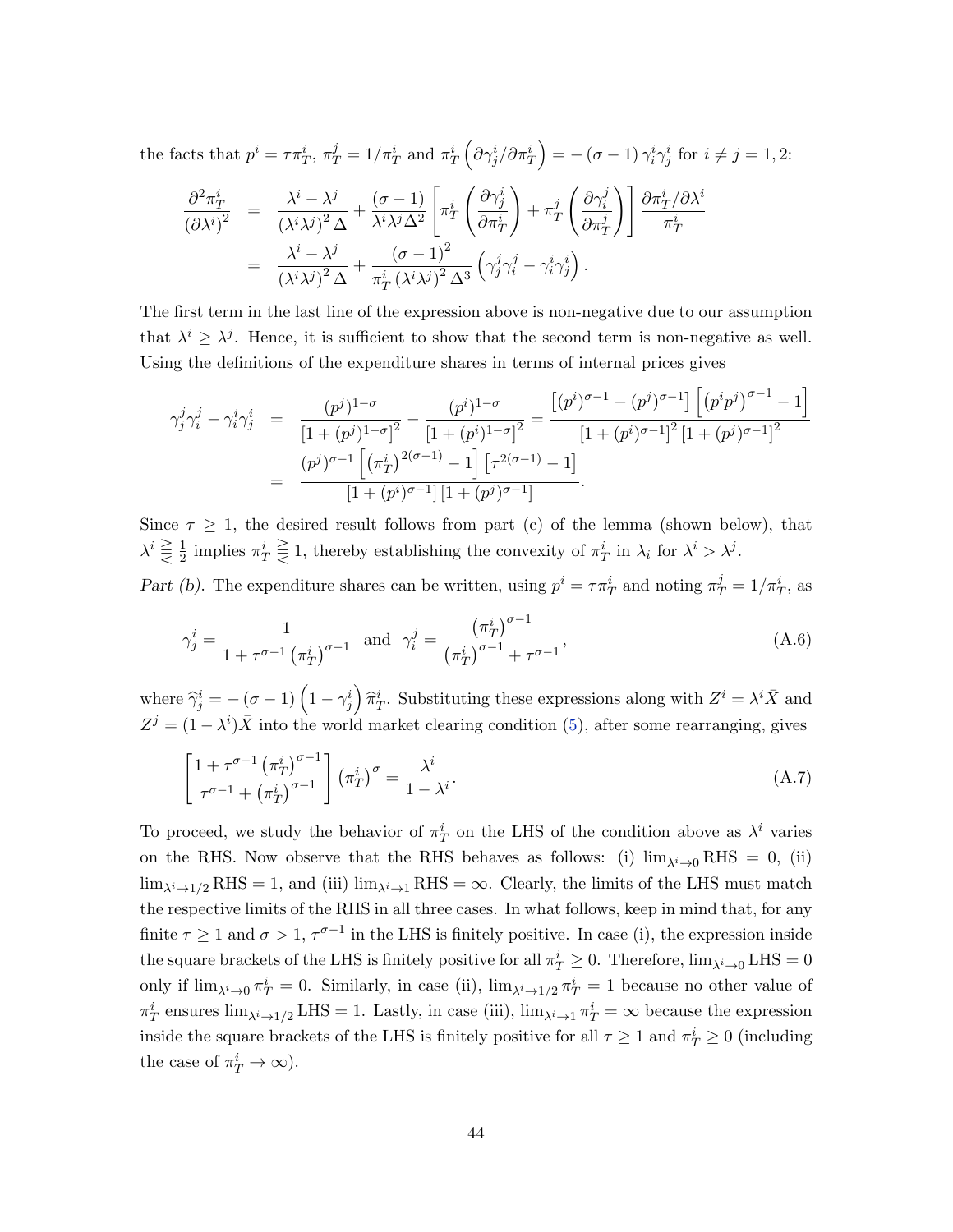<span id="page-45-0"></span>Part  $(c)$ . This part follows readily from the first component of part  $(a)$  and part  $(b)$ .  $||$ 

**Lemma A.2** For  $i \neq j = 1, 2$ , the division  $\lambda^i$  of  $\overline{X}$  has the following implications for the expenditure shares:

(a)  $\lim_{\lambda^i \to 1/2} \gamma_j^i \leq \frac{1}{2}$  $\frac{1}{2}$ ,  $\lim_{\lambda^i \to 1} \gamma_j^i = 0$  and  $\lim_{\lambda^i \to 1} \gamma_j^i / \lambda^j = \infty$ . (b) If  $\lambda^i \geq \frac{1}{2}$  $\frac{1}{2}$  then  $\gamma_i^i \geq \gamma_j^j$  $j$  and  $\gamma_j^i \leqq \gamma_i^j$  $\frac{j}{i}$  .

**Proof:** Part (a). The first component of part (a) follows from the second component of Lemma [A.1\(](#page-43-0)b), the definition of  $\gamma_j^i$  in [\(A.6\)](#page-44-0), and the assumptions that  $\tau \ge 1$  and that  $\sigma > 1$ . The second component follows from the third component of Lemma [A.1\(](#page-43-0)b), which implies  $\lim_{\lambda^i \to 1} (\pi_T^i)^{\sigma-1} = \infty$  and [\(A.6\)](#page-44-0). The last component of part (a) follows by rewriting [\(5\)](#page-9-1) as  $\gamma^i_j/\lambda^j = \pi^i_T \gamma^j_i$  $i^j/\lambda^i$  and by noting that the limit of the RHS is

$$
\lim_{\lambda^i \to 1} \left( \frac{\gamma_i^j}{\lambda^i} \right) \times \lim_{\lambda^i \to 1} \left( \pi_T^i \right) = \left[ \frac{\lim_{\lambda^i \to 1} (\gamma_i^j)}{\lim_{\lambda^i \to 1} (\lambda^i)} \right] \times \lim_{\lambda^i \to 1} \left( \pi_T^i \right) = \left[ \frac{1}{1} \right] \times \infty,
$$

which implies  $\lim_{\lambda^i \to 1} LHS = \lim_{\lambda^i \to 1} (\gamma_j^i/\lambda^j) = \infty$ . Thus, the convergence of  $\gamma_j^i$  to 0 is slower that the convergence of  $\lambda^j$  to 0 as  $\lambda^i \to 0$ .

Part (b). The two components of this part follow from straightforward calculations using Lemma  $A.1(b)$  $A.1(b)$  and the expressions for the expenditure shares in  $(A.6)$ . ||

<span id="page-45-1"></span>**Lemma A.3** If  $\lambda^i \geq \frac{1}{2}$  $\frac{1}{2}$  then  $d\pi_T^i/d\tau \leq 0$  and  $d\pi_T^i/d\sigma \leq 0$ .

**Proof:** This lemma follows from [\(A.5\)](#page-43-1), which shows how  $\pi_T^i$  depends on  $\tau$  and  $\sigma$ , with Lemmas [A.1\(](#page-43-0)c) and [A.2\(](#page-45-0)b), conditional on the division of  $\overline{X}$ . It suggests that larger trade costs and a greater distinction between traded commodities impart a home bias in favor of the country with the largest effective endowment. ||

To identify the effect of changes in countries' effects endowments  $Z<sup>i</sup>$  and  $Z<sup>j</sup>$  on country *i*'s payoff  $w_T^i$  under trade, we use [\(6\)](#page-9-5) along with [\(A.5\)](#page-43-1) and the fact that  $p^i \mu_{p^i}^i / \mu^i = -\gamma_j^i$ :

.

$$
\widehat{w}_T^i = \widehat{Z}^i - \gamma_j^i \widehat{\pi}_T^i = \left(1 - \frac{\gamma_j^i}{\Delta}\right) \widehat{Z}^i + \frac{\gamma_j^i}{\Delta} \widehat{Z}^j
$$

Since  $0 < \gamma_j^i < 1$  whereas  $\Delta > 1$ , we have  $0 < \gamma_j^i/\Delta < 1$ , which implies  $w_T^i$  unambiguously rises with increases in country *i*'s effective endowment  $Z<sup>i</sup>$ . As such, immiserizing growth (due to an adverse terms-of-trade effect) does not arise in this context. Similarly, an increase in country j's effective endowment  $Z^j$  increases  $w_T^i$  because of a favorable (to country i) terms-of-trade effect.  $\rm ^{61}$  $\rm ^{61}$  $\rm ^{61}$ 

<span id="page-45-2"></span><sup>&</sup>lt;sup>61</sup>Equi-proportionate increases in  $Z^i$  and  $Z^j$  would cause both countries' welfare to rise proportionately because they expand each country's income, while leaving world prices unchanged.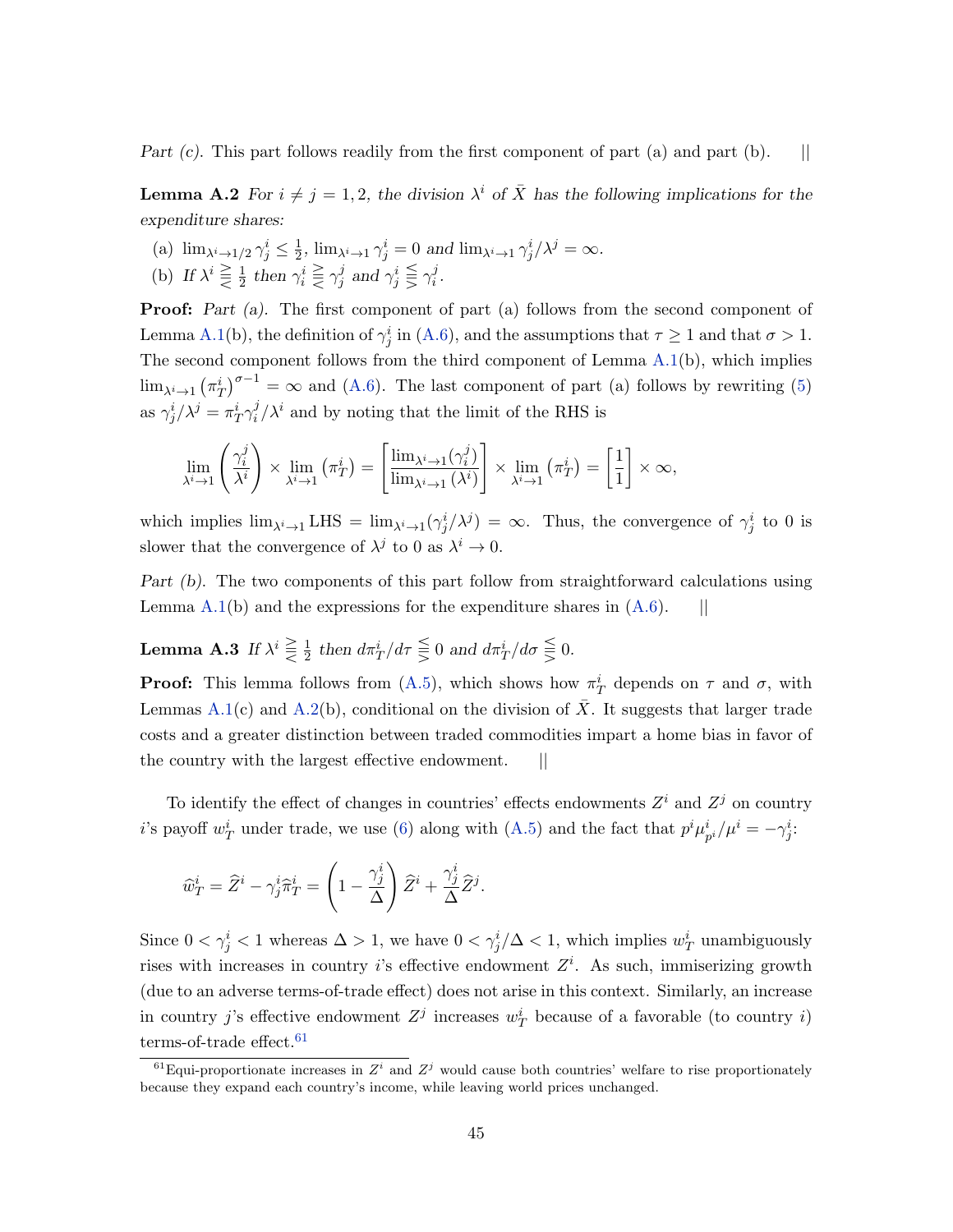Letting  $Z^i = \lambda^i \bar{X}$  so that  $w^i_T = \omega^i \bar{X}$  where as previously defined  $\omega^i \equiv \mu^i \lambda^i$ , we now explore how an arbitrary division  $\lambda^i$  of the common pool  $\bar{X}$  and the quantity of guns  $\bar{G}$ affect  $w_T^i$ . Naturally,  $dw_T^i/d\bar{G} = -\omega^i$  and  $dw_T^i/d\lambda^i = \bar{X}\omega_{\lambda^i}^i$ . As noted in [\(15a\)](#page-18-2), one can show (from the definition of  $\omega^i$  and  $(A.5)$ ) that

<span id="page-46-0"></span>
$$
\omega_{\lambda^i}^i = \mu^i \left( 1 - \frac{\gamma_j^i / \lambda^j}{\Delta} \right). \tag{A.8a}
$$

In addition,  $dw_T^i/d\xi = \bar{X}\omega_{\xi}^i$  for  $\xi \in {\tau, \sigma}$ , so that the dependence of  $\omega^i$ , not just on  $\lambda^i$ and  $G$ , but also on trade costs and the elasticity of substitution are important. After some algebra, using facts that  $p^i = \tau \pi_T^i$  and  $p^i \mu_{p^i}^i / \mu^i = -\gamma_j^i$ , along with  $(A.5)$  and the expression for  $\Delta > 0$  in [\(15b\)](#page-18-5), we find:

$$
\omega_{\tau}^{i} = \lambda^{i} \mu_{p^{i}}^{i} p_{\tau}^{i} = \omega^{i} \left( p^{i} \mu_{p^{i}}^{i} / \mu^{i} \right) \left( \tau p_{\tau}^{i} / p^{i} \right) \frac{1}{\tau}
$$
\n(A.8b)

<span id="page-46-1"></span>
$$
= -\frac{\omega^i \gamma_j^i}{\tau \Delta} \left[ 1 + 2\left(\sigma - 1\right) \left(1 - \gamma_i^j\right) \right] < 0. \tag{A.8c}
$$

In short, the (direct) effect of an increase in trade costs on a country's payoff under trade, keeping  $\lambda^i$  and  $\bar{G}$  fixed, is negative.

The effect of  $\sigma$  on  $\omega^i$  is a bit more involved as in this case we have

$$
\omega_{\sigma}^{i} = \lambda^{i} \left\{ \mu_{\sigma}^{i} + \mu_{p^{i}}^{i} p_{\sigma}^{i} \right\} = \omega^{i} \left\{ \mu_{\sigma}^{i} / \mu^{i} + \left( p^{i} \mu_{p^{i}}^{i} / \mu^{i} \right) \left( p_{\sigma}^{i} / p^{i} \right) \right\}
$$

$$
= \omega^{i} \left\{ -\frac{1}{(\sigma - 1)^{2}} \left[ (\sigma - 1) \gamma_{j}^{i} \ln p^{i} + \ln \left[ 1 + (p^{i})^{1 - \sigma} \right] \right]
$$

$$
+ \frac{\gamma_{j}^{i}}{\Delta} \left[ \gamma_{i}^{i} \ln p^{i} - \gamma_{j}^{j} \ln p^{j} \right] \right\}.
$$

Using [\(15b\)](#page-18-5) and the properties of logarithms, the above equation can be rewritten (after some additional algebra) as

<span id="page-46-2"></span>
$$
\omega_{\sigma}^{i} = -\frac{\omega^{i}}{\Delta(\sigma - 1)^{2}} \left\{ \Delta \ln[1 + (p^{i})^{1-\sigma}] - \gamma_{j}^{i} \ln(p^{i})^{1-\sigma} \right.\n- (\sigma - 1) \gamma_{j}^{i} \gamma_{j}^{j} \ln(p^{i})^{1-\sigma} - (\sigma - 1) \gamma_{j}^{i} \gamma_{j}^{j} \ln(p^{j})^{1-\sigma} \right\}\n= -\frac{\omega^{i}}{\Delta(\sigma - 1)^{2}} \left\{ \Delta \ln[1 + (p^{i})^{1-\sigma}] - \gamma_{j}^{i} \ln(p^{i})^{1-\sigma} + 2(\sigma - 1)^{2} \gamma_{j}^{i} \gamma_{j}^{j} \ln \tau \right\}. \quad (A.8d)
$$

Inspection of the RHS of the last expression reveals that  $\omega_{\sigma}^{i} < 0$  for the following reasons: (i)  $\Delta > \gamma_j^i$  implies  $\Delta \ln[1 + (p^i)^{1-\sigma}] - \gamma_j^i \ln(p^i)^{1-\sigma} > 0$ ; and (ii)  $\tau \ge 1$  implies the last term in the curly brackets is positive.

Let us now study in finer detail the dependence of  $\omega^i$  on the division  $\lambda^i$  of  $\overline{X}$ . In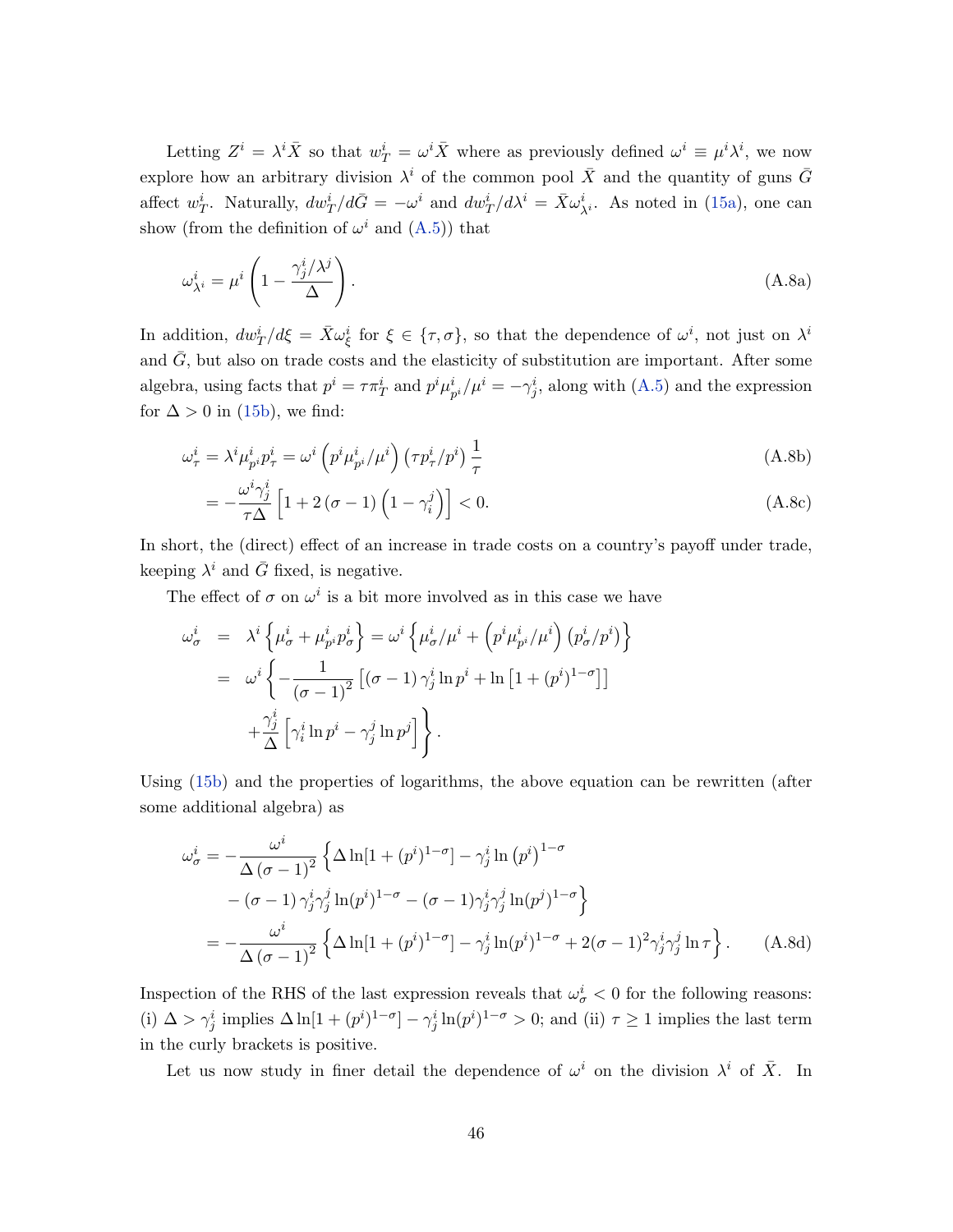particular, starting with  $\lambda^{i} = 0$ , let us ask how arbitrary reallocations of  $\overline{X}$  from country j to country  $i$   $(i \neq j)$  affect  $\omega^{i}$  and  $\omega^{j}$ . Going back to [\(A.8a\)](#page-46-0), one can see that the direct effect of such a resource transfer is to improve (worsen) the recipient's (donor's) purchasing power and thus its payoff. However, the transfer also causes the recipient (donor) country's termsof-trade to deteriorate (improve), so this indirect effect works against the direct effect. $62$ The presence of this trade-off raises the following questions. Is there an optimal division,  $\lambda_T^i$ , of the common pool that would maximize country *i*'s payoff  $\omega^{i}$ ? If there is, what are its properties? Furthermore, is it possible for resource transfers to immiserize both the recipient and the donor countries?<sup>[63](#page-47-2)</sup> These questions are of interest in their own right. But, as we will see later, they are of special interest in the context of the resource disputes we are studying due to their consequences for arming and the division of the common pool which in turn have strong implications for countries' preferences over war and peace.

<span id="page-47-0"></span>The next lemma summarizes several noteworthy properties of  $\omega^i$ .

**Lemma A.4** For any given guns, the payoff  $\omega^i$  ( $\equiv \mu^i \lambda^i$ ) depends on the division  $\lambda^i$  of  $\bar{X}$ , the elasticity of substitution  $\sigma \in (1,\infty)$  and trade costs  $\tau \in [1,\infty)$  as follows:

- (a) (i)  $\lim_{\lambda^i \to 0} \omega^i = 0$  and  $\lim_{\lambda^i \to 1} \omega^i = 1$ .
	- (ii)  $\lim_{\lambda^i \to 1/2} \omega^i \geq \lim_{\lambda^i \to 1} \omega^i = 1$  as  $\sigma \leq \sigma(\tau)$ , where  $\sigma'(\tau) < 0$ ,  $\sigma(1) = 2$  and  $\lim_{\tau \to \infty} \breve{\sigma}(\tau) = 1.$ (iii)  $\lambda^i \geq \frac{1}{2} \Rightarrow \omega^i \geq \omega^j$ .
- (b)  $\omega^i$  is strictly concave in  $\lambda^i \in (0,1)$  and attains a maximum  $\lambda^i_T = \arg \max_{\lambda^i} \omega^i$ .
- (c)  $\lambda_T^i \in \left(\frac{1}{2}\right)$  $(\frac{1}{2}, 1)$  is increasing in  $\sigma$  and  $\tau$ ,  $\lim_{\sigma \to 1} \lambda_T^i = \frac{1}{2}$  $\frac{1}{2}$  and  $\lim_{\sigma \to \infty} \lambda_T^i = \lim_{\tau \to \infty} \lambda_T^i = 1$ .
- (d)  $\omega_{\lambda^i}^i < 0$  and  $\omega_{\lambda^i}^j < 0$  for all  $\lambda^i \in (\lambda_T^i, 1)$   $(i \neq j = 1, 2)$ .
- (e)  $\partial \omega^i / \partial \xi < 0$  for  $\xi \in {\tau, \sigma}$ .

**Proof:** Part (a). For any  $\lambda^i \in (0,1)$ , given  $1 < \sigma < \infty$  and  $\tau < \infty$ , we have

<span id="page-47-3"></span>
$$
\mu^{i} \equiv \left[1 + \tau^{1-\sigma} \left(\pi_T^{i}\right)^{1-\sigma}\right]^{1/(\sigma-1)} > 1. \tag{A.9}
$$

From Lemma [A.1\(](#page-43-0)b), we know that (i)  $\lim_{\lambda^i \to 1} \pi_T^i = \infty$ , which implies  $\lim_{\lambda^i \to 1} \mu^i = 1$ ; and

<span id="page-47-1"></span><sup>&</sup>lt;sup>62</sup>Once again, for now guns  $\bar{G}$  and thus  $\bar{X}$  are kept fixed in the background. One can also think of such reallocations as a resource gift from country j (the donor) to country i (the recipient). Amano (1966) addresses this terms-of-trade issue in a variety of contexts. However, he does not study the welfare implications of resource transfers for both donor and recipient countries. Garfinkel et al. (2018) examine a variant of this issue in the context of a modified Ricardian model of trade and conflict.

<span id="page-47-2"></span> $63$ In the standard trade literature that considers pure income transfers between two trading partners, this possibility does not arise. In fact, stability of the world trading equilibrium necessarily implies that the recipient enjoys a welfare improvement while the donor suffers a welfare loss. Prior work in this area (e.g., Brecher and Bhagwati, 1982; Bhagwati et al. 1983) also emphasized the idea that, indeed, transfers could worsen the recipient's welfare in the presence of distrortions. Grossman (1984) argued that, when goods are already traded freely, trade in factors can be welfare-reducing. However, his analysis was in the context of factor movements that require earnings in the host country to be transferred back to the country of origin. Moreover, he did not study the possible existence of immisering factor movements in the Pareto sense.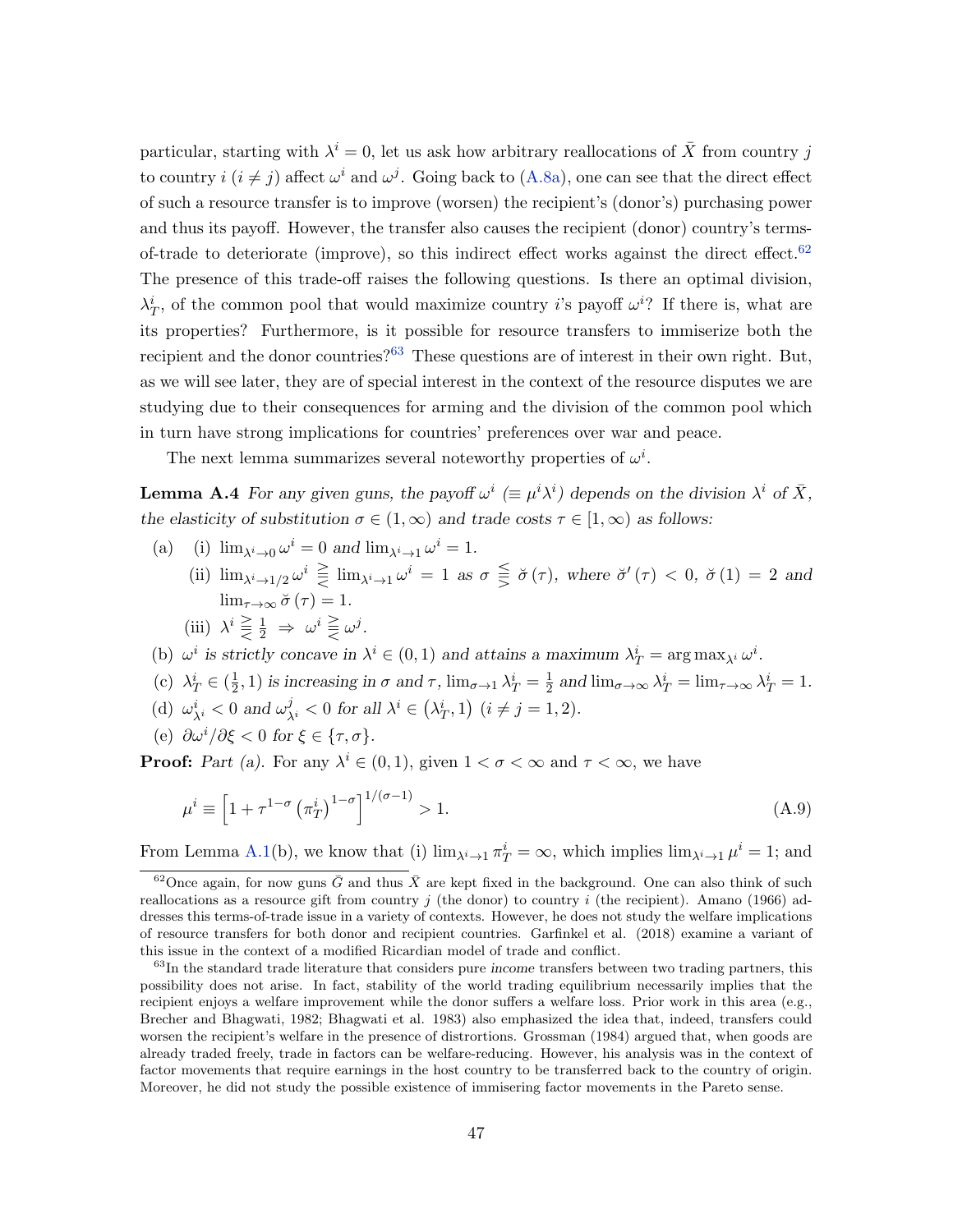(ii)  $\lim_{\lambda^i \to 0} \pi_T^i = 0$ , which implies  $\lim_{\lambda^i \to 0} \mu^i = \infty$ . Then, the definition of  $\omega^i \equiv \mu^i \lambda^i$ readily implies  $\lim_{\lambda^i \to 1} \omega^i = 1$ . To prove  $\lim_{\lambda^i \to 0} \omega^i = 0$ , rewrite  $\omega^i$  as

$$
\omega^{i} = \left(\lambda^{i}/\pi_{T}^{i}\right) \left[\left(\pi_{T}^{i}\right)^{\sigma-1} + \tau^{1-\sigma}\right]^{1/(\sigma-1)}
$$

and note that the expression inside the square brackets is finitely positive as  $\lambda^i \to 0$  because  $\lim_{\lambda^i\to 0}\pi_T^i=0$  and  $\tau\in[1,\infty)$ . Let us rearrange the world market clearing condition [\(5\)](#page-9-1) using  $Z^i = \lambda^i \bar{X}$  for  $i = 1, 2$  as  $\lambda^i / \pi_T^i = \lambda^j \gamma_i^j$  $i^j/\gamma_j^i$ . From Lemma [A.2\(](#page-45-0)a), we have  $\lim_{\lambda^i\to 0} \gamma_j^i = 1$  and  $\lim_{\lambda^i\to 0} \gamma_i^j = 0$  while  $\lambda^j \to 1$ ; thus,  $\lim_{\lambda^i\to 0} (\lambda^i/\pi_T^i) = 0$ , thereby completing the proof of (a.i).

To prove part (a.ii), recall that, by Lemma [A.1\(](#page-43-0)b),  $\lim_{\lambda^i \to 1/2} \pi_T^i = 1$ , which implies

$$
\lim_{\lambda^i \to 1/2} \omega^i = \frac{1}{2} \left[ 1 + \tau^{1-\sigma} \right]^{1/(\sigma-1)}.
$$

Equating the expression above to  $\lim_{\lambda^i \to 1} \omega^i = 1$  and rearranging terms yields  $g(\sigma, \tau) =$  $1 + \tau^{1-\sigma} - 2^{\sigma-1} = 0$ , which implicitly defines the critical value of  $\sigma$  as a function of  $\tau$ ,  $\breve{\sigma}(\tau)$ , introduced in the lemma. One can now verify the following:  $\check{\sigma}(1) = 2$ ,  $\lim_{\tau \to \infty} \check{\sigma}(\tau) = 1$ and, by the implicit function theorem,  $\breve{\sigma}'(\tau) = -g_{\tau}/g_{\sigma} < 0.64$  $\breve{\sigma}'(\tau) = -g_{\tau}/g_{\sigma} < 0.64$ 

Part (a.iii) follows from parts (a.i) and (a.ii) and part (b) that follows.

Part (b). We know from Lemma [A.2\(](#page-45-0)a) that  $\lim_{\lambda^i \to 1} \gamma_j^i = 0$  while  $\lim_{\lambda^i \to 1} \gamma_i^j = 1$ . Using these observations in the expression for  $\Delta$  in [\(15b\)](#page-18-5) readily implies  $\lim_{\lambda^i \to 1} \Delta = \sigma > 1$ . But from Lemma [A.2\(](#page-45-0)a), we also have  $\lim_{\lambda^i \to 1} \gamma_j^i/\lambda^j = \infty$ . Thus, the expression for  $\omega_{\lambda^i}^i$  inside the parentheses in [\(A.8a\)](#page-46-0) becomes negative as  $\lambda^i \to 1$  (i.e.,  $\lim_{\lambda^i \to 1} \omega_{\lambda^i}^i < 0$ ), so  $\omega^i \to 1$  from above as  $\lambda^i \to 1$ . Yet,  $\omega^i$  is continuous in  $\lambda^i$  and from part (a), we know that  $\lim_{\lambda^i \to 0} \omega^i = 0$ ; therefore,  $\omega^i$  attains a maximum at some  $\lambda^i$ , denoted by  $\lambda^i_T$ , that solves  $\omega^i_{\lambda^i} = 0$  in [\(A.8a\)](#page-46-0).

We now prove that  $\omega_{\lambda^i \lambda^i}^i < 0$ , which implies that  $\omega^i$  is concave in  $\lambda^i$  and thereby establishes the uniqueness of  $\lambda_T^i$ . Differentiation of  $\omega_{\lambda^i}^i$  in [\(A.8a\)](#page-46-0) gives

$$
\omega_{\lambda^i \lambda^i}^i = \mu^i \left\{ \frac{p^i \mu_{p^i}^i}{\mu^i} \left( \frac{p_{\lambda^i}^i}{p^i} - \frac{p_{\lambda^j}^i}{p^i} \right) \left( 1 - \frac{\gamma_j^i}{\lambda^j \Delta} \right) - \frac{\gamma_j^i}{(\lambda^j)^2 \Delta} - \frac{p^i \left( \partial \gamma_j^i / \partial p^i \right)}{\lambda^j \Delta} \left( \frac{p_{\lambda^i}^i}{p^i} - \frac{p_{\lambda^j}^i}{p^i} \right) \right. \\ \left. + \frac{\gamma_j^i}{\lambda^j \Delta^2} \left[ p^i \Delta_{p^i} \left( \frac{p_{\lambda^i}^i}{p^i} - \frac{p_{\lambda^j}^i}{p^i} \right) + p^j \Delta_{p^j} \left( \frac{p_{\lambda^i}^j}{p^j} - \frac{p_{\lambda^j}^j}{p^j} \right) \right] \right\}.
$$

Using the facts that  $p^i\mu^i_{p^i}/\mu^i = -\gamma^i_j$ ,  $p^i_{\lambda^i}/p^i - p^i_{\lambda^j}/p^i = 1/(\lambda^i\lambda^j\Delta)$ ,  $p^i(\partial \gamma^i_j/\partial p^i) = -(\sigma - 1)\gamma^i_i\gamma^i_j$ ,

<span id="page-48-0"></span><sup>&</sup>lt;sup>64</sup>An alternative approach here would be to find the critical value of  $\tau$  as a function of  $\sigma$ . For any  $\sigma \in (1,2]$ , there exists a range of trade cost values  $[1, \tilde{\tau}(\sigma)]$  such that  $\lim_{\lambda^i \to 1/2} \omega^i \ge \lim_{\lambda^i \to 1} \omega^i = 1$  for all  $\tau \in [1, \breve{\tau}(\sigma)],$  whereas  $\lim_{\lambda^i \to 1/2} \omega^i < \lim_{\lambda^i \to 1} \omega^i = 1$  for all  $(\sigma, \tau) \in (1, 2] \times (\breve{\tau}(\sigma), \infty) \cup (2, \infty) \times (1, \infty).$  In this case,  $\breve{\tau}(\sigma)$  solves  $g(\sigma,\tau)=0$ ,  $\breve{\tau}'(\sigma)<0$ , and  $\breve{\tau}(2)=1$ .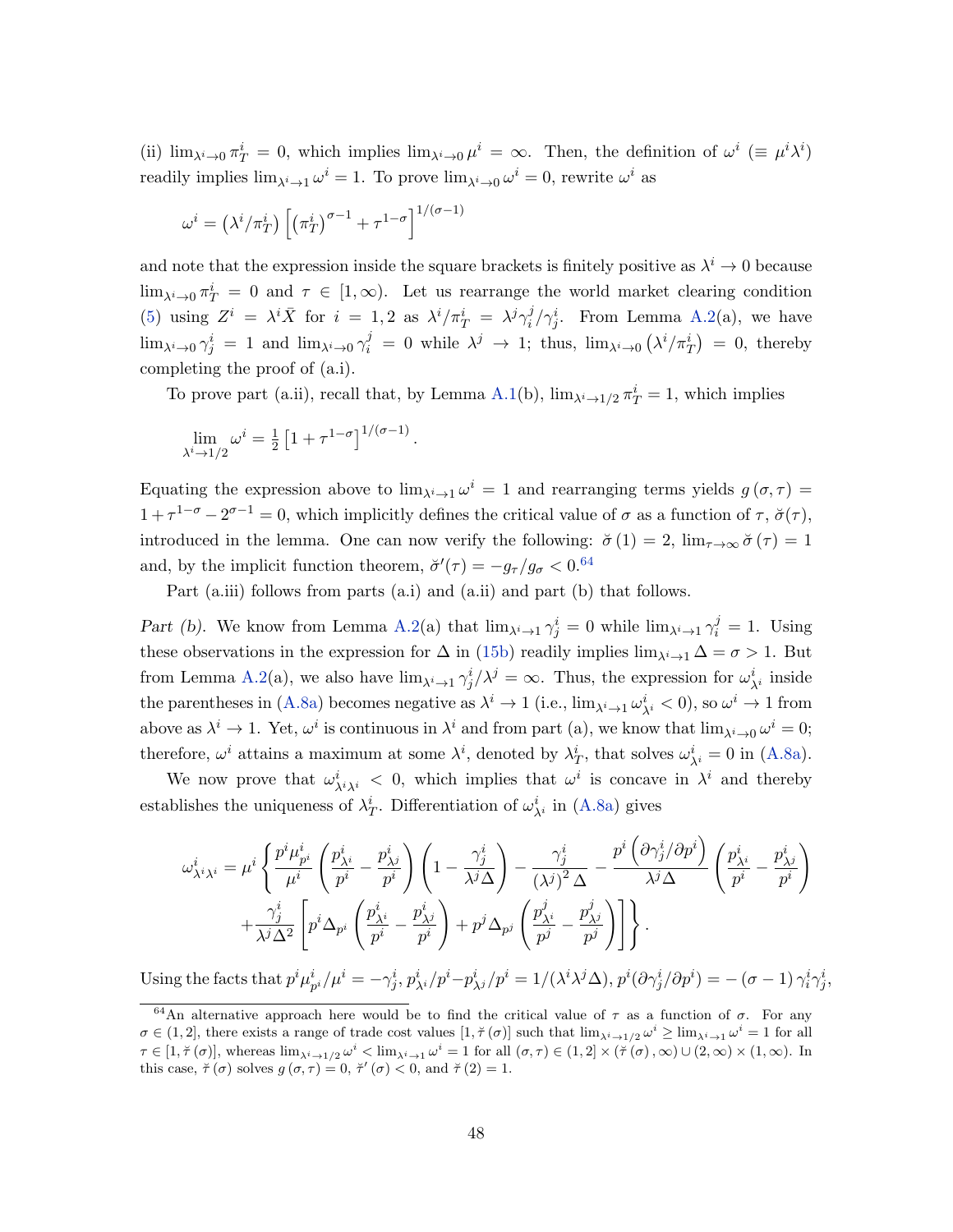and  $p^i \Delta_{p^i} = (\sigma - 1)^2 \gamma_i^i \gamma_j^i$  for  $i \neq j$  enables us to transform the above expression into:

$$
\omega_{\lambda^i \lambda^i}^i = \mu^i \left[ -\frac{\gamma_j^i}{\lambda^i \lambda^j \Delta} \left( 1 - \frac{\gamma_j^i}{\lambda^j \Delta} \right) - \frac{\gamma_j^i}{(\lambda^j)^2 \Delta} + \frac{(\sigma - 1) \gamma_i^i \gamma_j^i}{\lambda^i (\lambda^j \Delta)^2} + \frac{\gamma_j^i (\sigma - 1)^2}{\lambda^i (\lambda^j)^2 \Delta^3} \left( \gamma_i^i \gamma_j^i - \gamma_j^j \gamma_i^j \right) \right]
$$
  
= 
$$
-\frac{\gamma_j^i \omega^i}{(\lambda^i \lambda^j \Delta)^2} \left[ \gamma_i^i A + \gamma_j^j B \right],
$$
(A.10a)

where

<span id="page-49-2"></span><span id="page-49-1"></span>
$$
A = 1 + \frac{(\sigma - 1)^2}{\Delta} \left( \gamma_i^i + \gamma_j^j - 1 \right) \text{ and } B = \frac{\sigma (\sigma - 1)}{\Delta}.
$$
 (A.10b)

We now establish that  $A > 0$  buy showing that  $\gamma_i^i + \gamma_j^j - 1 \ge 0$ . Using the definition of the expenditure shares as a function of internal prices, we calculate the following:

$$
\gamma_i^i + \gamma_j^j - 1 = \frac{1}{1 + (p^i)^{1-\sigma}} + \frac{1}{1 + (p^j)^{1-\sigma}} - 1 = \frac{(p^i p^j)^{\sigma - 1} - 1}{[1 + (p^i)^{\sigma - 1}][1 + (p^j)^{\sigma - 1}]} = \frac{\tau^{2(\sigma - 1)} - 1}{[1 + (p^i)^{\sigma - 1}][1 + (p^j)^{\sigma - 1}]} \ge 0,
$$

for  $i \neq j = 1, 2$ , since  $\tau \geq 1$ . Thus,  $A > 0$ . In addition,  $B > 0$  holds, because  $\sigma > 1$ . Thus  $\omega^i_{\lambda^i \lambda^i} < 0$  for  $i = 1, 2$ .

Part (c). Having shown in part (b) that  $\lambda_T^i < 1$ , we now prove that  $\lambda_T^i > \frac{1}{2}$  $\frac{1}{2}$ . Evaluating  $\omega_{\lambda^i}^i$  at  $\lambda^i = \frac{1}{2}$  $rac{1}{2}$  gives

$$
\omega_{\lambda^i}^i\big|_{\lambda^i=\frac{1}{2}}=2\mu^i\left(\frac{1}{2}-\frac{\gamma_j^i}{\Delta}\right)>0,
$$

where the sign follows from the finding that  $\gamma_j^i \leq \frac{1}{2}$  $\frac{1}{2}$  (by Lemma [A.2\(](#page-45-0)a)), while  $\Delta > 1$ . Therefore,  $\lim_{\lambda^i \to \frac{1}{2}} \omega_{\lambda^i}^i > 0$ .

The dependence of  $\lambda_T^i$  on  $\sigma$  and  $\tau$  can be studied by using the implicit function theorem, which implies  $d\lambda_T^i/d\xi = -\omega_{\lambda^i\xi}^i/\omega_{\lambda^i\lambda^i}^i$ , where  $\omega_{\lambda^i\lambda^i}^i < 0$ . It is straightforward for one to show (by differentiating  $\omega_{\lambda^i}^i$  with respect to  $\xi$  and evaluating the resulting expression at  $\lambda^i = \lambda_T^i$ ) that  $\omega_{\lambda^i\xi}^i > 0$  for  $\xi \in {\sigma, \tau}$  which proves that  $d\lambda_T^i/d\xi > 0$ . The last two portions of part (c) follow readily by the taking the appropriate limits of [\(A.8a\)](#page-46-0) and finding  $\lambda_T^{i}$ .<sup>[65](#page-49-0)</sup>

Part (d). This part follows from part (c). It is interesting in that it indicates that giving the larger economy an even bigger share in the specified range hurts both countries.

Part (e). This part follows from equations  $(A.8c)$  and  $(A.8d)$ . ||

Next we turn to compare the countries' payoffs under trade with those under autarky for

<span id="page-49-0"></span><sup>&</sup>lt;sup>65</sup>For the limit as  $\tau \to \infty$ , the last component of Lemma [A.2\(](#page-45-0)a) implies  $\omega_{\lambda i}^i > 0$  for all  $\lambda^i \in (0,1]$ .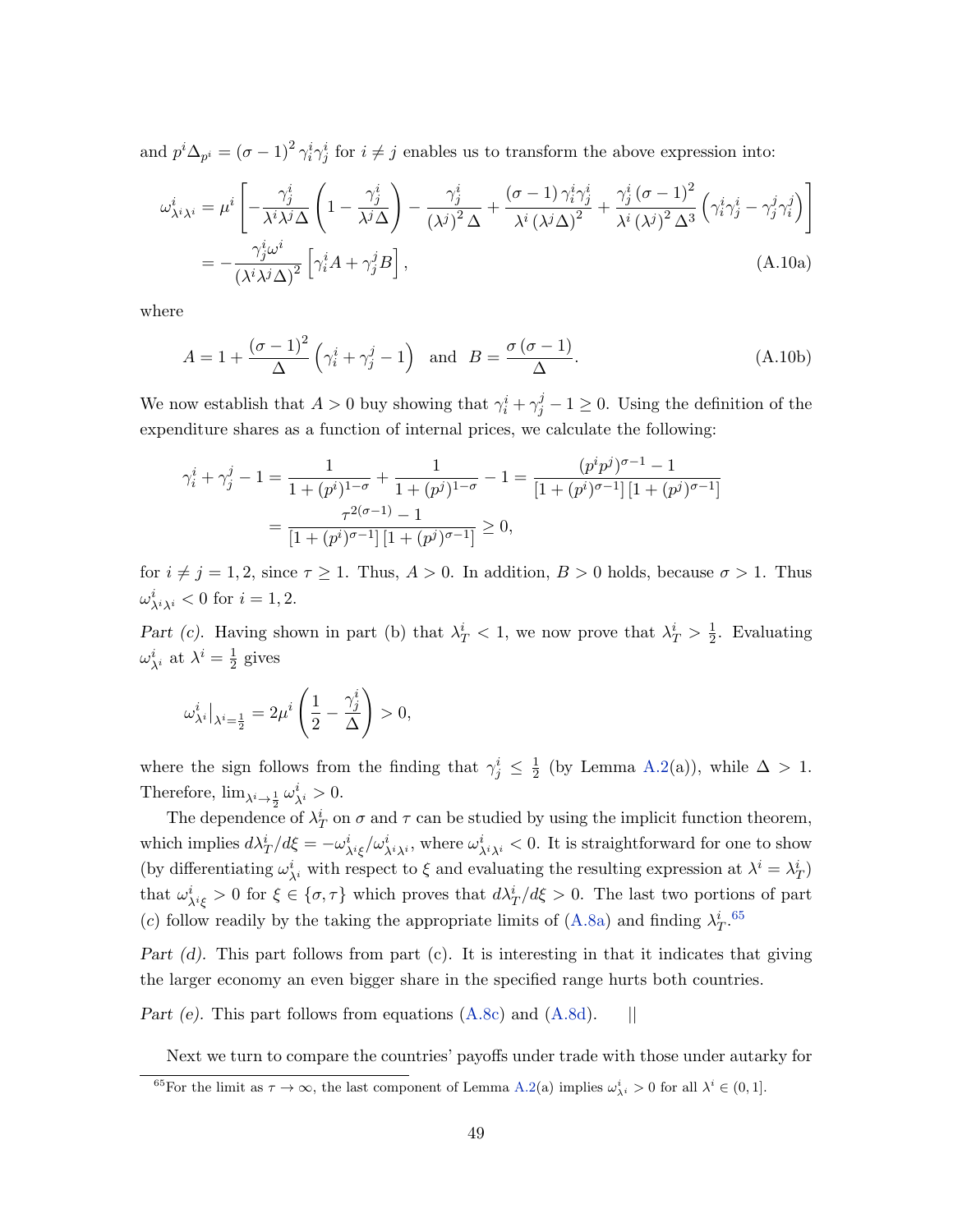<span id="page-50-0"></span>given arbitrary distributions  $(\lambda^i)$  of fixed  $\bar{X}$  across the two regimes. Since  $w_T^i = \omega^i \bar{X}$  and  $w_A^i = \lambda^i \bar{X}$ , the behavior of these payoffs can be understood by the behavior of  $\omega^i$  relative to that of  $\lambda^{i.66}$  $\lambda^{i.66}$  $\lambda^{i.66}$ 

**Lemma A.5** For any given  $\bar{X} > 0$ , payoffs under trade  $(w_T^i)$  and under autarky  $(w_A^i)$  have the following properties:

- (a) (i)  $w_T^i > w_A^i$  for all  $\lambda^i \in (0,1)$ .
	- (ii)  $\lim_{\lambda^i \to 0} w_T^i = \lim_{\lambda^i \to 0} w_A^i = 0.$
	- (iii)  $\lim_{\lambda^i \to 1} w_T^i = \lim_{\lambda^i \to 1} w_A^i = \overline{X}$ .
- (b)  $\lim_{\lambda^i \to 1/2} w_T^i \geq \overline{X}$  as  $\sigma \leq \breve{\sigma}(\tau)$ , where  $\breve{\sigma}(1) = 2$  and  $\breve{\sigma}'(\tau) < 0$ .

**Proof:** Each part follows readily from Lemma [A.4.](#page-47-0) ||

The importance of this lemma for our analysis is twofold. First, when guns are exogenously determined (a situation that serves as a valuable benchmark), trade dominates autarky in payoffs for all possible allocations of the common pool except in the extreme cases where  $\lambda^{i} = 0$  and  $\lambda^{i} = 1$ . Second, if the elasticity of substitution  $\sigma$  is sufficiently close to 1 (so that the gains from trade are sufficiently high), a country enjoys a higher payoff under an even split of the common pool relative to a situation in which it controls the entire pool. As will become evident, this finding helps explain the emergence of an equilibrium under settlement with less and, under some circumstances, no arming at all.

<span id="page-50-1"></span>The next lemma characterizes the global gains from peace per unit of  $X$ , defined as  $\Omega(\lambda^i; \sigma, \tau, \beta) \equiv S/\bar{X} = \omega^i + \omega^j - \beta$ :

**Lemma A.6** For any feasible quantity of guns  $\overline{G}$  that yields a common pool of nonnegligible size  $\bar{X} = \bar{R} - \bar{G} > 0$ , the global gains from peace function,  $\Omega(\lambda^i; \sigma, \tau, \beta)$ , is strictly concave in  $\lambda^i$  and maximized at  $\lambda^i = \frac{1}{2}$  $\frac{1}{2}$ . Furthermore,

- (a)  $\lim_{\lambda^i \to 0} \Omega = \lim_{\lambda^i \to 1} \Omega = 1 \beta$
- (b)  $\partial\Omega/\partial(-\xi) > 0$  for  $\xi \in {\sigma, \tau, \beta}$ .

**Proof:** The proof follows in a straightforward way from the properties of the individual components of  $\Omega$ , studied in Lemma [A.4.](#page-47-0) In particular, the strict concavity of  $\Omega$  in  $\lambda^i$  is due to the fact that it is the sum of two strictly concave functions  $\omega^i$  and  $\omega^j$ . The reason a benevolent social planner would choose  $\lambda^{i} = \frac{1}{2}$  $\frac{1}{2}$  is threefold: (i) the production function  $F(\cdot, \cdot)$  of the final good [\(2\)](#page-8-0) is symmetric across countries  $i = 1, 2$ ; (ii) the technologies of countries' respective intermediate goods are identical; and (iii) the rate of destruction  $1 - \beta$ is fixed. Part (a) is fairly obvious: if all of  $\bar{X}$  is allocated to a single country, there are no

<span id="page-50-2"></span> $66$ One should keep in mind, though, that our upcoming comparison of conflict and settlement will be complicated by the following facts: (i) The size of the common pool  $\bar{X}$  under these regimes will differ because arming incentives across these regimes will differ. (ii) In addition to guns, the division of  $\bar{X}$  under these regimes will be endogenous and thus will differ.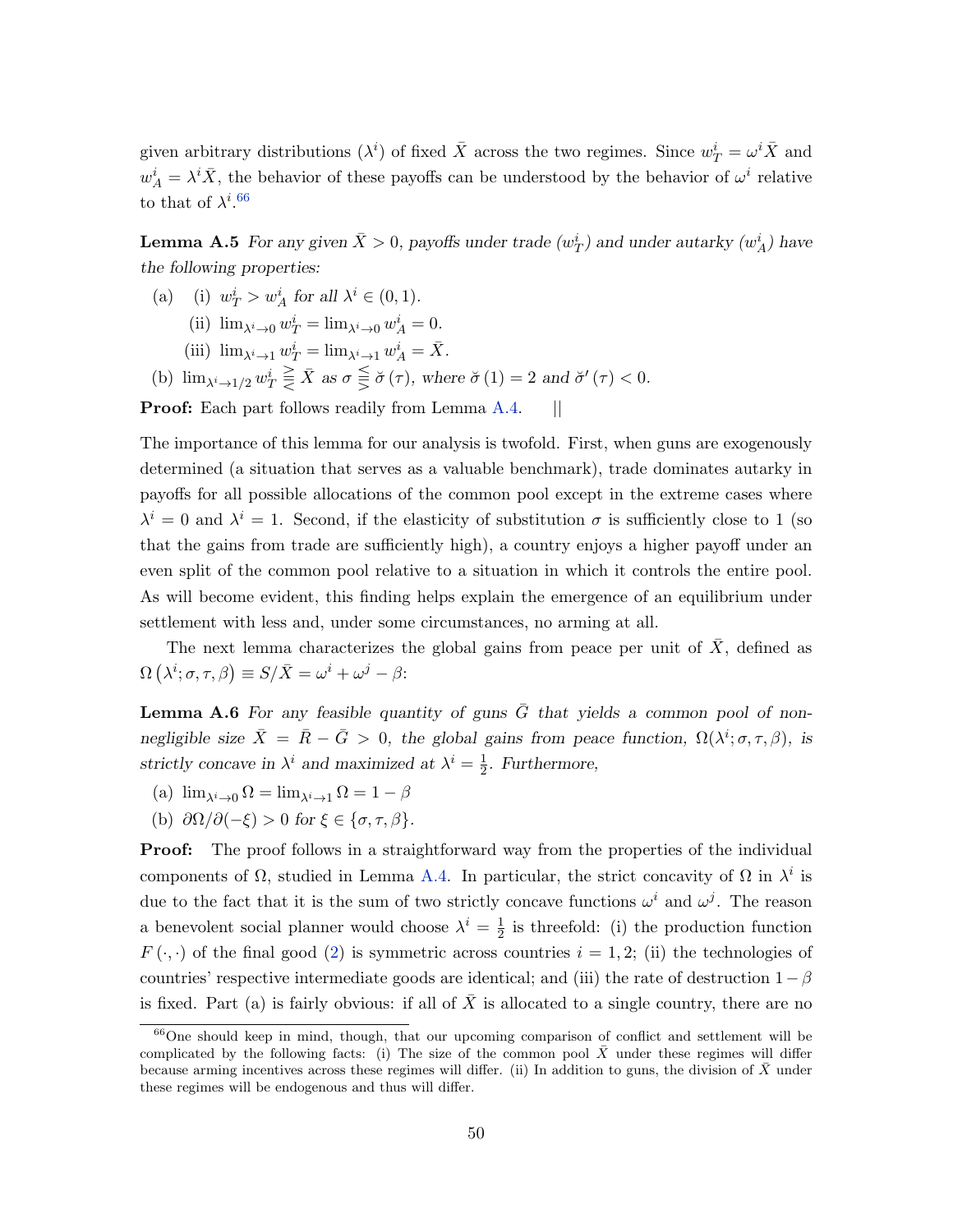gains from trade. Nonetheless, peace could still generate global gains through the avoidance of destruction. Part (b) follows from Lemma [A.4\(](#page-47-0)e) and the definition of  $\Omega$  above.  $||$ 

<span id="page-51-0"></span>**Lemma A.7** The function  $\Psi^i(\lambda^i, G^i; \sigma, \tau, \beta)$  which appears in the split-the-surplus con-dition [\(13\)](#page-17-2), is strictly quasiconcave (resp., quasiconvex) in  $\lambda^{i} \in \left[\frac{1}{2}\right]$  $\frac{1}{2}$ , 1] (resp.,  $\lambda^i \in [0, \frac{1}{2}]$  $\frac{1}{2}$ ]); hence  $\Psi^i$  admits a unique maximum  $\lambda_{\max}^i = \arg \max_{\lambda^i} \Psi^i$  (resp., unique minimum  $\lambda_{\min}^i =$  $\arg \min_{\lambda^i} \Psi^i$ , such that  $\Psi^i_{\lambda^i} > 0$  for  $\lambda^i \in (\lambda^i_{\min}, \lambda^i_{\max})$ . Additionally,  $\lambda^i_{\min} = 1 - \lambda^i_{\max}$  and

- (a)  $\lambda_{\max}^i \in \left(\frac{1}{2}\right)$  $(\frac{1}{2}, 1)$  and  $\Psi^i|_{\lambda_i = \lambda_{\max}^i} > 0$  for  $\sigma - \tau < 1$ , whereas
- (b)  $\lambda_{\max}^i = 1$  and  $\Psi^i|_{\lambda^i = \lambda_{\max}^i} \ge 0$  (with equality if  $\beta = 1$  and  $\phi^i = 1$ ) for  $\sigma \tau \ge 1$ .

**Proof:** To prove that  $\Psi^i$  is strictly quasiconcave in  $\lambda^i \in \left[\frac{1}{2}\right]$  $\frac{1}{2}$ , 1] it suffices to show that there exists a  $\lambda_{\max}^i \in [\frac{1}{2}]$  $\frac{1}{2}$ , 1] such that  $\Psi^i_{\lambda^i} > 0$  for  $\lambda^i \in [\frac{1}{2}]$  $\frac{1}{2}, \lambda_{\max}^i$  and  $\Psi_{\lambda^i}^i < 0$  for  $\lambda^i \in (\lambda_{\max}^i, 1]$ . First note, from Lemma [A.4\(](#page-47-0)c), that  $\omega_{\lambda^i}^i > 0$  and  $\omega_{\lambda^j}^j > 0$  for  $\lambda^i \in [\frac{1}{2}]$  $(\frac{1}{2}, \lambda_T^i)$ , while  $\omega_{\lambda^i}^i < 0$ as  $\lambda^i \to 1$ ; therefore,  $\Psi^i_{\lambda^i} = \omega^i_{\lambda^i} + \omega^j_{\lambda^j} > 0$  for  $\lambda^i \in [\frac{1}{2}]$  $\frac{1}{2}, \lambda_T^i + \varepsilon$  for some  $\varepsilon > 0$ . We do not know the sign of  $\Psi^i_{\lambda^i}$  for  $\lambda^i \in [\lambda^i_T + \varepsilon, 1]$ . There are two possibilities: Either  $\Psi^i_{\lambda^i} > 0$ for all  $\lambda^i \in \left[\frac{1}{2}\right]$  $\frac{1}{2}$ , 1], in which case  $\lambda_{\text{max}}^i = 1$  and we are done, or there exists at least one  $\lambda_{\max}^i \in (\lambda_T^i, 1]$  such that  $\Psi_{\lambda^i}^i = 0$ . Focusing on the latter case, we prove that  $\lambda_{\max}^i$  is a unique maximizer of  $\Psi^i$  because  $\Psi^i_{\lambda^i \lambda^i} |_{\lambda^i = \lambda^i_{\max}} < 0$ .

By its definition,  $\Psi^i_{\lambda^i\lambda^i} = \omega^i_{\lambda^i\lambda^i} - \omega^j_{\lambda^j\lambda^j}$   $(i \neq j)$ , where  $\omega^i_{\lambda^i\lambda^i} < 0$  for  $i = 1, 2$  from Lemma [A.4\(](#page-47-0)b). Thus, to prove  $\Psi^i_{\lambda^i \lambda^i}|_{\lambda^i = \lambda_{\max}^i} < 0$ , it suffices to prove that  $(\omega^i_{\lambda^i \lambda^i}/\omega^j_{\lambda^j \lambda^j})|_{\Psi_{\lambda^i} = 0} > 1$ . From the expression for  $\omega_{\lambda i\lambda i}^i$  in [\(A.10a\)](#page-49-1) and the definition  $\omega^i = \mu^i \lambda^i$  for  $i = 1, 2$ , we have

<span id="page-51-1"></span>
$$
\frac{\omega_{\lambda^i\lambda^i}^i}{\omega_{\lambda^j\lambda^j}^j} = \frac{\omega^i\gamma_j^i[\gamma_i^i A + \gamma_j^j B]}{\omega^j\gamma_i^j[\gamma_j^j A + \gamma_i^i B]} = \frac{\mu^i\lambda^i\gamma_j^i[\gamma_i^i A + \gamma_j^j B]}{\mu^j\lambda^j\gamma_i^j[\gamma_j^j A + \gamma_i^i B]},
$$
\n(A.11)

where A and B were defined in [\(A.10b\)](#page-49-2). Furthermore,  $\omega_{\lambda^i}^i$  < 0 and  $\omega_{\lambda^j}^j$  > 0 at  $\lambda_{\max}^i$ . Applying [\(A.8a\)](#page-46-0) to  $\Psi_{\lambda^i} = \omega_{\lambda^i}^i + \omega_{\lambda^j}^j = 0$  and rearranging terms gives

$$
\frac{\mu^i}{\mu^j} = \left(1 - \frac{\gamma_i^j/\lambda^i}{\Delta}\right) / \left(-1 + \frac{\gamma_j^i/\lambda^j}{\Delta}\right) > 0.
$$

Substituting the above expression in  $(A.11)$  implies

<span id="page-51-3"></span><span id="page-51-2"></span>
$$
\frac{\omega_{\lambda^i \lambda^i}}{\omega_{\lambda^j \lambda^j}^j} \Big|_{\Psi_{\lambda^i} = 0} = \frac{\left(\lambda^i \Delta - \gamma_i^j\right) \gamma_j^i \left[\gamma_i^i A + \gamma_j^j B\right]}{\left(-\lambda^j \Delta + \gamma_j^i\right) \gamma_i^j \left[\gamma_j^j A + \gamma_i^i B\right]}.
$$
\n(A.11')

As one can confirm, both the numerator and the denominator of the above expression are positive. As such, we subtract the latter from the former to obtain

$$
C = \left(\lambda^i \Delta - \gamma_i^j\right) \gamma_j^i \left[\gamma_i^i A + \gamma_j^j B\right] - \left(-\lambda^j \Delta + \gamma_j^i\right) \gamma_i^j \left[\gamma_j^j A + \gamma_i^i B\right].
$$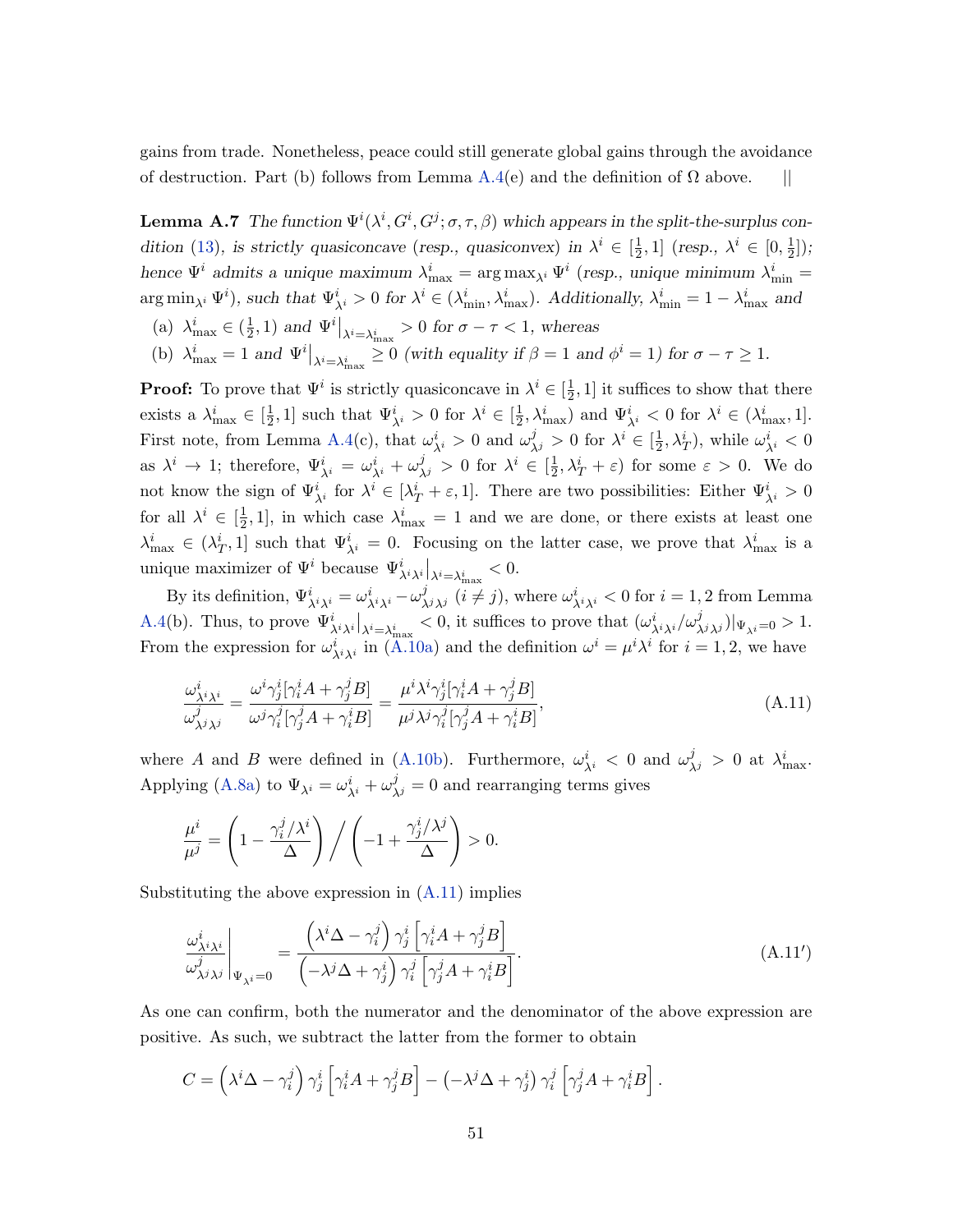Thus, to prove that the expression in  $(A.11')$  $(A.11')$  is larger that 1 it suffices to prove that  $C > 0$ .

Applying the definitions of A and B from [\(A.10b\)](#page-49-2) and  $\Delta = 1 + (\sigma - 1)(\gamma_i^i + \gamma_j^j)$  $j^j$ ) in the above expression gives, after rearrangement and simplification,

$$
sign(C) = sign(C_1 + C_2 + C_3)
$$

where

$$
C_1 \equiv \gamma_i^i \gamma_j^i (\lambda^i - \gamma_i^j) + \gamma_j^j \gamma_i^j (\lambda^j - \gamma_j^i) = \frac{[(p^i p^j)^{\sigma - 1} - 1][\lambda^i (p^j)^{\sigma - 1} + \lambda^j (p^i)^{\sigma - 1}]}{[1 + (p^i)^{\sigma - 1}]^2 [1 + (p^j)^{\sigma - 1}]^2} > 0
$$
  
\n
$$
C_2 \equiv (\sigma - 1)(\lambda^i \gamma_j^j \gamma_j^i + \lambda^j \gamma_i^i \gamma_j^j) > 0
$$
  
\n
$$
C_3 \equiv (\sigma - 1)(\gamma_i^i + \gamma_j^j - 1)(\lambda^i \gamma_i^i \gamma_j^i + \lambda^j \gamma_j^j \gamma_i^j) > 0.
$$

 $C_1$  is positive since the facts that  $p^i = \tau \pi_T^i$  for  $i = 1, 2$  and  $\pi_T^j = 1/\pi_T^i$  imply  $(p^i p^j)^{\sigma - 1} =$  $(\tau)^{2(\sigma-1)} > 1$ . The sign of  $C_2$  is clearly positive. Lastly, one can confirm that  $C_3$  is also positive, using our earlier finding in the proof of Lemma [A.4\(](#page-47-0)b) that  $\gamma_i^i + \gamma_j^j - 1 > 0$ . Thus,  $C > 0$  and  $\Psi^i_{\lambda^i \lambda^i} \big|_{\lambda^i = \lambda^i_{\max}} < 0.$ 

Observe that, since  $\lim_{\lambda^i \to 1} \omega_{\lambda^j}^j > 0$ ,  $\text{sign}\left[\lim_{\lambda^i \to 1} \Psi_{\lambda^i}^i\right] = \text{sign}\left[\lim_{\lambda^i \to 1} (1 + \omega_{\lambda^i}^i/\omega_{\lambda^j}^j)\right]$ . We now show that  $\text{sign}\left[\lim_{\lambda^i \to 1} (1 + \omega_{\lambda^i}^i/\omega_{\lambda^j}^j)\right] = \text{sign}(\sigma - 1 - \tau)$ . From [\(A.8a\)](#page-46-0) we have

$$
1 + \frac{\omega_{\lambda^i}^i}{\omega_{\lambda^j}^j} = 1 + \frac{\mu^i \left(1 - \frac{\gamma_j^i / \lambda^j}{\Delta}\right)}{\mu^j \left(1 - \frac{\gamma_i^j / \lambda^i}{\Delta}\right)}, \text{ for } i \neq j = 1, 2.
$$
 (A.12)

Using the definition of  $\mu^i$  in [\(A.9\)](#page-47-3) with  $p^j = \tau / \pi_T^i$ , we rewrite  $\mu^j$  as

$$
\mu^{j} = \left[1 + (p^{j})^{1-\sigma}\right]^{\frac{1}{\sigma-1}} = (p^{j})^{-1} \left[1 + (p^{j})^{\sigma-1}\right]^{\frac{1}{\sigma-1}} = \frac{\pi_{T}^{i}}{\tau} \left[1 + (p^{j})^{\sigma-1}\right]^{\frac{1}{\sigma-1}}.
$$

Now, substitute  $\pi_T^i = \frac{\lambda^i \gamma_j^i}{\lambda^j \gamma_j^j}$  $\frac{\lambda^i \gamma^i_j}{\lambda^j \gamma^j_i} = \frac{\gamma^i_j/\lambda^j}{\gamma^j_i/\lambda^i}$  $\frac{\partial^j f}{\partial x^j/\lambda^i}$  from the world market clearing condition into the above expression, and then use the resulting expression to rewrite  $(A.12)$  as

$$
1 + \frac{\mu^i \left(1 - \frac{\gamma_j^i/\lambda^j}{\Delta}\right) \tau_{\gamma_j^i/\lambda^j}^{\gamma_j^j/\lambda^i}}{\left(1 - \frac{\gamma_i^j/\lambda^i}{\Delta}\right) \left[1 + (\tau/\pi_T^i)^{\sigma-1}\right]^{\frac{1}{\sigma-1}}} = 1 + \frac{\mu^i \left(\frac{1}{\gamma_j^i/\lambda^j} - \frac{1}{\Delta}\right) \gamma_i^j/\lambda^i \tau}{\left(1 - \frac{\gamma_i^j/\lambda^i}{\Delta}\right) \left[1 + (\tau/\pi_T^i)^{\sigma-1}\right]^{\frac{1}{\sigma-1}}}.
$$

Using the facts that  $p^i = \tau \pi_T^i$  and  $\pi_T^j = \tau / \pi_T^i$ , along with Lemmas [A.1\(](#page-43-0)b) and [A.2\(](#page-45-0)a), we have  $\lim_{\lambda^i \to 1} \mu^i = 1$ ,  $\lim_{\lambda^i \to 1} \mu^j = \infty$ ,  $\lim_{\lambda^i \to 1} (\gamma^i_j/\lambda^j) = \infty$ ,  $\lim_{\lambda^i \to 1} (\gamma^j_i/\lambda^j) = \infty$  $i/\lambda^{i}$  = 1, and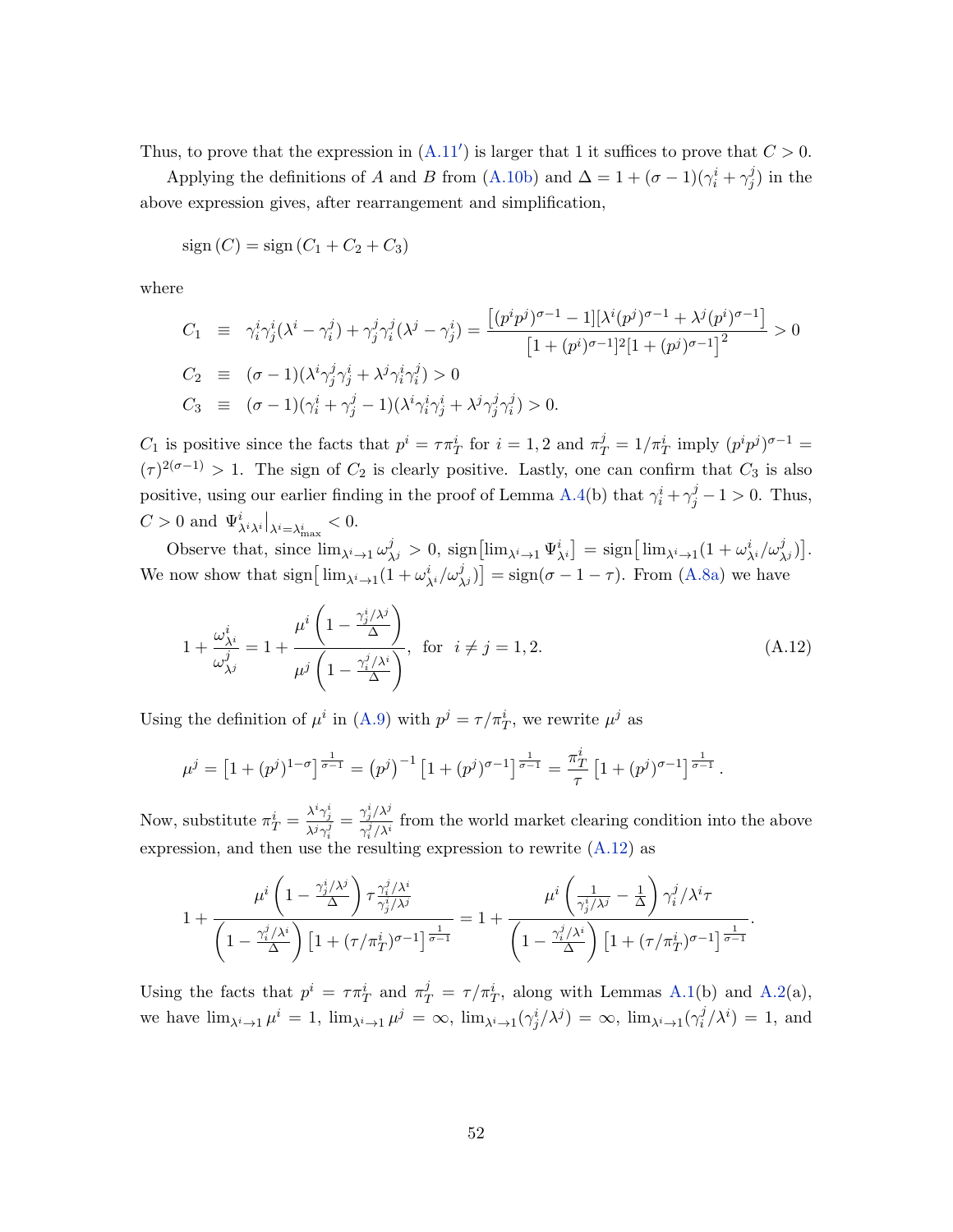$\lim_{\lambda^i \to 1} \Delta = \sigma$ . Based on these results, one can then verify the following:

$$
\lim_{\lambda^i \to 1} \left(1 + \omega_{\lambda^i}^i / \omega_{\lambda^j}^j \right) = 1 + \frac{1 \times \left[\frac{1}{\infty} - \frac{1}{\sigma}\right] \times 1 \times \tau}{\left(1 - \frac{1}{\sigma}\right) \left[1 + \left(\frac{\tau}{\infty}\right)^{\sigma-1}\right]^{\frac{1}{\sigma-1}}} = \frac{\sigma - 1 - \tau}{\sigma - 1}.
$$

Since  $\sigma > 1$ , we have  $\text{sign}\left\{\lim_{\lambda^i \to 1} \Psi^i_{\lambda^i}\right\} = \text{sign}\left\{\lim_{\lambda^i \to 1} \left(1 + \omega^i_{\lambda^i}/\omega^j_{\lambda^j}\right)\right\} = \text{sign}\left\{\sigma - 1 - \tau\right\}.$ 

Because  $\Psi(\cdot)$  in [\(13\)](#page-17-2) is a symmetric function with respect to  $\lambda^{i}$  and guns (so that the properties of  $\Psi^i$  also hold true for  $\Psi^j$ ),  $\Psi^j$  is strictly quasiconcave in  $\lambda^j \in \left[\frac{1}{2}\right]$  $\frac{1}{2}$ , 1]; thus  $\Psi^i$  is strictly quasiconvex in  $\lambda^i \in [0, \frac{1}{2}]$  $\frac{1}{2}$  and attains a minimum at  $\lambda_{\min}^i = 1 - \lambda_{\max}^i$ . Furthermore,  $\lambda_{\max}^j = \lambda_{\max}^i$  for  $i \neq j = 1, 2$ . We prove uniqueness below.

Part (a). Suppose  $\sigma - 1 - \tau < 0$ , so that the  $\omega^{i} - \omega^{j}$  component of  $\Psi^{i}$  approaches 1 from above as  $\lambda^i \to 1$ . Also note that  $\omega^i - \omega^j = 0$  at  $\lambda^i = \frac{1}{2}$  $\frac{1}{2}$ . It follows that  $\omega^{i} - \omega^{j}$  (and thus  $\Psi^{i}$ ) will attain a maximum at some  $\lambda_{\max}^i \in (\lambda_T^i, 1)$ . This maximum has to be unique because  $\Psi^i_{\lambda^i \lambda^i}|_{\lambda^i = \lambda_{\max}^i} < 0$  at all extrema in  $\left[\frac{1}{2}, 1\right]$ , so  $\left(\omega^i - \omega^j\right)|_{\lambda^i = \lambda_{\max}^i} > 1$ . The definition of  $\Psi^i$ now implies

$$
\Psi^{i}\big|_{\lambda^{i}=\lambda^{i}_{\max}} = (\omega^{i} - \omega^{j})\big|_{\lambda^{i}=\lambda^{i}_{\max}} - \beta(\phi^{i} - \phi^{j}) > 1 - \beta(\phi^{i} - \phi^{j}) \ge 0,
$$

thus completing the proof to this part.

Part (b). Now suppose  $\sigma - 1 - \tau > 0$ , so that the  $\omega^{i} - \omega^{j}$  component of  $\Psi^{i}$  approaches 1 from below. To confirm the claim in this part, suppose that, in addition to  $\lambda_{\text{max}}^i = 1$ , there exists another (local) interior maximum such that  $\overline{\lambda}_{\max}^i < 1$ . Because  $\lim_{\lambda^i \to 1} \Psi_{\lambda^i}^i > 0$ and  $\lim_{\lambda^i \to 1/2} \Psi^i_{\lambda^i} > 0$ , this type of maximum can exist only if, along with it, there also exists a local (interior) minimum at which  $\Psi_{\lambda^i}^i = 0$ . But this is impossible because we have shown that  $\Psi^i_{\lambda^i \lambda^i}|_{\lambda^i = \lambda_{\max}^i} < 0$  at any interior extremum in  $[\frac{1}{2}, 1]$ . Thus,  $\lambda_{\max}^i = 1$  is unique,  $\left. \left( \omega^i - \omega^j \right) \right|_{\lambda^i = \lambda_{\text{max}}^i} = 1 \text{ and } \Psi^i \big|_{\lambda^i = \lambda_{\text{max}}^i} = 1 - \beta \left( \phi^i - \phi^j \right) \geq 0 \text{ with equality only if } \beta = 1$ and  $\phi^i = 1$ .  $||$ 

**Proof of Lemma [1.](#page-18-0)** The unique division  $\overline{\lambda}^i$  follows from the fact (established in Lemma [A.7\)](#page-51-0) that the  $\omega^i - \omega^j$  component of  $\Psi^i$  is continuously increasing in  $\lambda^i \in \left[\frac{1}{2}\right]$  $\frac{1}{2}, \lambda_{\text{max}}^i$ , taking values between 0 and a number  $\geq 1$ . Thus, if  $\phi^i = 1$  (which, from our specification in [\(1\)](#page-6-2), arises if  $G^i > 0$  and  $G^j = 0$ , then there will exist a unique solution  $\overline{\lambda}^i$  such that  $\Psi^i(\lambda^i) = 0$ . That  $\Delta^i = 1 - \overline{\lambda}^i$  holds is due to the symmetric structure of  $\Psi(\cdot)$ . Clearly,  $\overline{\lambda}^i \in (\frac{1}{2})$  $\frac{1}{2}, \lambda^i_{\max}].$ The reason  $\overline{\lambda}^i = \lambda_{\text{max}}^i = 1$  only if  $\sigma - \tau \ge 1$  and  $\beta = 1$  is a consequence of Lemma [A.7\(](#page-51-0)b). The existence of a unique division  $\lambda^i(\cdot) = {\lambda^i \mid \Psi^i (\lambda^i) = 0}$ , too, follows straightforwardly from the intermediate value theorem and Lemma [A.7.](#page-51-0)

Part (a). Share  $\lambda^i(\cdot)$  is symmetric in  $G^i$  and  $G^j$  because  $\Psi(\cdot)$  is symmetric in these variables. The second component follows again from symmetry and part (b) below.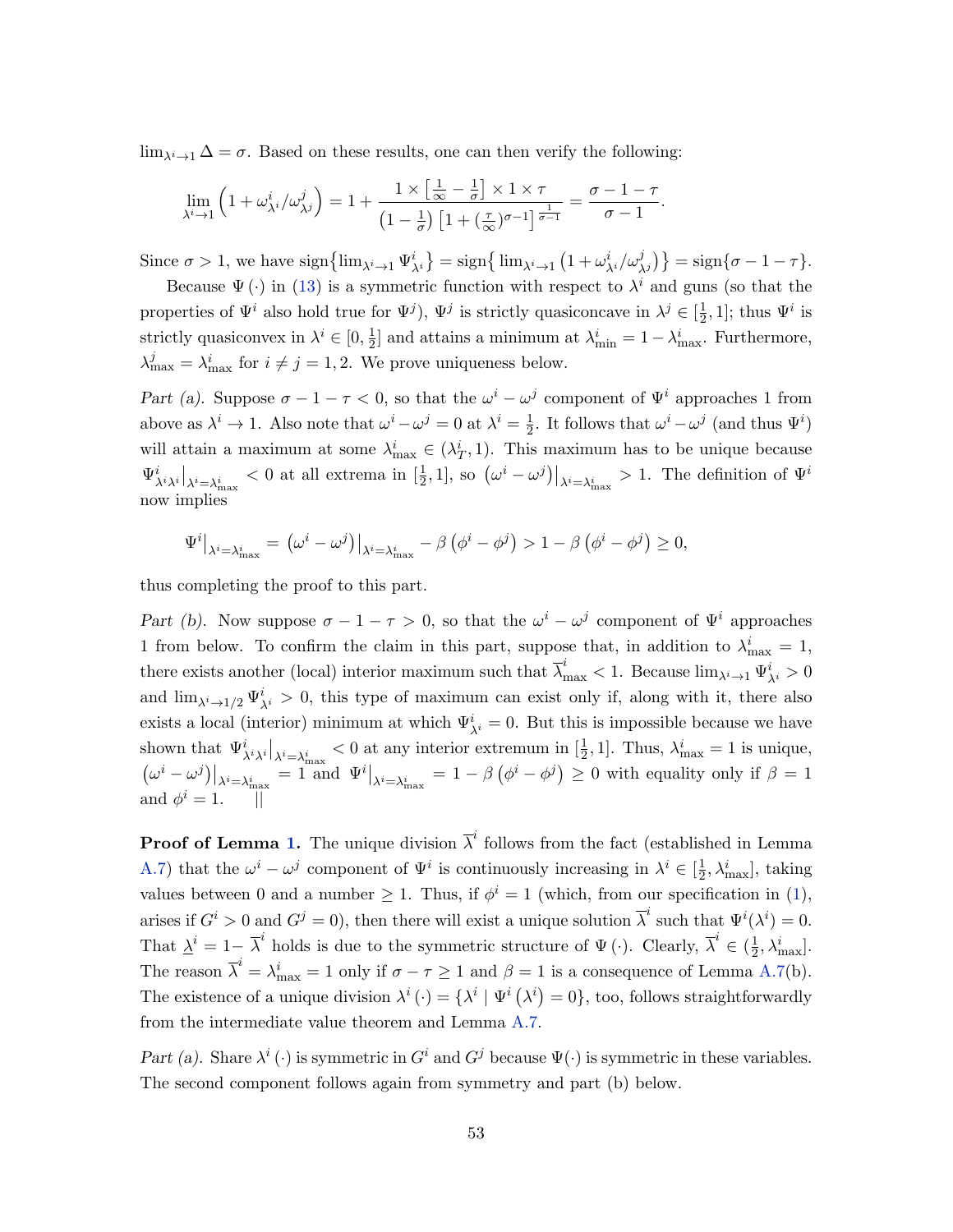Part (b). The proof follows from the properties of the conflict technology in [\(1\)](#page-6-2) (i.e., that  $\phi_{G^i}^i > 0$  and  $\phi_{G^j}^i < 0$  for  $i \neq j = 1, 2$ ) and the fact that  $\Psi_{\lambda^i}^i = \omega_{\lambda^i}^i + \omega_{\lambda^j}^j > 0$  for any feasible  $G^i \in [0, R^i)$  and  $G^j \in [0, R^j)$ .

Part (c). This part follows readily by differentiating [\(13\)](#page-17-2) totally and applying the implicit function theorem. ||

Fig. [A.1](#page-68-0) illustrates the central ideas of Lemma [A.7](#page-51-0) as well as the determination of the shares taken up in Lemma [1.](#page-18-0) The next lemma establishes several useful properties of  $\tilde{v}^i$ that depend on the properties of  $\lambda^i$  and, thus, on those of  $\Psi^i$  and that, in turn, ensure existence and uniqueness of an interior equilibrium.

<span id="page-54-0"></span>**Lemma A.8** Country *i*'s unconstrained per period payoff function  $\tilde{v}^i$  has the following properties for  $G^j > 0$   $(i \neq j = 1, 2)$ :

(a)  $\widetilde{v}_{G^iG^i}^i < 0$ (b)  $\widetilde{v}_{G^iG^j}^i \geq 0$  for  $G^i \geq G^j$ (c)  $\tilde{v}_{G^j G^j}^i|_{\tilde{B}_s^i = G^j} < 1.$ 

**Proof:** Part (a). To prove the strict concavity of  $\tilde{v}^i$ , we differentiate [\(16\)](#page-19-0) with respect to  $G^i$ . Simplifying the resulting expression yields

<span id="page-54-3"></span>
$$
\widetilde{v}_{G^iG^i}^i = \left[ \frac{\omega_{\lambda i}^i \omega_{\lambda j \lambda j}^j + \omega_{\lambda j}^j \omega_{\lambda i \lambda i}^i}{(\omega_{\lambda i}^i + \omega_{\lambda j}^j)^2} \left( 2\beta \bar{X} \phi_{G^i}^i \right) + \omega_{\lambda i}^i \left( -2 + \bar{X} \phi_{G^i G^i}^i / \phi_{G^i}^i \right) \right] \lambda_{G^i}^i, \tag{A.13a}
$$

where  $\omega_{\lambda i}^i_{\lambda i}$  < 0 and  $\omega_{\lambda i}^j$  < 0 hold by Lemma [A.4,](#page-47-0) while  $\omega_{\lambda i}^i > 0$  and  $\omega_{\lambda j}^j > 0$  follow from Lemma [1.](#page-18-0) Since we also have  $\phi_{G_i}^i > 0$ , the first expression inside the square brackets is negative. But the second expression inside these brackets is also negative since  $\phi_{G^iG^i}^i$   $< 0$ for  $i = 1, 2$ . Lastly, from Lemma [1\(](#page-18-0)b), we have  $\lambda_{G_i}^i > 0$ . It is, thus, clear that  $\tilde{v}_{G^iG^i}^i < 0$  for  $i = 1, 2.$ 

Part (b). Differentiating [\(16\)](#page-19-0) with respect to  $G<sup>j</sup>$  gives

<span id="page-54-2"></span>
$$
\widetilde{v}_{G^iG^j}^i = \left[ \frac{\omega_{\lambda i}^i \omega_{\lambda j \lambda j}^j + \omega_{\lambda j}^j \omega_{\lambda i \lambda i}^i}{(\omega_{\lambda i}^i + \omega_{\lambda j}^j)^2} \left( 2\beta \bar{X} \phi_{G^i}^i \right) + \omega_{\lambda i}^i \left( -2 + \bar{X} \phi_{G^i G^j}^i / \phi_{G^j}^i \right) \right] \lambda_{G^j}^i. \tag{A.13b}
$$

First, observe that  $\lambda_{G^j}^i < 0$  for  $i \neq j$  from Lemma [1\(](#page-18-0)b). Second, from the proof to part (a), the first term inside the square brackets is negative. Finally, the specification of the conflict technology in [\(1\)](#page-6-2) implies  $\phi_{G^j}^i < 0$  generally and  $\phi_{G^iG^j}^i \geq 0$  for  $G^i \geq G^j$   $(i \neq j)$ , such that the second term is non-positive for  $G^i \geq G^j$ . Thus,  $\tilde{v}^i_{G^iG^j} > 0$  for  $G^i \geq G^j$ . For future

<span id="page-54-1"></span><sup>&</sup>lt;sup>67</sup>The result holds more generally, even for values of  $G<sup>i</sup> < G<sup>j</sup>$  but sufficiently close to  $G<sup>j</sup>$ .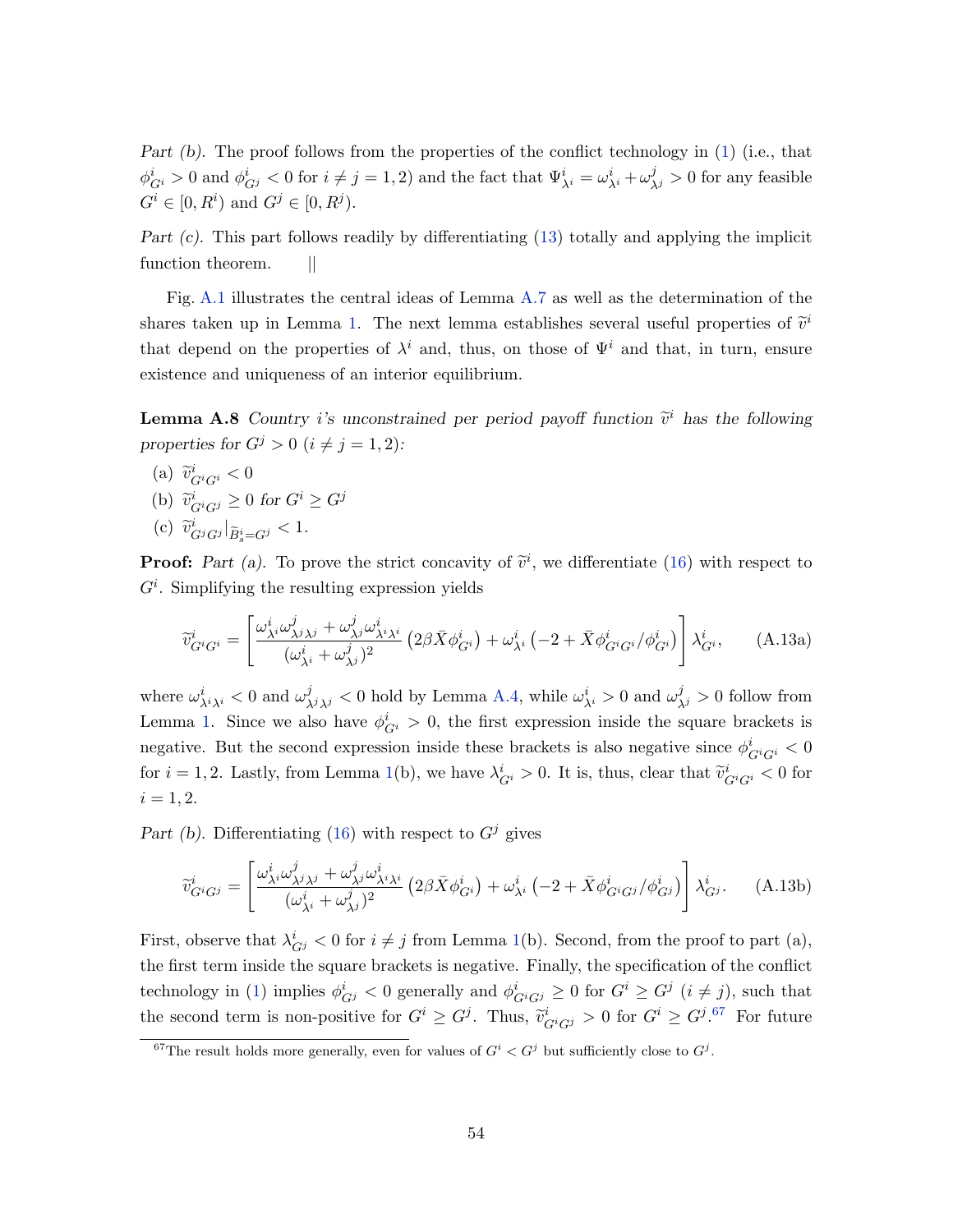purposes, we also calculate

<span id="page-55-1"></span>
$$
\widetilde{v}_{G^jG^j}^i = \left[ \frac{\omega_{\lambda^i}^i \omega_{\lambda^j \lambda^j}^j + \omega_{\lambda^j}^j \omega_{\lambda^i \lambda^i}^i}{\omega_{\lambda^i}^i + \omega_{\lambda^j}^j} \left( 2\beta \bar{X} \phi_{G^j}^i \right) + \omega_{\lambda^i}^i \left( -2 + \bar{X} \phi_{G^jG^j}^i / \phi_{G^j}^i \right) \right] \lambda_{G^j}^i, \quad \text{(A.13c)}
$$

the sign of which is ambiguous by the properties of  $\phi^i$  in [\(1\)](#page-6-2). Specifically, since  $\phi^i_{G^j} < 0$ and  $\phi_{G^jG^j}^i > 0$ , the first term inside the square brackets is positive while the second term is negative.

Part  $(c)$ . The slope of country i's unconstrained best-response function under settlement is  $\partial \tilde{B}_{s}^{i}/\partial G^{j} = -\tilde{v}_{G^{i}G^{j}}^{i}/\tilde{v}_{G^{i}G^{i}}^{i} > 0$  for  $G^{i} \geq G^{j}$ , where the positive sign follows from parts (a) and (b). Thus,  $G^i$  is a strategic complement for  $G^j$  for all  $G^i \geq G^j$ . To complete the proof to this part, divide  $(A.13b)$  by minus the value of  $(A.13a)$  and note from the expressions in Lemma [1\(](#page-18-0)b),  $\lambda_{G^j}^i/\lambda_{G^i}^i = \phi_{G^j}^i/\phi_{G^i}^i < 0$ . Doing so gives

<span id="page-55-0"></span>
$$
\frac{\partial \widetilde{B}_{s}^{i}}{\partial G^{j}} = -\left(\frac{\phi_{G^{j}}^{i}}{\phi_{G^{i}}^{i}}\right) \frac{\left[-\frac{\omega_{\lambda}^{i}i\omega_{\lambda}^{j}j\lambda_{j}^{i} + \omega_{\lambda}^{j}j^{\alpha_{\lambda}^{i}}\lambda_{i}}{\left(\omega_{\lambda}^{i} + \omega_{\lambda}^{j}\right)^{2}} \left(2\beta\bar{X}\phi_{G^{i}}^{i}\right) + \omega_{\lambda}^{i}\left(2-\bar{X}\phi_{G^{i}G^{j}}^{i}/\phi_{G^{j}}^{i}\right)\right]}{\left[-\frac{\omega_{\lambda}^{i}i\omega_{\lambda}^{j}j\lambda_{j}^{i} + \omega_{\lambda}^{j}j^{\alpha_{\lambda}^{i}}\lambda_{i}}{\left(\omega_{\lambda}^{i} + \omega_{\lambda}^{j}\right)^{2}} \left(2\beta\bar{X}\phi_{G^{i}}^{i}\right) + \omega_{\lambda}^{i}\left(2-\bar{X}\phi_{G^{i}G^{i}}^{i}/\phi_{G^{i}}^{i}\right)\right]}.
$$
\n(A.14)

Once again, the properties of the conflict technology [\(1\)](#page-6-2) imply that, at  $G^i = G^j$ , we have  $\phi_{G}^{i}/\phi_{G}^{i} = -1$  and  $\phi_{G^{i}G^{j}}^{i} = 0$ . It should now be easy to see that, at  $G^{i} = G^{j}$ , the above expression satisfies  $\partial \widetilde{B}_s^i/\partial G^j \in (0,1)$ . ||

**Proof of Proposition [3.](#page-21-0)** We break the proof of this proposition in two parts. First, we establish the results regarding peaceful settlement with strictly positive arming ("armed peace"), and then we proceed with the results that relate to the possibility of no arming under peaceful settlement ("unarmed peace").

Armed peace. The strict concavity of  $\tilde{v}^i$  in  $G^i$  shown in Lemma [A.8\(](#page-54-0)a) together with the continuity of  $\partial \tilde{v}^i/\partial G^i \equiv \tilde{v}_{G^i}^i$  in  $G^i$  guarantee, by an argument similar to that made in Garfinkel et al. (2018) and Garfinkel et al. (2015), uniqueness of a country's unconstrained best-response function,  $\widetilde{B}_s^i(G^j)$ , for  $G^j > 0$ .

Existence of equilibrium in the case that neither country is resource-constrained in its arming decision under settlement then follows readily. With Lemma [A.8\(](#page-54-0)a), Lemma [A.8\(](#page-54-0)b) establishes strategic complementarity of country i's best-response function when  $G^i \geq G^j$ . In turn, this property and the property stated in Lemma [A.8\(](#page-54-0)c) that the slope of an unconstrained country's best-response function is less than 1 at  $\widetilde{B}_s^i(G^j) = G^j$  ensure uniqueness of the unconstrained (interior) equilibrium.

To establish existence and uniqueness of equilibrium when one country is resource constrained, observe that the quantity of arms produced by country i when its resource con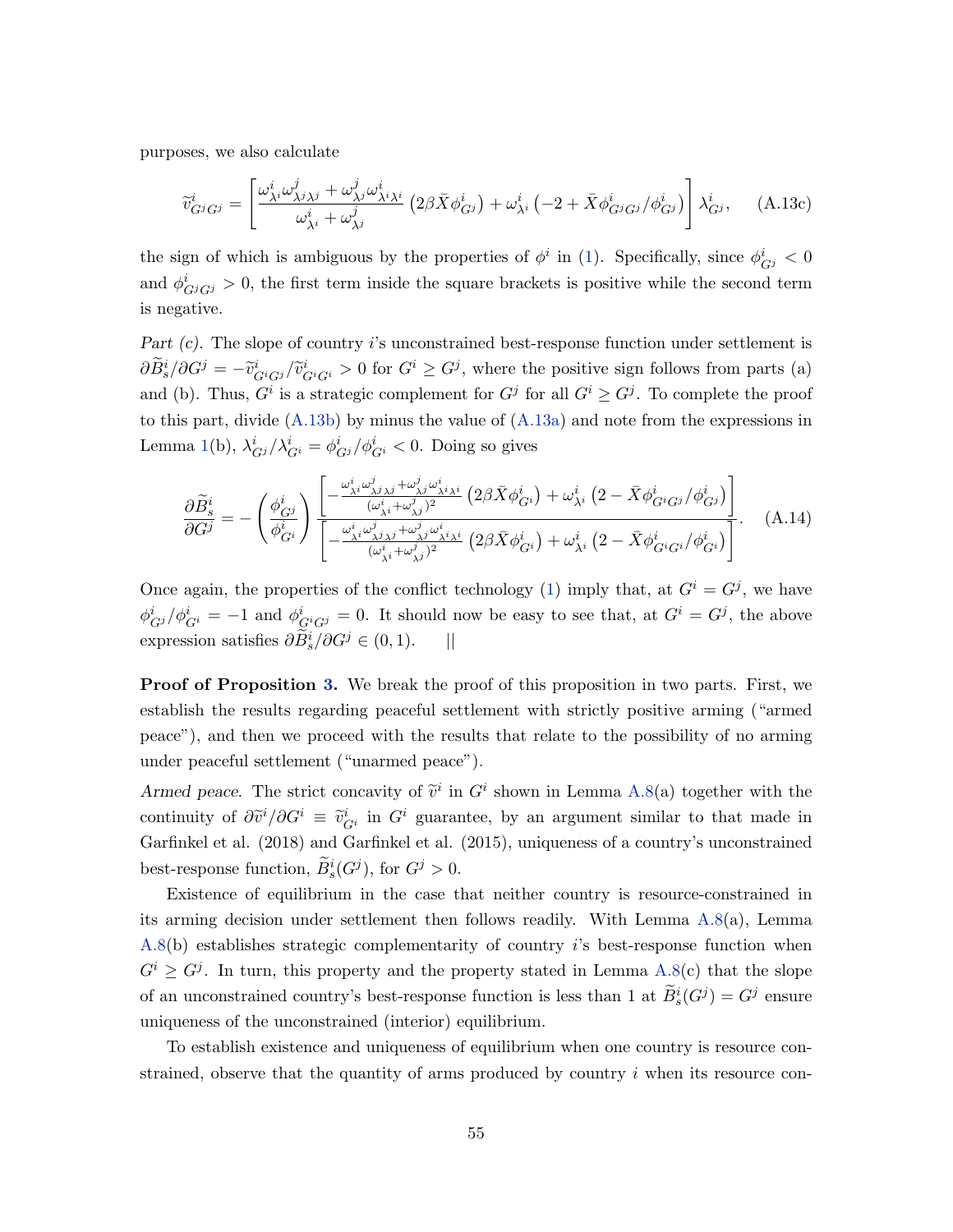straint does not bind,  $\tilde{G}_s^i$   $(i = 1, 2)$ , is no greater than  $\bar{R}/2$ . Now suppose that  $\tilde{G}_s^j > R^j$ , such that country  $j$  is resource constrained. By the definition of a country's best-response function, we have  $B_s^i(G^j; \cdot) = \min_{\sim} \{R^i, \widetilde{B}_s^i(G^j)\}\$ for any  $G^j$ .<sup>[68](#page-56-0)</sup> In particular, if  $B_s^j = R^j$ , then  $B_s^i = \tilde{B}_s^i(R^j)$ . Because  $(\tilde{B}_s^i(R^j), R^j)$  lies on both countries' best-response functions, neither country has an incentive to (or can) deviate from it. Thus, this point represents an equilibrium. Uniqueness of equilibrium follows from the definition of the best response functions whose shape ensures that they intersect only once (excluding, of course, the no-arming equilibrium).

Parts (a) and (b). These parts follow readily from the discussion in the text and the definitions of the threshold values  $R_L^s$ ,  $R_H^s$  in [\(17\)](#page-21-1) and  $m \equiv \mu/\beta$ .

Part (c). The first component also follows from the definitions of  $R_L^s$  and  $R_H^s$ . Unfortunately, not all of the remaining components of this part can be established analytically for reasons that will become evident shortly. However, the validity of the findings in this part have been confirmed numerically for a wide range of parameter values. In particular, we computed the equilibrium using Newton's method for the non-linear systems of equations involving the world market clearing condition [\(5\)](#page-9-1) that defines  $\pi_T^i$ , the split-the-surplus solution [\(13\)](#page-17-2) that defines  $\lambda^i$ , and the FOC [\(16\)](#page-19-0) that defines a country's optimal production of guns. We considered parameter values  $(\beta, \tau, \sigma) \in (0, 1] \times (1, 100) \times [1, 100)$ .

Since our focus is on  $R^i \in (0, R^s_L)$ , only country j's arming decision will be unconstrained by its initial resource endowment and thus its optimal arming will be on its best-response function,  $\tilde{B}_s^j(G^i)$ , which is implicitly defined by the FOC in [\(16\)](#page-19-0). To identify the effect of changes in  $\xi \in {\beta, \tau, \sigma}$  on country j's guns, we need to differentiate  $V_{Gj}^j = 0$  totally to obtain  $dV_{Gj}^j = V_{G^jG^j}^j dG^j + V_G^j$  $G_{\ell j}^{J} \xi d\xi = 0$ . We can then use the implicit function theorem to show that  $dG_s^j/d\xi = -V_G^j$  $\int_{G^j\xi}^{f^j}/V_{G^jG^j}^{j'}$ . Since we have shown that  $V_{G^jG^j}^j < 0$ , sign $\{dG_s^j/d\xi\} =$  $\text{sign}\{V^j_C$  $\{G^j\}_{G^j\xi}$ } = sign $\{\widetilde{v}_G^j\}$  $\{\vec{c}_{Gj\xi}\}\)$  holds. As such, we compute  $\tilde{v}_{Gj\xi}^j$  $_{G^{j}\xi}^{j}$ . To this end, define

<span id="page-56-1"></span>
$$
H^{j} \equiv -\frac{\omega_{\lambda^{j}}^{j} \omega_{\lambda^{i}\lambda^{i}}^{i} + \omega_{\lambda^{i}}^{i} \omega_{\lambda^{j}\lambda^{j}}^{j}}{\omega_{\lambda^{j}}^{j} + \omega_{\lambda^{i}}^{i}} \left(\omega^{j}/\omega_{\lambda^{j}}^{j}\right) > 0.
$$
\n(A.15)

Tedious calculus using [\(13\)](#page-17-2), [\(16\)](#page-19-0) and [\(A.15\)](#page-56-1) gives us the following for  $\xi = \beta$ :

<span id="page-56-2"></span>
$$
\widetilde{v}_{G^j\beta}^j = \frac{1}{\beta} \left\{ \omega^j - \left[ \omega_{\lambda^j}^j - \frac{\omega_{\lambda^i}^i \omega_{\lambda^j \lambda^j}^j + \omega_{\lambda^j}^j \omega_{\lambda^i \lambda^i}^i}{\omega_{\lambda^j}^j + \omega_{\lambda^i}^i} \left( \omega^j / \omega_{\lambda^j}^j \right) \right] \frac{\omega^j - \omega^i}{\omega_{\lambda^j}^j + \omega_{\lambda^i}^i} \right\}
$$
\n
$$
= \left( \frac{\omega^j - \omega^i}{\beta} \right) \left[ \frac{\omega^j}{\omega^j - \omega^i} - \frac{\omega_{\lambda^j}^j + H^j}{\omega_{\lambda^j}^j + \omega_{\lambda^i}^i} \right].
$$
\n(A.16a)

<span id="page-56-0"></span> ${}^{68}B_s^i(G^j)$  has a kink at  $R^j$  where  $G^j$  reaches a certain threshold, and this threshold quantity is less than  $\widetilde{G}^i_s$ .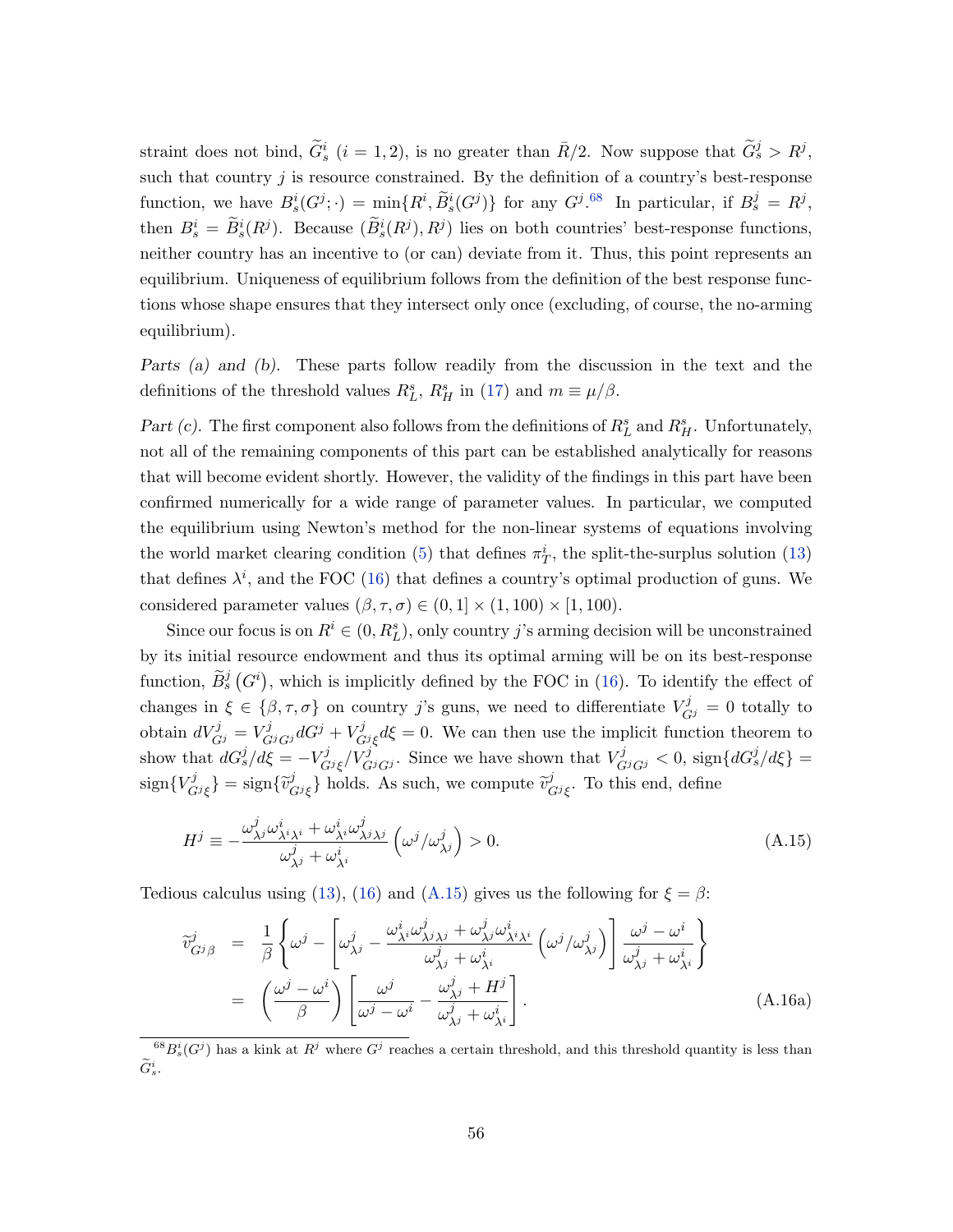Observe from part (a), if  $R^i = R^s_L$ , then  $G^i = G^i_s = R^s_L$ , such that  $\omega^j - \omega^i = 0$ ; in this case, from the first line of the expression above,  $\tilde{v}_{G^j\beta}^j > 0$ . Our focus, however, is on initial distributions  $R^j \in (0, R_L^s)$ , which imply  $\omega^j - \omega^i > 0$  in [\(A.16a\)](#page-56-2). For  $G^i$  less than but close to  $R_L^s$ , the first term inside the square brackets on the second line becomes infinitely large, while the second term is finitely positive. Thus,  $\tilde{v}_{Gj\beta}^j > 0$  in this case, confirming the first inequality related to  $dG_s^j/d\beta$ . For  $G^i = R^i$  very close to 0, we know that  $\omega^i \to 0$  and the first term inside the square bracket converges to 1. Numerical analysis reveals that, in this case, the second term becomes larger than 1, thereby implying  $\tilde{v}_{Gj\beta}^j < 0$  and confirming the second inequality related to  $dG_s^j/d\beta$ .

Similarly, we compute  $\tilde{v}_{\zeta}^j$  $\mathcal{G}_{Gj_{\xi}}$  for  $\xi \in {\{\tau, \sigma\}}$ , finding that

$$
\widetilde{v}_{G^{j}\xi}^{j} = -\left(\frac{\omega_{\lambda^{i}}^{j}}{\omega_{\lambda^{j}}^{j} + \omega_{\lambda^{i}}^{i}}\omega_{\xi}^{j} + \frac{\omega_{\lambda^{j}}^{j}}{\omega_{\lambda^{j}}^{j} + \omega_{\lambda^{i}}^{i}}\omega_{\xi}^{i}\right) + H^{j}\left(\omega_{\xi}^{j} - \omega_{\xi}^{i}\right) + \frac{\omega_{\lambda^{i}}^{i}\omega_{\lambda^{j}\xi}^{j} + \omega_{\lambda^{j}}^{j}\omega_{\lambda^{i}\xi}^{i}}{\omega_{\lambda^{j}}^{j} + \omega_{\lambda^{i}}^{i}}\left(\omega^{j}/\omega_{\lambda^{j}}^{j}\right).
$$
\n(A.16b)

Inspection of the above expression reveals that, while the first term is positive, the signs of the other two terms are analytically intractable. Nonetheless, numerical analysis reveals that  $\tilde{v}_{G^{i}\xi}^{i} > 0$  for  $\xi \in {\tau, \sigma}$ , thus confirming the remaining components of part (c).

Unarmed peace. Let us now turn to the claim made at the beginning of the proposition, that there are conditions that ensure the existence of an equilibrium with no arming  $(G_s^i = 0)$ for  $i = 1, 2$ . For what follows, we define the following:

$$
\Lambda^{i} = \Lambda^{i}(\lambda^{i}, \sigma, \tau) \equiv \omega^{i}(\lambda^{i}, \sigma, \tau) - \omega^{i}(\frac{1}{2}, \sigma, \tau)
$$
\n(A.17a)

$$
\overline{\Psi}^i = \Psi^i(\lambda^i, \sigma, \tau, \beta)|_{\phi^i = 1} \equiv \omega^i(\lambda^i, \sigma, \tau) - \omega^j(\lambda^j, \sigma, \tau) - \beta.
$$
\n(A.17b)

On the one hand, Lemma [A.4](#page-47-0) points out that  $\Lambda^i(\frac{1}{2})$  $(\frac{1}{2}, \sigma, \tau) = 0, \ \Lambda^i_{\lambda^i}(\frac{1}{2})$  $(\frac{1}{2}, \sigma, \tau) > 0$  and  $\Lambda^{i}(1,\sigma,\tau) < 0$  for  $\sigma < \check{\sigma}(\tau)$ . These findings, along with the concavity of  $\omega^{i}$  in  $\lambda^{i}$ , imply there exists a unique  $\lambda_e^i(\cdot) \in (\lambda_T^i, 1]$  that solves  $\Lambda^i(\lambda_e^i, \cdot) = 0$ . On the other hand, the properties of  $\Psi^i$  established in Lemma [A.7](#page-51-0) imply that  $\overline{\Psi}^i(\frac{1}{2})$  $(\frac{1}{2}, \sigma, \tau, \beta) = -\beta < 0, \overline{\Psi}^i(1, \sigma, \tau, \beta) = 1 - \beta > 0$ and, as we have already seen in Lemma [1,](#page-18-0) there exists a unique  $\overline{\lambda}^i$  that solves  $\overline{\Psi}^i = 0.69$  $\overline{\Psi}^i = 0.69$ 

Key for our purposes is the comparison of  $\lambda_e^i$   $(\sigma, \tau)$  with  $\overline{\lambda}^i$   $(\sigma, \tau, \beta)$  and the corresponding payoffs. In particular, we show under that, under some circumstances,  $\lambda_e^i \leq \overline{\lambda}^i$  implies  $\omega^{i}(\overline{\lambda}^{i}, \sigma, \tau) \leqq \omega^{i}(\lambda_{e}^{i}, \sigma, \tau)$ , which in turn implies  $\omega^{i}(\overline{\lambda}^{i}, \sigma, \tau) \leqq \omega^{i}(\frac{1}{2})$  $(\frac{1}{2}, \sigma, \tau)$  (since  $\Lambda^i(\lambda_e^i, \cdot)$  = 0). The nature of the latter inequality will enable us to determine whether country  $i$  finds

<span id="page-57-0"></span><sup>&</sup>lt;sup>69</sup>Recall that  $\overline{\lambda}^i$  is the share of  $\overline{X}$  country i would secure if  $G^j = 0$  and  $G^i$  were positive and infinitesimal. Also recall that the payoff  $\omega^i(\overline{\lambda}^i, \cdot)$  fully describes the behavior of  $v^i$  because  $v^i = \omega^i \overline{X}$  and  $\overline{X} \approx \overline{R}$ .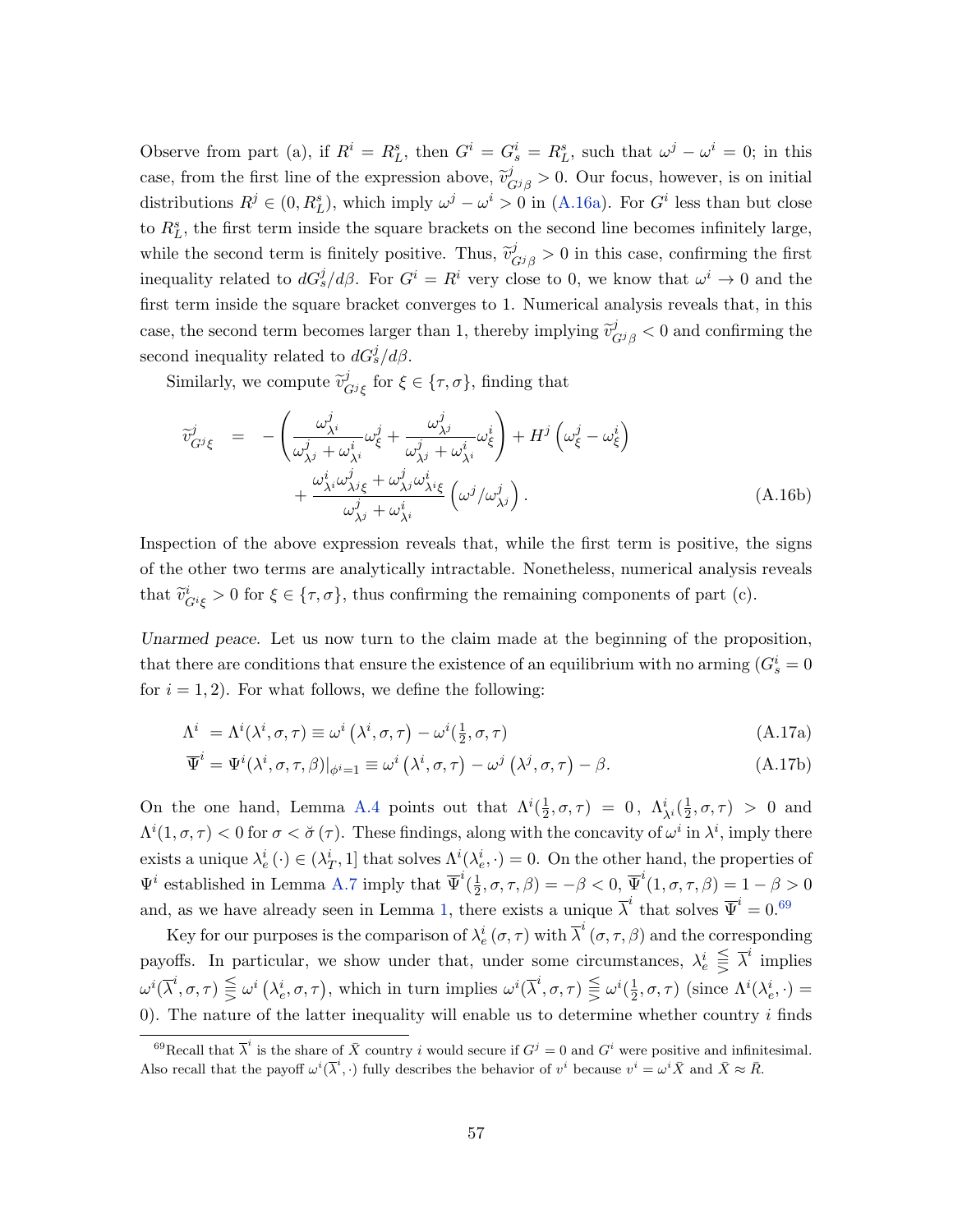no arming (or  $\lambda^i = \frac{1}{2}$  $\frac{1}{2}$ ) superior to positive arming when its rival  $j \neq i$ ) chooses  $G^{j} = 0$  (or  $\lambda^i = \overline{\lambda}^i$ ).

Suppose  $\tau = 1$ , so that  $\breve{\sigma} = 2$  (Lemma [A.4\(](#page-47-0)a.ii)). Focusing on  $\sigma \in (1, 2)$ , we now show that, if  $\tau = \beta = 1$  then  $\lambda_e^i \leq \overline{\lambda}^i$  as  $\sigma \geq \sigma_0$ , where  $\sigma_0 = \frac{3}{2}$  $\frac{3}{2}$ . First note that under free trade we have  $\pi_T^i = (\lambda^i/\lambda^j)^{1/\sigma} = 1/\pi_T^j$  for  $i \neq j = 1, 2$ , which allows us to write  $\omega^i$  as

$$
\omega^{i}(\lambda^{i}, \sigma, 1) = (\lambda^{i})^{\frac{\sigma-1}{\sigma}} \left[ (\lambda^{i})^{\frac{\sigma-1}{\sigma}} + (\lambda^{j})^{\frac{\sigma-1}{\sigma}} \right]^{\frac{1}{\sigma-1}}.
$$

Therefore, (i)  $\omega^j/\omega^i = (\lambda^j/\lambda^i)^{(\sigma-1)/\sigma}$ . Now suppose there exists a  $\sigma_0$  that ensures  $\lambda_0^i \equiv$  $\lambda_e^i(\sigma_0) = \overline{\lambda}^i(\sigma_0)$  or, equivalently,  $\overline{\Psi}^i(\overline{\lambda}^i(\sigma_0), \cdot) = \Lambda^i(\lambda_e^i(\sigma_0), \cdot) = 0$ . Using the definitions of  $\overline{\Psi}^i$  and  $\Lambda^i$  in the latter equality readily implies (ii)  $\omega^j/\omega^i = (\eta - \beta)/\beta$ , where  $\eta \equiv 2^{-1+\frac{1}{\sigma-1}} =$  $\omega^{i}(\frac{1}{2}% ,\vec{r}^{\prime })=\left( \frac{1}{2},\vec{r}^{\prime }\right) ^{i}$  $\frac{1}{2}, \sigma, 1$ ). Setting the RHS of (i) equal to the RHS of (ii) and solving for  $\lambda_0^i$  give

$$
\lambda_0^i \equiv \lambda_0^i \left( \sigma, \beta \right) = \frac{\eta^{\frac{\sigma}{\sigma - 1}}}{\eta^{\frac{\sigma}{\sigma - 1}} + (\eta - \beta)^{\frac{\sigma}{\sigma - 1}}}.
$$
\n(A.18)

Then, substitution of  $\lambda_0^i$  into the definition of  $\omega^i$  in  $\Lambda^i = 0$ , after simplifying, gives

<span id="page-58-0"></span>
$$
f(\sigma,\beta) = 2\left[1 - 2^{-\frac{1}{\sigma-1}}\beta\right]^{\frac{1}{\sigma-1}} - \left[1 - 2^{1-\frac{1}{\sigma-1}}\beta\right]^{1+\frac{1}{\sigma-1}} - 1 = 0,
$$
\n(A.19)

which implicitly defines  $\sigma_0$ . Next observe that  $\lim_{\sigma\to 1} f(\sigma,\beta) = 0$  and  $f(2,\beta) = \beta(1-\beta) \ge$ 0. Now set  $\sigma_0 \equiv 3/2$  and  $\beta = 1$ . It is easy to verify that substitution of these values in  $f(\sigma, \beta)$  implies  $f(\sigma_0, 1) = 0$ . Thus, given  $\beta = 1$ ,  $\sigma_0$  solves [\(A.19\)](#page-58-0). One can also verify that  $f_{\sigma}(\sigma_0, 1) = 2 [8 \ln(2) - 9 \ln(3)] < 0^{70}$  $f_{\sigma}(\sigma_0, 1) = 2 [8 \ln(2) - 9 \ln(3)] < 0^{70}$  $f_{\sigma}(\sigma_0, 1) = 2 [8 \ln(2) - 9 \ln(3)] < 0^{70}$  The blue curve in Fig. [A.2](#page-69-0) depicts  $f(\sigma, 1)$ for  $\sigma \in (1, 2)$ , with  $\sigma_0$  being the unique solution. Substitution of  $\sigma_0$  into [\(A.19\)](#page-58-0), after simplifying the resulting expression, gives  $\lambda_0^i(\sigma_0, 1) = \frac{8}{9}$ .

Keeping in mind that  $\overline{\lambda}^i = \lambda_e^i = \lambda_0^i$  (and  $\omega^i(\overline{\lambda}^i) = \omega^i(\lambda_e^i)$ ) at  $\sigma = \sigma_0$ , let us now study the behavior of  $\overline{\lambda}^i$  and  $\lambda_e^i$  in the neighborhood of  $\sigma_0$ . Differentiating  $\overline{\Psi}^i = 0$  and  $\Lambda^i = 0$ totally, applying the implicit function theorem and evaluating the resulting expressions at  $\lambda_0^i\left(\sigma_0, 1\right)$  give

<span id="page-58-2"></span>
$$
\left. \frac{d\overline{\lambda}^i}{d\sigma} \right|_{\overline{\lambda}^i = \lambda_0^i(\sigma_0, 1)} = -\frac{\omega_\sigma^i - \omega_\sigma^j}{\omega_{\lambda^i}^i + \omega_{\lambda^j}^j} = \frac{16}{81} \left[ 9 \ln(3) - 10 \ln(2) \right] \approx 0.584 \tag{A.20a}
$$

$$
\frac{d\lambda_e^i}{d\sigma}\bigg|_{\lambda_e^i = \lambda_0^i(\sigma_0, 1)} = -\frac{\omega_\sigma^i - \omega_\sigma^i(\frac{1}{2}, \sigma_0)}{\omega_{\lambda^i}^i} = \frac{32}{81} \left[16\ln(2) - 9\ln(3)\right] \approx 0.475. \tag{A.20b}
$$

Thus, the direction of change in both  $\overline{\lambda}^i$  and  $\lambda_e^i$  is identical to the direction of the change in  $\sigma$ 

<span id="page-58-1"></span><sup>&</sup>lt;sup>70</sup>One can also show (i)  $\lim_{\sigma\to 2} f_{\sigma}(\sigma,1) = 0$ , and (ii)  $\lim_{\sigma\to 2} f_{\sigma}(\sigma,1) < 0$ . These relationships imply that f approaches 0 (as  $\sigma \to 2$ ) from below.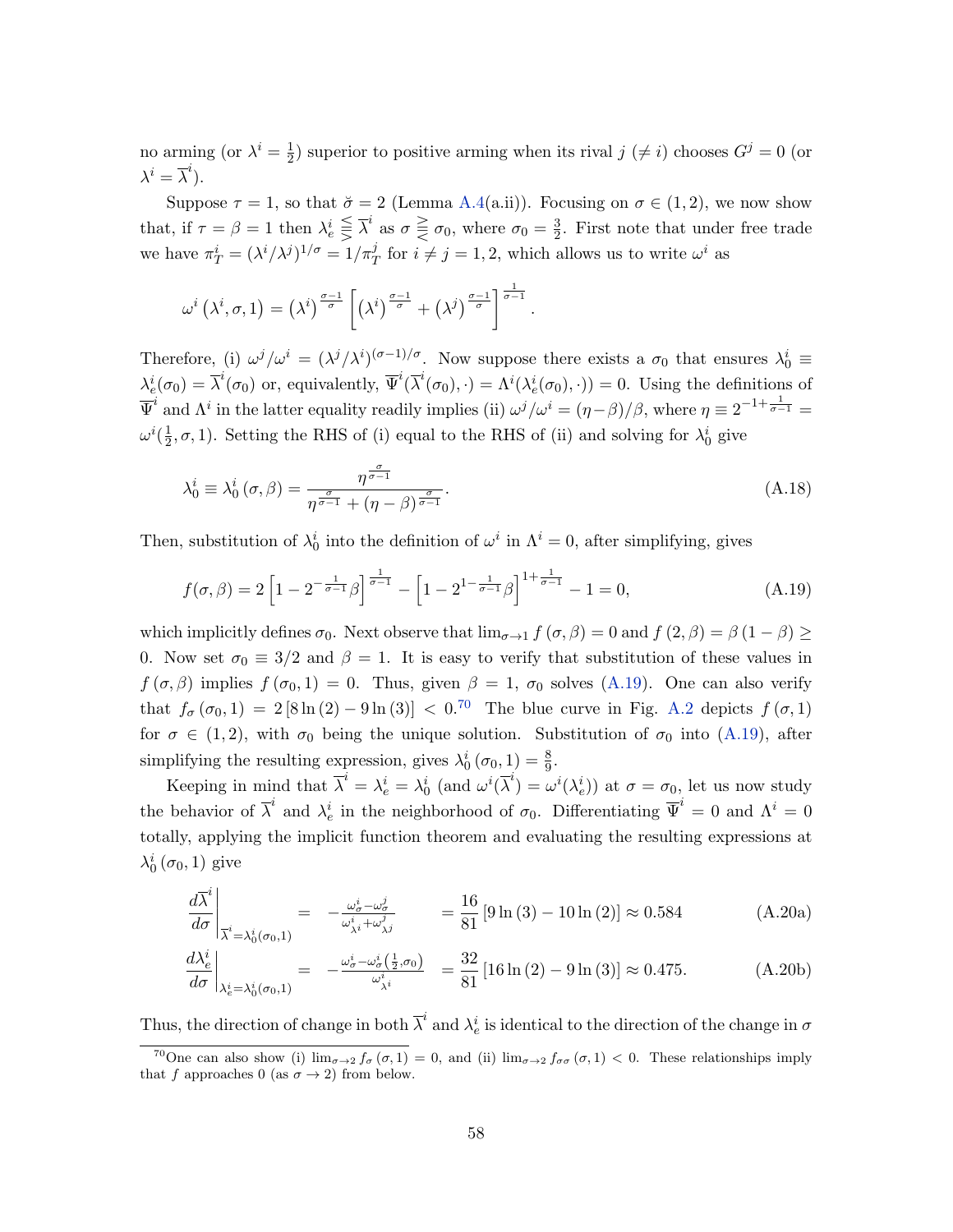relative to  $\sigma_0$ . However, the response of  $\overline{\lambda}^i$  to a change in  $\sigma$  is larger than the corresponding response of  $\lambda_e^i$ , causing  $\omega^i(\overline{\lambda}^i, \sigma, 1)$  to fall below  $\omega^i\left(\frac{1}{2}\right)$  $(\frac{1}{2}, \sigma, 1)$  for an increase in  $\sigma$  and conversely for a decrease in  $\sigma^{71}$  $\sigma^{71}$  $\sigma^{71}$  Because  $\sigma_0$  is unique, it is not possible for the implied ranking of payoffs to get reversed in the  $(1, \sigma_0)$  and  $[\sigma_0, 2]$  ranges.

To see why  $\overline{\lambda}^i$  and  $\lambda_e^i$  move in the same direction, note first that  $\omega_{\lambda^i}^i + \omega_{\lambda^j}^j > 0$  in [\(A.20a\)](#page-58-2). Second,  $\omega_{\sigma}^{i} < 0$  for  $i = 1, 2$  (see [\(A.8d\)](#page-46-2). Moreover, one can show that  $|\omega_{\sigma}^{i}(\lambda_{0}^{i}, \sigma_{0}, 1)| >$  $|\omega_{\sigma}^{j}(1-\lambda_{0}^{i},\sigma_{0},1)|$ ; that is, the direct effect of  $\sigma$  on the economy that obtains the larger share is relatively stronger (recall  $\lambda_0^i > \frac{1}{2}$  $\frac{1}{2}$ , and thereby explains the positive sign of  $d\overline{\lambda}^i/d\sigma$ . Turning to  $\lambda_e^i$ , first note that  $\lambda_0^i \in (\lambda_T^i, 1)$  which implies  $\omega_{\lambda_i}^i < 0$ . Additionally, one can confirm that  $|\omega_{\sigma}^{i}(\lambda_{0}^{i}, \sigma_{0}, 1)| < |\omega_{\sigma}^{i}(1/2, \sigma_{0}, 1)|$  which suggests that the direct effect of  $\sigma$  on  $\omega^i$  is relatively stronger when  $\lambda^i$  is closer to  $\frac{1}{2}$  and thus explains the positive sign of  $d\lambda_e^i/d\sigma$ .

How do the rates of destruction and trade costs affect the analysis? The pink and green curves in Fig. [A.2](#page-69-0) depict how the value of  $f(\sigma, \beta)$  changes when moderate rates of destruction  $(1 - \beta)$  are considered. The key message here is that the range of values in  $\sigma$ under which  $G_s^i = 0$  (represented by the interval in the figure that implies  $f(\cdot) < 0$ ) shrinks. As  $\beta$  falls below a (relatively large) threshold level, the dominance of  $G_s^i = 0$  vanishes. We can also study the importance of trade costs in this context. Numerical analysis reveals that its role is similar to the one associated with destruction. Overall, this analysis reveals that the no arming equilibrium is very fragile, in that even mild rates of destruction and trade cost values create incentives for countries to arm under settlement. ||

**Proof of Proposition [4.](#page-23-2)** The independence of average discounted payoffs from  $\delta$  under settlement in general is due to the stationarity of the structure of the model under this form of conflict resolution. The payoffs under settlement without arming follow easily from the definitions of  $V_s^i = v_s^i$  in [\(12\)](#page-16-4) and  $\omega^i \equiv \lambda^i \mu^i$ , noting that  $G^i = G^j = 0$  implies  $\bar{X} = \bar{R}$ ,  $\lambda^i=\frac{1}{2}$  $\frac{1}{2}$ ,  $\pi_T^i = 1$ , and thus  $\mu^i = \mu = [1 + \tau^{1-\sigma}]^{-1/(1-\sigma)}$  for  $i = 1, 2$ . The effects of decreases in  $\sigma$  and  $\tau$ , then, follow by noting that  $\mu_{\sigma} < 0$  and  $\mu_{\tau} < 0$ . The remaining parts of the proposition deal with the case of positive equilibrium arming.

Part (a). The first component follows from Proposition [3\(](#page-21-0)a), which implies  $\bar{X} = \bar{R} - \bar{G}_s =$  $\mu \bar{R}/(\mu + \beta)$  and  $\omega^i = \frac{1}{2}$  $\frac{1}{2}\mu$ , where  $\mu_{\sigma} < 0$  and  $\mu_{\tau} < 0$ . The effects stated for  $\beta$ ,  $\sigma$ ,  $\tau$  on  $V_s^i$ readily follow.

Part (b). To prove this part, we start by noting that  $R<sup>i</sup>$  affects payoffs solely through its

<span id="page-59-0"></span><sup>&</sup>lt;sup>71</sup>Eventually, as  $\sigma \to 0$ , both  $\overline{\lambda}^i$  and  $\lambda_e^i$  converge to 1. But, one can easily show that the convergence of  $\overline{\lambda}^i$  is faster than the convergence of  $\lambda_e^i$ . This difference in the rate of convergence can be explained by the the behavior of  $f(\sigma, 1)$  in the neighborhood of  $\sigma = 2$  described earlier.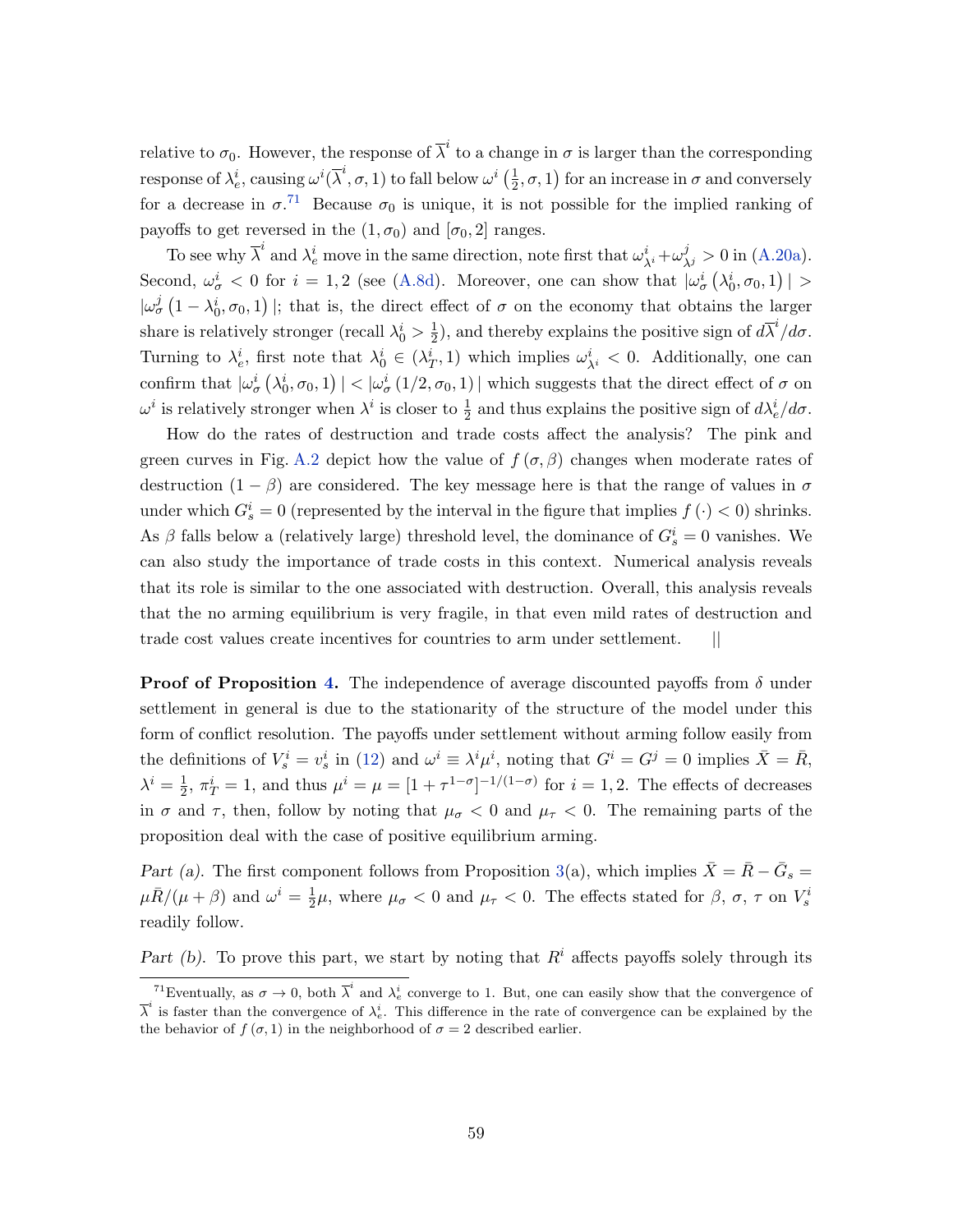impact on both countries' guns. Thus,

<span id="page-60-0"></span>
$$
\frac{dV_s^i\left(R^i, \tilde{B}_s^j(R^i)\right)}{dR^i} = V_{G^i}^i + V_{G^j}^i \left[\frac{d\tilde{B}_s^j(R^i)}{dR^i}\right]
$$
\n
$$
= \left[\bar{X}\omega_{\lambda i}^i \lambda_{G^i}^i - \omega^i\right] + \left[\bar{X}\omega_{\lambda i}^i \lambda_{G^j}^i - \omega^i\right] \left[\frac{d\tilde{B}_s^j(R^i)}{dR^i}\right]
$$
\n
$$
= \left[\bar{X}\omega_{\lambda i}^i \lambda_{G^i}^i + \omega^i\right] \left[\frac{\bar{X}\omega_{\lambda i}^i \lambda_{G^i}^i - \omega^i}{\bar{X}\omega_{\lambda i}^i \lambda_{G^i}^i + \omega^i} - \frac{d\tilde{B}_s^j(R^i)}{dR^i}\right],
$$
\n(A.21)

for  $i \neq j = 1, 2$ . Since  $\bar{X} \omega_{\lambda i}^{i} \lambda_{G^{i}}^{i} + \omega^{i} > 0$  in [\(A.21\)](#page-60-0) we have

<span id="page-60-1"></span>
$$
\text{sign}\left[dV_s^i/dR^i\right] = \text{sign}\left[\frac{\bar{X}\omega_{\lambda i}^i\lambda_{G^i}^i - \omega^i}{\bar{X}\omega_{\lambda i}^i\lambda_{G^i}^i + \omega^i} - \frac{d\widetilde{B}_s^j(R^i)}{dR^i}\right].\tag{A.22}
$$

Now suppose  $R^i \to R_L^s$ , which implies  $V_{G^i}^i \to 0$  and thus  $(\bar{X} \omega_{\lambda^i}^i \lambda_{G^i}^i - \omega^i) \to 0$  in [\(A.22\)](#page-60-1). But, by Lemma [A.8\(](#page-54-0)c), we know that  $\lim_{R^i \to R^s_L} d\widetilde{B}^j_s(R^i)/dR^i \in (0,1)$ . Thus, the expression in the brackets in the RHS of [\(A.22\)](#page-60-1) is negative, as required. The case of  $R^i \to 0$  follows by noting that the first term in the brackets in the RHS of [\(A.22\)](#page-60-1) is less than 1 while the second term attains a value larger than 1 for  $R<sup>i</sup>$  sufficiently close to 0.

Turning to the endowment effects for the unconstrained country j, we have  $V_{Gj}^{j} = 0$  and

$$
\frac{dV_s^j(\widetilde{B}_s^j(G^i),R^i)}{dR^j} = V_{G^i}^j\left(\frac{dR^i}{dR^j}\right) = -\widetilde{v}_{G^i}^j > 0
$$

along  $\widetilde{B}_s^j(G^i)$ . Since  $\widetilde{v}_{G^i}^j < 0$ , country j's payoff rises along  $\widetilde{B}_s^i(G^j)$  when it is allocated a larger initial endowment. Differentiating the above expression with respect to  $R<sup>j</sup>$  gives

<span id="page-60-2"></span>
$$
\frac{d^2 V_s^j(\widetilde{B}_s^j(G^i), R^i)}{(dR^j)^2} = \left[ -\widetilde{v}_{G^iG^j}^i \frac{d\widetilde{B}_s^j(G^i)}{dR^i} - \widetilde{v}_{G^iG^i}^j \right] \left( \frac{dR^i}{dR^j} \right)
$$
  
\n
$$
= \widetilde{v}_{G^iG^j}^j \left[ \frac{d\widetilde{B}_s^j(G^i)}{dR^i} \right] + \widetilde{v}_{G^iG^i}^j
$$
  
\n
$$
= \widetilde{v}_{G^jG^i}^j \left[ -\frac{\widetilde{v}_{G^jG^i}^j}{\widetilde{v}_{G^jG^j}^j} \right] + \widetilde{v}_{G^iG^i}^j, \quad \text{from (A.14)}
$$
  
\n
$$
= -\frac{\Theta^j}{\widetilde{v}_{G^jG^j}^j}, \quad \text{where } \Theta^j \equiv (\widetilde{v}_{G^jG^i}^j)^2 - \widetilde{v}_{G^jG^j}^j \widetilde{v}_{G^iG^i}^j. \quad (A.23)
$$

Since  $\tilde{v}_{G^jG^j}^j < 0$ , the sign of the above expression coincides with the sign of  $\Theta^j$ . This sign appears to be ambiguous because, as noted earlier in the context of  $(A.13c)$ , the sign of  $\tilde{v}_C^j$  $G^iG^i$ is ambiguous. We, thus, need to show that  $\Theta^{j} > 0$ . Using country j's FOC (which can be rewritten as  $2\beta \bar{X} \phi_{G}^j/(\omega_{\lambda^j}^j + \omega_{\lambda^i}^i) = \omega^j/\omega_{\lambda^j}^j$  and recalling that  $\lambda_{G^k}^i = 2\beta \phi_{G^k}^i/(\omega_{\lambda^i}^i + \omega_{\lambda^j}^j)$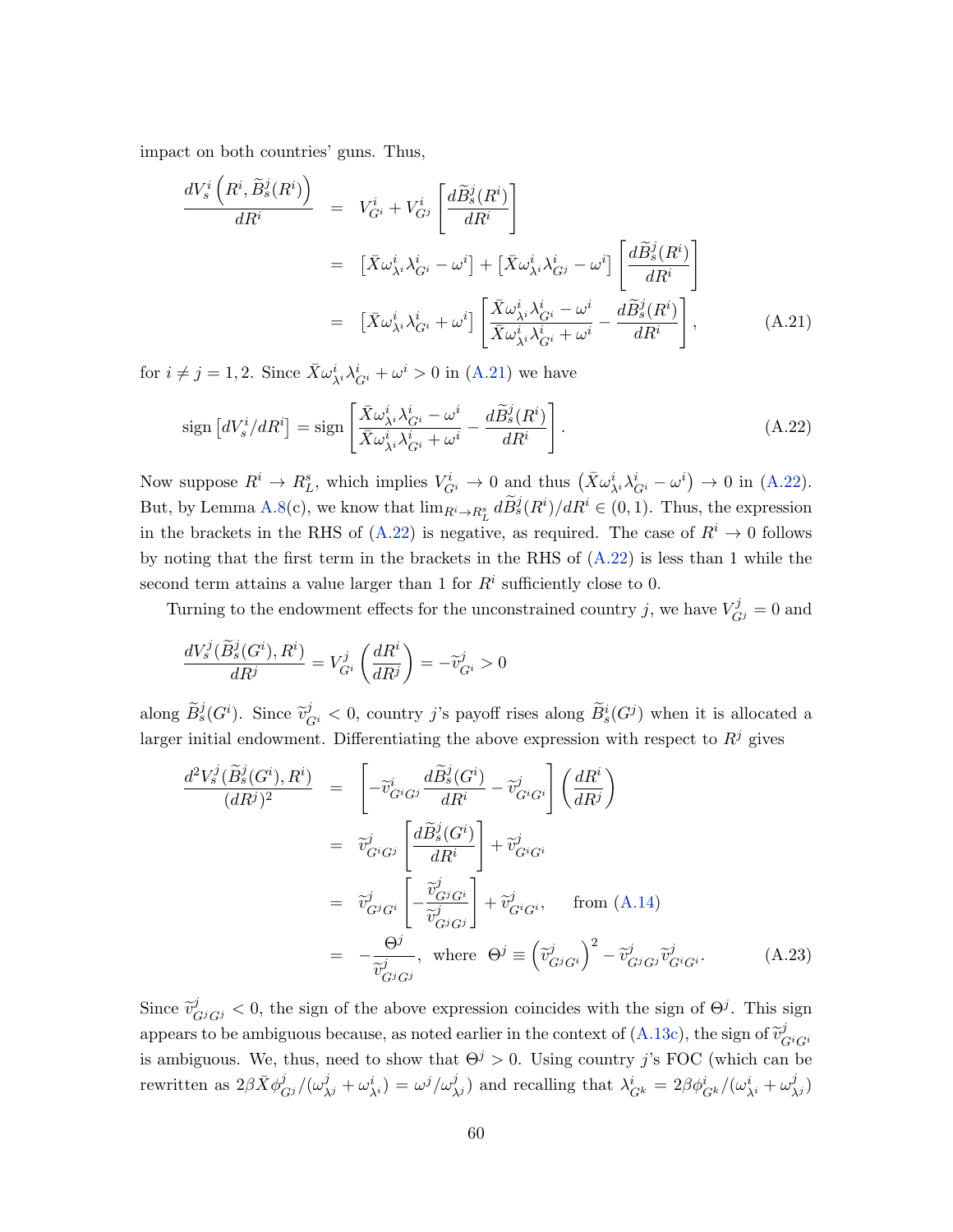$(k = 1, 2)$ , the expressions in  $(A.13a)$ – $(A.13c)$  for country j can be rewritten as

<span id="page-61-0"></span>
$$
\widetilde{v}_{G^jG^i}^j = \left[ H^j + 2 - \bar{X} \phi_{G^jG^i}^j / \phi_{G^i}^j \right] \left( -\omega_{\lambda^j}^j \lambda_{G^i}^j \right)
$$
\n(A.13a')\n
$$
\widetilde{v}_{G^jG^i}^j = \left[ H^j + 2 - \bar{X} \phi_{G^jG^i}^j / \phi_{G^i}^j \right] \left( -\omega_{\lambda^j}^j \lambda_{G^i}^j \right)
$$
\n(A.13a')

$$
\widetilde{v}_{G^jG^j}^j = \left[H^j + 2 - \bar{X}\phi_{G^jG^j}^j / \phi_{G^j}^j\right] \left(-\omega_{\lambda^j}^j \lambda_{G^i}^i\right) \left(\lambda_{G^j}^j / \lambda_{G^i}^j\right)
$$
\n(A.13b')

$$
\widetilde{v}_{G^iG^i}^j = \left[ H^j + \left( \phi_{G^j}^j / \phi_{G^i}^j \right) \left( 2 - \bar{X} \phi_{G^iG^i}^j / \phi_{G^i}^j \right) \right] \left( -\omega_{\lambda^j}^j \lambda_{G^i}^j \right) \left( \phi_{G^i}^j / \phi_{G^j}^j \right), \tag{A.13c'}
$$

where  $H^j$  (> 0) was defined in [\(A.15\)](#page-56-1). Now define  $r \equiv -\lambda_{G^j}^j/\lambda_{G^i}^j$  (=  $-\phi_{G^j}^j/\phi_{G^i}^j > 0$  from Lemma [1\(](#page-18-0)b)). Substituting the above expressions in the definition of  $\Theta^j$  in [\(A.23\)](#page-60-2) and simplifying the resulting expression give

$$
\Theta^{j} = \left(\omega_{\lambda^{j}}^{j} \lambda_{G^{i}}^{j}\right)^{2} \left\{ \left[H^{j} + 2 - \bar{X} \phi_{G^{j}G^{i}}^{j} / \phi_{G^{j}}^{j}\right]^{2} - \left[H^{j} + 2 - \bar{X} \phi_{G^{j}G^{j}}^{j} / \phi_{G^{j}}^{i}\right] \left[H^{j} - r\left(2 - \bar{X} \phi_{G^{i}G^{i}}^{j} / \phi_{G^{i}}^{j}\right)\right] \right\}.
$$

Next, noting that  $\bar{G} \equiv G^i + G^j$ , we can apply the properties of the conflict technology in [\(1\)](#page-6-2) to find

$$
-\phi_{G^jG^i}^j/\phi_{G^j}^j = (1 - r) / \bar{G}
$$

$$
-\phi_{G^jG^j}^i/\phi_{G^j}^j = 2/\bar{G}
$$

$$
-\phi_{G^iG^i}^j/\phi_{G^i}^j = 2/\bar{G}.
$$

Let  $x \equiv \bar{X}/\bar{G}$ . Applying the above relations to definition of  $\Theta^j$  gives

$$
\Theta^{j} = \left(\omega_{\lambda^{j}}^{j} \lambda_{G^{i}}^{j}\right)^{2} \left\{ \left[H^{i} + 2 + (1 - r) x\right]^{2} - \left[H^{i} + 2(1 + x)\right] \left[H^{i} - 2r(1 + x)\right] \right\}
$$

$$
= \left(\omega_{\lambda^{j}}^{j} \lambda_{G^{i}}^{j}\right)^{2} (1 + r) \left[2H^{i} + 4(1 + x) + (1 + r) x^{2}\right] > 0.
$$

The positive sign of  $\Theta^j$  proves that  $V_s^j$  rises at an increasing rate along its best-response function when country  $j$  is allocated a larger initial endowment.

We now prove parts (b.i) and (b.ii). Before we impose any restrictions on the countries' initial resource endowments and, therefore, their ability to produce guns a few general remarks are in order. Generally,  $V^i = \omega^i (\lambda^i (\beta, \tau, \sigma), \tau, \sigma) \bar{X}$  for  $i = 1, 2$ , the effect of a change in  $\xi \in \{\beta, \tau, \sigma\}$  on  $V_s^i$  is given by

$$
\frac{dV_s^i}{d\xi} = V_\xi^i + V_{G^j}^i \frac{dG_s^j}{d\xi} + V_{G^i}^i \frac{dG_s^i}{d\xi}.\tag{A.24}
$$

The first term in the RHS of  $(A.24)$  captures the direct effect of  $\xi$  on the payoff and is present under all circumstances. The second term is a strategic effect that arises only if country is rival  $(i)$  is unconstrained by its initial endowment. The third term represents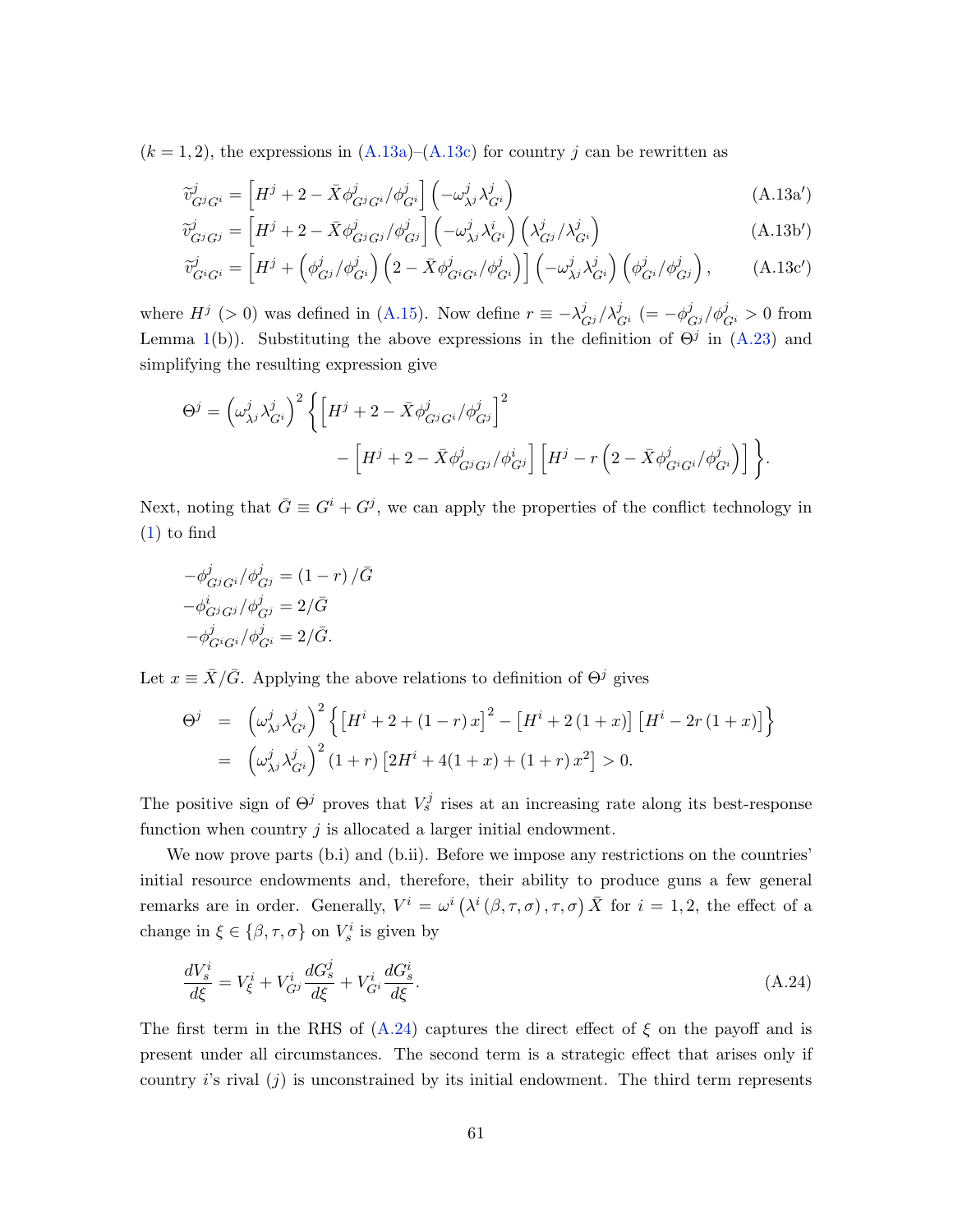the payoff effects from an induced change in country i's own arming, and vanishes either because  $dG_s^i/d\xi = 0$  when country i is constrained by its initial resource endowment or because  $V_{G}^{i} = 0$  when it is not (provided  $G^{j} > 0$ ). Dropping this third term implies

<span id="page-62-2"></span>
$$
\frac{dV_s^i}{d\xi} = V_\xi^i + V_{G^j}^i \frac{dG_s^j}{d\xi},\tag{A.24'}
$$

where the conflict technology [\(1\)](#page-6-2) implies  $V_{Gj}^i < 0$ . The sign of the direct effect  $V_{\xi}^i$ , for each country whether resource-constrained or not is determined by the sign of  $\xi$ 's total effect on  $\omega^i$ :  $d\omega^i/d\xi = \omega^i_{\xi} + \omega^i_{\lambda^i}\lambda^i_{\xi}$ , where  $\omega^i_{\beta} = 0$  and  $\omega^i_{\xi} < 0$  for  $\xi \in {\tau, \sigma}$  (see [\(A.8c\)](#page-46-1) and [\(A.8d\)](#page-46-2)). From Lemma [1\(](#page-18-0)c) we also have that  $\lambda^i_\beta = (\phi^i - \phi^j)/(\omega^i_{\lambda^i} + \omega^j_{\lambda^j})$  and  $\lambda^i_\xi =$  $-(\omega^i_\xi-\omega^j_\xi$  $(\xi)/(\omega_{\lambda^i}^i + \omega_{\lambda^j}^j)$  for  $\xi \in {\tau, \sigma}$ . Consequently,

<span id="page-62-1"></span>
$$
\frac{d\omega^i}{d\beta} = \frac{\omega^i_{\lambda^i}}{\omega^i_{\lambda^i} + \omega^j_{\lambda^j}} \left(\phi^i - \phi^j\right)
$$
\n(A.25a)

$$
\frac{d\omega^i}{d\xi} = \frac{\omega^j_{\lambda^j}}{\omega^i_{\lambda^i} + \omega^j_{\lambda^j}} \omega^i_{\xi} + \frac{\omega^i_{\lambda^i}}{\omega^i_{\lambda^i} + \omega^j_{\lambda^j}} \omega^j_{\xi}, \text{ for } \xi \in \{\tau, \sigma\},\tag{A.25b}
$$

where  $\omega_{\lambda^i}^i > 0$  for both countries that arm. Since our focus is on  $R^i \in (0, R_L^s)$  (which is equivalent to  $R^j \in (R_H^s, \bar{R})$ , country j's arming decision is unconstrained by its endowment. Therefore, only the direct effect  $V_{\xi}^{j}$  will be operational. By contrast, we must take into account both effects for (resource-constrained) country  $i$ <sup>[72](#page-62-0)</sup>

Starting with the constrained country i, since  $G_s^i < G_s^j$  and thus  $\phi^i < \phi^j$ , equation [\(A.25a\)](#page-62-1) implies that the direct effect of an increase in  $\beta$  in [\(A.24](#page-62-2)'),  $V^i_{\beta}$ , is negative. To evaluate the strategic effect, recall from Proposition [3\(](#page-21-0)c) that an increase in  $\beta$  induces (unconstrained) country  $j$  to produce more guns if country  $i$ 's resource endowment is of moderate size, implying from  $(A.24')$  $(A.24')$  that  $dV_s^i/d\beta < 0$  unambiguously holds in this case. While Proposition  $3(c)$  $3(c)$  also points out that country j produces fewer guns when country i's initial resource endowment is small (thereby implying a positive strategic effect), numerical analysis of the model reveals that the direct effect always dominates this strategic effect, such that  $dV_s^i/d\beta < 0$  holds true even when country *i*'s endowment is small. The following expression shows the precise nature of the two effects:

$$
\frac{dV_s^i}{d\beta} = -(\phi^j - \phi^i) \bar{X} \left[ \frac{\omega_{\lambda^i}^i}{\omega_{\lambda^j}^j + \omega_{\lambda^i}^i} + \frac{\omega^i \left( \frac{\omega^j}{\omega^j - \omega^i} - \frac{\omega_{\lambda^j}^j + H^j}{\omega_{\lambda^j}^j + \omega_{\lambda^i}^i} \right)}{\phi^j \omega^j \left( H^j + 2 - \bar{X} \phi_{G^j G^j}^j / \phi_{G^j}^j \right)} \right].
$$

<span id="page-62-0"></span><sup>&</sup>lt;sup>72</sup>One must also consider the possibility that one side's endowment, say *i*'s, satisfies  $R^i = R^s_L$  at the time that parameter  $\xi$  changes. This is important because parametric changes may create slack in the resource constraint of one country and conversely.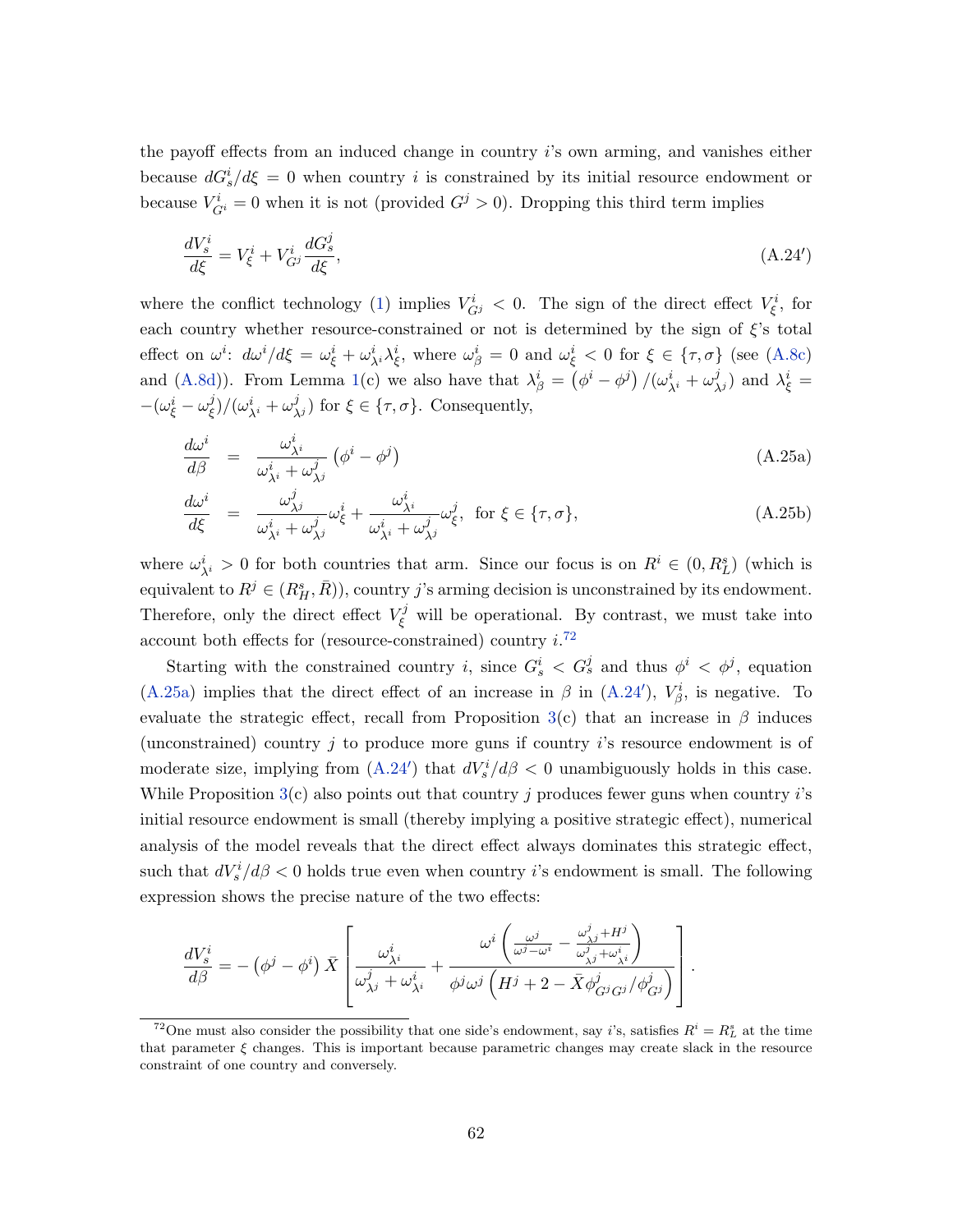From our discussion above in connection with [\(A.25b\)](#page-62-1), the direct effects of increases in the trade parameters  $\xi \in {\{\sigma, \tau\}}$  are negative for the constrained country; and, by Proposition [3\(](#page-21-0)c), both the indirect effects of these parameters are negative as well, thus giving us  $dV_s^i/d\xi < 0$  for  $\xi \in {\tau, \sigma}$  and completing the proof of part (b.i).

Consider next the unconstrained country  $j$ , for whom only the direct effect matters. The expression in [\(A.25a\)](#page-62-1) shows that, since  $G_s^j > G_s^i$  and thus  $\phi^j > \phi^i$ ,  $V_\beta^j > 0$ , which implies  $dV_s^j/d\beta > 0$ . Our previous discussion in connection with [\(A.25b\)](#page-62-1) indicates further that  $V_{\xi}^{j} < 0$  for  $\xi \in {\tau, \sigma}$ . This proves part (b.ii).

Part (c). Since the value of settlement is relatively clear in the presence of destruction, it suffices for this part to consider the less obvious case of positive gains from trade. Letting  $\beta = 1$ , suppose  $R^{j} = \overline{R}$  initially, so that country i is inconsequential. Since  $\omega^{j} = 1$  in this case and there is no need for arming we have  $V_s^j = \bar{R}$ . Now suppose  $R^i = \varepsilon > 0$  is infinitesimal, so that  $R^j = \bar{R} - \varepsilon$  is smaller but arbitrarily close to  $\bar{R}$ . Suppose, in addition, that country *i* arms:  $G_s^i = R^i$ . Because country *i* produces an infinitesimal quantity of guns, country j will be able to induce a division (with a larger but also infinitesimal  $G<sup>j</sup>$ ) that brings it arbitrarily close to its optimum  $\lambda_T^j$  which satisfies  $\lambda_T^j < 1$  (by Proposition [3\(](#page-21-0)b)). But this division generates a payoff  $V_s^j(\lambda_\tau^j)$  $(\frac{j}{T}, \cdot) > \bar{R}$  because there are gains from trade for country j. Likewise, the smaller country realizes some gains from trade such that  $V_s^i > 0$ . ||

**Proof of Proposition [5.](#page-25-0)** We take as our starting point, the benchmark case where  $\delta = 0$ ,  $\mu^i = 1$  and  $\beta = 1$  and thus  $[R_L^s, R_H^s] = [R_L^c, R_H^c]$  and  $G_c^i = G_s^i$ , such that  $\lambda_s^i = \phi_c^i = \frac{1}{2}$  $\frac{1}{2}$ , for  $i = 1, 2.$ 

Part (a). One can confirm this part of the proposition by differentiating the threshold values in [\(11\)](#page-12-4) and [\(17\)](#page-21-1) with respect to  $\delta$ ,  $\mu$  and  $\beta$  and making the relevant comparisons.

Part (b). Suppose country is arming is unconstrained by its endowment under conflict as well as under settlement. Then,  $\tilde{B}_c^i(G^j)$  is defined implicitly by country *i*'s FOC under conflict, which can written from [\(9\)](#page-11-3) as  $\phi_G^i \bar{X}(1+\delta) - \phi^i = 0$ . Country *i*'s FOC under settlement can be written from [\(16\)](#page-19-0) as  $\tilde{v}_{G^i}^i = \tilde{V}_{G^i}^i$ . The concavity of  $\omega^i$  in  $\lambda^i$  assuming  $\sigma < \infty$  and  $\tau < \infty$  (by Lemma [A.4\(](#page-47-0)b)) together with our assumption that country i is unconstrained and our focus on  $G^j \n\t\leq G_s$  (where  $G_s$  is the symmetric equilibrium) imply  $\omega_{\lambda^i}^i \leq \omega_{\lambda^j}^j$  holds, and with strict inequality for  $\lambda^i > \lambda^j$ . Thus,

$$
\frac{2\omega_{\lambda^i}^i}{\omega_{\lambda^i}^i+\omega_{\lambda^j}^j}\leq 1,
$$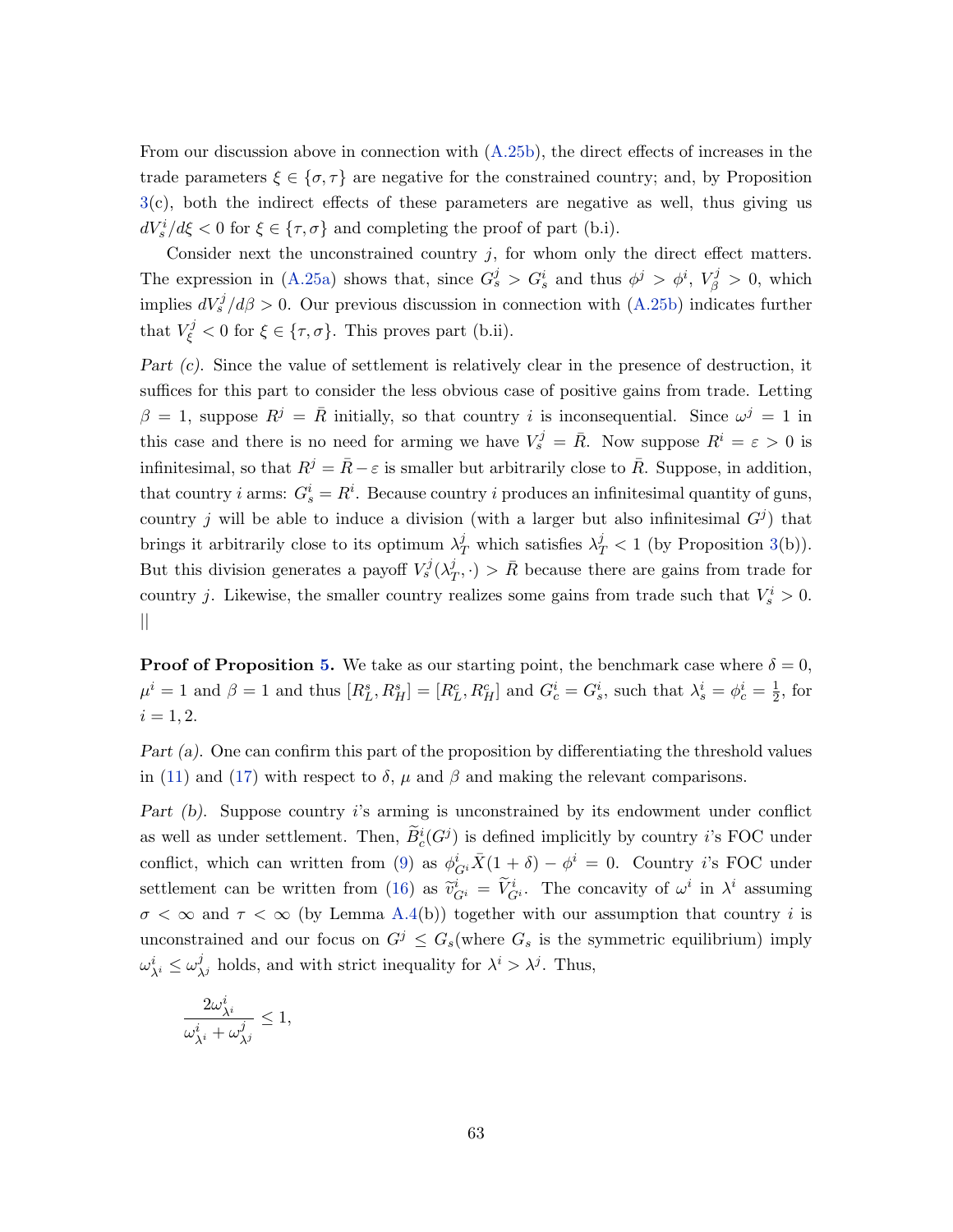with strict inequality for  $\lambda^i < \lambda^j$ . Evaluating  $\widetilde{V}_{G^i}^i$  at  $\widetilde{B}_c^i$ , using the above observations, gives:

$$
\widetilde{V}_{G^i}^i\big|_{\widetilde{B}^i_c(G^j)}\leq \beta\bar{X}\phi^i_{G^i}-\omega^i=\frac{\beta\phi^i}{1+\delta}-\omega^i.
$$

Assuming  $R^j > 0$  such that  $\phi^i < 1$  means that the first term in the far right expression is less than 1 for any  $\beta \leq 1$  and  $\delta \geq 0$ . Furthermore, our assumptions that  $\sigma < \infty$  and  $\tau < \infty$ imply that  $\omega^i > 1$ . Thus, the expression above is negative, and by the concavity of  $\tilde{V}^i$  in  $G^i$ , we have  $G_s^i < G_c^i$  for the unconstrained country. If either  $\sigma = \infty$  or  $\tau = \sigma$ , such that there are no gains from trade to either country (i.e.,  $\mu^{i} = 1$  for  $i = 1, 2$  and thus  $\omega^{i} = \lambda^{i}$ ), the condition for splitting the surplus under settlement [\(13\)](#page-17-2) implies

$$
\lambda^i = \beta \phi^i + \frac{1}{2}(1 - \beta),
$$

which implies the unconstrained country's best-response function under settlement is implicitly defined by

$$
\widetilde{V}_{G^i}^i = \beta \bar{X} \phi_{G^i}^i - \phi^i = 0.
$$

Evaluating this expression at  $\widetilde{B}_c^i$  gives

$$
\widetilde{V}_{G^i}^i\big|_{\widetilde{B}_c^i(G^j)} = \frac{\beta \phi^i}{1+\delta} - \phi^i.
$$

Provided that either  $\beta < 1$  or  $\delta > 0$  (or both), the expression above is negative, thereby completing the proof that the unconstrained country's arming under settlement is less than that under war, provided that  $\beta < 1$ ,  $\delta > 0$  or  $\sigma < \infty$  and  $\tau < \infty$ .

Let us now turn to the possibility that country  $i$  is constrained in its arming choice. In the case that it is resource constrained under both conflict and settlement,  $G_s^i = G_c^i = R^i$ . In the case that country i is resource constrained under conflict only, we have  $G_s^i < G_c^i = R^i$ , which completes this part of the proof.  $||$ 

**Proof of Proposition [6.](#page-27-1)** Based on the results shown in Propositions [2](#page-14-0) and [4,](#page-23-2) our discussion in the text indicates it is the smaller of the two countries that has a strict preference for settlement provided  $\beta < 1$  and/or  $\mu > 1$  for any  $\delta \in [0,1]$ . Accordingly, to establish the dominance of settlement over war for both countries, it suffices to focus on the larger country. Let us suppose that is country i (i.e.,  $R^i \geq \bar{R}/2$ ).

To demonstrate parts (a) and (b) of this proposition, we show that there exists a value of  $m \equiv \mu/\beta$ , call it  $m_0$ , that solves  $V_s^i(R_H^s(m), m) = U_c^i(R_H^s(m))$ , where  $R_H^s = \frac{1}{2}$  $\frac{1}{2}(1+\frac{m}{1+m})\bar{R}.$ This point of equality is represented by point C in Fig. [2\(](#page-38-0)b) where the functions  $V_s^i$  and  $U_c^i$ meet. However, we do not restrict  $\beta$  and  $\delta$  to equal 1 here.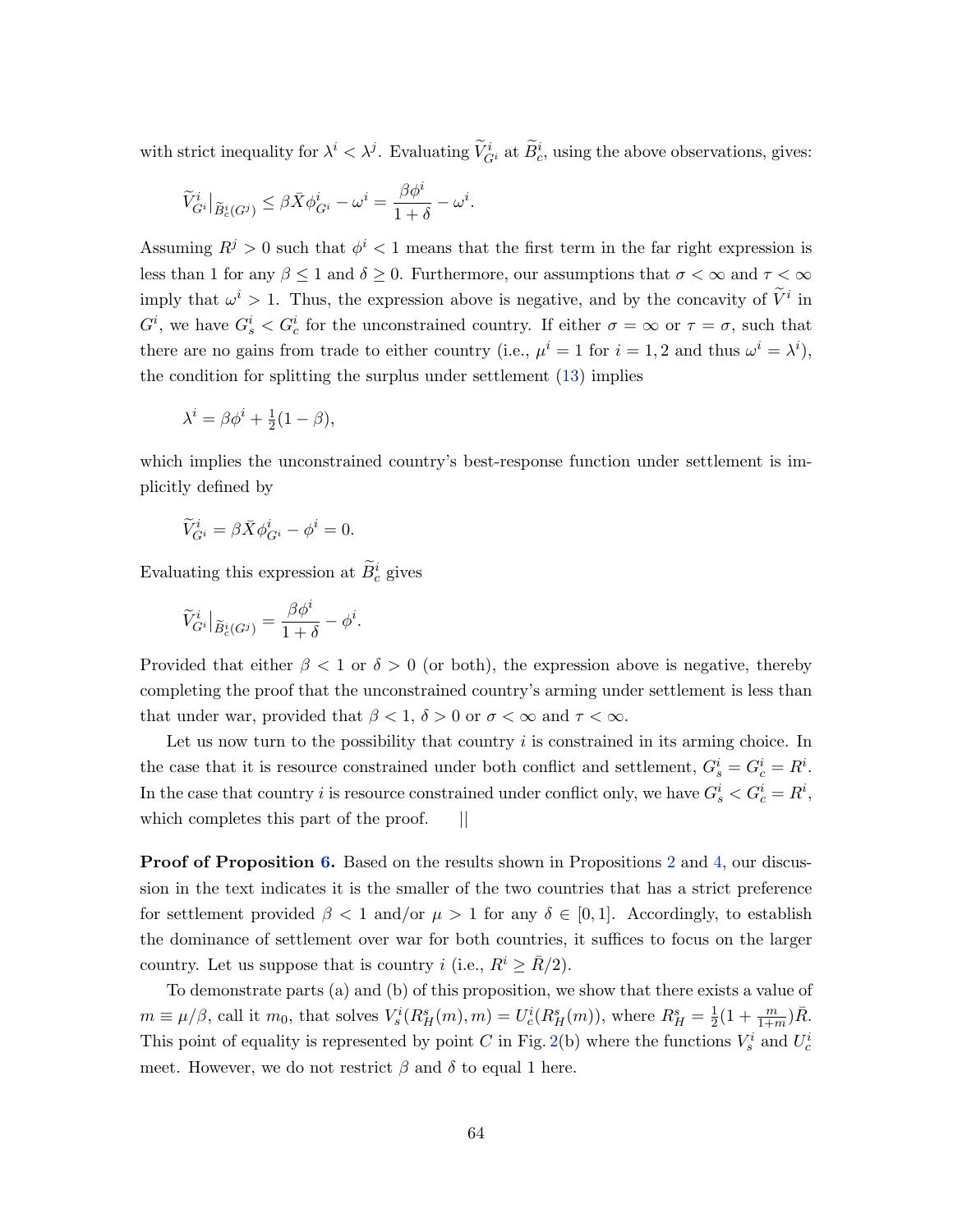To find  $m_0$ , first recall that for  $R^i \ge R_H^s$  we have  $G_c^j = R^j$  and  $G_c^i = \widetilde{B}_c^i (R^j) = -R^j +$  $\sqrt{(1+\delta) R^{j} \bar{R}}$ . As such,  $\bar{X}_{c} = \bar{R} - \bar{G}_{c} = \sqrt{(1+\delta) R^{j} \bar{R}}$  and  $\phi_{c}^{i} = 1 - R^{j} / \sqrt{(1+\delta) R^{j} \bar{R}}$ . Using these results in [\(8\)](#page-11-2) gives

$$
U_c^i(R^j)|_{R^i \ge R_H^s} = \frac{\beta}{1+\delta} \phi_c^i \left[ \bar{X}_c + \delta \bar{R} \right] = \beta \bar{R} \left[ 1 - \sqrt{\frac{R^j}{(1+\delta)\bar{R}}} \right]^2.
$$
 (A.26)

Evaluating the above expression at  $R^i = R_H^s$ , which implies  $R^j = R_L^s = \frac{1}{2}$  $\frac{1}{2}\left(1-\frac{m}{1+r}\right)$  $\left(\frac{m}{1+m}\right)\bar{R}=$  $\bar{R}$  $\frac{R}{2(1+m)}$ , in turn, yields

<span id="page-65-0"></span>
$$
U_c^i(R_L^s) = \beta \bar{R} \left[ 1 - \sqrt{\frac{1}{2(1+\delta)(1+m)}} \right]^2.
$$
 (A.27)

Recall the stationarity of the setup under settlement implies  $V_s^i(R^i) = v_s^i(R^i)$ . Then, using [\(14\)](#page-17-5), the general expression for country *i*'s payoff when  $R^i \geq R_H^s$  and thus  $G_s^j = R^j$  is

$$
V_s^i(R^j)|_{R^i \ge R_H^s} = \omega^i \bar{X}_s = \omega^i \left[ R^i - \tilde{B}_s^i(R^j) \right]. \tag{A.28}
$$

While we do not have an explicit solution for  $\widetilde{B}_s^i(R^j)$  when  $R^j < R_L^s$  (or equivalently when  $R^i > R_H^s$ , Proposition [4\(](#page-23-2)a) shows when we evaluate the above expression at  $R^i = R_H^s$ (which again implies  $R^j = R_L^s$ ), we get

<span id="page-65-1"></span>
$$
V_s^i(R_L^s) = \frac{\beta m^2}{1+m} (\bar{R}/2). \tag{A.29}
$$

Setting  $U_c^i(R_L^s) = V_s^i(R_L^s)$  respectively from [\(A.27\)](#page-65-0) and [\(A.29\)](#page-65-1), after rearranging, implies

$$
\[\sqrt{2(1+\delta)(1+m)} - 1\]^2 = (1+\delta)m^2,
$$

which can be solved for  $m$  to obtain the positive root

$$
m_0(\delta) = 1 - \frac{1}{\sqrt{1+\delta}} + \sqrt{3 - \frac{2}{\sqrt{1+\delta}}}.
$$
\n(A.30)

Notice that  $dm_0/d\delta > 0$ , with  $m_0(0) = 1$  and  $m_0(1) = 1 - \frac{1}{\sqrt{2}}$  $\frac{1}{2} + \sqrt{3 - 1}$ √  $2 \simeq 1.552.$ 

Suppose this value of  $m_0$  is unique, such that there is no other value of  $R<sup>i</sup>$  for which  $V_s^i(R^i) = U_c^i(R^i)$ .<sup>[73](#page-65-2)</sup> By our definition  $m \equiv \mu/\beta$ , the above solution implies that the critical value of  $\beta$ , called  $\beta_0(\delta)$  in the proposition, is given by  $\beta_0(\delta) = 1/m_0(\delta) \leq 1$ , with  $d\beta_0/d\delta < 0$ . When  $\beta < \beta_0(\delta)$ , war is sufficiently destructive such that both countries strictly prefer

<span id="page-65-2"></span><sup>&</sup>lt;sup>73</sup>Although we have not shown analytically that the value of  $m_0$  which implies  $V_s^i(R^i) = U_c^i(R^i)$  is unique, extensive numerical analysis suggests that it is and occurs at the kink of  $V_s^i(R^i)$  where  $R^i = R_H^s$ .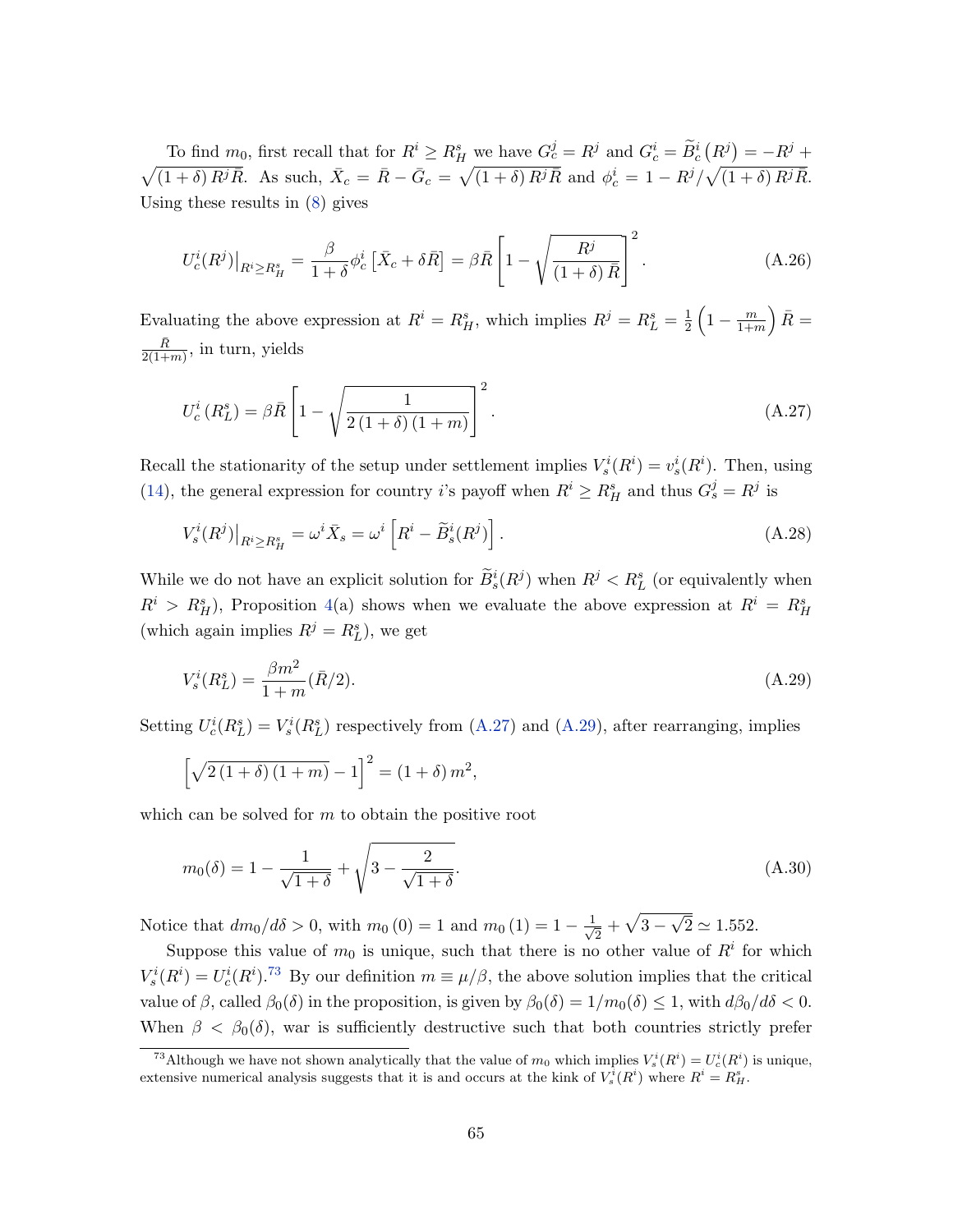settlement, regardless of how  $R$  is initially distributed and even if there are no gains from trade  $(\mu^{i} = 1 \text{ for } i = 1, 2)$ . For  $\beta > \beta_0(\delta)$ , the critical value of  $\mu$ , called  $\mu_0 = \mu_0(\delta, \beta) > 1$ in the proposition, is given by  $\mu_0(\delta, \beta) = \beta m_0(\delta)$ , with  $\partial \mu_0/\partial \beta > 0$  and  $\partial \mu_0/\partial \delta > 0$ . For  $\mu > \mu_0(\delta, \beta)$ , settlement again dominates war even though war is at most only moderately destructive.

Now consider a value of  $m \leq m_0(\delta)$ , which implies  $V_s^i(R_H^s) < U_c^i(R_H^s)$ . By Proposition [2\(](#page-14-0)b.ii), we know that  $\lim_{R^i \to \bar{R}} U_c^i(R^i) = \beta \bar{R}$ ; and, by Proposition [4\(](#page-23-2)b)-(c), we know that  $dV_s^i/dR^i > 0$  and  $V_s^i > \bar{R}$  (since  $\mu > 1$ ) for  $R^i$  close to  $\bar{R}$ . Thus, if either  $\beta < 1$  or  $\mu > 1$ ,  $V_s^i(R^i) > U_c^i(R^i)$  for  $R^i$  close to  $\overline{R}$ , and there must exist two intersections between  $V_s^i(\cdot)$ and  $U_c^i(\cdot)$ , one at an allocation, call it  $R_A \in (\bar{R}/2, R_H^s)$  such the one associated with point A in Fig. [2\(](#page-38-0)b) and another at an allocation  $R_B \in (R_H^s, \overline{R})$  such as the allocation associated with point B in the figure. Then, for allocations  $R^i \in (R_A, R_B)$ , war dominates settlement for country *i*, while for all other allocations  $R^i$  ( $\geq \bar{R}/2$ ), both country *i* and country *j* strictly prefer settlement over war.

If the value of m for which  $V_s^i(R^i) = U_c(R^i)$  as identified at  $R^i = R_H^s$  above is not unique, there will exist at least two other values of  $m$ , call them  $m_{01}$  and  $m_{02}$  where  $m_0 < m_{01} < m_{02}$ , for which  $U_c^i(R^i) = V_s^i(R^i)$  at other values of  $R^i$ . However, we know that  $V_s^i(R_H^s(m), m)$  is increasing and continuous in m, where for a sufficiently high m,  $V_s^i(R_H^s) > \bar{R}$  holds, whereas  $\max\{U_c^i(R^i)\} \leq \bar{R}$ , with strict inequality when  $\beta < 1$ . ||

**Proof of Proposition [7.](#page-30-3)** With the benchmark case where  $\delta = 1$ ,  $\beta = 1$  and  $\mu = \mu_0$ characterized in the main text, we now consider what happens when  $\mu$  falls below  $\mu_0$  such that, from Proposition [6,](#page-27-1)  $V_s^i(R_H^s) < U^i(R_H^s)$ , as illustrated for country  $i = 1$  in Fig. [A.3\(](#page-70-0)b). Fig. A.3(a) shows equilibrium arming for country  $i = 1$  under conflict, settlement and the optimizing unilateral deviation for all distributions of initial resource ownership  $R^1 \in (0,\bar{R})^{74}$  $R^1 \in (0,\bar{R})^{74}$  $R^1 \in (0,\bar{R})^{74}$  To see the implications of  $\mu \prec \mu_0$  for the profitability of a unilateral deviation depending on the distribution of initial ownership claims to  $\bar{R}$ , recall that, when  $R^i \geq R_H^s$ , a unilateral deviation by country i means it operates on its unconstrained bestresponse function under conflict  $G_d^i = \tilde{B}_c^i(G_s^j)$ , with country j being resource constrained,  $G_s^j = R^j$ . Thus, we have again  $W_d^i(R^i) = U_c^i(R^i)$  for all  $R^i \geq R_H^s$ . Since  $U_c^i(R^i)$  is independent of  $\mu$ , this segment of  $W_d^i(R^i)$  is also independent of  $\mu$ .<sup>[75](#page-66-1)</sup>

Next consider allocations of  $R^i \in (R^d_L, R^s_H)$ . Such allocations imply that country *i*, in its unilateral deviation, continues to operate on its best-response function under open conflict; however, country j is now unconstrained and, by Proposition 3(a), produces  $G_s^j = R_L^s$ , im-

<span id="page-66-0"></span><sup>74</sup>Again, we use green for values under settlement, pink for values under conflict and blue for values under a unilateral deviation by country  $i = 1$ .

<span id="page-66-1"></span><sup>&</sup>lt;sup>75</sup>However, as noted below,  $W_d^i(R^i)$  does depend indirectly on  $\mu$  for  $R^i < R_H^s$ .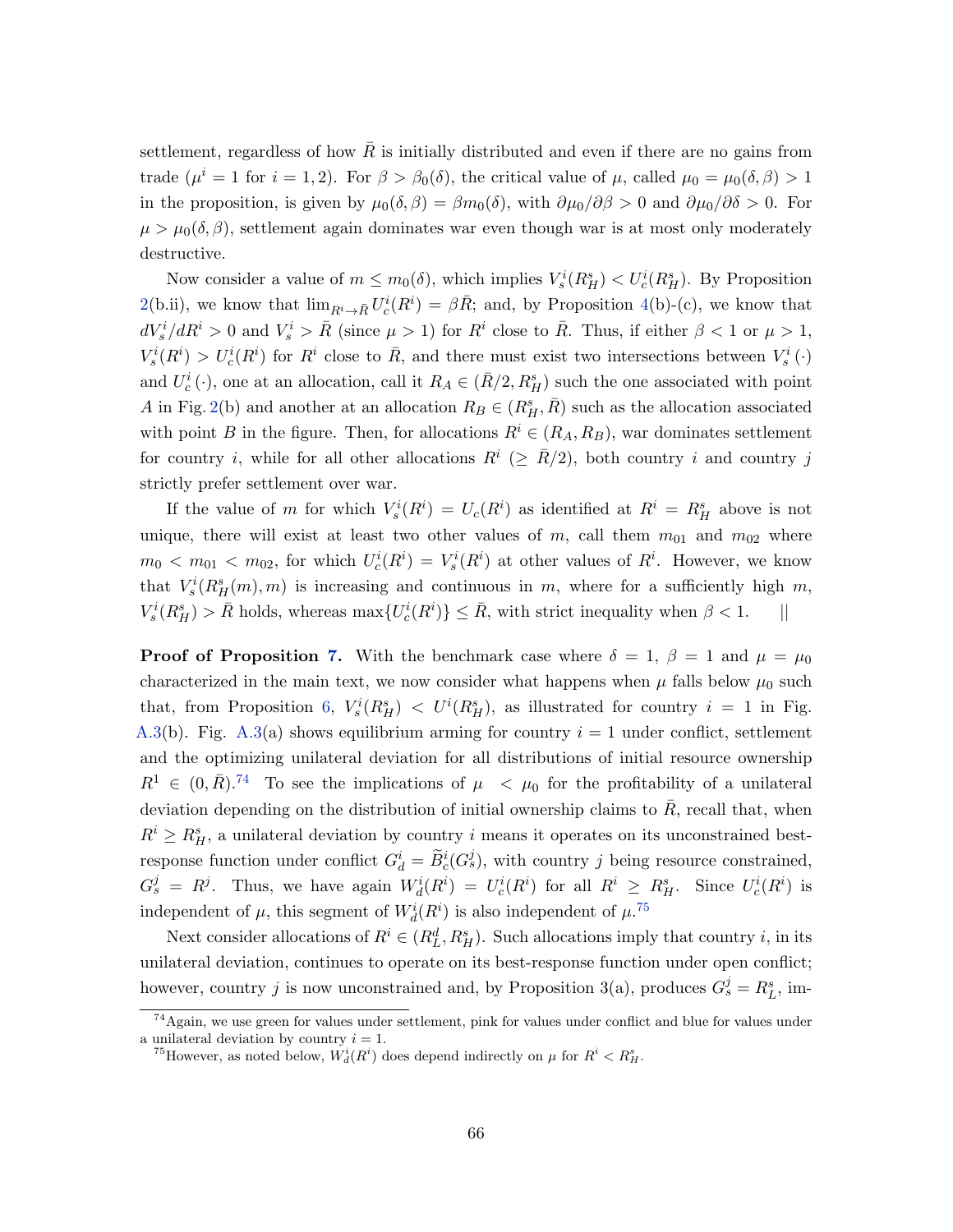plying  $G_d^i = \widetilde{B}_c^i(R_L^s) = R_L^d \ (<\bar{R}/2)$ , meaning that  $W_d^i(R^i) = U_c^i(R_H^s)$  for such allocations.<sup>[76](#page-67-0)</sup> But, at the same time, our assumption that  $\mu < \mu_0$  implies  $V_s^i(R^i) = V_s^i(R_H^s) < U_c^i(R_H^s)$ for  $R^i \in (R^d_L, R^s_H)$ .<sup>[77](#page-67-1)</sup> Accordingly, for  $R^i \in (R^d_L, R^s_H)$ ,  $W^i_d(R^i) > V^i_s(R^i)$  holds, and at least one of the countries and possibly both (specifically, when  $R^i \in (R^d_L, R^d_H)$ ) will have an incentive to deviate from settlement, thereby precluding settlement as a stable outcome for sufficiently symmetric countries.

As  $R^i$  falls below  $R^d_L$ ,  $W^i_d(R^i)$  falls too due to the tightening of country *i*'s resource constraint whose effect dominates any favorable strategic effect (for  $R^i \leq R_s^L$ ), and approaches 0 as  $R^i \to 0$ . Although  $V_s^i(R^i)$  also eventually falls with decreases in  $R^i < R_L^s$ , this payoff approaches some positive amount (by Proposition [4\)](#page-23-2) as  $R^i \to 0$ . Thus, there exists at least one intersection where  $W_d^i(R^i) = V_s^i(R^i)$  for  $R^i < R_L^d$ . Let us denote that point by  $R_A$ .<sup>[78](#page-67-2)</sup> As  $R^i$  falls below  $R_A$ ,  $W_d^i(R^i)$  falls below  $V_s^i(R^i)$ , such that for sufficiently uneven initial distributions of  $R$  the smaller country has no incentive to deviate from settlement.

Considering the larger country's perspective, we also know (from the proof of Proposition [6\)](#page-27-1) that there exists an intersection between  $V_s^i(R^i)$  and  $U_c^i(R^i)$  at some  $R^i > R_H^s$  when  $\mu \leq \mu_0$ . Let  $R_B$  denote that value of  $R^i$ . Then  $W_d^i(R^i) = U_c^i(R^i) \geq V_s^i(R^i)$  for all  $R^i \in (R_H^s, R_B)$  and  $W_d^i(R^i) < V_s^i(R^i)$  for all  $R^i \in (R_B, \bar{R})$ . Thus, for sufficiently large values of  $R^i$  implying sufficiently low values of  $R^j$ , neither country has an incentive to deviate unilaterally from settlement.

If there were multiple intersections between  $V_s^i(R^i)$  and  $U_c^i(R^i)$  for  $R^i > R_B$ , then there would exist multiple intervals of  $R^i$  for which  $V^i_s(R^i) > W^i_d(R^i)$ . Nonetheless, since  $\lim_{R^i\to \bar R}V^i_s(R^i)\geq \bar R$  holding as a strict inequality for  $\mu>1$  and  $\lim_{R^i\to \bar R}U^i_c(R^i)=\beta\bar R$ , provided  $\mu > 1$  and/or  $\beta < 1$  there must exist an interval just adjacent to  $\overline{R}$  that has this property. ||

<span id="page-67-0"></span><sup>&</sup>lt;sup>76</sup>Notice a lower  $\mu$  implies increased arming under settlement by the opponent:  $G_s^j = R_L^s = \frac{\bar{R}/2}{1+m}$  where as previously defined  $m = \mu/\beta$ . Of course, we also have that  $R_H^s = \bar{R} - R_L^s$  is negatively related  $\mu$ . Therefore, a decrease in  $\mu$  implies a downward shift in  $W_d^i(R^i)$  for  $R^i < R_H^s$ , with the flat segment meeting  $U_c^i(R^i)$  at a new, lower value of  $R_H^s$ , illustrated by the black dot at that resource allocation in Fig. [A.3\(](#page-70-0)b). The blue dot to the right of that on  $U_c^i(R^i)$  at the intersection of that payoff and the dashed black line represents the point where  $W_d^i(R^i)$  converges to  $U_c^i(R^i)$  at a higher value of  $\mu$  such as  $\mu_0$ .

<span id="page-67-1"></span><sup>&</sup>lt;sup>77</sup>A lower  $\mu$  adversely affects  $V_s^i$ , as fully described in Proposition [4.](#page-23-2) In addition, one can show that, for a given decrease in  $\mu$ , the flat segment of  $V_s^i(R^i)$  (for  $R^i \in (R^s_L, R^s_H)$ ) falls by more than the flat segment of  $W_d^i(R^i)$  (for  $R^i \in (R_L^d, R_H^s)$ .

<span id="page-67-2"></span> $78$ At that point, since arming for both countries under the deviation are identical to that under settlement  $(R^i, \tilde{B}_s^j(R^i))$ , the gains realized under settlement equal the savings by not having to arm in the next period. That this intersection occurs at  $R_L^s$  in Fig.[A.3](#page-70-0) is merely a coincidence. It could occur above or below  $R_L^s$ .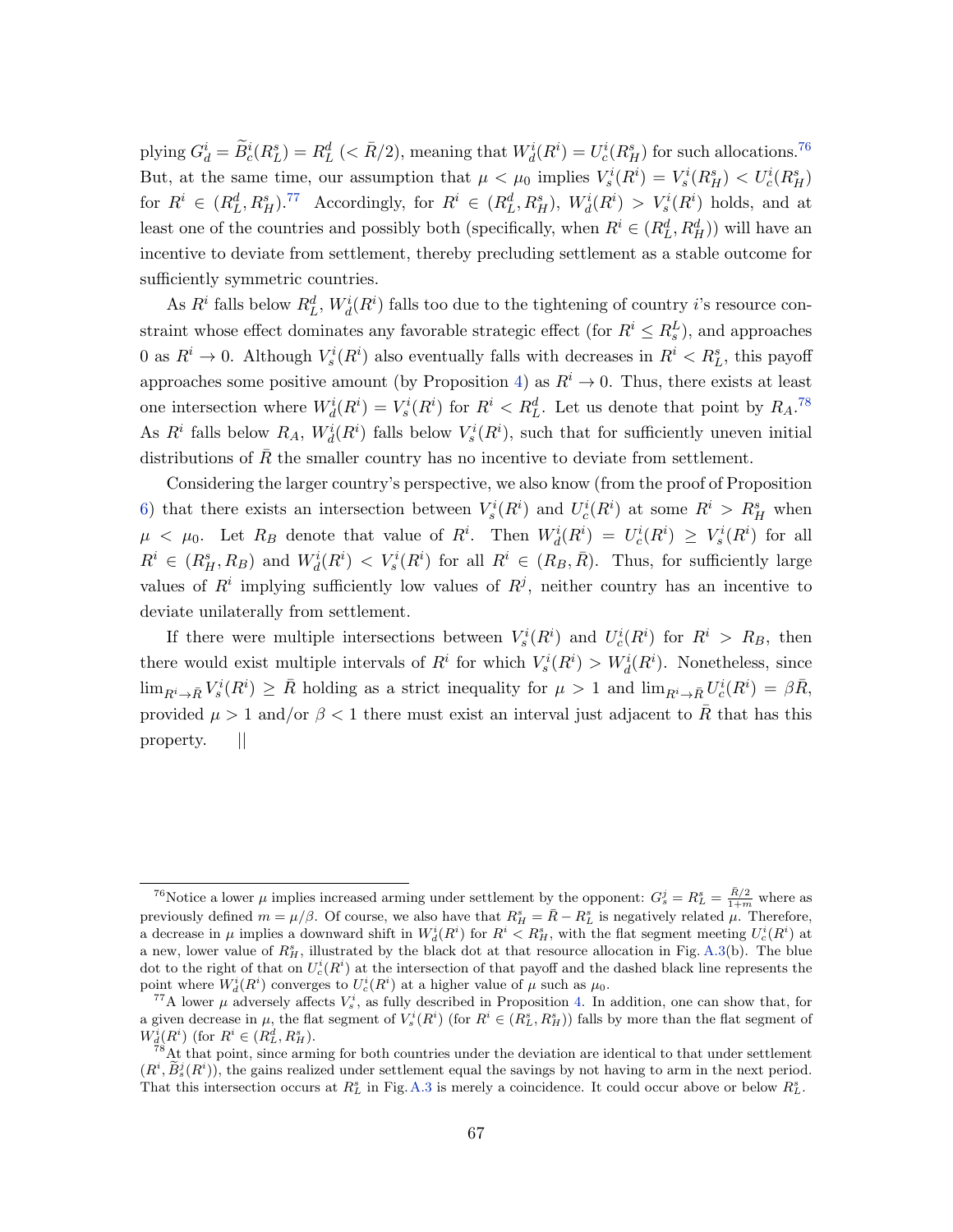

<span id="page-68-0"></span>Figure A.1: Payoffs and the Determination of the Division of the Common Pool under Splitting of the Surplus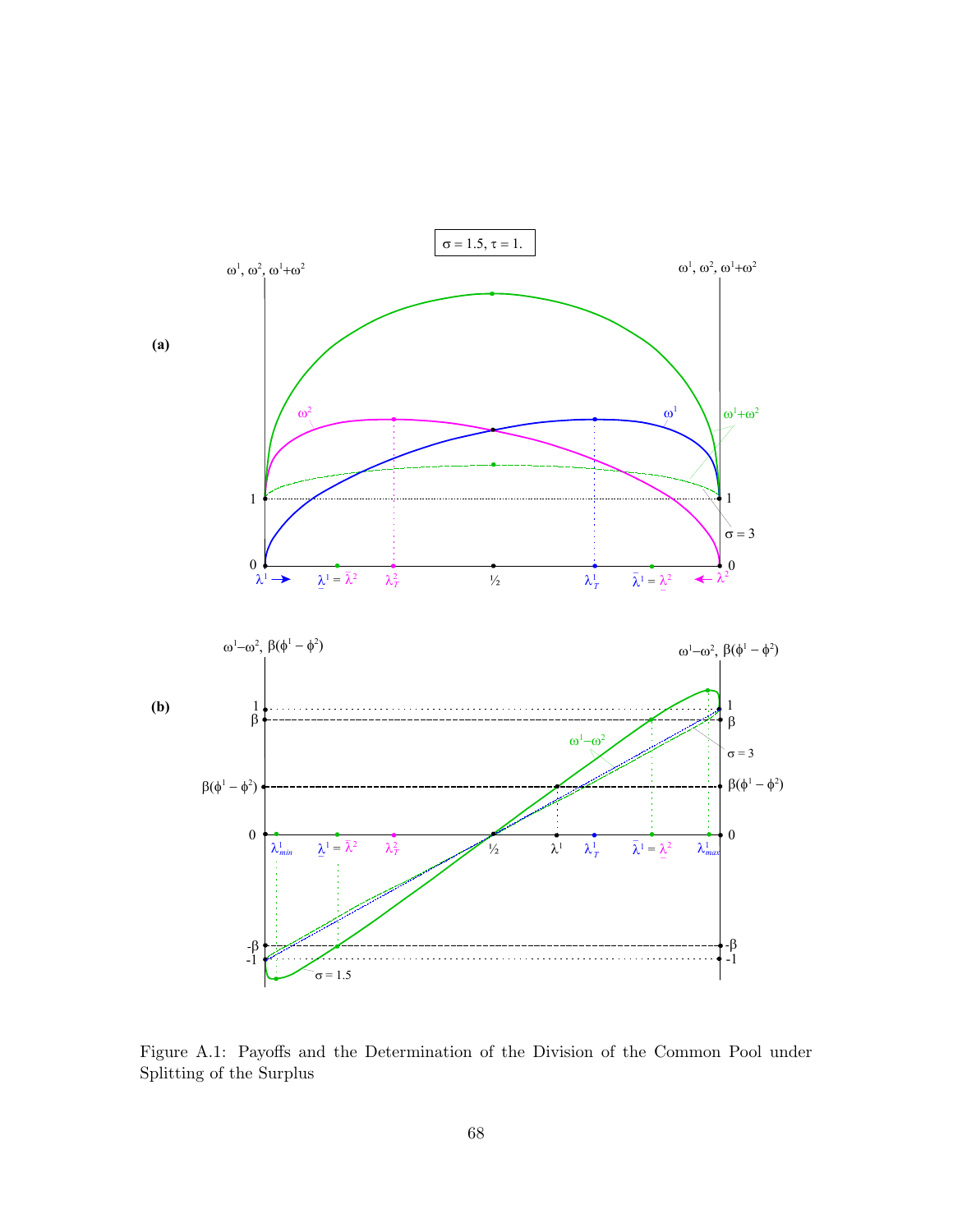

<span id="page-69-0"></span>Figure A.2: Identifying the "No-Arming" Equilibrium Under Settlement